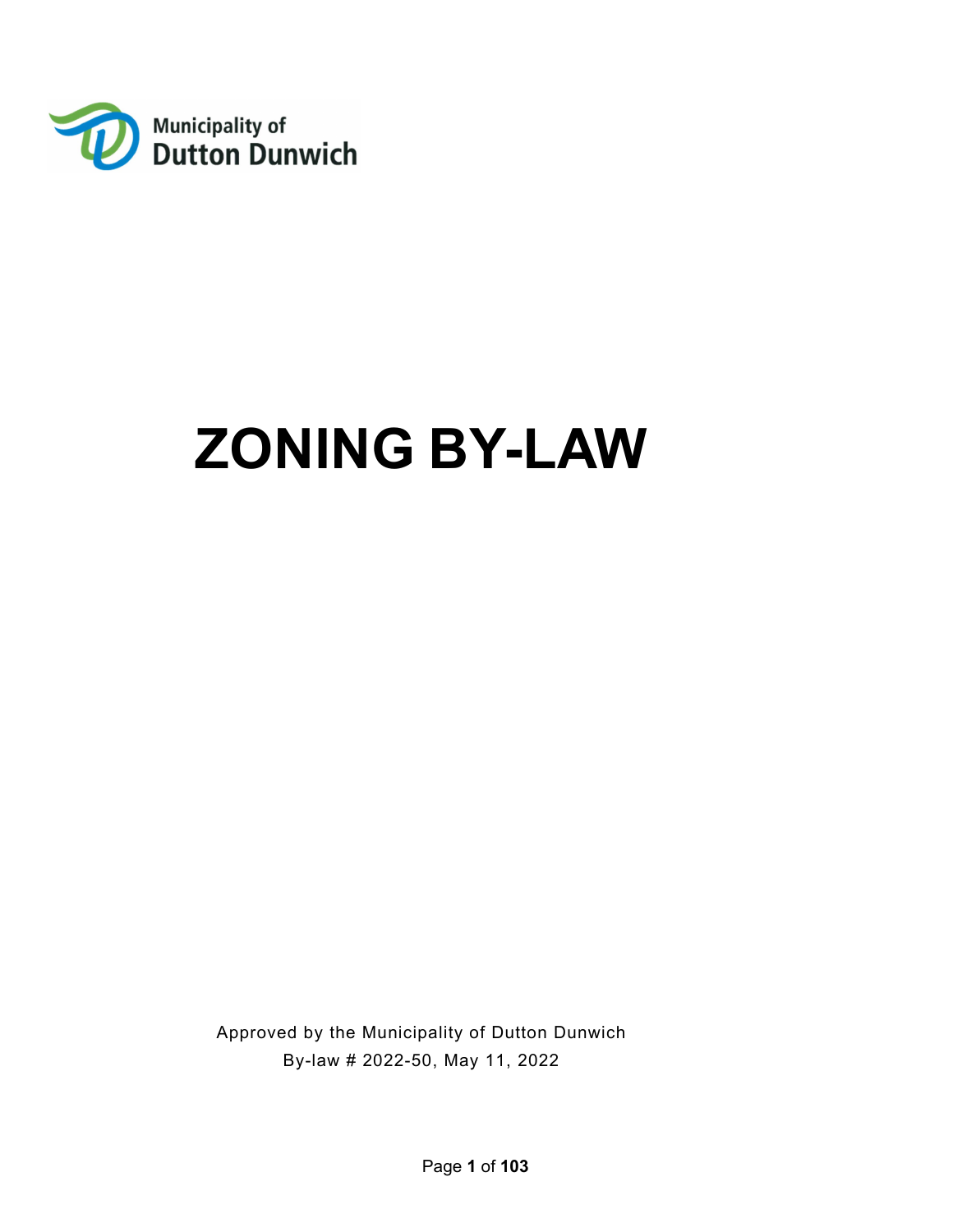## **TABLE OF AMENDMENTS TO THE MUNICIPALITY OF DUTTON DUNWICH ZONING BY-LAW #2022-50 INCLUDED IN THIS CONSOLIDATION:**

| ZBA# | By-law No. | <b>Address</b> | <b>Change in Zoning</b> | Zoning Map<br>No. | <b>Applicant</b> |
|------|------------|----------------|-------------------------|-------------------|------------------|
|      |            |                |                         |                   |                  |
|      |            |                |                         |                   |                  |
|      |            |                |                         |                   |                  |
|      |            |                |                         |                   |                  |
|      |            |                |                         |                   |                  |
|      |            |                |                         |                   |                  |
|      |            |                |                         |                   |                  |
|      |            |                |                         |                   |                  |
|      |            |                |                         |                   |                  |
|      |            |                |                         |                   |                  |
|      |            |                |                         |                   |                  |
|      |            |                |                         |                   |                  |
|      |            |                |                         |                   |                  |
|      |            |                |                         |                   |                  |
|      |            |                |                         |                   |                  |
|      |            |                |                         |                   |                  |
|      |            |                |                         |                   |                  |
|      |            |                |                         |                   |                  |
|      |            |                |                         |                   |                  |
|      |            |                |                         |                   |                  |
|      |            |                |                         |                   |                  |
|      |            |                |                         |                   |                  |
|      |            |                |                         |                   |                  |
|      |            |                |                         |                   |                  |
|      |            |                |                         |                   |                  |
|      |            |                |                         |                   |                  |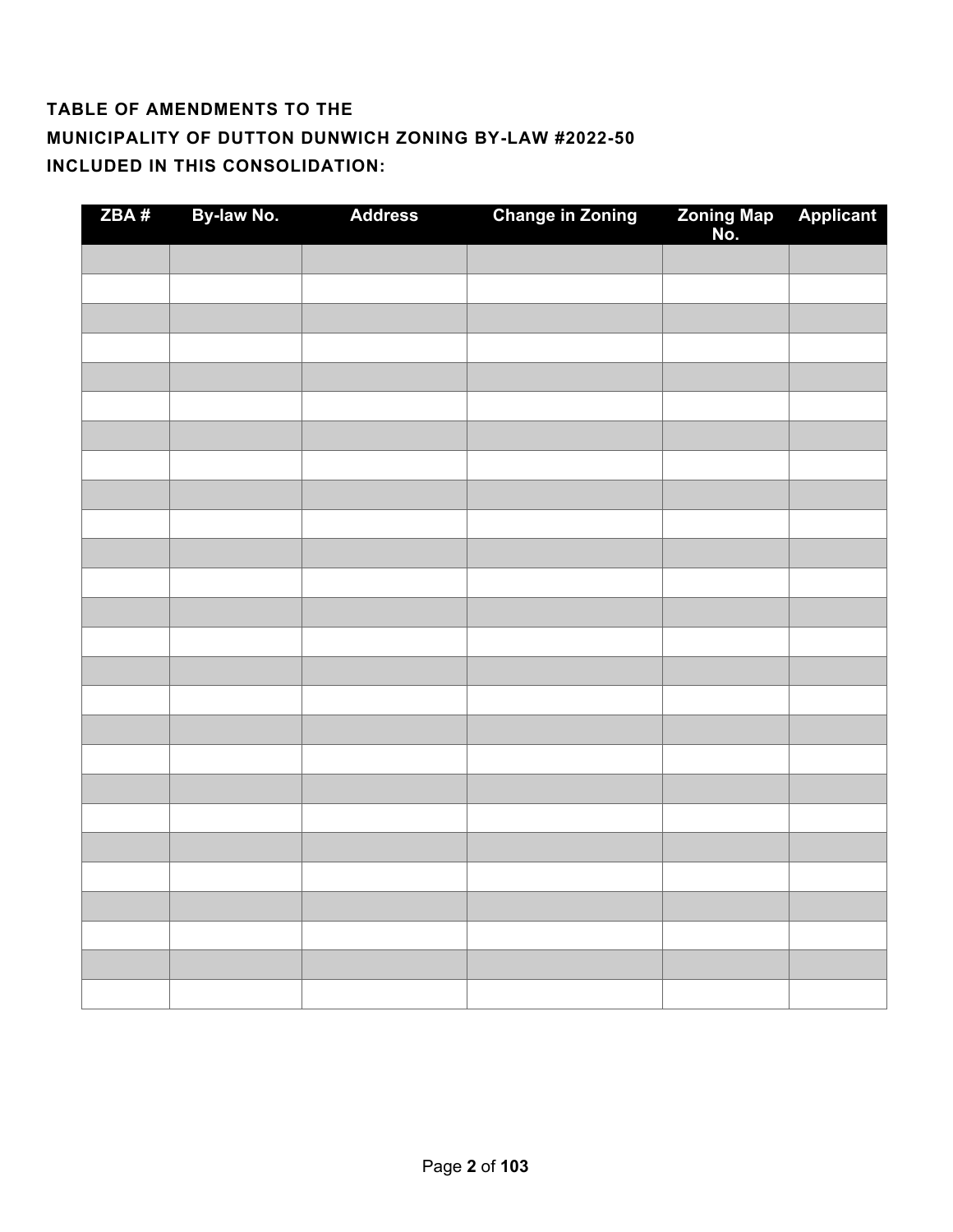## **TABLE OF CONTENTS**

| <b>SECTION 1</b><br>1.1 |  |
|-------------------------|--|
| 1.2                     |  |
| 1.3                     |  |
| 1.4                     |  |
| 1.5                     |  |
| 1.6                     |  |
| 1.7                     |  |
| 1.8                     |  |
| 1.9                     |  |
| 1.10                    |  |
| 1.11                    |  |
| 1.12                    |  |
| 1.13                    |  |
| 1.14                    |  |
| <b>SECTION 2</b>        |  |
| <b>SECTION 3</b><br>3.1 |  |
| 3.2                     |  |
| 3.3                     |  |
| 3.4                     |  |
| 3.5                     |  |
| 3.6                     |  |
| 3.7                     |  |
| 3.8                     |  |
| 3.9                     |  |
| 3.10                    |  |
| <b>SECTION 4</b><br>4.1 |  |
| 4.2                     |  |
| 4.3                     |  |
| 4.4                     |  |
| 4.5                     |  |
| 4.6                     |  |
| 4.7                     |  |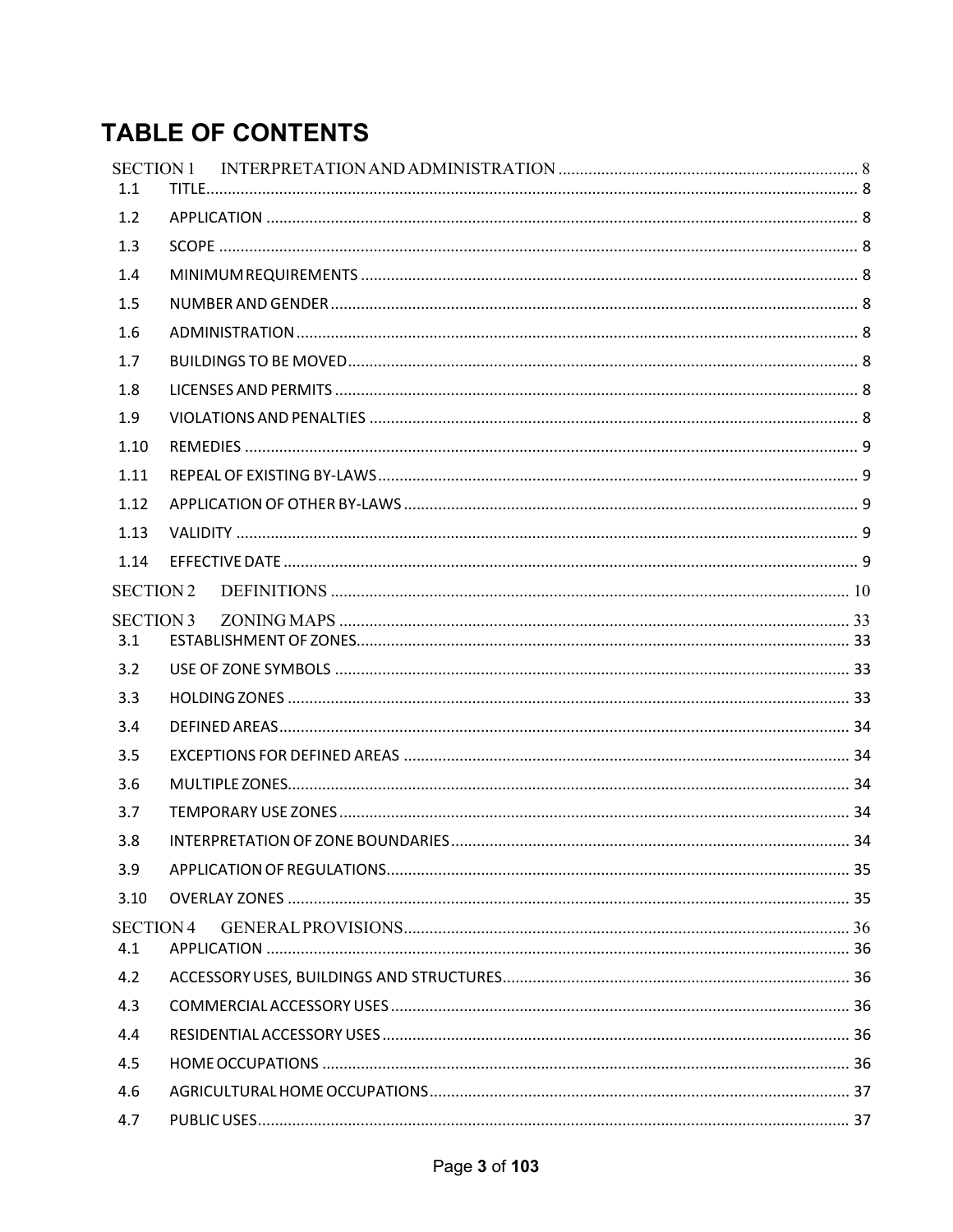| TRUCK, BUS AND COACH BODIES OR TRAVEL TRAILERS, TRUCK CAMPERS, MOTOR HOMES OR TENTS |  |
|-------------------------------------------------------------------------------------|--|
|                                                                                     |  |
| FRONTAGE ON STREETS, HIGHWAYS OR ROADS OR PRIVATE ROADS AND EXEMPTIONS  41          |  |
|                                                                                     |  |
|                                                                                     |  |
|                                                                                     |  |
|                                                                                     |  |
|                                                                                     |  |
|                                                                                     |  |
|                                                                                     |  |
|                                                                                     |  |
| COMMERCIAL AND INDUSTRIAL ZONES ABUTTING OR ADJACENT TO RESIDENTIAL, INSTITUTIONAL, |  |
|                                                                                     |  |
|                                                                                     |  |
|                                                                                     |  |
|                                                                                     |  |
|                                                                                     |  |
|                                                                                     |  |
|                                                                                     |  |
|                                                                                     |  |
|                                                                                     |  |
|                                                                                     |  |
|                                                                                     |  |
|                                                                                     |  |
|                                                                                     |  |
|                                                                                     |  |
|                                                                                     |  |
|                                                                                     |  |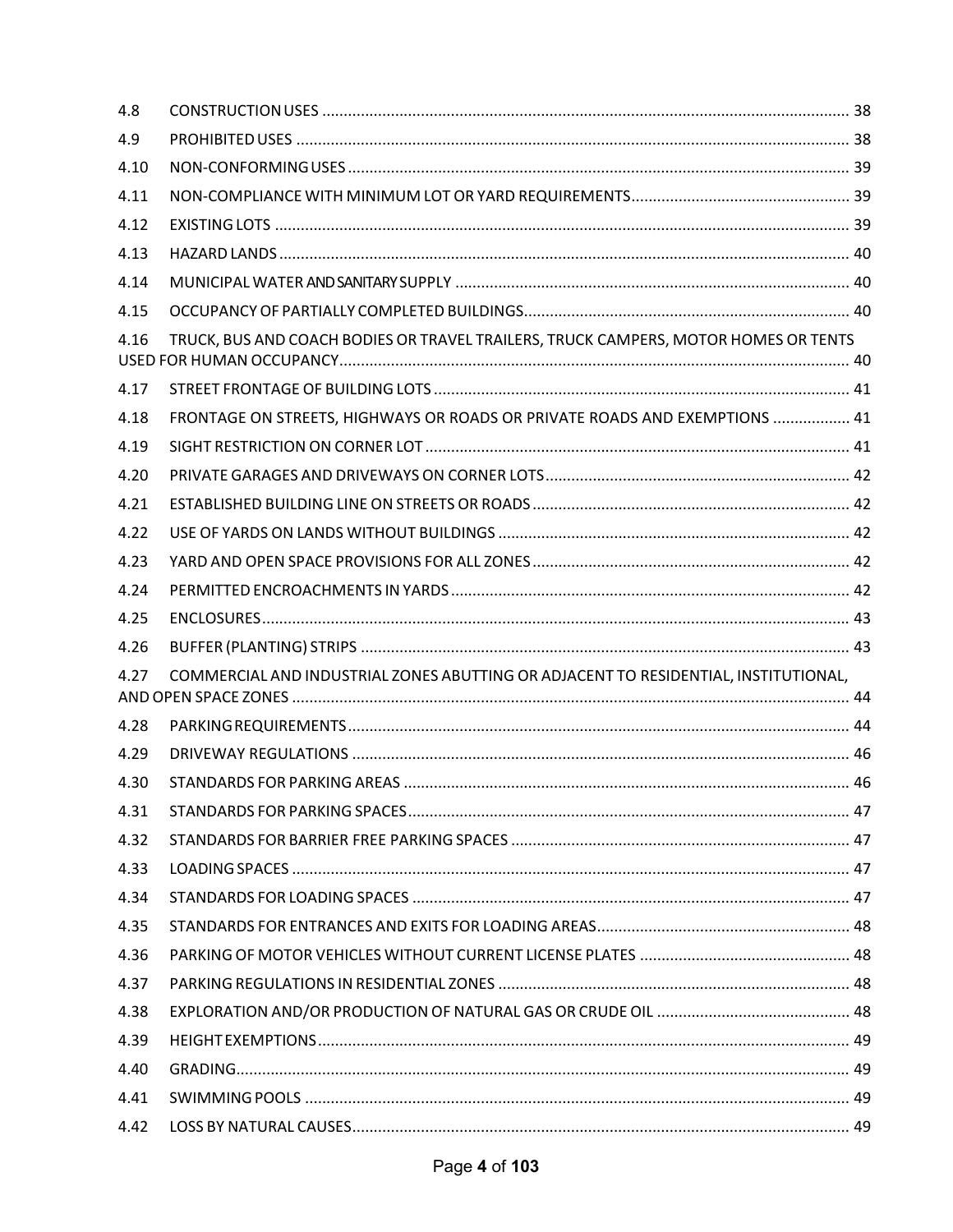| 4.43                      |                                                                                                                                               |  |
|---------------------------|-----------------------------------------------------------------------------------------------------------------------------------------------|--|
| 4.44                      |                                                                                                                                               |  |
| 4.45                      |                                                                                                                                               |  |
| 4.46                      |                                                                                                                                               |  |
| 4.47                      |                                                                                                                                               |  |
| 4.48                      |                                                                                                                                               |  |
| 4.49                      |                                                                                                                                               |  |
| 4.50                      |                                                                                                                                               |  |
| 4.51                      |                                                                                                                                               |  |
| 4.52                      |                                                                                                                                               |  |
| 4.53                      |                                                                                                                                               |  |
| 4.54                      | DWELLING UNITS IN A NON-RESIDENTIAL BUILDING OR BUILDINGS OR ON NO-RESIDETNAIL LOTS . 52                                                      |  |
| <b>SECTION 5</b><br>5.1   |                                                                                                                                               |  |
| 5.2                       |                                                                                                                                               |  |
| 5.3                       |                                                                                                                                               |  |
| <b>SECTION6</b><br>6.1    |                                                                                                                                               |  |
| 6.2                       |                                                                                                                                               |  |
| 6.3                       |                                                                                                                                               |  |
| <b>SECTION 7</b><br>7.1.  | $\textbf{LARGE\textsc{LOT}\textsc{AGRICULTURAL}\textbf{(A3)}\textsc{ZONE}\textbf{REGULATIONS}\textcolor{red}{\textcolor{green}{\textbf{1}}}.$ |  |
| 7.2                       |                                                                                                                                               |  |
| 7.3                       |                                                                                                                                               |  |
| <b>SECTION 8</b>          |                                                                                                                                               |  |
| 8.2                       |                                                                                                                                               |  |
| 8.3                       |                                                                                                                                               |  |
| <b>SECTION9</b><br>9.1    |                                                                                                                                               |  |
| 9.2                       |                                                                                                                                               |  |
| 9.3                       |                                                                                                                                               |  |
| <b>SECTION 10</b><br>10.1 |                                                                                                                                               |  |
| 10.2                      |                                                                                                                                               |  |
| 10.3                      |                                                                                                                                               |  |
| <b>SECTION 11</b><br>11.1 |                                                                                                                                               |  |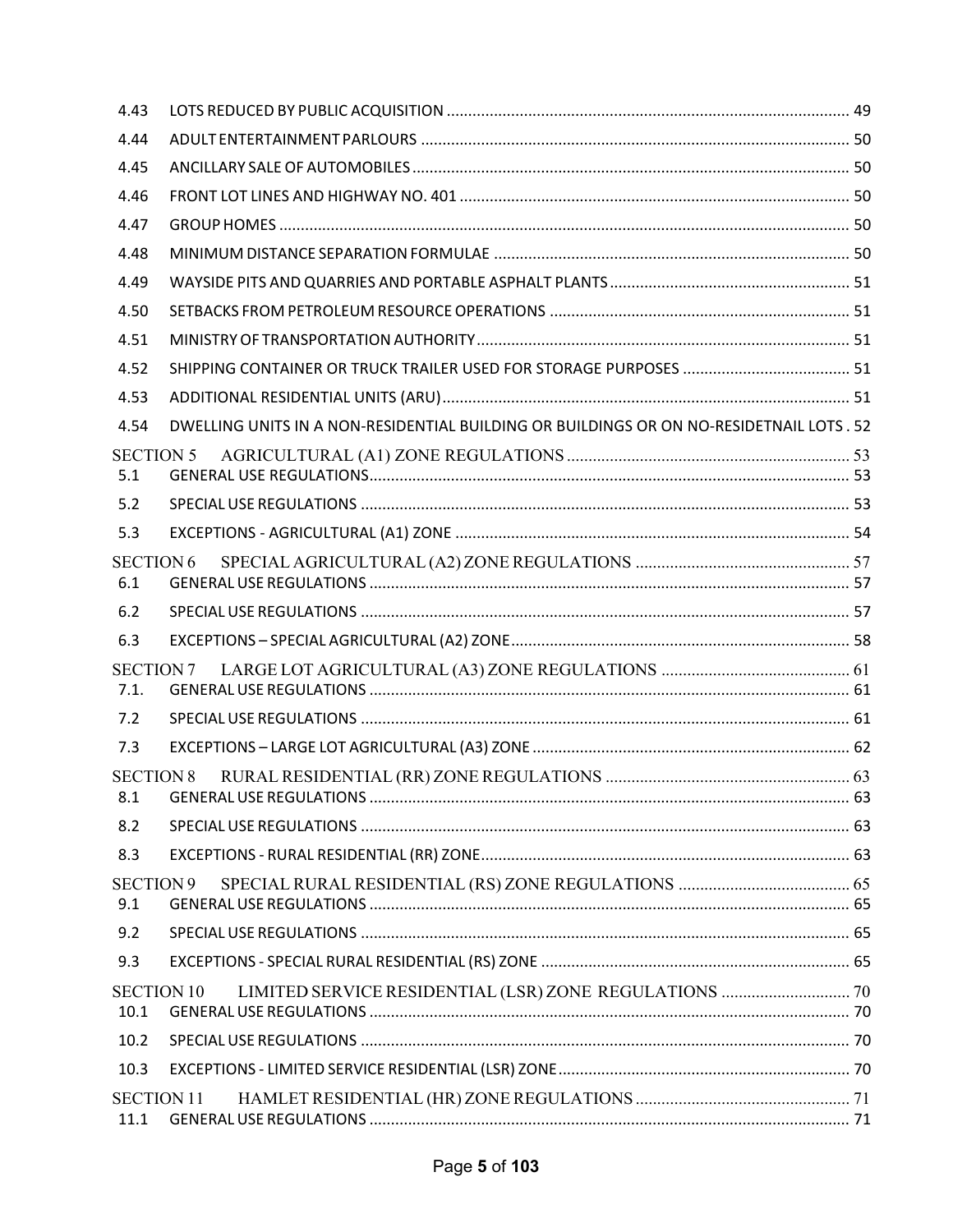| 11.2 |                                                                            |  |
|------|----------------------------------------------------------------------------|--|
| 11.3 |                                                                            |  |
| 12.1 | <b>SECTION 12</b>                                                          |  |
| 12.2 |                                                                            |  |
| 12.3 |                                                                            |  |
| 13.1 | <b>SECTION 13</b>                                                          |  |
| 13.2 |                                                                            |  |
| 13.3 |                                                                            |  |
| 14.1 | <b>SECTION 14</b>                                                          |  |
| 14.2 |                                                                            |  |
| 14.3 |                                                                            |  |
| 15.1 | <b>SECTION 15</b>                                                          |  |
| 15.2 |                                                                            |  |
| 15.3 |                                                                            |  |
| 16.1 | VILLAGE GENERAL COMMERCIAL (VC1) ZONE REGULATIONS  84<br><b>SECTION 16</b> |  |
|      |                                                                            |  |
| 16.2 |                                                                            |  |
| 16.3 |                                                                            |  |
| 17.1 | <b>SECTION 17</b>                                                          |  |
| 17.2 |                                                                            |  |
| 17.3 |                                                                            |  |
| 18.1 | FARM INDUSTRIAL/COMMERCIAL (M1) ZONE REGULATIONS 89<br><b>SECTION 18</b>   |  |
| 18.2 |                                                                            |  |
| 18.3 |                                                                            |  |
| 19.1 | <b>SECTION 19</b>                                                          |  |
| 19.2 |                                                                            |  |
| 19.3 |                                                                            |  |
| 20.1 | <b>SECTION 20</b>                                                          |  |
| 20.2 |                                                                            |  |
| 20.3 |                                                                            |  |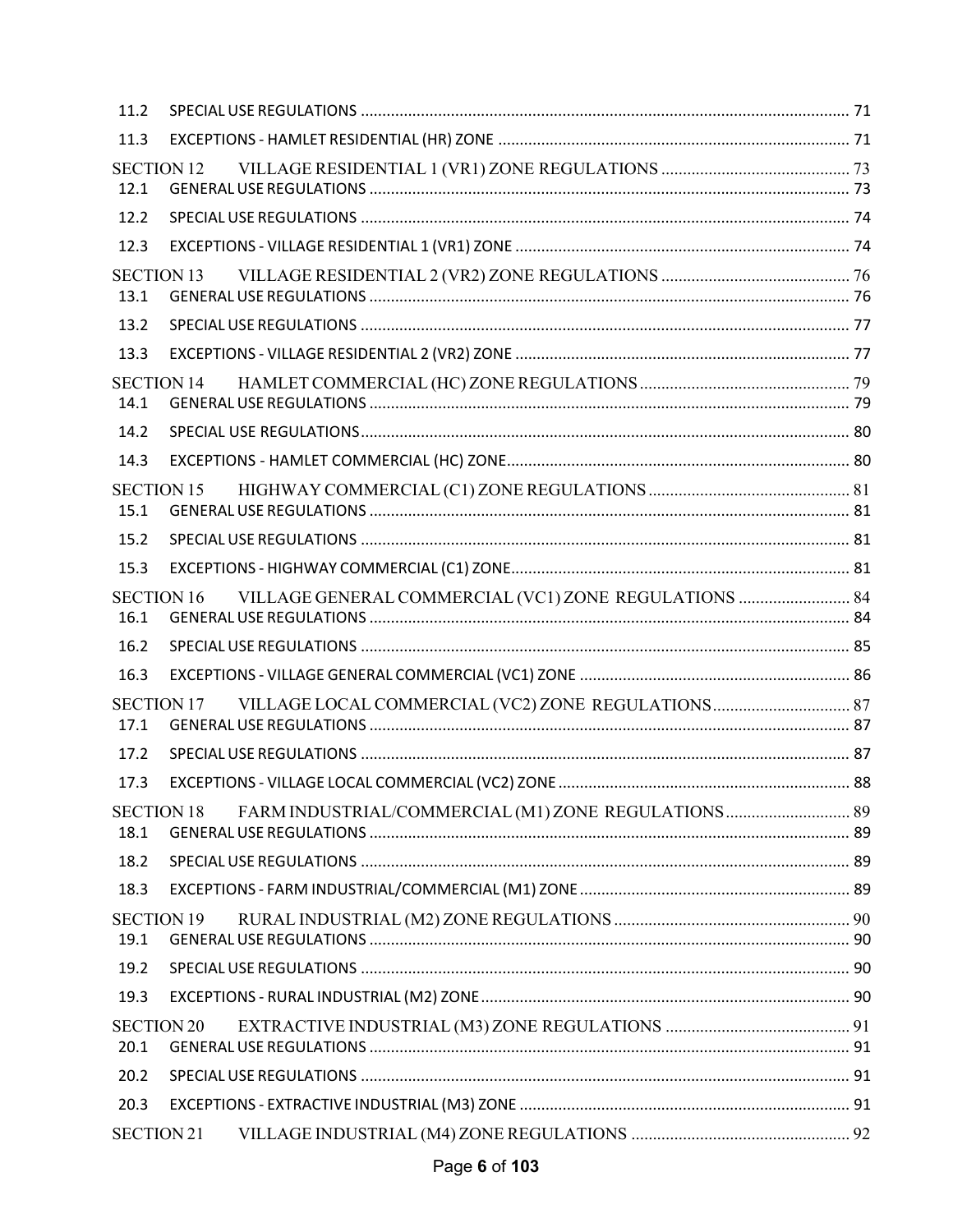| 21.1 |                   |  |
|------|-------------------|--|
| 21.2 |                   |  |
| 21.3 |                   |  |
| 22.1 | <b>SECTION 22</b> |  |
| 22.2 |                   |  |
| 22.3 |                   |  |
| 23.1 | <b>SECTION 23</b> |  |
| 23.2 |                   |  |
| 23.3 |                   |  |
| 24.1 | <b>SECTION 24</b> |  |
| 24.2 |                   |  |
| 24.3 |                   |  |
| 25.1 | <b>SECTION 25</b> |  |
| 25.2 |                   |  |
| 25.3 |                   |  |
| 26.1 | <b>SECTION 26</b> |  |
| 26.2 |                   |  |
| 26.3 |                   |  |
| 27.1 | <b>SECTION 27</b> |  |
| 27.2 |                   |  |
| 27.3 |                   |  |
| 28.1 | <b>SECTION 28</b> |  |
| 28.2 |                   |  |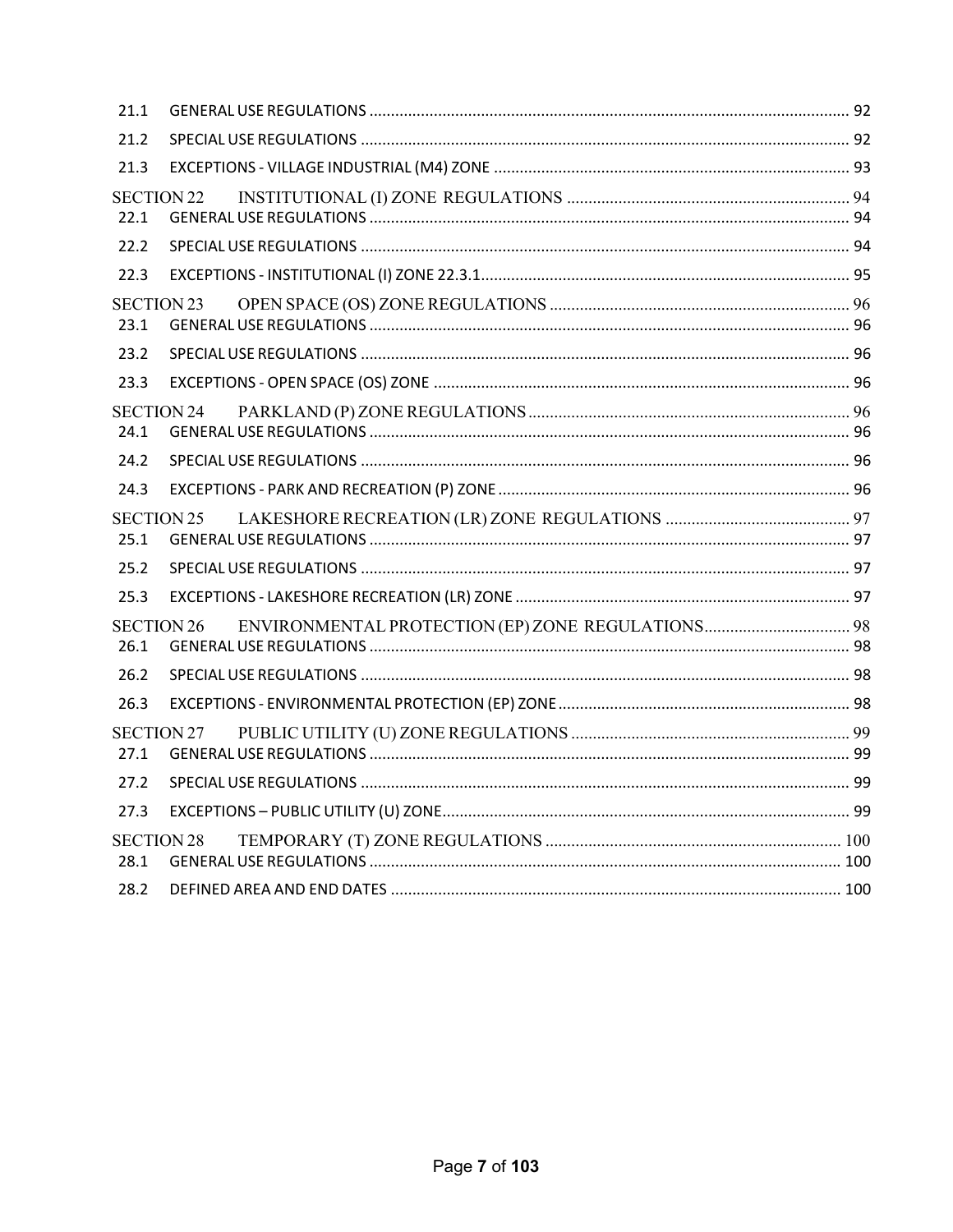## **MUNICIPALITY OF DUTTON DUNWICH ZONING BY-LAW NO. 2022-50**

A By-law to regulate the use of land, and the character, location, and use of buildings and structures in the Municipality of Dutton Dunwich.

**WHEREAS** the Council of the Corporation of the Municipality of Dutton Dunwich deems it necessary to enact a Zoning By-law;

**NOW THEREFORE** the Council of the Corporation of the Municipality of Dutton Dunwich, pursuant to Section 34 of the *Planning Act*, as amended, and all other powers thereunto enabling, enacts as follows:

## <span id="page-7-0"></span>**SECTION 1 INTERPRETATION AND ADMINISTRATION**

## <span id="page-7-1"></span>**1.1 TITLE**

This By-law shall be known as the "Zoning By-law" of the Corporation of the Municipality of Dutton Dunwich

## <span id="page-7-2"></span>**1.2 APPLICATION**

The provisions of this By-law shall apply to all lands within the boundaries of the Corporation of the Municipality as now or hereafter legally constituted.

## <span id="page-7-3"></span>**1.3 SCOPE**

No land shall be used, and no building or structure shall be erected, altered, or used within the Municipality except in accordance with the regulations of this By-law and except as permitted by this By-law.

## <span id="page-7-4"></span>**1.4 MINIMUM REQUIREMENTS**

In interpreting and applying the provisions of this By-law, they are held to be the minimum requirements for the promotion of the health, safety, comfort, convenience, and general welfare of the inhabitants of the Municipality.

## <span id="page-7-5"></span>**1.5 NUMBER AND GENDER**

In this By-law, unless the contrary intention appears otherwise, words implying the singular number or the masculine gender only shall include more persons, parties, or things of the same kind than one, and females as well as males, and the converse.

## <span id="page-7-6"></span>**1.6 ADMINISTRATION**

This By-law shall be administered by the Chief Building Official of the Municipality or any other person acting under the direction of the Council of the Municipality.

## <span id="page-7-7"></span>**1.7 BUILDINGS TO BE MOVED**

No building shall be moved within the limits of the Municipality or shall be moved into the Municipality without a permit from the Chief Building Official.

## <span id="page-7-8"></span>**1.8 LICENSES AND PERMITS**

No municipal permit, certificate, or license shall be issued where the said permit is required for a proposed use of land or a proposed erection, alteration, enlargement or use of any building or structure that is in violation of any provisions of this By-law.

## <span id="page-7-9"></span>**1.9 VIOLATIONS AND PENALTIES**

Every person who contravenes this By-law is guilty of an offence and on conviction is liable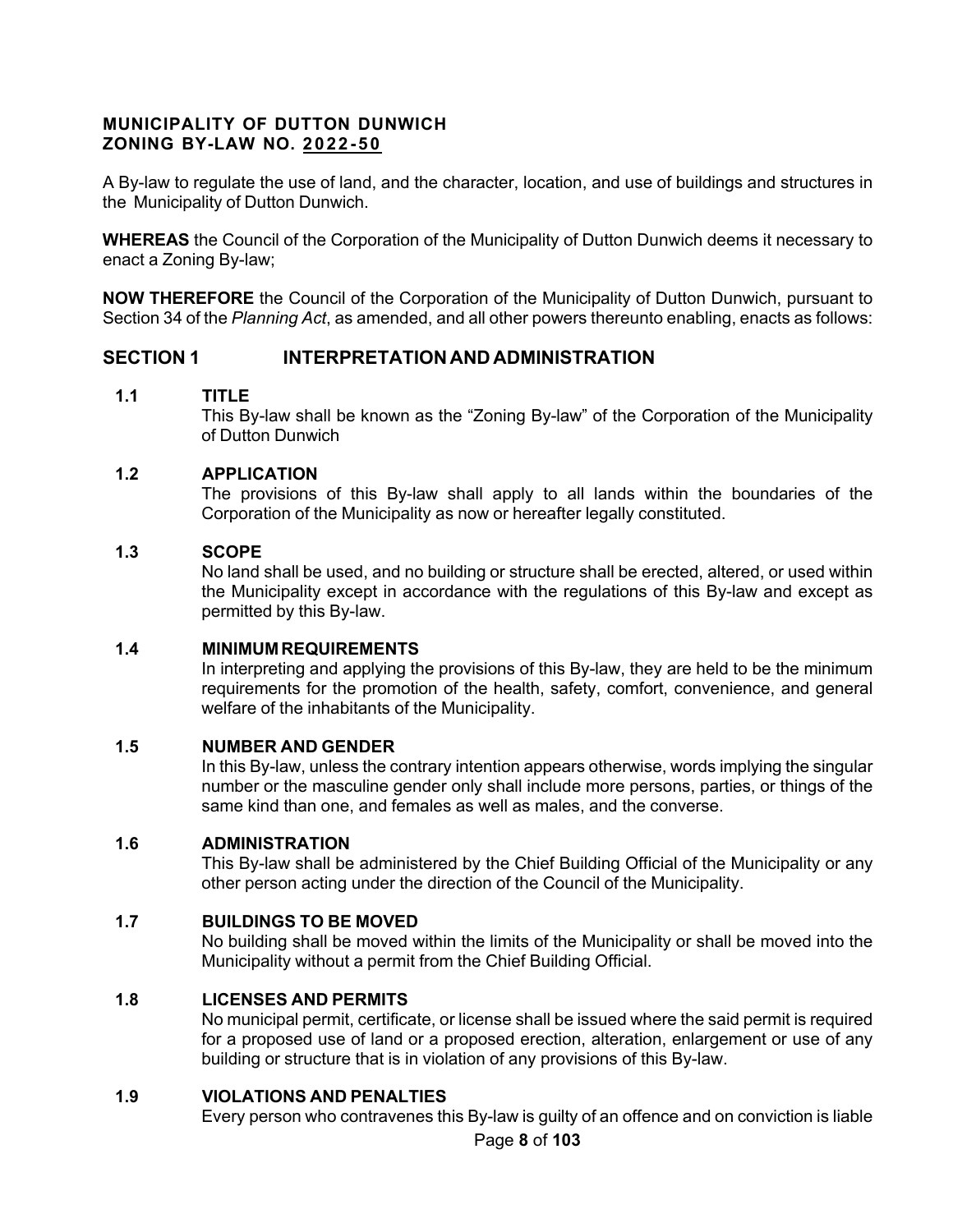on a first conviction to a fine of not more than \$25,000.00; and on a subsequent conviction to a fine not more than \$10,000.00 for each day or part thereof upon which the contravention has continued after the day on which the person was first convicted. Where, however, a corporation is convicted, the maximum penalty that may be imposed is, on a first conviction, a fine of not more than \$50,000.00; and on a subsequent conviction a fine of not more than \$25,000.00 for each day thereof upon which the contravention has continued after the day on which the corporation was first convicted, as prescribed by the *Planning Act*, as amended.

## <span id="page-8-0"></span>**1.10 REMEDIES**

Where any building is, or is proposed to be erected, altered, reconstructed, extended or enlarged, or any building or part thereof is or is proposed to be used, or any land is or is proposed to be used, in contravention of the provisions of this By-law, the same may be restrained by action of any ratepayer, or the Council of the Municipality pursuant to the provisions of the *Planning Act*, as amended from time to time.

## <span id="page-8-1"></span>**1.11 REPEAL OF EXISTING BY-LAWS**

From the coming into force of this By-law, all previous By-laws passed under Section 34 of the *Planning Act*, or a predecessor thereof, shall be deemed to have been repealed except to the extent that any of the said By-laws prohibits the use of any land, building or structure for a purpose that is also prohibited by this By-law.

## <span id="page-8-2"></span>**1.12 APPLICATION OF OTHER BY-LAWS**

Nothing in this By-law shall serve to relieve any person from the obligation to comply with the requirements of this By-law or any other By-law of the Municipality in force from time to time or the obligation to obtain any license, permit, authority or approval required under any By-law of the Municipality.

## <span id="page-8-3"></span>**1.13 VALIDITY**

Should any Section, clause or provision of this By-law be held by a court of competent jurisdiction to be invalid, the validity of the remainder of the By-law shall not be affected.

## <span id="page-8-4"></span>**1.14 EFFECTIVE DATE**

This By-law shall come into force:

Where no notice of objection has been filed with the Municipal Clerk within the time prescribed by the *Planning Ac*t and regulations pursuant thereto, upon the expiration of the prescribed time; or

Where notice of objection has been filed with the Municipal Clerk within the time prescribed by the *Planning Act* and regulations pursuant thereto, upon the approval of the Ontario Land Tribunal (OLT).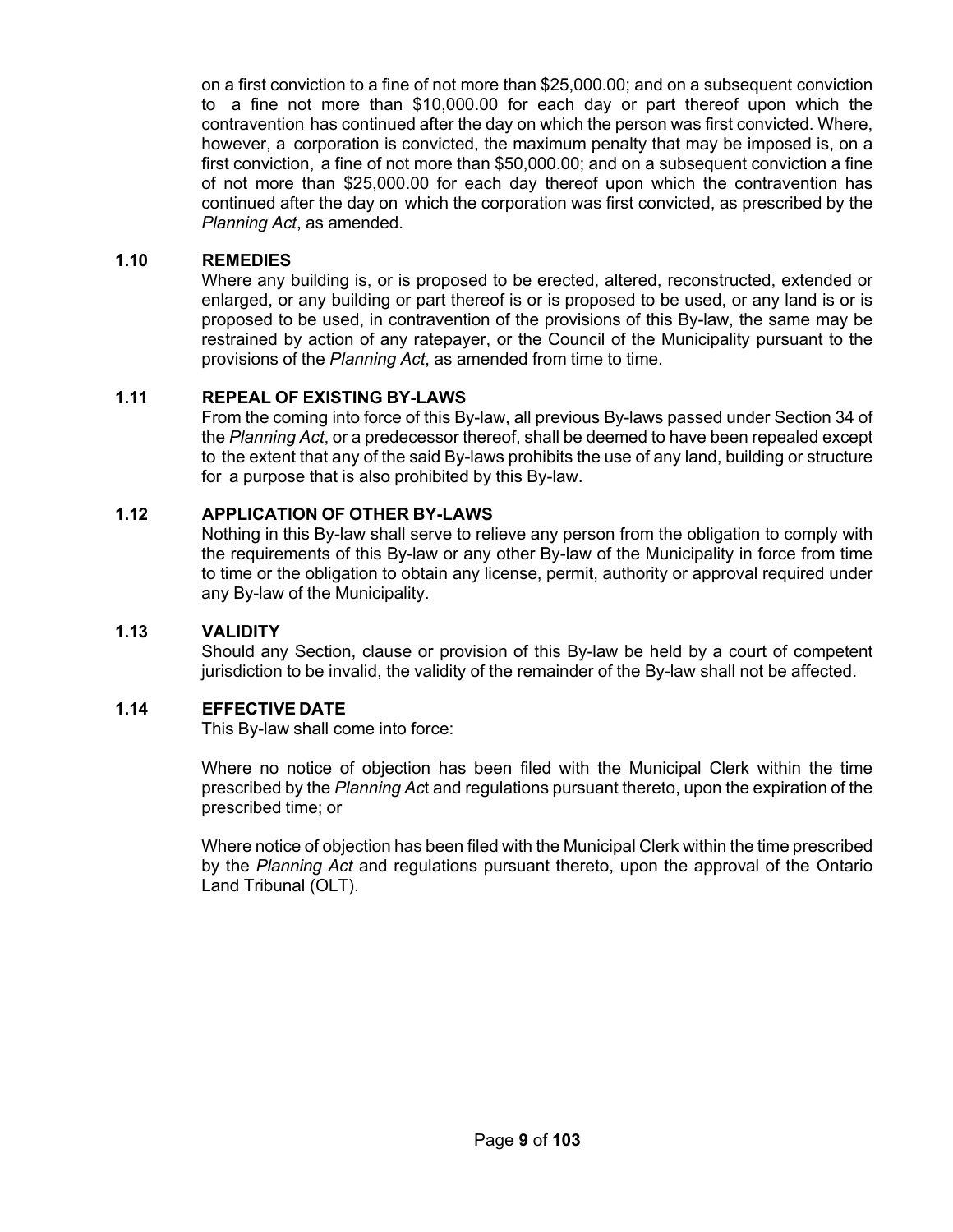## <span id="page-9-0"></span>**SECTION 2 DEFINITIONS**

The following definitions shall govern the use and interpretation of this By-law. Where a term is not defined herein the common English meaning shall apply in context of the zoning regulation. Some definitions are provided and not used in the by-law to allow future amendment and to prevent inappropriate use of the definition elsewhere in the By-law.

- **2.1** ABATTOIR, shall mean a building or structure, or portion thereof, where animals are slaughtered for the purposes of processing meat into food for human consumption; and where meat products are produced, processed, handled, sold or stored.
- **2.2** ACCESSORY, shall mean a use, a building, or structure that is normally incidental, subordinate, and exclusively devoted to a main use, building or structure and that is located on the same lot therewith.
- **2.3** ADDITIONAL RESIDENTIAL UNITS, shall mean a self-contained dwelling unit with a private kitchen, bathroom facility and sleeping areas.
- **2.4** ADULT ENTERTAINMENT PARLOUR, shall mean any premises or part thereof, used in pursuance of any trade, calling, business or occupation, for the purpose of a live performance, exhibition or activity designed to appeal to erotic or sexual appetites or inclinations, of which a principal feature or characteristic is the nudity or partial nudity of any person, and in respect of which the word "nude", "naked", "topless", "bottomless", or "sexy", or any other word, picture, symbol or representation having like meaning or implication may be used on any sign, advertisement, or advertisement device, and without limiting the generality of the foregoing, includes any performance, exhibition, or activity involving striptease dancers, exotic dancers, wet clothing contests, or best body part contests.
- **2.5** AGRICULTURAL INDUSTRIAL ESTABLISHMENT, shall mean the use of land and/or buildings or structures for the manufacturing and wholesale and/or retail sales of goods that are necessary to support agricultural uses. These include such goods as farm machinery and equipment used for tillage of soil, the planting, spraying, harvesting, transporting, treatment, processing and storage of grain, forage, feed, or forest products, products used for the housing and husbandry of livestock, poultry and fur-bearing animals, and the storage, handling and processing of milk, eggs, and manure and the manufacture of sub-surface drainage materials and equipment.
- **2.6** AGRICULTURAL PROCESSING ESTABLISHMENT, shall mean the use of land and/or buildings or structures for the processing of products derived from agricultural uses, as defined in this By-law. These shall include such products as seed, grain, feed and forage processing, storage and transport, fruit and vegetable storage and treatment, livestock and poultry assembly, sales and transport, a cheese factory, an egg grading station, a sawmill, an abattoir, a rendering plant and a dead stock removal facility.
- **2.7** AGRICULTURAL SERVICE ESTABLISHMENT, shall mean the use of land and/or buildings or structures for the purposes of buying or selling commodities and services that are necessary to support agricultural uses as defined in this By-law. These shall include such sales and services as welding and machinery repairs, farm drainage and excavation, agriculturally-related trucking, well-drilling, contracting and trades related to farm buildings and structures, and custom spray, tillage, planting and harvesting services.
- **2.8** AGRICULTURAL SUPPLY ESTABLISHMENT, shall mean the use of land and/or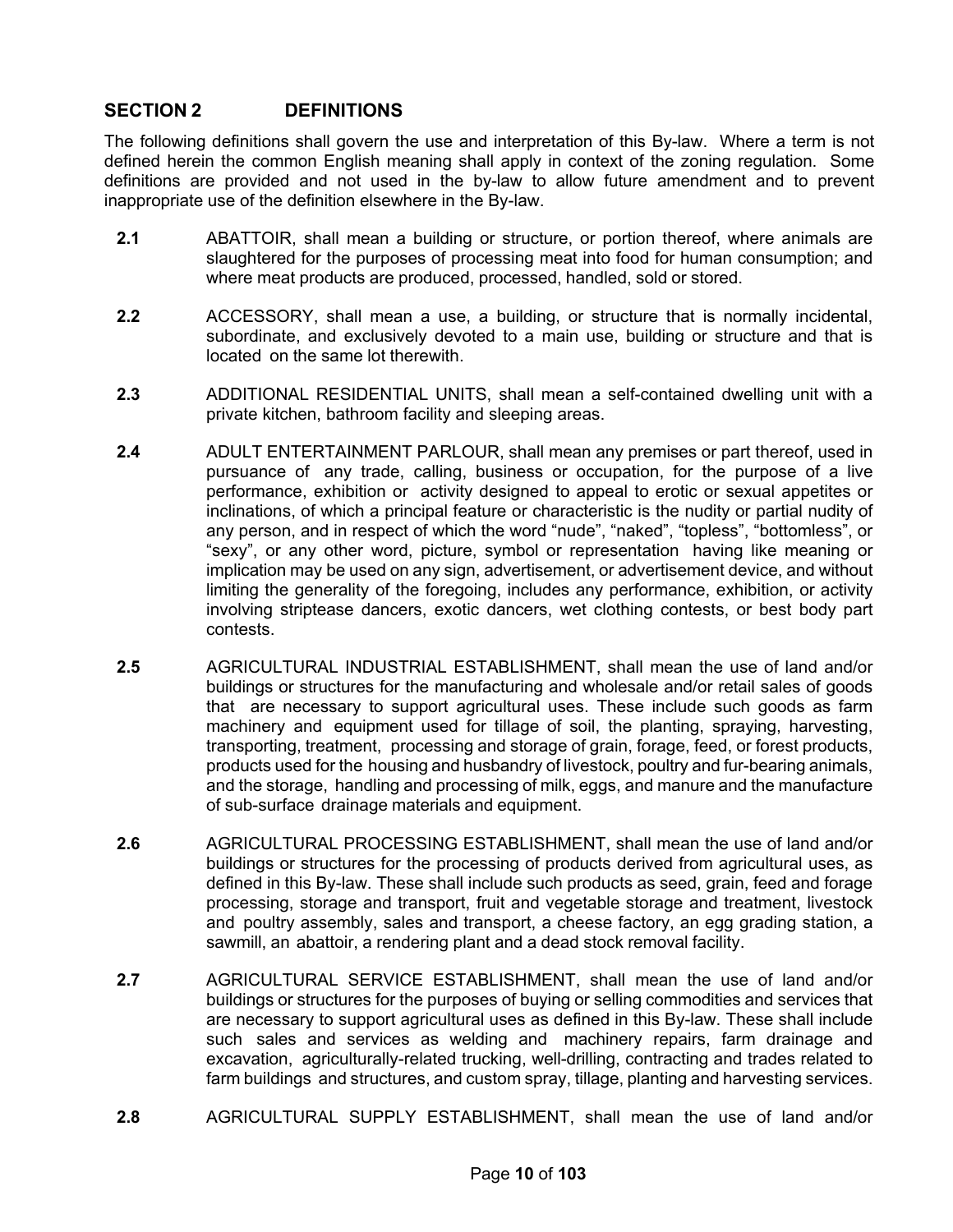buildings or structures for the purpose of supply of goods, materials or services that are necessary to support agricultural uses as defined by this By-law. These shall include such goods and services as sale, processing and storage of seed, feed, fertilizer and chemical products, farm machinery and equipment sales and service, and animal and poultry health and breeding services.

- **2.9** AGRICULTURAL USE, shall mean the cultivation of land, the production of crops and the processing and selling of such produce on a lot, and the breeding, raising, and care of livestock, or the produce of such livestock raised on a lot and, without limiting the generality of the foregoing, may include animal husbandry, and the raising and harvesting of field, bush, tree or wineries, truck gardening, aquaculture, apiaries, agro-forestry, maple syrup production, tree farm, sod farming and mushroom farming.
- **2.10** AGRICULTURAL-RELATED USES, shall mean farm-related commercial and farmrelated industrial uses that are directly related to farm operations in the area, support agriculture, benefit from being in proximity to farm operations, and provide direct products and/or services to farm operations as a primary activity.
- **2.11** AGRI-TOURISM USES, shall mean those farm-related tourism uses that promote the enjoyment, education or activities related to the farm operation or in proximity to farm operations.
- **2.12** ALTER, shall mean, when used in reference to building or structure, or part thereof, to change, extend, enlarge, or renovate any one or more of the exterior or external dimensions or walls or roof thereof. When used in reference to a lot, the word "alter" shall mean to change the setback, or parking area, or to change the location of any boundary of such lot with respect to a road, whether such alterations are made by conveyance or in alienation of any portion of the said lot, or otherwise.
- **2.13** ANIMAL CLINIC, shall mean a building, or portion thereof, designed, used or intended for use by a veterinarian and his assistants for the purposes of providing for the care and treatment of pets raised or housed for the recreational or hobby purposes and, without limiting the generality of the foregoing, may include dogs, cats, birds and livestock.
- **2.14** ANIMAL AND POULTRY HEALTH AND BREEDING SERVICE, shall mean the premises of a veterinary surgeon where animals, birds or other livestock are treated or kept, or the facility used for the insemination of livestock or poultry.
- **2.15** ANIMAL KENNEL, shall mean a lot, building or structure, or portion thereof, on or within which four (4) or more dogs more than four (4) months of age are housed, groomed, bred, boarded, trained or sold and which may offer provisions for minor veterinary treatment.
- **2.16** ANTIQUE STORE, shall mean a building, or part thereof used for the refurbishing, restoration, refinishing and/or resale of items which due to their age have an increased quality, but which does not include the sale of used motor vehicles.
- **2.17** APARTMENT BUILDING, shall mean the whole of a structure that contains four (4) or more dwelling units which have a common entrance from street level and are served by a common corridor and the occupants of which units have the right to use in common the corridors, stairs, elevators, yards or one or more of them.
- **2.18** AREA OF NATURAL AND SCIENTIFIC INTEREST (ANSI), shall mean an area of land and/or water containing natural landscape or features that have been identified as having life science or earth science values related to protection, scientific study, or education.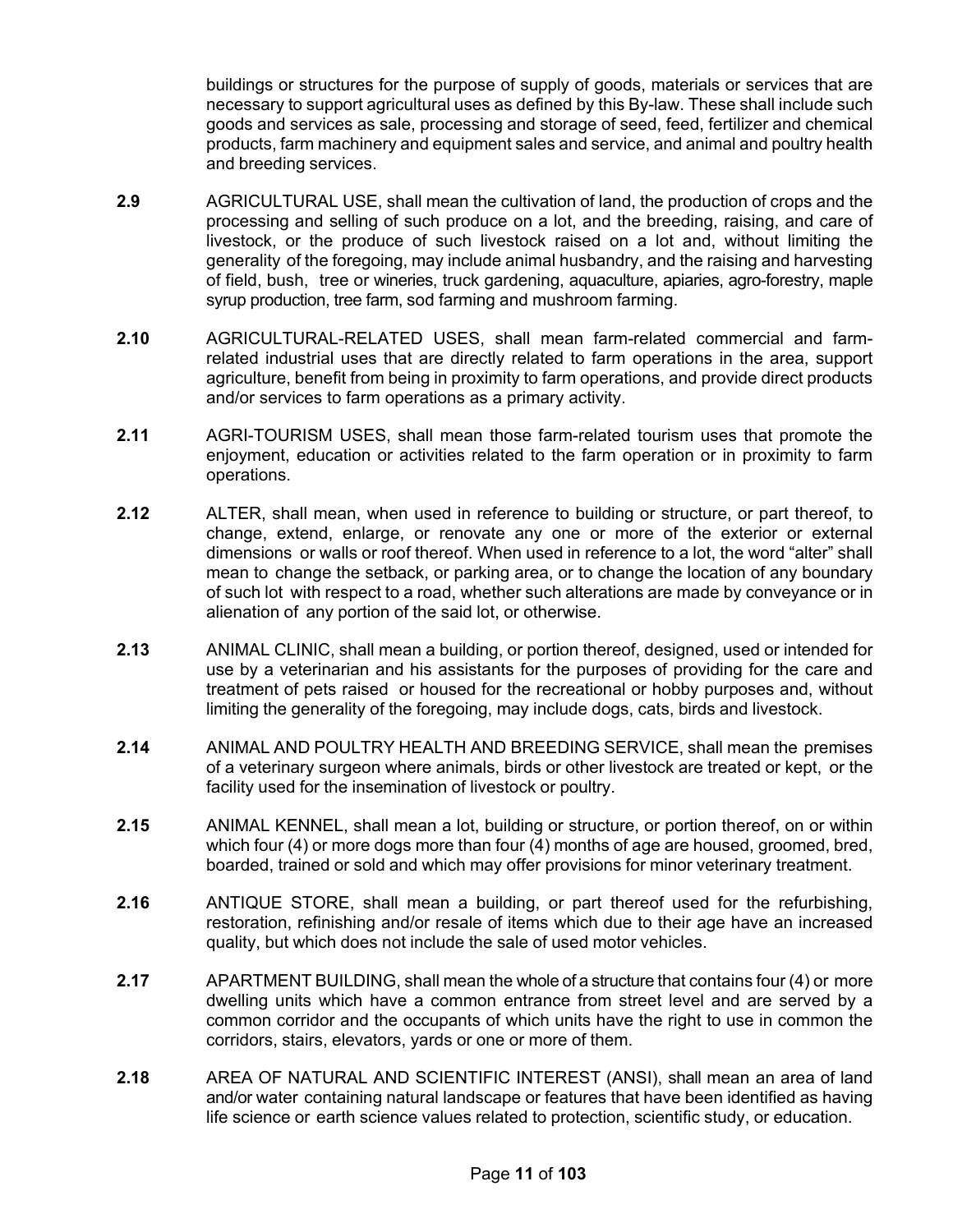- **2.19** ATTACHED, when used in reference to a building, shall mean a building otherwise complete in itself, which depends for structural support, or complete enclosure, upon a division wall or walls shared in common with an abutting building or structure.
- **2.20** ATTIC, shall mean the portion of a building situated wholly or part within the roof and which is not one-half storey.
- **2.21** AUCTION SALES FACILITIES, shall mean a building, structure, or portion thereof used for the retail sale of articles or goods to the members of the public bidding the highest offer for the article or goods during the sale proceedings.
- **2.22** BARRIER FREE, shall mean when applied to a building and its facilities, that the building and its facilities can be approached, entered and used by persons with physical or sensory disabilities and meets the requirements of the *Accessibility for Ontarians with Disabilities Act, 2005*, as amended.
- **2.23** BASEMENT, shall mean that portion of a building between two floors which has at least one-half of its height, measured from finished floor to finish ceiling above adjacent finished ground surface or grade level.
- **2.24** BED AND BREAKFAST ESTABLISHMENT or VACATION HOME, shall mean a single detached dwelling in which not more than six (6) rooms are made available by the person or persons permanently residing in the said dwelling for the temporary accommodation of the travelling or vacationing public and within which light meals may be offered.
- **2.25** BOARDING HOUSE or ROOMING HOUSE, shall mean any house or building or portion thereof in which the proprietor resides and supplies, for hire or gain to more than two persons, lodging and/or meals, but shall not include a hotel, motel, hospital, home for the young or the aged, or institution, or restaurant accommodating the general public.
- **2.26** BUFFER STRIP, shall mean an area used for no other purpose than the planting and maintaining of a continuous row of trees or a continuous unpierced hedgerow of evergreens or shrubs, and a remainder of which is used for landscaping and the planting of ornamental shrubs, flowering shrubs, flower beds, or a combination thereof.
- **2.27** BUILDING, shall mean a structure, whether temporary or permanent, designed, used or intended for shelter and any use or occupancy and consisting of wall, roof, and floor or any one or more of them, or structural system serving the functions thereof, including plumbing works, fixtures and service systems appurtenant thereto, but shall not include a boundary wall, fence, travel trailer, camping trailer, truck camper, motor home, or tent.
- **2.28** BUILDING AREA, shall mean an area designated on a zoning map or zoning map schedule as "Building Area" which defines the area of a lot within which permitted buildings or other structures may be erected, used, and maintained and shall be calculated by deducting all appropriate yard areas and setbacks from the gross lot area.
- **2.29** BUILDING INSPECTOR, shall mean the officer or employee of the Municipality for the time being charged with the duty of enforcing the provisions of this By-Law, the Ontario Building Code, or any other building code or building bylaw of the Municipality.
- **2.30** BUILDING LINE, shall mean a line within a lot drawn parallel to a lot line that establishes the minimum distance between a lot line and any building or structure that may be erected. Where the lot line is a curve, the building line shall be a line drawn parallel to the chord of the arc constituting the lot line.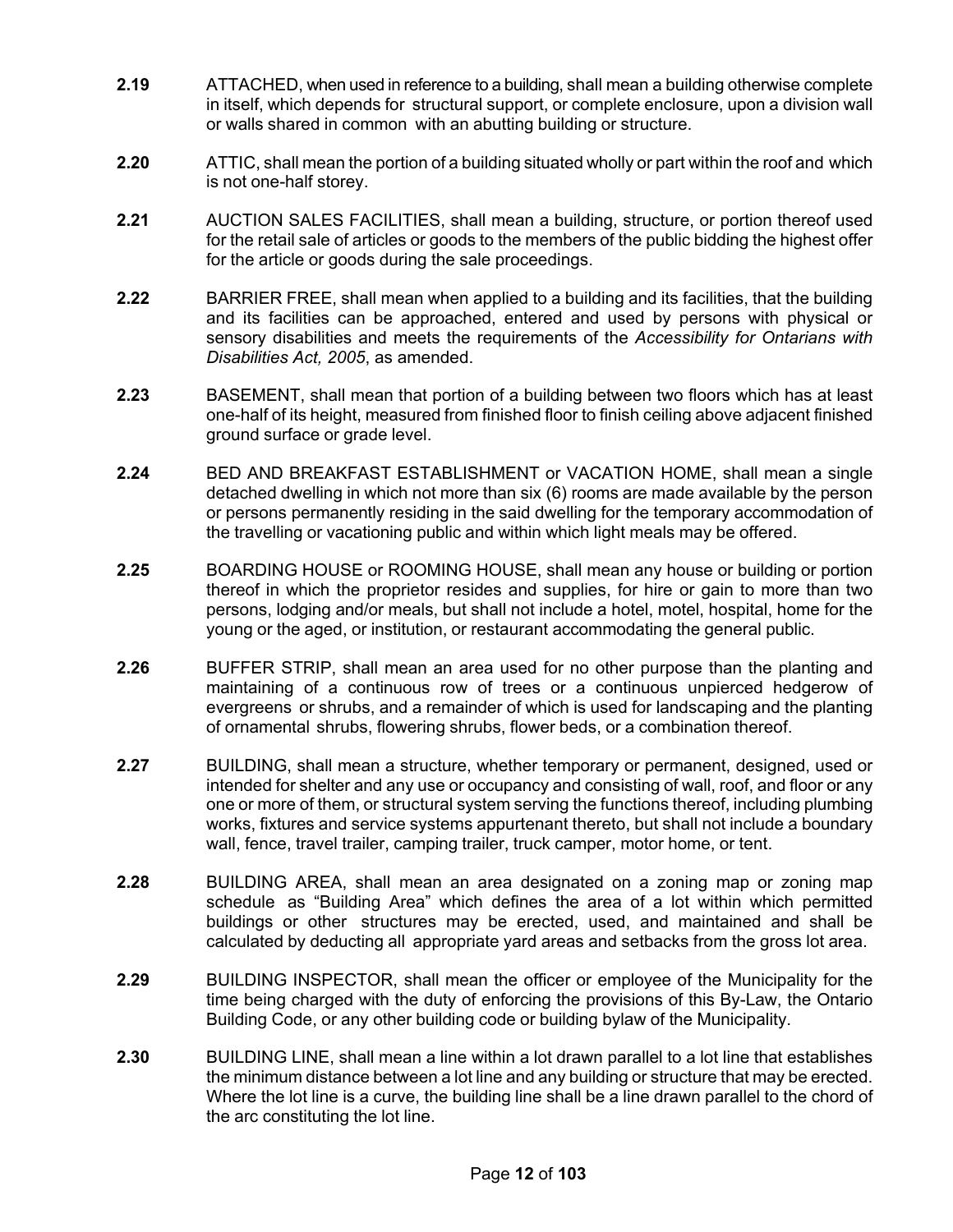- **2.31** BUILDING LINE, ESTABLISHED, shall mean a building line considered to be established between, or adjacent in the case of a corner lot, existing buildings where at least three (3) main buildings have been erected on any one side of a continuous one hundred and fifty (150) metre strip of land fronting on a road. The established building line shall thus mean the average setback of the existing main buildings.
- **2.32** BULK SALES ESTABLISHMENT, shall mean the use of land, buildings, or structures for the purpose of buying and selling building materials, ice, and allied chemicals but does not include any manufacturing, assembling, or processing uses.
- **2.33** BUS DEPOT, shall mean a facility for the boarding and de-boarding of passengers from inter-city bus travel and may include ancillary commercial facilities, public washrooms, ticket sales areas, and offices for building personnel.
- **2.34** CAMPGROUND, shall mean a use, consisting of at least five (5) camping sites, licensed under the provisions of the *Municipal Act,* as amended, from time to time, and comprising land used for seasonal recreational activity as grounds for the camping or parking of tents, motor homes, travel trailers, or truck campers, but not mobile homes.
- **2.35** CARPORT, shall mean Garage, Private.
- **2.36** CATERING ESTABLISHMENT, shall mean an establishment in which food and beverages are prepared for consumption on or off the premises to customers but does not include a restaurant.
- **2.37** CELLAR, shall mean that portion of the building between two floors which is partially or wholly underground but which has more than one-half or its height from finished floor to ceiling below adjacent finished ground surface or grade level.
- **2.38** CEMETERY, shall mean land that is set apart or used as a place for the interment of deceased persons or in which human bodies have been buried.
- **2.39** CHURCH, shall mean a place of worship.
- **2.40** CLINIC, shall mean a building, or portion thereof, designed used or intended for the purposes of medical or dental practice and, without limiting the generality of the foregoing, may include the offices or consulting rooms of members of the medical or dental professions listed in this By-law under the definition "Home Occupation" and includes any building in which two or more home occupations are being carried on by members of the said medical or dental profession or of a chiropractor.
- **2.41** CLUB, shall mean a building, or portion thereof, designed, used or intended as a meeting place for the members of an organization, association, fraternal order, or similar group, not operated for profit and wherein athletic facilities, dining rooms, and beverage rooms may be provided.
- **2.42** COMMERCIAL FISHING OPERATION, shall mean an establishment involved in the harvest and processing of marine life, for the purpose of retail or wholesale trade, and shall include all buildings, and structures associated with such operation.
- **2.43** COMMERCIAL USE, shall mean the use of land, buildings, or structures, or portion thereof, for the purposes of buying and/or selling commodities and supplying services for profit or intended for profit.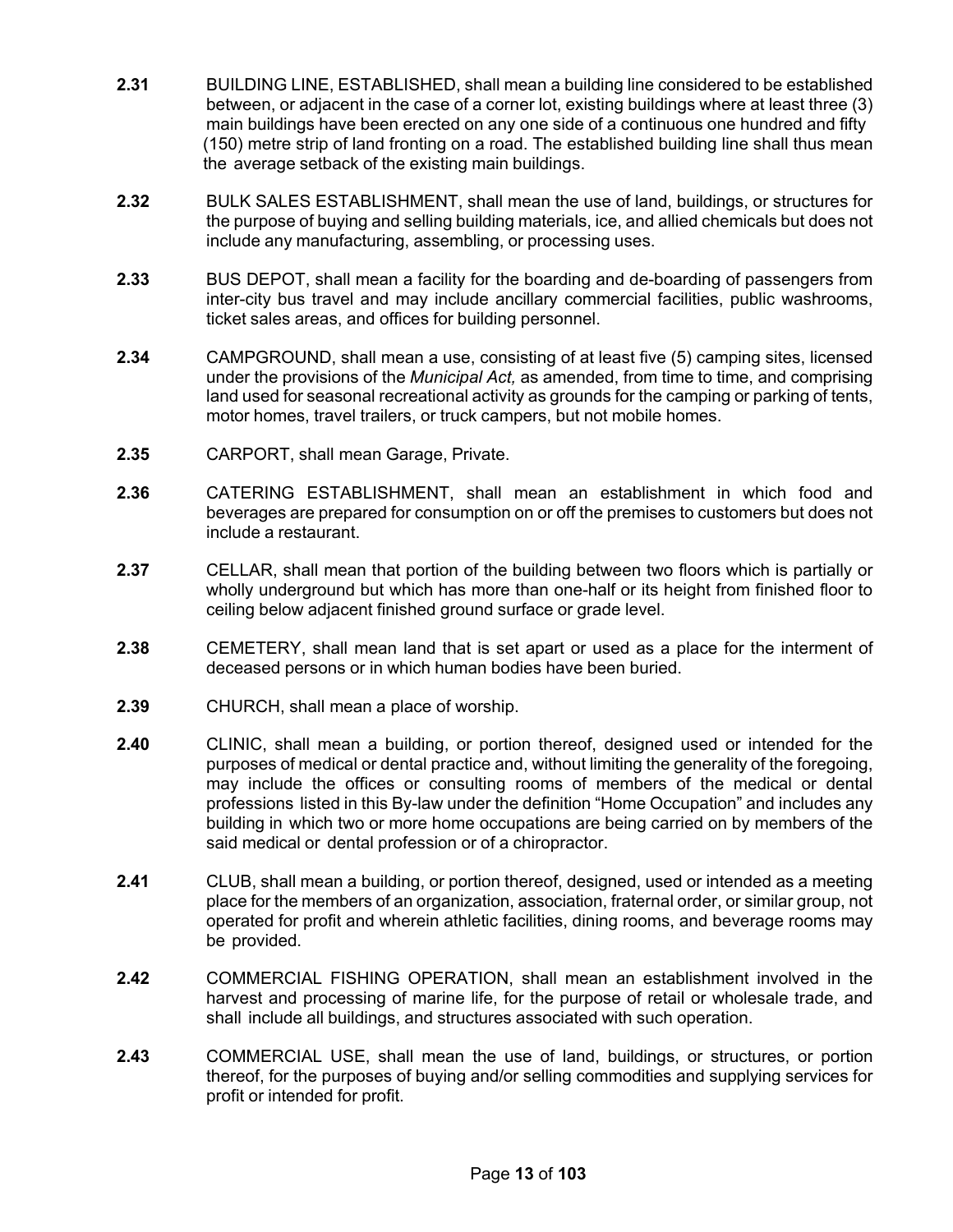- **2.44** COMMUNAL WALL, shall mean an exterior side or rear wall of a building that is used to support more than one fully enclosed space.
- **2.45** COMMUNITY CENTRE, shall mean a building, or part or portion thereof, designed, used or intended for community activities and not for commercial purposes the control of which is vested with the Municipality, a local committee or board, or trustees.
- **2.46** CONSERVATION AREA, shall mean an area of land owned by a conservation authority, conservation organization, the Municipality of Dutton Dunwich, or the Province and used solely for the preservation and enhancement of the natural environment.
- **2.47** CONTRACTOR'S YARD OR SHOP, shall mean the use of land, buildings, or structures, or portion thereof, for the purpose of storing equipment, vehicles, or material, or for performing shop work or assembly work by any building trade or other construction contractor.
- **2.48** CONVENIENCE PLAZA, shall mean a group of not more than four (4) convenience stores located adjacent to one another under one roof with separate entrances, all of which front on an improved street or road which provide off-street parking.
- **2.49** COUNTY, shall mean the Corporation of the County of Elgin.
- **2.50** DAY CARE CENTRE, shall mean a premises that receives more than five children who are not of common parentage, primarily for the purpose of providing temporary care and guidance, for a continuous period, not exceeding 24 hours, when the children are:
	- a) under 18 years of age in the case of a day nursery for children with a developmental handicap; and
	- b) under 12 years of age in all other cases.
- **2.51** DECK, shall mean a platform made of wood, concrete or other similar material, that has a height greater than 20.32 cm (8 in) above grade, projecting from a building or freestanding, with no roof or walls except for visual partitions, and intended for the purpose of outdoor dining, lounging, and other similar accessory uses.
- **2.52** DETACHED, when used in reference to a building, shall mean a building which is not dependent on any other building for structural support or enclosure.
- **2.53** DOCK, shall mean a structure on land or in the water to be used for transferring goods or passengers to or from a boat or airplane.
- **2.54** DOG POUND, shall mean the use of land, buildings, or structures, or portions thereof, for the purpose of impounding dogs pursuant to a By-law of the Municipality, and where such dogs are kept for a minimum redemption period as defined in the *Animals for Research* Act, as amended, for time to time.
- **2.55** DRIVE-IN THEATRE, shall mean an outdoor cinema where viewing occurs from cars in a parking lot.
- **2.56** DRIVEWAY, shall mean a private passageway for a motor vehicle, having at least one end thereof connected to a road, and providing the principal means of vehicular access to a lot.
- **2.57** DWELLING, shall mean a building, occupied or capable of being occupied exclusively as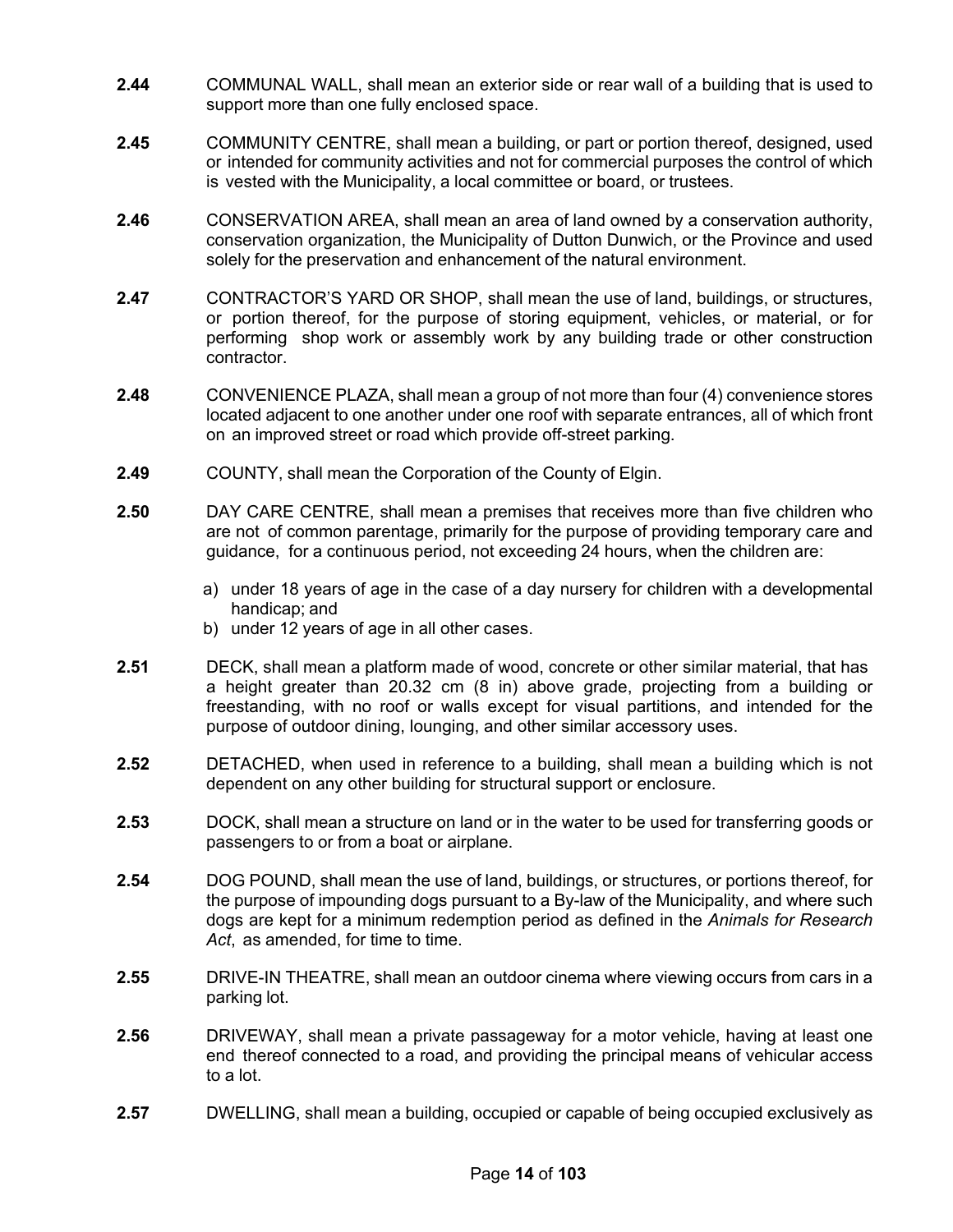a home, residence or sleeping place by one or more persons, but excludes hotels, boarding houses, rooming houses, motels, group homes, institutions, or mobile homes; or living quarters for a caretaker, watchman, or other person or persons using living quarters which are necessary to a non-residential building or structure.

- **2.58** DWELLING UNIT, shall mean one or more habitual rooms occupied or capable of being occupied by a person or persons as an independent or separate housekeeping establishment in which separate kitchen and sanitary facilities are provided for the use of such person or persons, with a private entrance from outside the building or from a common hallway or stairway inside the building in which the dwelling unit is located.
- **2.59** DWELLING, APARTMENT, shall mean a dwelling consisting of five (5) or more dwelling units which units have a common entrance from the street level and the occupants of which have the right to use, in common, halls and/or elevators and yards.
- **2.60** DWELLING, BLOCK ROWHOUSE, shall mean a rowhouse dwelling that is part of a condominium, co-operative or rental project with a private internal traffic circulation system or direct access from a public street.
- **2.61** DWELLING, TWO-UNIT CONVERTED, shall mean a dwelling originally designed as a single detached dwelling, which because of size or design, is or is capable of being converted by partition into more than one dwelling unit.
- **2.62** DWELLING, DUPLEX, shall mean a building that is divided horizontally into two (2) dwelling units each of which has an independent entrance either directly or through a common vestibule.
- **2.63** DWELLING, DOUBLE DUPLEX, shall mean a building that consists of two (2) duplex dwellings attached to each other.
- **2.64** DWELLING, MAISONETTE, shall mean a building designed to contain more than three (3) dwelling units each having an entrance from a common hallway or stairway inside the building and a separate outside entrance.
- **2.65** DWELLING, MULTIPLE, shall mean a dwelling designed, intended or used for occupancy by not more than four (4) households living independently of each other in separate dwelling units with all dwelling units being on one lot and includes a double duplex dwelling, and a maisonette dwelling.
- **2.66** DWELLING, SEASONAL, shall mean a single detached dwelling that is not used, or intended or designed for continuous habitation as a permanent residence.
- **2.67** DWELLING, SEMI-DETACHED, shall mean a dwelling that is divided vertically into two (2) dwelling units, each of which has independent entrances either directly or through a common vestibule.
- **2.68** DWELLING, SENIOR CITIZEN, shall mean a multiple housing unit for the elderly, which is owned and managed by a privately owned business, public housing authority or nonprofit organization or charitable institution and which may be associated with a place of worship or service club.
- **2.69** DWELLING, SINGLE DETACHED, shall mean a completely detached dwelling unit designed, used, or intended for occupancy by not more than one household.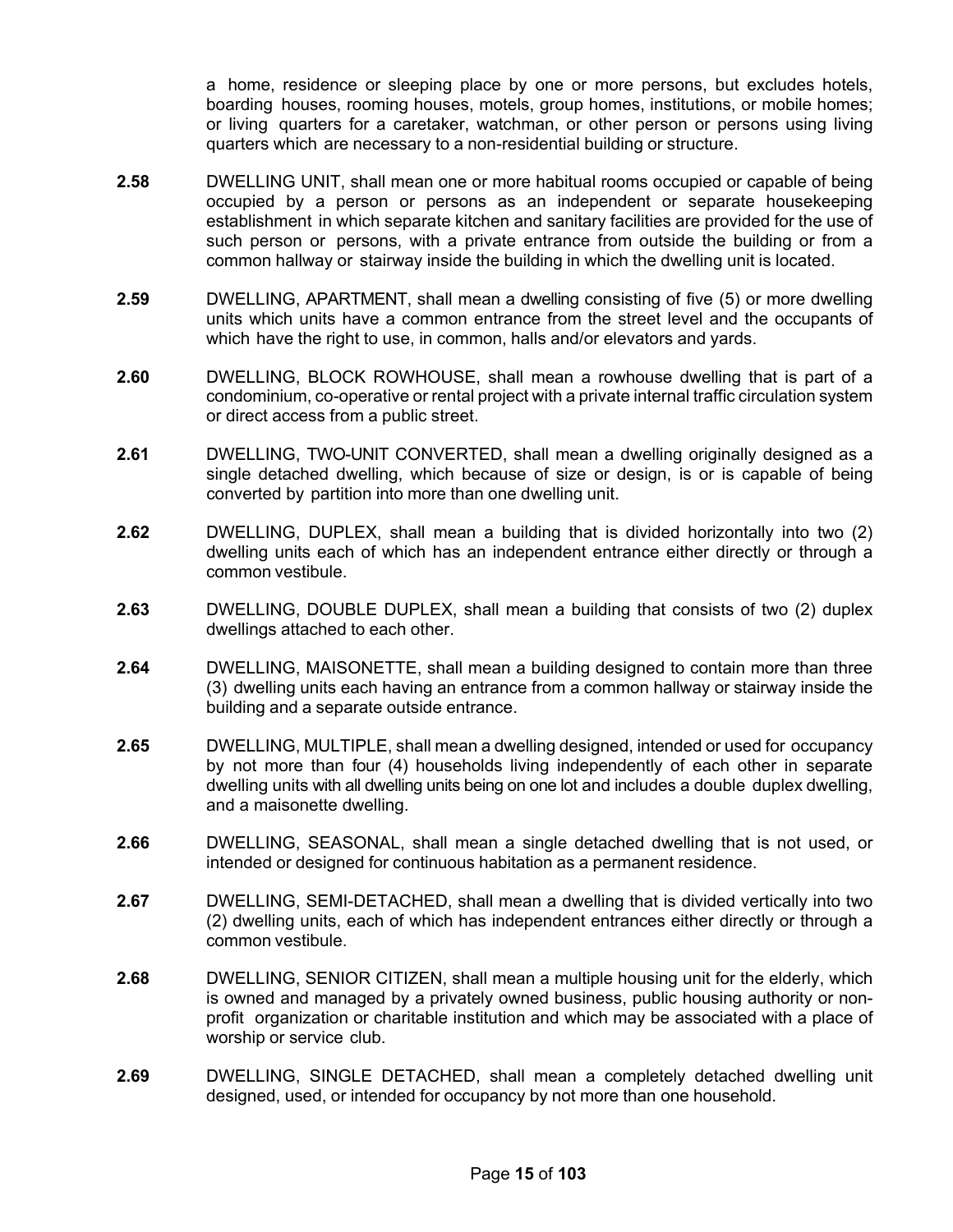- **2.70** DWELLING, ROWHOUSE, shall mean a dwelling that is divided vertically into three (3) dwelling units, each of which has independent entrances to a front and rear yard immediately abutting the front and rear walls of each dwelling unit and includes a triplex dwelling.
- **2.71** DWELLING, TRIPLEX, shall mean a building that is divided horizontally into three (3) separate dwellings units, each of which has an independent entrance either directly or through a common vestibule.
- **2.72** DWELLING, TWO-UNIT, shall mean a dwelling designed, intended or used for occupancy by not more than two (2) households living independently of each other in separate dwelling units.
- **2.73** ERECT, shall include to build, construct, reconstruct, alter or relocate and, without limiting the generality of the foregoing, may include any preliminary physical operations such as excavating, grading, piling, cribbing, filling, or draining, structurally altering any existing building or structure by an addition, deletion, enlargement, or extension.
- **2.74** EROSION HAZARDS, shall mean the loss of land, due to human or natural processes, that poses a threat to life and property. The erosion hazard limit is determined using the 100 year erosion rate (the average annual rate of recession extended over a hundred year span), an allowance for slope stability, and an access allowance.
- **2.75** EXISTING, shall mean legally existing as of the date of the passing of this by law.
- **2.76** FAIRGROUNDS, shall mean a lot owned and operated by an organization incorporated under the *Agricultural and Horticultural Organizations Act*, as amended, from time to time.
- **2.77** FARM, shall mean a lot, held for the purpose of agricultural use, together with or without its dependent buildings including one single detached dwelling with private garage, one supplementary farm dwelling where required, barns, sheds, pens, and similar accessory buildings except that in areas where buildings and structures are prohibited such use shall refer only to the land.
- **2.78** FARM EQUIPMENT SALES AND SERVICE, shall mean the use of land, buildings, or structures, or portions thereof, where farm vehicles and equipment are stored for the purposes of sale, lease, or hire and where such vehicles and equipment are repaired or serviced for purposes of being maintained in an operable condition.
- **2.79** FARM FUEL SALES, shall mean the use of land, buildings, or structures, or portions thereof, where gasoline or other motor fuels are kept for sale and for delivery into farm vehicles, but does not include the sale of any such fuels to vehicles which are not directly involved in the operation of farming.
- **2.80** FARM PRODUCE OUTLET, shall mean a use that is permitted on a seasonal basis, and is accessory to a permitted farm, which consists of the retail sale of agricultural products produced in the area which such outlet is located, and which does not include any permanent buildings or structures.
- **2.81** FEED MILL, shall mean a building or structure used for the purpose of processing food for animals, and which may include a retail operation for the sale of such products.
- **2.82** FERTILIZER PLANT, shall mean the use of land, buildings, and structures, or portions thereof, where natural and synthetic materials are processed for the purpose of producing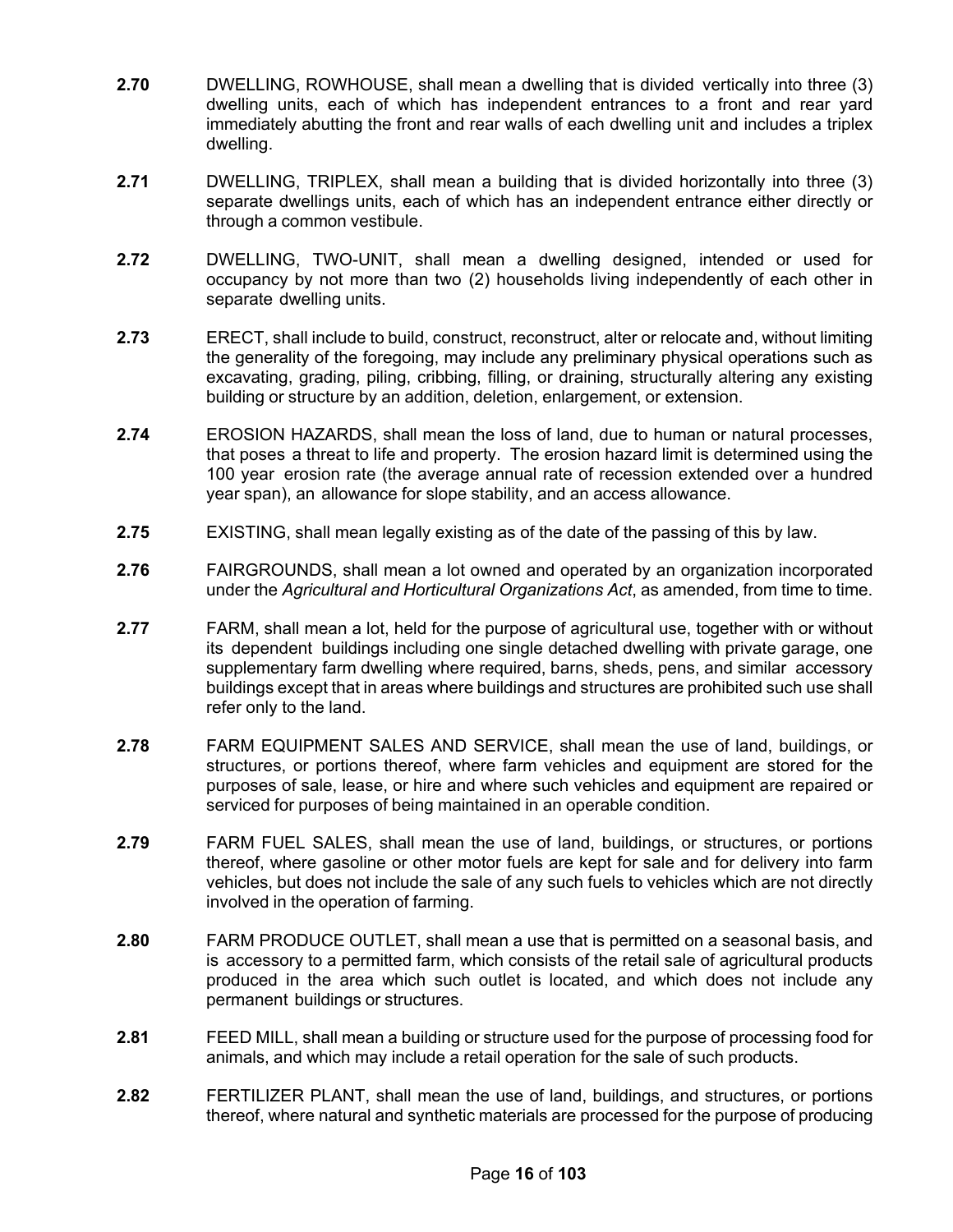materials to increase soil fertility, and which may include the retail sale of such products.

- **2.83** FINANCIAL INSTITUTIONS, shall mean an establishment that provides money management services directly to the public, including a bank, trust company, credit union, securities dealer, finance companies and stockbrokers, but not including the offices or administrative offices, which shall be considered to be offices for the purposes of this Bylaw.
- **2.84** FLOOD AND EROSION CONTROL, shall mean any lands, buildings or structures, and any appurtenances to such, operated and/or maintained by a public authority, and used for the purpose of regulating water levels and protecting lands adjacent to both natural and man- made bodies of water.
- **2.85** FLOOD PLAIN (for river and stream systems), shall mean the area, usually low lands adjoining a watercourse, which has been or may be subject to flooding hazards (PPS) that are not ordinarily covered by water.
- **2.86** FLOOR AREA, shall mean the sum of the areas of all floors of a building measured from the outside of all exterior walls exclusive of any attic, basement, garage, veranda, porch or sunroom unless such enclosed porch or sunroom is an integral part of a building and habitable in all seasons, excluding any floor area with a floor to ceiling height of less than two (2) metres.
- **2.87** FLOOR AREA, GROUND, shall mean the area of the building or structure measured from the outside of all the exterior walls, at grade level, exclusive of any accessory building, garage, basement, terrace, veranda, opened or closed porch or sunroom, unless such sunroom or enclosed porch is an integral part of the building and habitable in all seasons.
- **2.88** FLOOR AREA, NET, shall mean that the portion of the floor area of the building which is used exclusively for a non-residential use defined herein and specifically permitted elsewhere in this by law, but excluding:
	- a) Any part of such building used for any other non-residential uses, which are defined herein or specifically permitted elsewhere in this By-law;
	- b) Any part of such building used as a dwelling unit, a public concourse, or common hallway or stairway not used exclusively by the said non-residential use;
	- c) Any part of such building used solely for the storage of electrical equipment or of equipment to heat, cool, or otherwise control the environment of such building are portion thereof; and the thickness of any exterior walls of such buildings.
- **2.89** FOOD PROCESSING PLANT, shall mean a building, or part thereof, other than a restaurant or refreshment room in which agricultural products are packed, frozen, prepared, processed, preserved, graded or stored for eventual human consumption, and includes a cannery, a flour mill, a dairy, a bakery, or an egg grading station, but does not include an abattoir or any premises used for the slaughtering of animals or the boiling of blood, tripe or bones.
- **2.90** FORESTRY USE, shall mean the use of land for the raising and harvesting of wood and without limiting the generality of the foregoing, may include the raising and cutting of fuel wood, pulp wood, lumber, Christmas trees, and other forest products.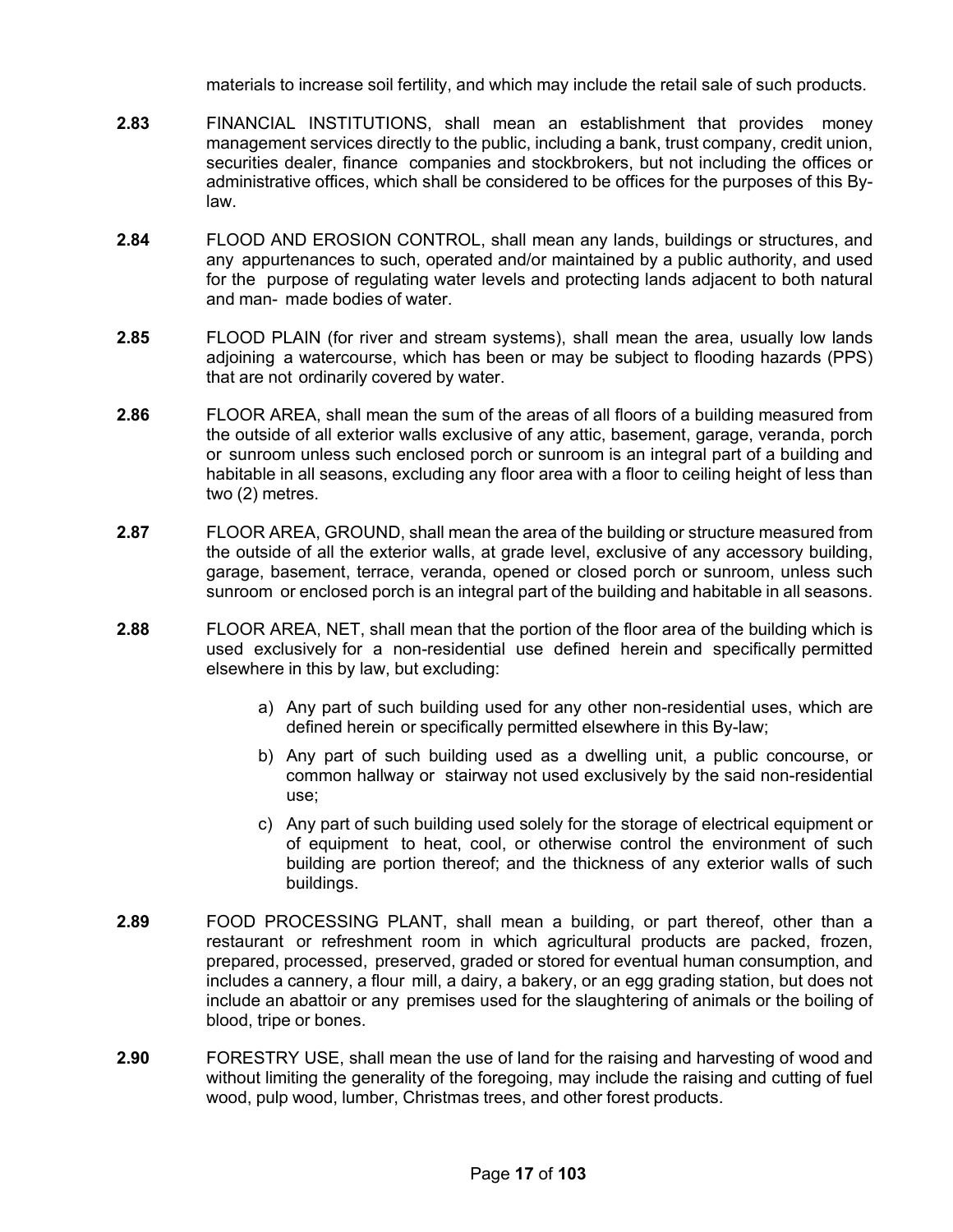- **2.91** FUNERAL HOME, shall mean a building where preparation of the deceased human body for interment or cremation is undertaken.
- **2.92** GAME PRESERVE, shall mean any lands, buildings, or structures where wild animals, birds, waterfowl or fish are kept for the purpose of hunting for food or for sport.
- **2.93** GARAGE, PRIVATE OR CARPORT, shall mean a building or portion of the building designed for the storage of not more than three (3) private motor vehicles and the storage of household equipment incidental to residential occupancy, but does not include a portable garage
- **2.94** GARAGE, PORTABLE shall mean a structure designed to be assembled and disassembled consisting of a wood, metal, or composite frame and fabric shell intended for the storage of motor vehicles and/or associated outdoor household equipment, including but not limited to snow blowers and shovel
- **2.95** GARAGE, PUBLIC, shall mean a building or structure other than a private garage where motor vehicles are kept and stored for remuneration or repair, including the complete repair to motor vehicle bodies, frames, or motors, and the painting, upholstering, washing, and cleaning of such vehicles, and may include a motor vehicle service establishment, but does not include an automatic car washing establishment, a motor vehicle sales lot or an automobile service station.
- **2.96** GARDEN SUITE, shall mean a one-unit, detached residential structure, containing bathroom and kitchen facilities, that is accessory to an existing residential structure and is designed to be portable and temporary.
- **2.97** GARDEN SUPPLY CENTRE, shall mean the use of land, buildings or structures for the purpose of buying, selling and raising of plants, shrubs and trees and includes the storage and sale of accessory products generally used for landscaping and gardening purposes.
- **2.98** GAS, shall mean natural gas, manufactured gas, propane-arc gas, or any mixture of the gases listed in this definition.
- **2.99** GOLF COURSE, shall mean a public or private area operated for the purpose of playing golf including a par three golf course, driving range, miniature golf course, or combination thereof.
- **2.100** GRADE LEVEL, shall mean, when used with reference to a building, the average elevation of the finished surface of the ground where it meets the exterior of such building; when used with the reference to a structure means the average elevation of the finish grade of the ground immediately surrounding such structure, exclusive in both cases of any artificial embankment; and when used with reference to a road, shall mean the elevation of the road established by the authority having jurisdiction.
- **2.101** GRAIN HANDLING AND STORAGE FACILITIES, shall mean buildings and structures used for the purpose of drying, processing, storage, and/or wholesale trade of harvested agricultural grains.
- **2.102** GREENHOUSE, shall mean any building or structure where fruits, vegetables, flowers, trees, shrubs or plants are produced by controlled temperature and/or humidity for the purpose of selling such products, and which may include a garden centre as a commercial accessory use.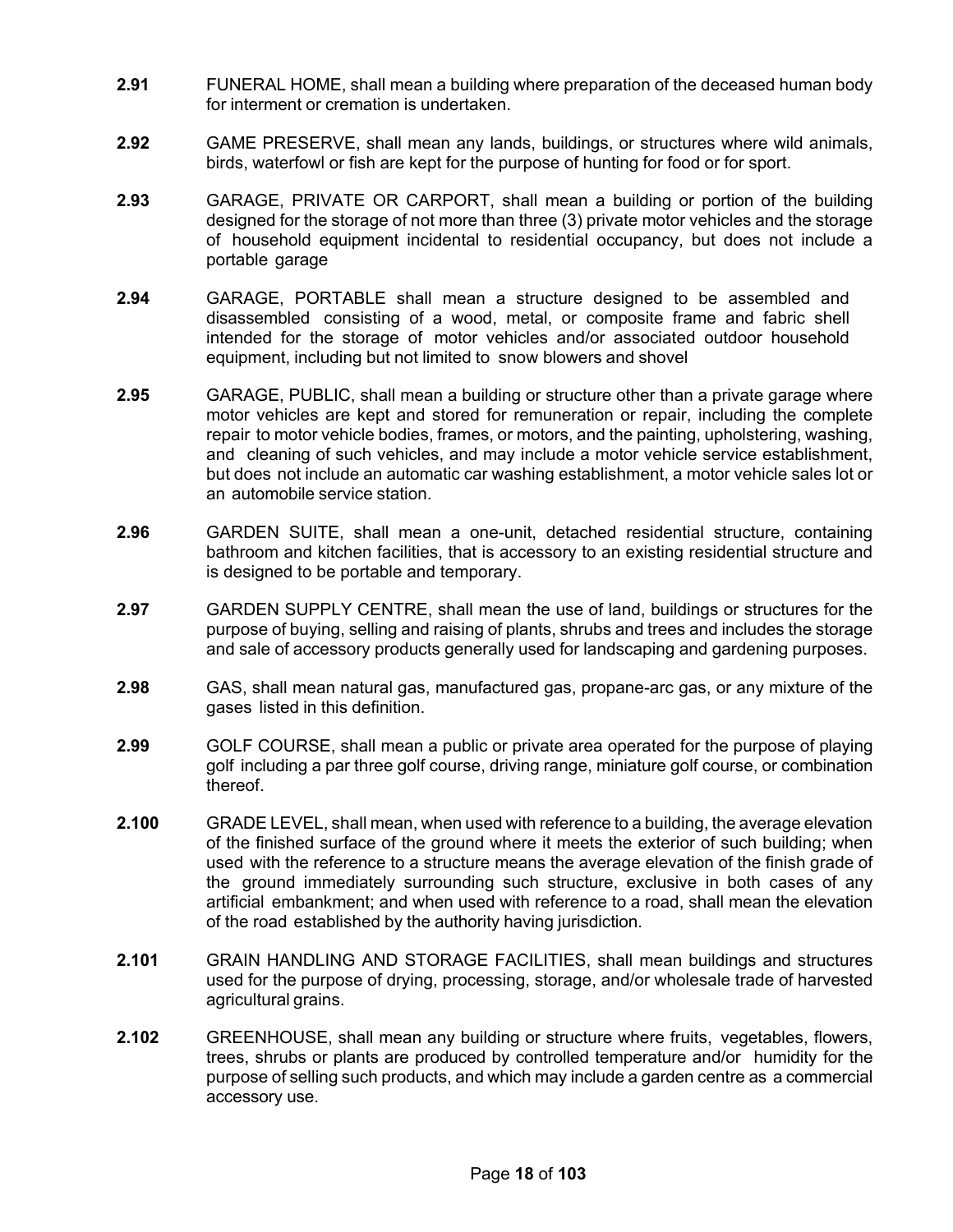- **2.103** GROUP HOME, shall mean a single housekeeping unit in a residential dwelling in which three to ten residents (excluding supervisory staff or the receiving persons) live as occupants under responsible supervision consistent with the requirements of its residents.
- **2.104** GROUP HOME, TYPE 1, shall mean a residence licensed, supervised, approved, or funded under a federal or provincial statute for the accommodation of three to ten persons, excluding staff, living under responsible supervision in a single housekeeping unit and who, by reason of their intellectual, mental health, social or physical condition or legal status, require a group living arrangement for their wellbeing. A Group Home Type 1 may include children or youth on probation under provincial or federal statute, but does not include a Group Home Type 2, as defined by this By-law.
- **2.105** GROUP HOME, TYPE 2, shall mean a residence that is maintained or operated under a federal or provincial statute for the accommodation of up to ten persons, excluding staff, primarily for: persons who have been placed on probation or released on parole under provincial or federal statute; or, youth who have been placed in detention or custody. A Group Home Type 2 may include a Group Home Type 1.
- **2.106** HAZARD LAND, shall mean land which exhibits, or potentially exhibits, a hazardous condition as a result of its susceptibility to flooding, erosion, subsidence, inundation, or the presence of organic soils or steep slopes, and where the cost of construction of satisfactory waterworks, sewage or drainage facilities is prohibitive.
- **2.107** HEIGHT, shall mean, when used with reference to a building our structure, the vertical difference between the horizontal plane through grade level and horizontal plane through:
	- a) The highest point of the roof assembly in the case of a building with a flat roof or deck roof;
	- b) The average level of a one slope roof, between ridge and the eaves, providing that such roof having a slope of less than 20 degrees with the horizontal shall be considered a flat roof;
	- c) The average level between eaves and ridges in the case of a roof type not covered in Section a) and b).
- **2.108** HIGHWAY MAINTENANCE YARD, shall mean any lands, buildings or structures used for the storage of road maintenance vehicles and supplies and is owned by the Municipality, County or the Province of Ontario.
- **2.109** HOME OCCUPATION, shall mean an occupation for gain or support conducted only by persons residing on a lot on which the home occupation is conducted and not more than two employees who are not residents of the property.
- **2.110** HOME OCCUPATION, AGRICULTURAL, shall mean an occupation for gain or support, accessory to an agricultural use or residential use, which is conducted by only persons residing on the premises and not more than two employee who is not a resident of the property.
- **2.111** HOSPITAL, shall mean a hospital as defined by the *Private Hospitals Act*, and a sanatorium as defined by the *Private Sanatorial Act*, and a hospital as defined by the *Public Hospitals Act*.
- **2.112** HOTEL, shall mean any hotel, tavern, inn, lounge, or public house in one main building or in two or more buildings used primarily for the purposes of catering to the needs of the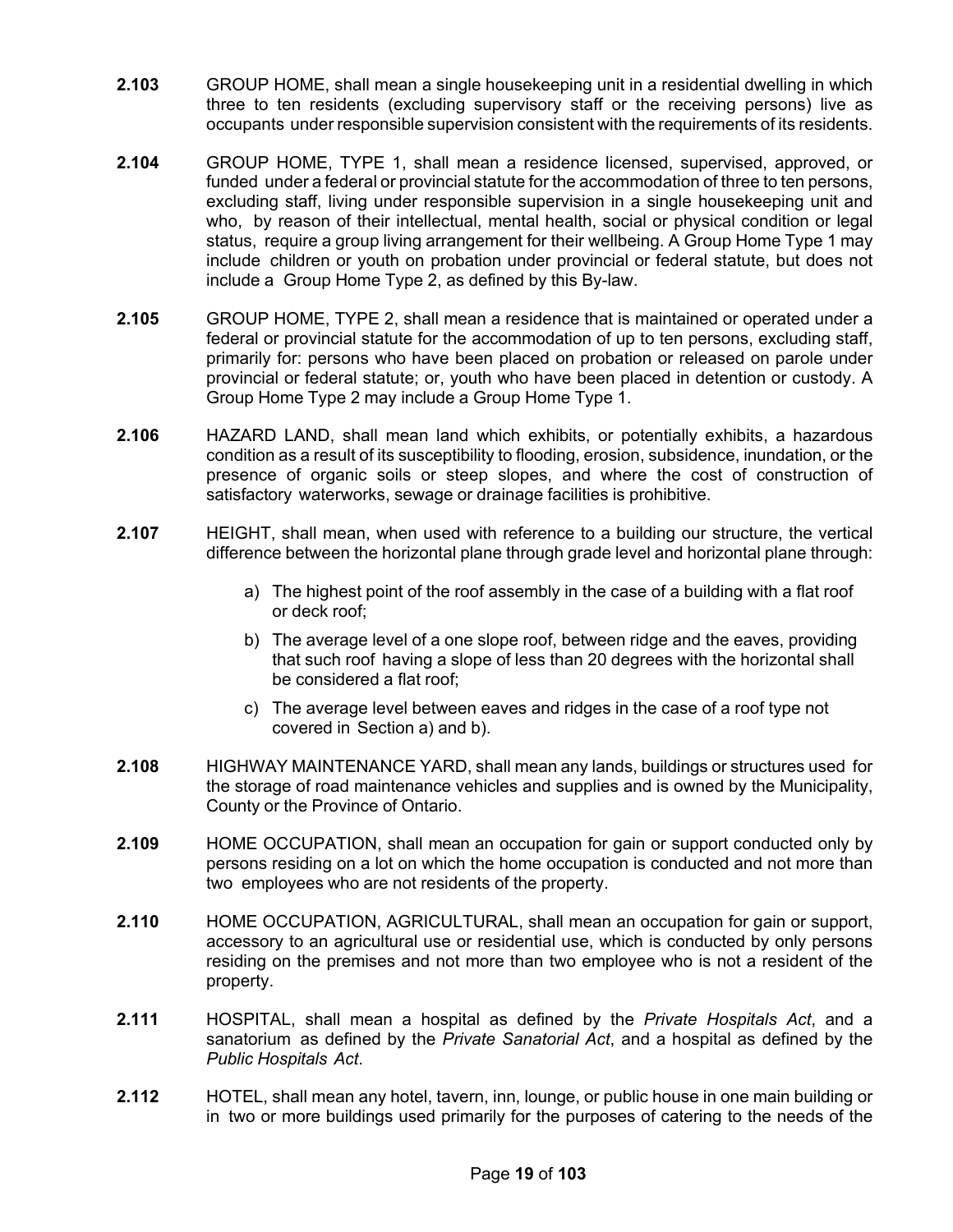travelling public by supplying food and furnishing sleeping accommodations of not less than six (6) guest rooms, which guest room contained no provisions for cooking, and shall include all such buildings operating under the *Liquor License Act, and the Tourist Establishments Act*, as amended from time to time.

- **2.113** INDUSTRIAL USE, GENERAL, shall mean the use of land, buildings, or structures, or portions thereof, for the purpose of manufacturing, assembling, making, preparing, inspecting, ornamenting, finishing, treating, altering, repairing, distributing, warehousing, storing, or adapting for sale any goods, substance, article or thing, including the storage of building and construction equipment and materials but not including any mine, pit, quarry or oil well and where the waste water discharged from such activities are limited to those facilities designed, used, or intended for the exclusive use of employees only, and to those facilities use for cooling, or pressure testing of equipment, the washing of accessory vehicles, and similar accessory use.
- **2.114** INDUSTRIAL USE, LIGHT, shall mean the use of a building, or portion thereof, for the manufacturing, assembling, or processing of component parts to produce finished products suitable for retail, wholesale or service trade and includes repairing, servicing, distributing, warehousing, storing or adopting for sale any good, substance, article or thing, and where the waste water discharges from such activities are limited to those facilities designed, used or intended for the exclusive use of employees only, and to those facilities used for cooling or pressure testing of equipment, the washing of accessory vehicles, and similar accessory uses. A light industrial use however shall not include operations that create a nuisance as a result of the emission of any noise or air pollution that can be smelled, heard or otherwise detected outside of the building or structure in which the use is situated.
- **2.115** INSTITUTIONAL USE, shall mean the use of land, buildings or structures, or portion thereof, for public or social purposes but not for commercial purposes and, without limiting the generality of the foregoing, may include governmental, religious, educational, charitable, philanthropic, or other similar but non-commercial uses.
- **2.116** LABORATORY, MEDICAL/DENTAL, shall mean a building, or part thereof, used for medical and/or dental testing, medical and/or dental experimentation and medical and/or dental research.
- **2.117** LANDING STRIP, shall mean the use of land for the landing and taking off of aircraft.
- **2.118** LANDSCAPED OPEN SPACE, shall mean an area not built upon and not used for any purpose other than as a landscaped area which may include grass, shrubs, flowers, trees and similar types of vegetation and appurtenances, but does not include parking areas, parking lots, driveways or ramps.
- **2.119** LANE or ALLEY, shall mean a public thoroughfare which affords a means of access to abutting lots but which is not intended for general traffic circulation.
- **2.120** LAUNDRY ESTABLISHMENT, shall mean a building, or part thereof, in which the business of a laundry is conducted on the ground floor, in which only water and detergent are used, and the drying, ironing, and finishing of such goods are conducted, which emits no odours, fumes, noise or vibration causing a nuisance or inconvenience within or outside the premises. A laundry establishment may include a self-service, coin operated laundromat.
- **2.121** LICENSED CANNABIS PRODUCTION FACILTIES, shall mean the use of land, buildings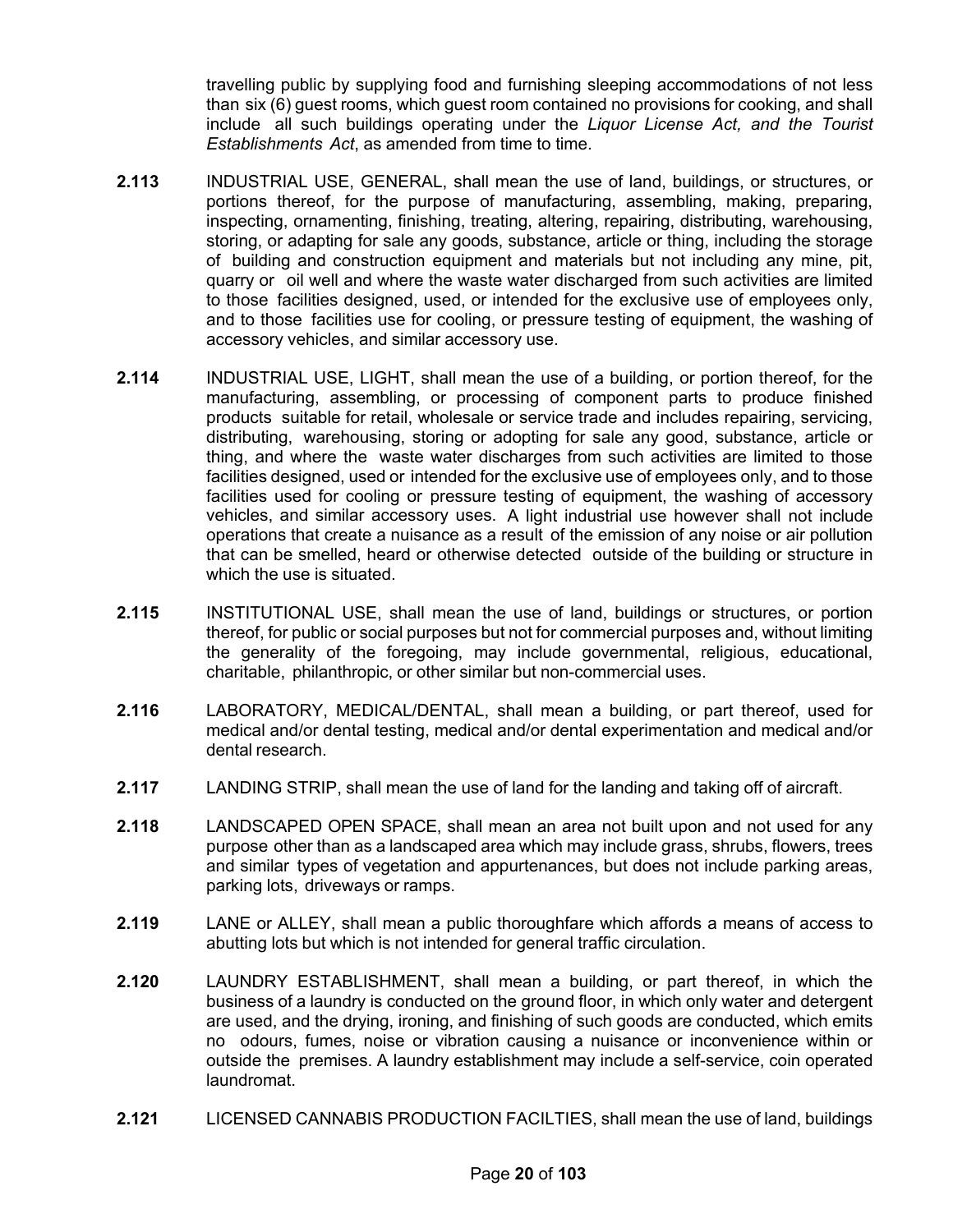or structures for the cultivation, processing, testing, destruction, packaging and/or shipping of cannabis or marihuana as approved and regulated in accordance with the *Cannabis Act*.

- **2.122** LIBRARY, shall mean a building, or part thereof, used for the public display and lending of books, and other reading and audio visual materials to the public, which is operated by a public authority.
- **2.123** LIVESTOCK, shall mean animals kept for use, for propagation, or for intended profit or gain and, without limiting the generality of the foregoing, may include cattle, horses, swine, sheep, laying hens, chickens and turkey broilers, turkeys, goats, geese, ducks, mink, rabbit, deer, emu, llama and any other animals which may be included by a Minimum Distance Separation formula, but excludes animals such as pets raised or housed for recreational or hobby purposes.
- **2.124** LIVESTOCK SALES BARNS AND MARKETING YARDS, shall mean the lands, buildings, and structures where livestock and agricultural produce is stored temporarily for the purpose of wholesale trade, and may include the offices of such personnel employed on the premises.
- **2.125** LOADING SPACE, shall mean a space or bay located on a lot which is used or intended to be used for the temporary parking of any commercial vehicle while loading or unloading goods, merchandise or materials used in connection with the main use of the lot or any building thereon, and which has unobstructed access to a street or lane.
- **2.126** LOT, shall mean a parcel or tract of land:
	- a) Which is the whole of a lot on a registered plan of subdivision, so long as such registered plan is not deemed, pursuant to Section 49 (4) of the *Planning Act,* as amended, from time to time, or any predecessor or successor of such Section, not to be a registered plan of subdivision; or
	- b) Which is all of the land held or owned under distinct and separate ownership from the ownership of the fee or equity of redemption in abutting land.
- **2.127** LOT AREA, shall mean the total horizontal area within the lot lines of a lot, except in the case of a corner, lot area of such lot shall be calculated as if the lot lines were projected to the intersection.
- **2.128** LOT CORNER, shall mean the lot situated at the intersection of, and abutting upon, two (2) roads, which are at least ten (10) metres wide, and which intersect at an angle of not more than 135 degrees.
- **2.129** LOT COVERAGE, shall mean the percentage of the area of any lot upon which buildings or structures are erected or permitted to be erected (excluding outdoor swimming pools, patios, outside storage of goods and materials, fences, signs, satellite dishes and parking areas) measured at grade level including all porches and verandas, open and unenclosed terraces at grade, steps, decks, bay windows, and chimneys.
- **2.130** LOT DEPTH, shall mean the horizontal distance between the front and rear lot lines. If these lines are not parallel, it shall be the length of a straight line joining the midpoints of the front lot line and the rear lot line. When there is no rear lot line, lot depth shall mean the length of a straight line joining the middle of the front by the side lot lines.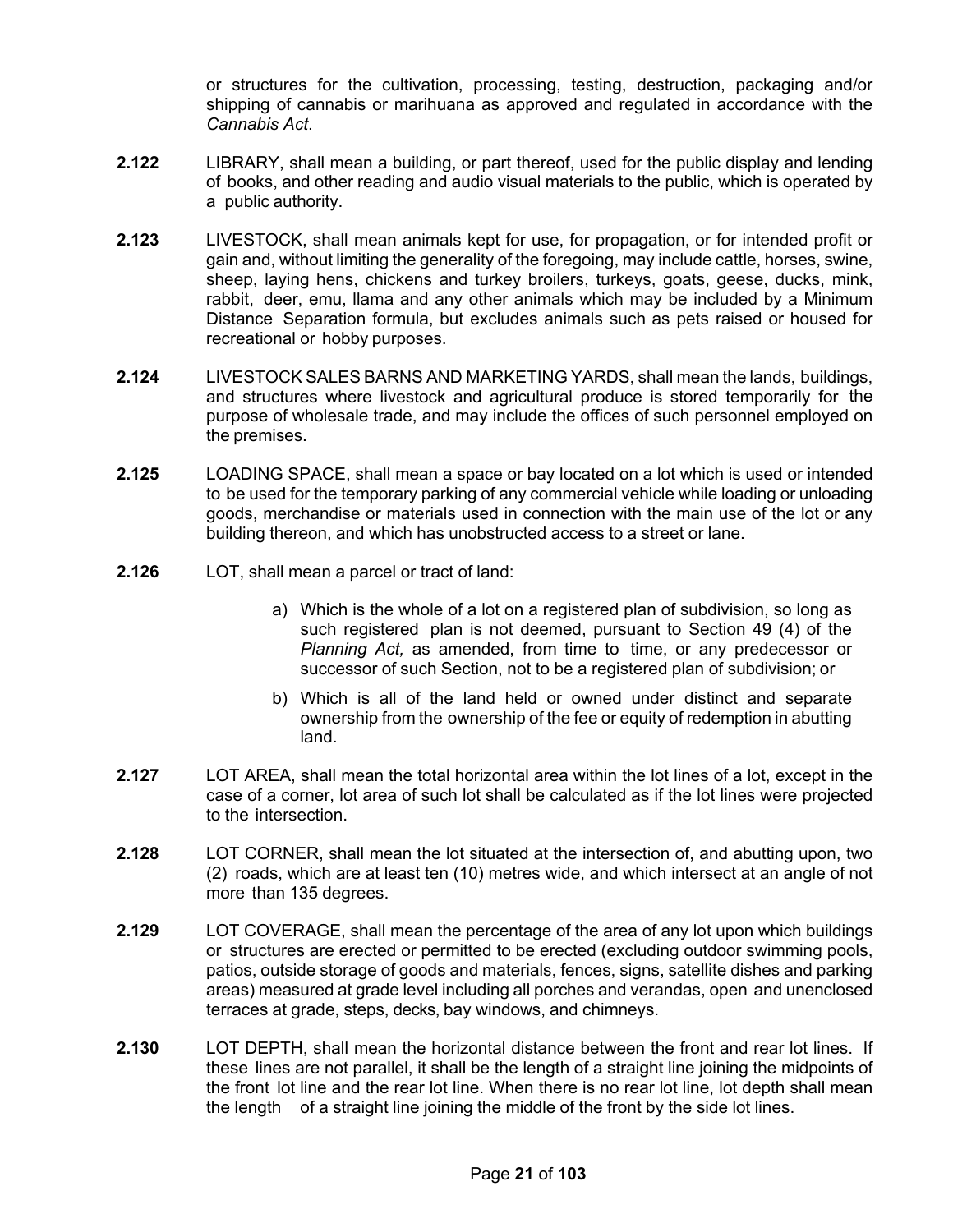- **2.131** LOT FRONTAGE, shall mean the horizontal distance between the side lot lines of a lot measured at right angles. Where such side lot lines are not parallel the lot frontage shall be measured perpendicularly to the line joining the centre of the front and the centre of the rear lot lines at a point six (6.0) metres back from the front line, and where such side lot lines meet, the lot frontage shall be measured perpendicularly to the line joining the apex of the triangle formed by the side lot lines and a point of six (6.0) metres back from the front lot line.
- **2.132** LOT INTERIOR, shall mean a lot other than a corner lot and having access to one street.
- **2.133** LOT LINES, shall mean the boundary line of a lot defined as follows:
	- a) FRONT LOT LINE, shall mean, except in the case of a corner lot, the line dividing the lot from the road. In the case of a corner lot the shorter boundary line abutting the road shall be deemed the front lot line and the longer boundary line abutting the road shall be deemed the side lot line. In case each of such lot lines should be of equal length the front lot line shall be deemed to be the front lot line as established in the block by prior construction.
	- b) REAR LOT LINE, shall mean the lot line of a lot having four (4) or more lot lines which is farthest from or opposite to the front lot line.
	- c) SIDE LOT LINE, shall mean a lot line other than a front lot line or rear lot line. In the case of a corner lot from the street shall be deemed to be the exterior side lot line and the other side lot line shall be deemed to be the interior side lot line.
	- d) LOT, THROUGH, shall mean a lot bounded on two sides by roads, each of which is 10 metres wide provided, however, that if any lot qualifies as being both a corner lot and a through lot as herein defined, such lot shall be conclusively deemed to be a corner lot.
- **2.134** LUMBER (BUILDING MATERIALS) YARD, shall mean the use of land, buildings, and/or structures for the purposes of milling, storage, and wholesale sales of a broad range of building materials and tools, which may include a retail operation.
- **2.135** MACHINE OR WELDING SHOP, shall mean a building or portion thereof where farm equipment and machinery and/or small engines are serviced or repaired.
- **2.136** MAIN BUILDING, shall mean the building on a lot or portion thereof designed, used, or intended for the permitted and principal use of the lot or part thereof.
- **2.137** MAIN WALL, shall mean the exterior front, side or rear wall of a building, and all structural members essential to the support of a fully enclosed space or roof.
- **2.138** MANURE STORAGE AREA, shall mean land, buildings or structures used for the storage of liquid or solid manure that is generated by livestock.
- **2.139** MARINA, shall mean an establishment where boats are stored, rented, or hired, and/or where boats, boat motors, or boat accessories are sold, repaired, or refueled, and may include a building or structure for the sale of accessories, supplies, and/or refreshments.
- **2.140** MARKET GARDEN OPERATIONS, shall mean the use of land, buildings, or structures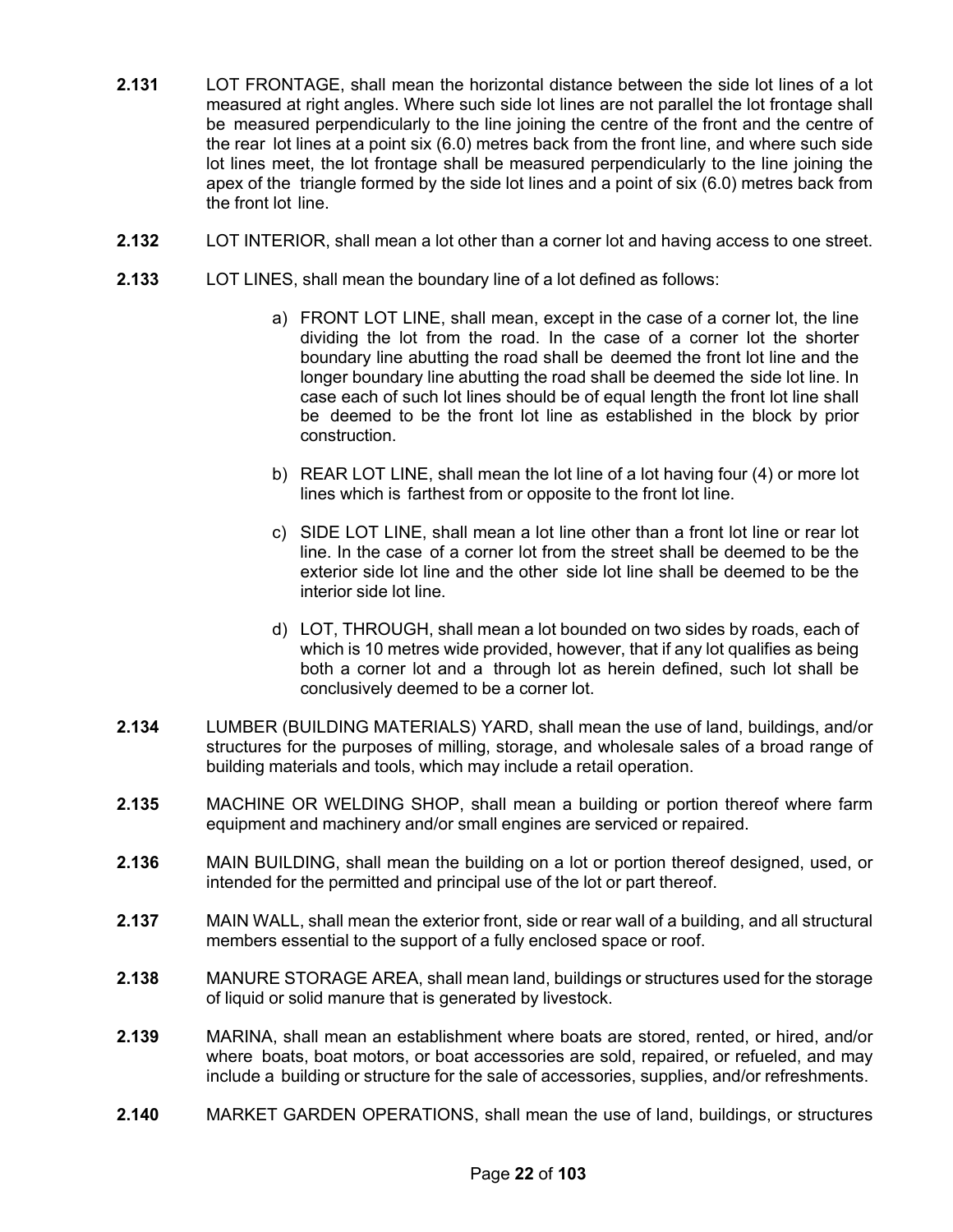for the purpose of selling fruits, vegetables and flowers, and which may include a retail component as a commercial accessory use.

- **2.141** MEAT PACKING OPERATION, shall mean a building, or part thereof used for the processing of meat, poultry, and fish products.
- **2.142** MINIMUM DISTANCE SEPARATION shall mean formulae and guidelines used to determine minimum setbacks between a livestock facility and another land use, to reduce incompatibility created by odour, that are developed by the Province, as amended from time.
- **2.143** MINIMUM DISTANCE SEPARATION I, refers to the minimum distance separation for new development from existing livestock facilities.
- **2.144** MINIMUM DISTANCE SEPARATION II, refers to the minimum distance separation for new or expanding livestock facilities from existing or approved development.
- **2.145** MOBILE HOME, shall mean a building or structure designed to be transported after fabrication, either on its own wheels, on a flatbed, on a separate trailer, or on detachable wheels, and which is suitable for occupancy as a dwelling unit except for minor and incidental unpacking and assembly operations, and placement on a mobile home stand, and connection to utilities if available, and which may have an individual sewage holding reservoir, or be capable of connection to a communal or public sewage disposal system, but shall not include a modular home.
- **2.146** MOBILE HOME PARK, shall mean a lot or portion thereof used for the siting of mobile homes and/or park model trailers and includes those uses, buildings and structures accessory to the operation of the park and the needs of park residents.
- **2.147** MODULAR HOME, shall mean a house that is intended for residential purposes and that is constructed by assembling manufactured modular units each of which comprises at least one room or living area, has been manufactured to comply with the A277 series of standards prescribed by the Canadian Standards Association, and bears the seal of that Association attesting to such compliance.
- **2.148** MOTEL, shall mean a building, or two (2) or more detached buildings designed, used or intended for the purpose of catering to the needs of the travelling public by furnishing sleeping accommodation, with or without supplying food and beverages.
- **2.149** MOTOR HOME, shall mean a structure built on and made an integral part of a selfpropelled motor vehicle chassis, primarily designed to provide temporary living quarters for recreation camping and travel use.
- **2.150** MOTOR VEHICLE, shall mean a wheeled self-propelled vehicle for the transportation of passengers and goods and, without limiting the generality of the foregoing, may include automobiles, trucks, buses, ambulances, hearses, motor homes and tractors.
- **2.151** MOTOR VEHICLE BODY SHOP, shall mean a building or structure where motor vehicles are kept for repair including the complete repair to vehicle bodies, frames, chassis, or motors and the painting, upholstering, glass replacement and cleaning of such vehicles.
- **2.152** MOTOR VEHICLE, DERELICT, shall mean a motor vehicle that is inoperable and has no market value as a means of transportation.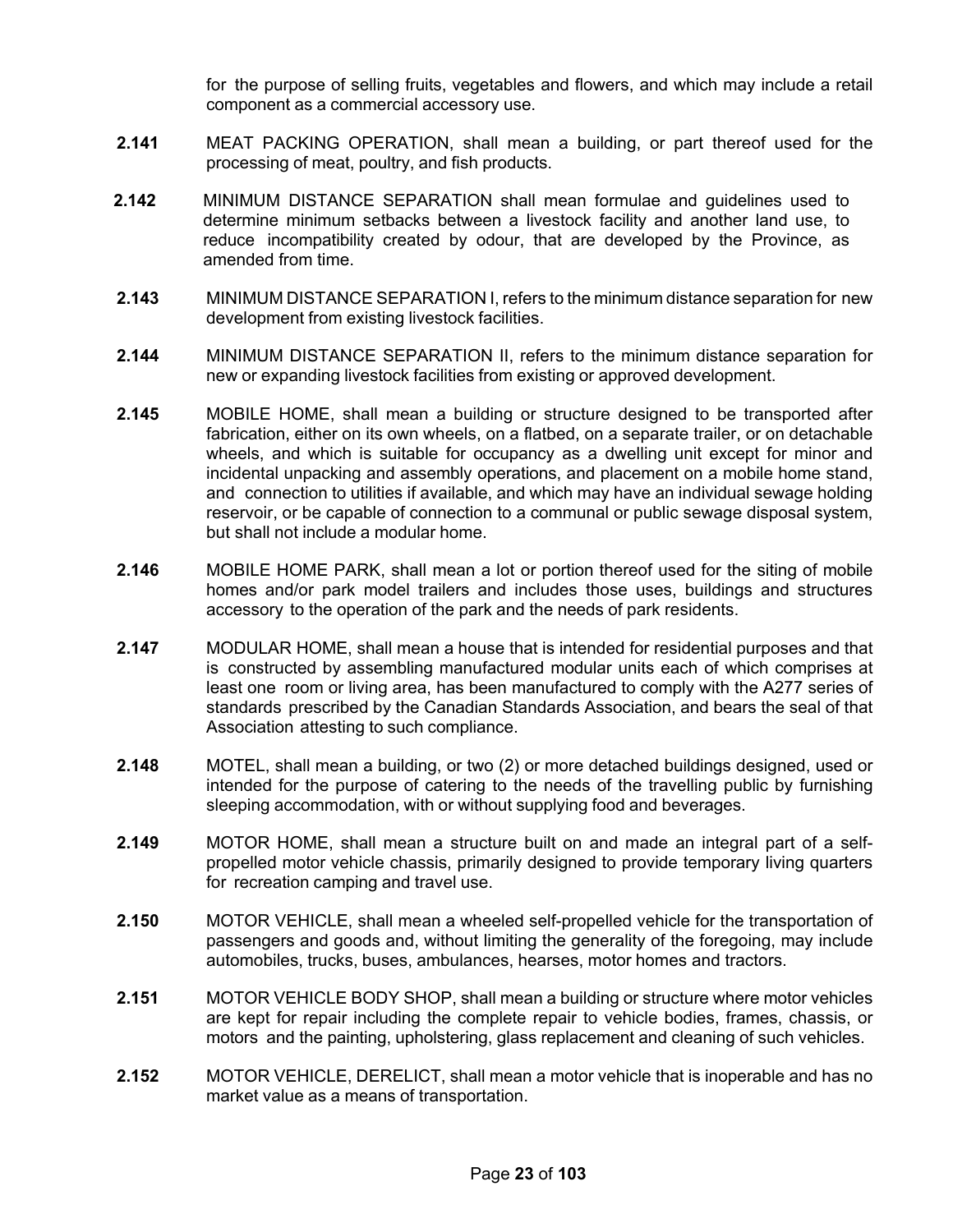- **2.153** MOTOR VEHICLE SALES ESTABLISHMENT, shall mean the use of land, buildings, or portion thereof, where motor vehicles are hired, kept or used for hire, or where such vehicles and accessories are stored or kept for sale, and where motor vehicles may be oiled, greased or washed, or have their ignition adjusted, tires inflated or batteries charged, or where minor repairs essential to the actual operation of motor vehicles are executed or performed.
- **2.154** MOTOR VEHICLE SERVICE ESTABLISHMENT, shall mean a building, or portion thereof, or clearly defined space on a lot where gasoline, propane, oil, grease, anti-freeze, tires, light bulbs, spark plugs, batteries and similar items for motor vehicles are sold; and where motor vehicles may be oiled, greased or washed, or have their ignitions adjusted, tires inflated or batteries charged, and where only minor or running repairs essential to the actual operation of motor vehicles are executed or performed.
- **2.155** MUNICIPAL DRAIN, shall mean drainage works as defined by the *Drainage Act,* as amended, from time to time.
- **2.156** MUNICIPALITY, shall mean the Corporation of the Municipality of Dutton Dunwich.
- **2.157** NON-AGRICULTURAL, when used with reference to a building, structure, or use, shall mean, designed intended or used for purposes other than those of an agricultural use.
- **2.158** NON-COMPLYING, shall mean a building or structure that does not comply or agree with the regulations of this bylaw as of the date of passing thereof.
- **2.159** NON-CONFORMING, shall mean a use, building or structure which is not a use, building or structure permitted in the zoning in which the said use, building, or structure is situated.
- **2.160** NON-RESIDENTIAL, when used with reference to a building, structure or use, shall mean designed, intended or used for purposes other than those of a dwelling.
- **2.161** NURSING HOME OR REST HOME, shall mean a building in which the proprietor supplies and/or provides for hire or gain lodging, (with or without meals), nursing, medical or similar care and treatment, if required and shall include a convalescent home and includes a senior citizen dwelling.
- **2.162** OCCUPANCY, shall mean to reside in as owner or tenant on a permanent or temporary basis.
- **2.163** OFFICE, GENERAL, shall mean any building or part of a building in which one (1) or more persons are employed in the management, direction or conducting of an agency, business, labour, or fraternal organization, but excludes such uses as retail sale, manufacture, assembly or storage of goods, or places of assembly and amusement.
- **2.164** OFFICE, PROFESSIONAL, shall mean any office used by professionally qualified persons, for the purposes of giving advice, consultation or treatment of clients or patients.
- **2.165** OIL, shall mean crude oil, and includes any hydrocarbon that can be recovered in liquid form from a pool through a well.
- **2.166** ON-FARM DIVERSIFIED USES, shall mean uses that are secondary to the primary agricultural use of the property, and are limited in area. On-farm diversified uses include, but are not limited to, home occupations, home industries, agri-tourism uses, and uses that produce value-added agricultural products.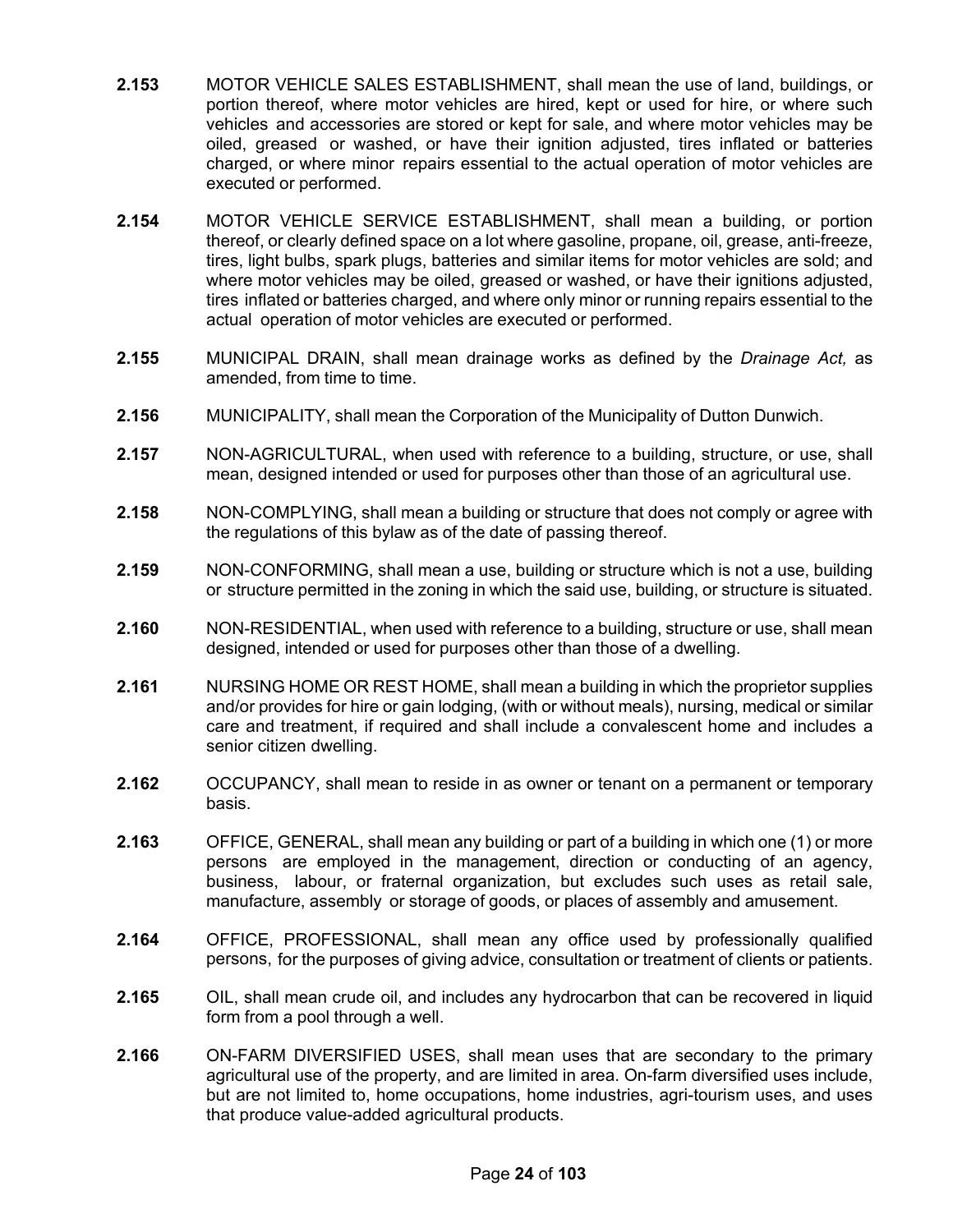- **2.167** OUTSIDE STORAGE, shall mean the storage of goods, materials, or equipment in the open air on a lot or portion thereof.
- **2.168** OWNER, shall mean the person who holds legal title to a piece of property.
- **2.169** PARKING LOT, shall mean a lot or portion thereof, used or intended for the temporary parking of two (2) or more vehicles and may include aisles, parking spaces and related entrance and exit lanes, but shall not include any part of a road.
- **2.170** PARKING SPACE, shall mean a space, whether or not enclosed, exclusive of aisles, entrance and exit lands, accessible to a road and designed, used or intended for the purpose of the temporary parking or storage of a motor vehicle.
- **2.171** PARK, PRIVATE, shall mean a park not open to the general public and may be operated for commercial gain.
- **2.172** PARK, PUBLIC, shall mean an area of open land, maintained or owned by the Municipality or a public authority for the enjoyment, health and wellbeing of the public and normally open to the public.
- **2.173** PATIO, shall mean a platform made of wood, concrete or other similar material, that has a height of 20.32 cm (8 in) or less above average grade, projecting from a building or freestanding, open to the sky, and intended for the purpose of outdoor dining, lounging, and other similar accessory uses.
- **2.174** PERMITTED, shall mean permitted by this By-law.
- **2.175** PERSONAL SERVICE SHOP, shall mean a building, or part thereof, in which persons are employed in furnishing services and otherwise administering to the individual and personal needs of persons, comprising the premises of a barber, hairdresser, beautician, tailor, dressmaker and/or shoemaker. The sale of merchandise shall be permitted only as an accessory use to the personal service provided.
- **2.176** PERSONS, shall include an individual, an association, a firm, a partnership, an incorporated company, municipal corporation, agent, or trustee and their heirs, executors, or other legal representatives of a person to whom the context of this By-law applies according to law.
- **2.177** PETROLEUM RESOURCE OPERATIONS shall mean oil, gas and salt wells and associated facilities and may include facilities for underground storage of natural gas and other hydrocarbons subject to the *Oil, Gas and Salt Resources Act* and associated regulations.
- **2.178** PIT, shall mean any opening, quarrying, or excavation of or in the ground for the purpose of removing soil, rock, sand, gravel, earth, clay, or limestone and the processing thereof for commercial purposes including screening, sorting, washing, crushing, and other similar operations, required buildings and structures, as permitted under the *Aggregate Resources Act* but does not include a water well, oil well, natural gas well, or wayside pit.
- **2.179** PITS AND QUARRIES, WAYSIDE, shall mean a temporary pit or quarry opened and used by a public road authority on the basis of a permit issued pursuant to the *Aggregate Resources Act*, as amended, solely for the purpose of a particular project or road construction contract and not located on the road right-of-way.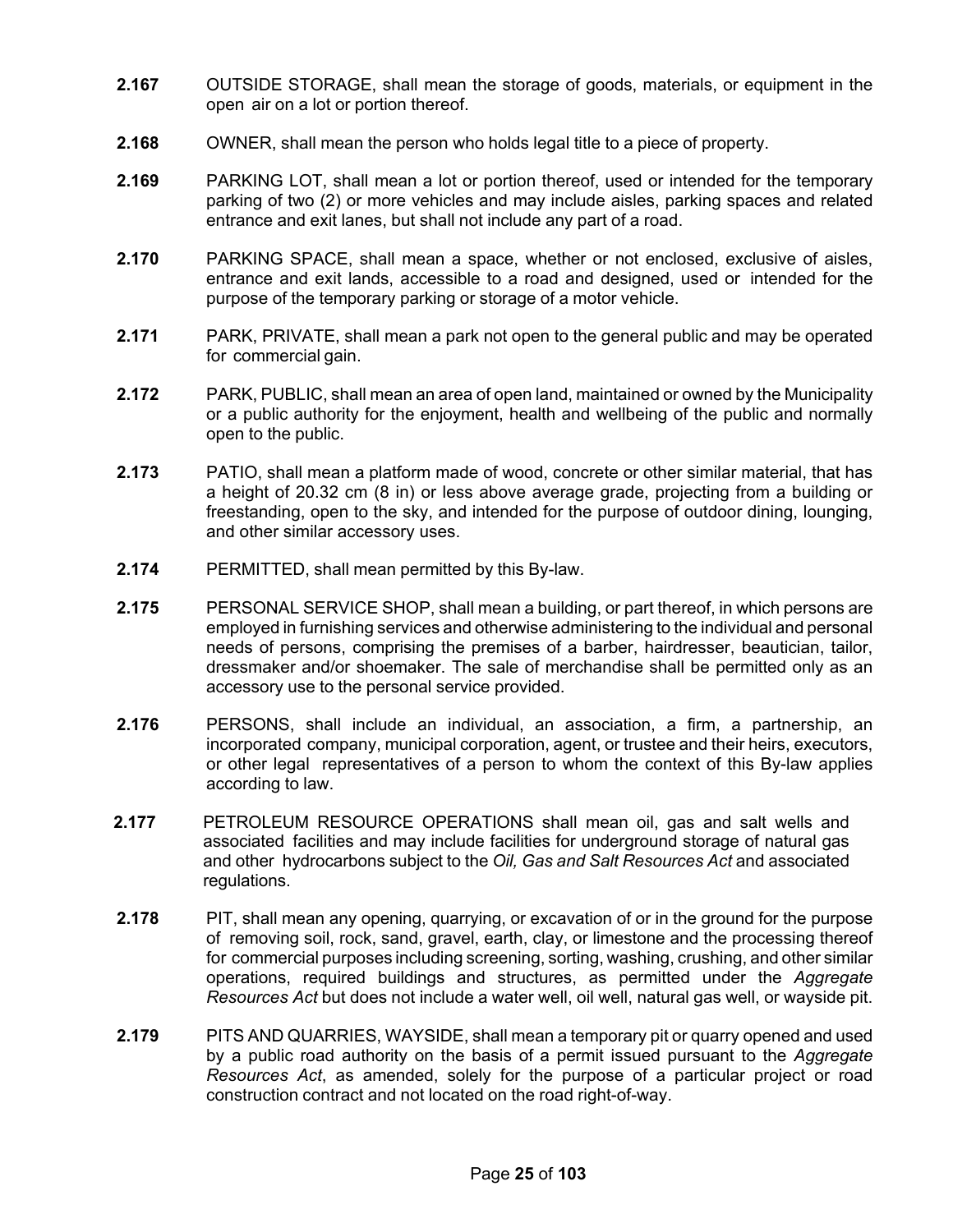- **2.180** PLACE OF ENTERTAINMENT, shall mean a building or part thereof used for the purposes of an arena, auditorium, public hall, billiard or pool rooms, bowling alley, ice or roller rink but does not include other places of amusement not specifically listed.
- **2.181** PLACE OF WORSHIP, shall mean a building, including but not limited to a chapel, church, gurdwara, longhouse, mandir, mosque, synagogue and temple, used for religious worship and related religious, social and charitable activities, and may include as an accessory use within the place of worship, a hall, auditorium, office of a faith leader, or a dwelling unit for a faith leader. A church or church hall is a place of worship.
- **2.182** PLANT NURSERY, shall mean the use of land, buildings, or structures, or portions thereof, where trees, shrubs, or plants are grown for the purposes of transplanting, for use as stocks for building or grafting, or for the purpose of retail or wholesale trade.
- **2.183** PORCH, shall mean a roofed, open gallery, or portico attached to the exterior of a building.
- **2.184** PORTABLE ASPHALT PLANT, shall mean a facility with equipment designed to heat and dry aggregate and to mix aggregate with bituminous asphalt to produce asphalt paving material, and includes stockpiling and storage of bulk materials used in the process, and which is not of permanent construction, but which is to be dismantled at the completion of the construction project.
- **2.185** POST OFFICE, shall mean a building, or part thereof where communications and postal services are provided to both businesses and the public such as fax machines, mailboxes, internet links, and/or package shipping and receiving.
- **2.186** PUBLIC AUTHORITY, shall mean: The Municipality; Any department or Ministry of the Government of Canada or the Province of Ontario; The County of Elgin; Any agency, board, commission, committee or other body established or exercising any power or authority under any general or special statute of Ontario with respect to any of the affairs or purposes of the Municipality or a portion thereof, and includes any committee or local authority established by By-law of the Council of the Municipality.
- **2.187** PUBLIC UTILITY, shall mean any electric power, telephone, telegraph, railway, or natural gas company or public authority.
- **2.188** PUBLIC WATER SUPPLY, shall mean a system of underground piping and related storage, pumping, and treatment facilities, operated by a public authority for public use, and to which a lot has access to make connection thereto.
- **2.189** PUBLISHING AND PRINTING ESTABLISHMENT shall mean a building, or part thereof used for the purpose of printing, lithographing, or publishing, and which may include the reproduction of visual copy by blueprinting, photocopying, or small offset process.
- **2.190** RECREATIONAL FACILITIES, shall mean a building or portion thereof designed and intended to accommodate one or more leisure or sporting activities and shall include an arena, aquatic centre, tennis, squash and racquetball courts, dance studios and fitness centres.
- **2.191** RECREATIONAL USE, ACTIVE, shall mean the use of land, water and/or building for the purpose of organized active leisure activities and shall include an arena, a golf course and a sports field, and motorized vehicle trails.
- **2.192** RECREATIONAL USE, PASSIVE, shall mean the use of land and/or water for the purpose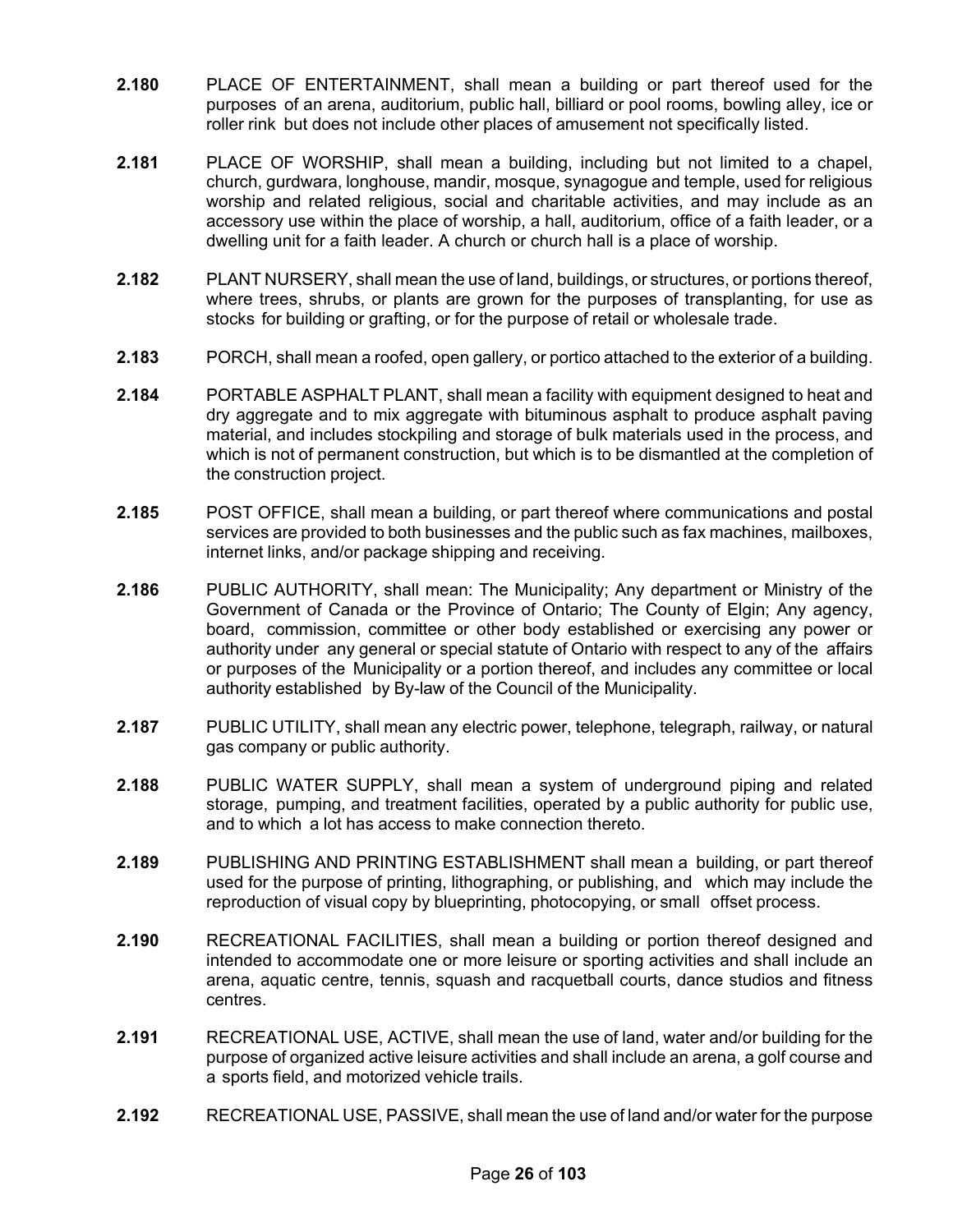of passive leisure activity and shall include a park, a garden, a picnic area and the like, equestrian and hiking trails, as well as a play lot with activity equipment for children.

- **2.193** RENDERING PLANT, shall mean a building, or part thereof, where any animals are reduced, converted, or otherwise processed for the purpose of producing agricultural byproducts, but shall not include an abattoir.
- **2.194** RENEWABLE AND ALTERNATIVE ENERGY SYSTEMS AND FACILITIES, SMALL SCALE, as defined by the Province, shall be intended primarily for on-site energy production and use shall be permitted in any Zone as an accessory use.
- **2.195** RENEWABLE AND ALTERNATIVE ENERGY SYSTEM AND FACILITIES, LARGE SCALE, as defined by the Province, shall be intended for solar, wind and biogas/biofuel energy systems for electricity production.
- **2.196** RESIDENTIAL USE, shall mean the use of a building or structure, or portion thereof, as a dwelling.
- **2.197** RESTAURANT, shall mean a building or portion thereof designed, used or intended for the servicing of food or refreshments to the general public where the serving and consumption of food or refreshment takes place entirely within such building and may include a dining lounge licensed under the *Liquor License Act,* as amended, from time to time, or at temporary outside tables, immediately adjacent to such building.
- **2.198** RESTAURANT, DRIVE-IN OR TAKEOUT, shall mean a building, or portion thereof, designed, used or intended for the sale of food or refreshments to general public, and where such food or refreshments may be made available to a person while in their motor vehicle or while within the building, and where provision is made for the consumption of such food or refreshments by the customer while their motor vehicle, within the building, or elsewhere on the site.
- **2.199** RETAIL STORE, shall mean a building, or portion thereof, designed, used, or intended for the selling or buying of goods, wares, merchandise, articles, or things at retail or the providing of the service primarily to, or from, the general public, in uses accessory thereto, but excludes any commercial use or establishment permitted by or defined elsewhere in this By-law.
- **2.200** RIDING STABLE, shall mean an establishment that offers horses for hire or for instruction in horsemanship.
- **2.201** RIFLE RANGE AND TRAP SHOOTING RANGE OR CLUB, shall mean lands, buildings and structures used for the purpose of discharging firearms or any other weaponry at a non-living fixed or moving target for the purpose of practice or enjoyment, but does not include a game preserve.
- **2.202** ROAD, shall mean a common and public road, street, lane, highway or commons vested in the Municipality, the County, the Province of Ontario or any other public authority having jurisdiction over the same, and includes a bridge or any other structure forming part of a road on, over, or across which a road passes.
- **2.203** ROAD, PRIVATE, shall mean a right-of-way existing on the day of passing of this Bylaw, which has not been dedicated as a street or accepted or assumed by the Corporation of the Municipality of Dutton Dunwich, but is owned privately and which affords the principal means or access to abutting, separately owned, legally conveyable parcels of land.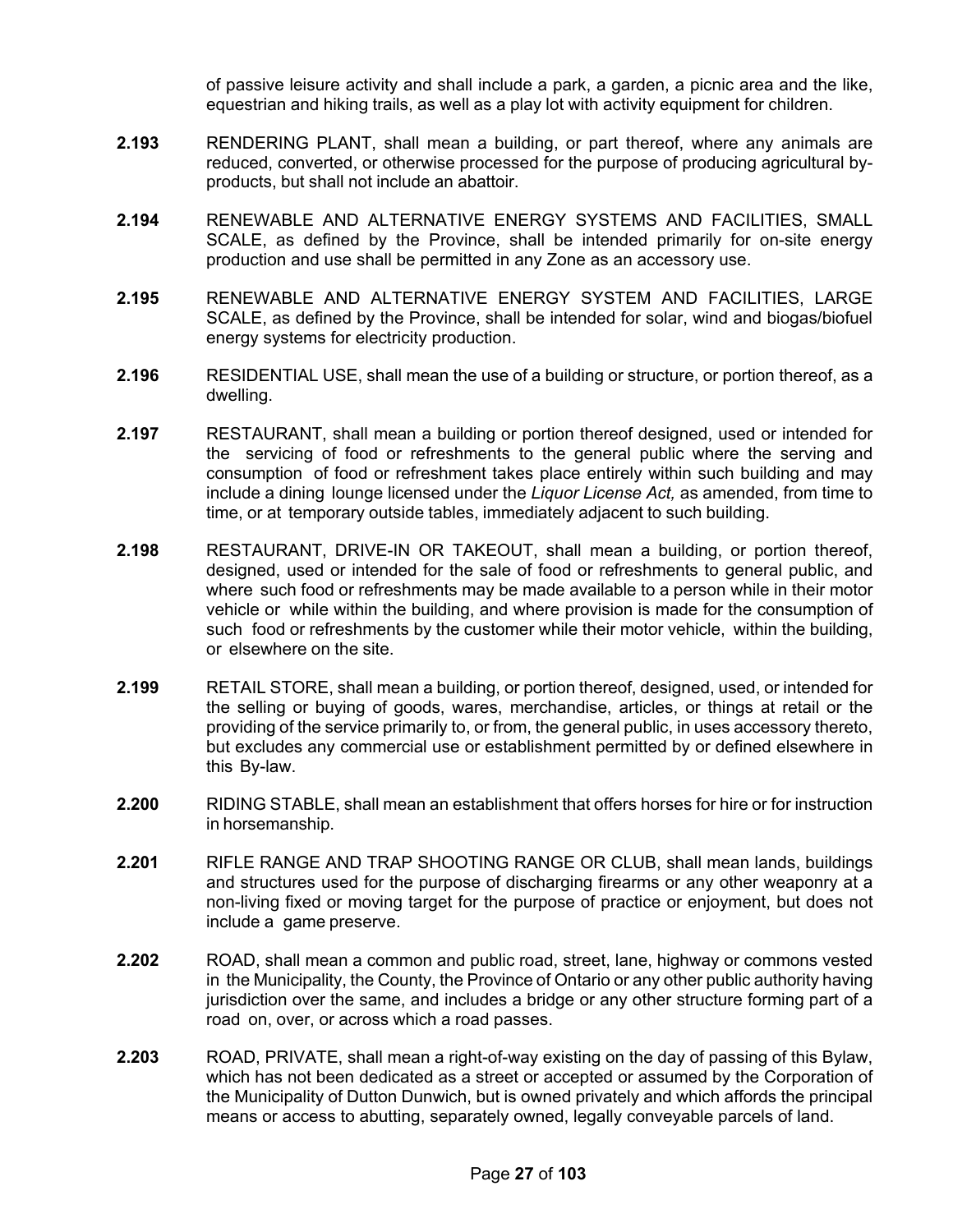- **2.204** SANITARY SEWAGE FACILITIES, MUNICIPAL, shall mean a publicly-owned and operated system whereby sanitary sewage is pumped, transported or piped from any or all buildings in the municipality to a central collection station for processing and discharge pursuant to the regulations of the Province.
- **2.205** SAWMILL, shall mean an establishment where lumber is cut by machines into boards for the purpose of wholesale trade, and which may include a retail component.
- **2.206** SCHOOL, shall mean a building or portion thereof under the jurisdiction of a board as defined by the *Department and Education Act,* as amended, from time to time, designed, used, or intended as a school, college, university or for any other educational purposes and, without limiting the general policy of the foregoing, may include a nursery school or a boarding school having accessory dormitory facilities.
- **2.207** SCHOOL, PUBLIC, shall mean a school operated by and under the jurisdiction of a public authority.
- **2.208** SCHOOL, PRIVATE, shall mean a school, other than an elementary school, secondary school, adult secondary school, community college school, university school or a commercial school, under the jurisdiction of a private board of directors, trustees, or governors, a religious organization or a charitable institution, used primarily for the instruction of students receiving primary and/or secondary education.
- **2.209** SERVICE SHOP, shall mean a building or portion thereof where appliances and household machinery are sold, serviced, or repaired and may include the business premises of the tradesmen such as a carpenter, an electrician, a plumber and similar trades but excludes any manufacturing, processing or wholesaling.
- **2.210** SELF-STORAGE FACILITY, shall mean a building divided into individual self-contained storage units, which are available to the public exclusively for the storage of their equipment or goods, and may include in combination with the lease or rental of a motor vehicle or trailer for the purpose of moving equipment or goods, the lease, rental, or sale of accessories, equipment, materials, or supplies for the purpose of packing, moving, storage, or towing, faxing, mailbox, packing, and the provision of mailbox, packing, shipping, or shredding services.
- **2.211** SETBACK, shall mean the horizontal distance from a straight line, or point along an irregular line, measured at right angles in the case of a straight line, or a determined point in the case of an irregular line, to the nearest part of any building or structure on a lot.
- **2.212** SHALL, shall always be construed as mandatory.
- **2.213** SHELTER, shall mean a lodging house used exclusively for the provision of temporary accommodation to individuals and/or those who are in need of ancillary health care, counselling and social support services.
- **2.214** SHORT TERM ACCOMODATION, shall mean primary private residential dwelling (or part of dwelling), vacation home or bed and breakfast establishment, that is rented to provide accommodations to a person or persons on a temporary basis for a period of less than 30 days and to which the Residential Tenancies Act, 2006, S.O. 2006, c.17, as may be amended from time to time, does not apply. Short-Term Accommodations do not include seasonal dwellings, hotels, motels, lodges or other commercially zoned accommodations used for the travelling public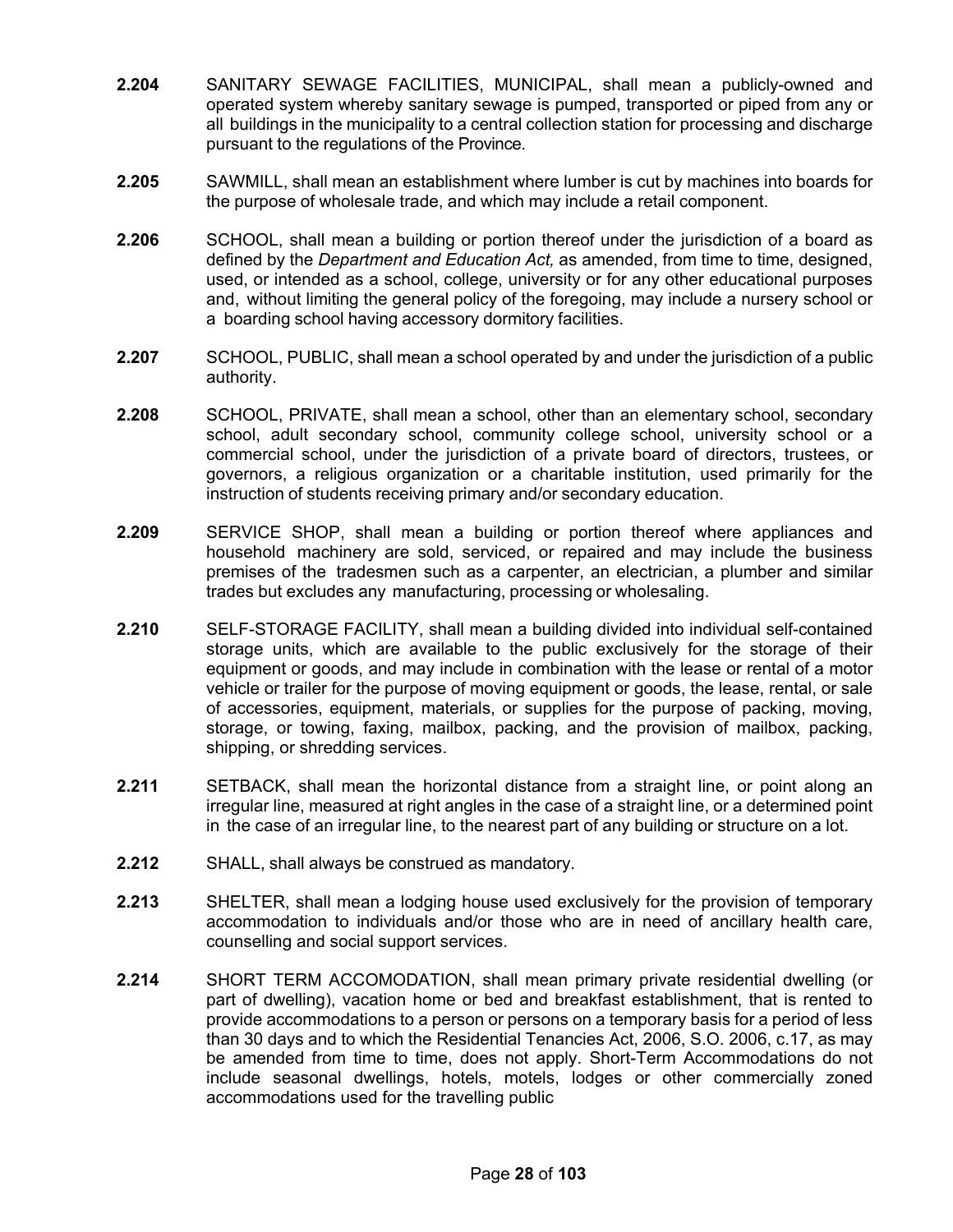- **2.215** SHOPPING PLAZA, shall mean a building or group of buildings designed, built, and/or managed as a unit with parking provided on the lot on which the building or group of buildings is situated and which building or buildings contained five or more separate and distinct retail stores.
- **2.216** SIGN, shall mean a name, identification, description, device, display, or illustration which is affixed to, or represented directly or indirectly upon a building, structure or lot and which directs attention to an object, product, place, activity, person, institution, organization or business.
- **2.217** STOREY, shall mean the portion of a building, other than the basement, which lies between the surface of the next floor above it, or if there is no floor above it, then the space between such floor in the ceiling or roof next above it.
- **2.218** STOREY, FIRST, shall mean the lowest storey of a building excluding the basement or cellar.
- **2.219** STOREY, HALF, shall mean the portion of a building located wholly or partly within a sloping roof, having side walls not less than one (1) metre in height, or ceiling with the minimum height of two (2) metres over an area equal to at least fifty (50) percent of the area of floor next below.
- **2.220** STREET, refer to the definition of Road.
- **2.221** SHIPPING CONTAINERS, shall mean a standardized reusable vessel that was originally, specifically or formerly designed for or used in the packing, shipping, movement or transportation of freight, articles, goods or commodities; and/or designed for or capable of being mounted or moved on a rail car, truck trailer/chassis, or ship.
- **2.222** STREET ARTERIAL OR ROAD ARTERIAL, shall mean a street or road under the jurisdiction of the Province of Ontario or the County of Elgin and may mean a street or road under the jurisdiction of the Municipality of Dutton Dunwich.
- **2.223** STREET LINE shall mean the limit of road allowance and is the dividing line between a road and a lot.
- **2.224** STRUCTURE, shall mean any material, object, or work erected as a unit or constructed or put together of connected or dependent parts or elements whether located under, on, or above the surface of the ground, but shall not include a sign, fence, or boundary wall.
- **2.225** SUPPLEMENTARY FARM DWELLING, shall mean a single detached dwelling located on a farm, which due to its size and nature of operation requires additional farm labour, and is used for the accommodation of such persons employed as additional farm labour.
- **2.226** TAVERN, shall mean an establishment operating under *Liquor License Act*, as amended from time to time, where alcoholic beverages are sold for consumption on the premises.
- **2.227** TAXI SERVICE ESTABLISHMENT, shall mean lands, buildings, and structures used as a dispatch office or intended for the parking of taxis and/or limousines when not engaged in transporting persons or goods.
- **2.228** TEMPORARY BUILDING, shall mean a building or structure used on a temporary basis for a short-term requirement.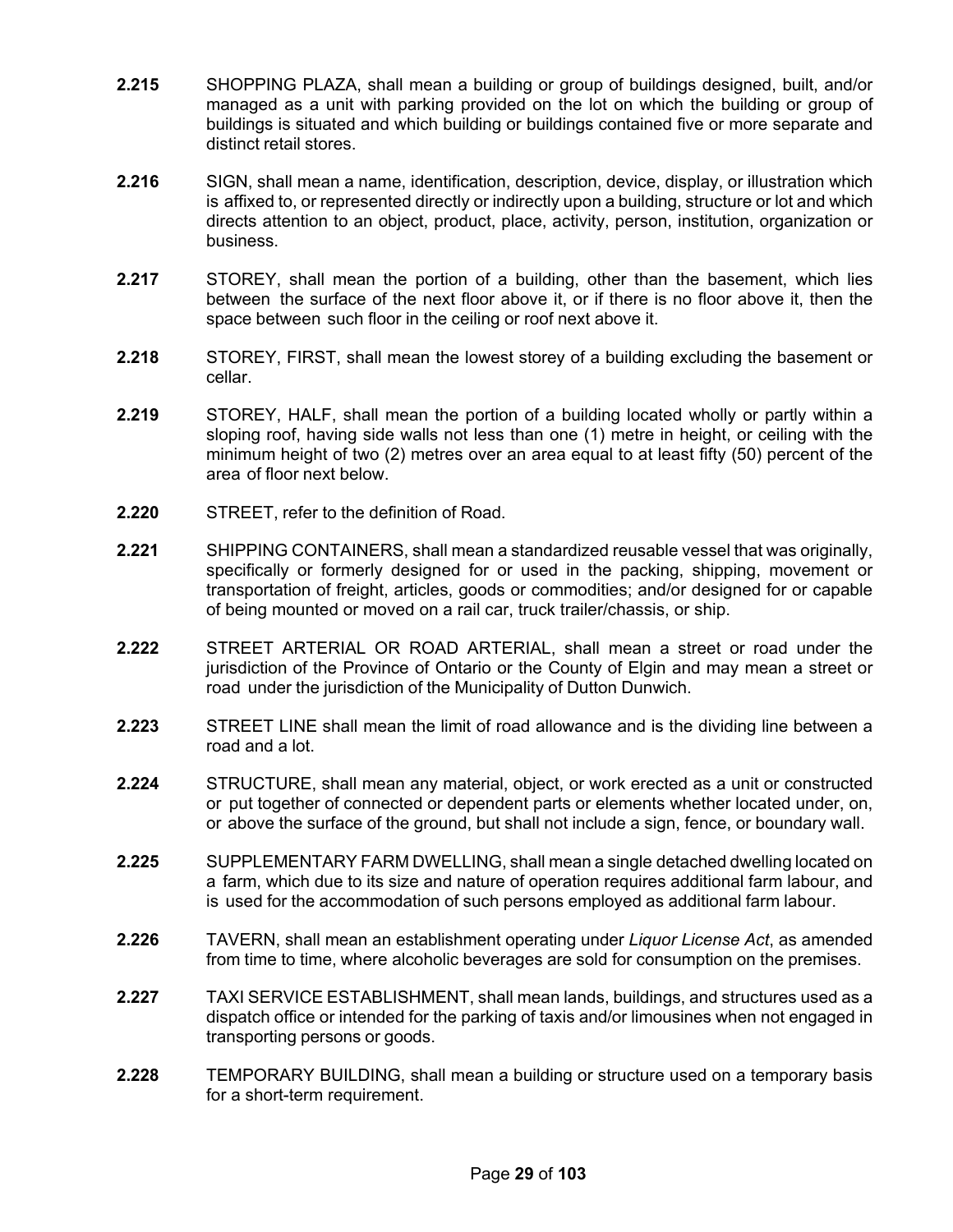- **2.229** TILLABLE HECTARES/ACRES, shall mean the total area of land including pasture that can be worked or cultivated following the "Best Management Practices" as established by the Province.
- **2.230** TOP OF BANK, shall mean the highest point of the valley walls as determined by a 3:1 (run:rise) elevation, which begins 15 metres back from the top of bank of the watercourse.
- **2.231** LODGING HOUSE, refer to the definition of Boarding House.
- **2.232** TRAILER, PARK MODEL, shall mean a building or structure that is built on a single chassis mounted on wheels and which is capable of complete relocation; and which is designed for use as a seasonal dwelling; and which shall be connected to communal or municipal services and utilities necessary for operation of installed fixtures and appliances; and which shall not have a gross floor area that exceeds 50  $m^2$ , nor a width that is greater than 2.6 metres.
- **2.233** TRAILER, TRAVEL, shall mean a vehicle, including a camping trailer, designed, used, or intended for the living, sleeping, eating, or accommodation of persons therein for seasonal recreational travel; and which is either self-propelled or constructed such that it is suitable for being attached to a motor vehicle for the purpose of being drawn or propelled by the motor vehicle.
- **2.234** TRUCK CAMPER, shall mean a portable structure designed to be loaded onto, or affixed to, the bed or chassis of a truck, and capable of providing temporary living quarters for recreation, camping or travel use.
- **2.235** TRUCK TERMINAL, shall mean the use of land, buildings, or structures, or portions thereof, where transports are stored, rented, leased, kept for hire, or parked for remuneration or from which trucks or transports are dispatched as common carriers, or where goods are stored temporarily for further shipment.
- **2.236** USE, shall mean, when used as a noun, the purpose for which any land, building our structure is designed, used, or intended to be used, or for which is occupied, used or maintained. When used as a verb, or as in the expression "to use", shall mean anything done or permitted to be done by the owner or occupant of any land, building or structure, directly or indirectly, or by or through any trustee, tenant, servant, or agent, acting for or with the knowledge or consent of such owner or occupant, for the purpose of making use of the said land, building, or structure.
- **2.237** UTILITY STATION, shall mean the use of land, buildings, or structures by a public utility in connection with the supply and distribution of utilities and, without limiting the generality of the foregoing, may include a water or sewage pumping station, a water storage reservoir, an electric power transformer station, a telephone repeater station, but excludes a waste disposal site or transmission utility corridor.
- **2.238** VARIETY STORE, shall mean a retail store where a variety of both household and grocery items or offered for sale primarily to serve the daily needs of people and may include the rental of videos, an automated banking machine and/or depots for such items as film, laundry or dry cleaning and an area devoted to food preparation for consumption on or off the premises, provided the gross floor area for the sale of prepared food does not exceed 10% of the gross floor area.
- **2.239** VACATION HOME, shall mean a secondary private residential dwelling (or part of dwelling) separate from the owner's primary private residential dwelling.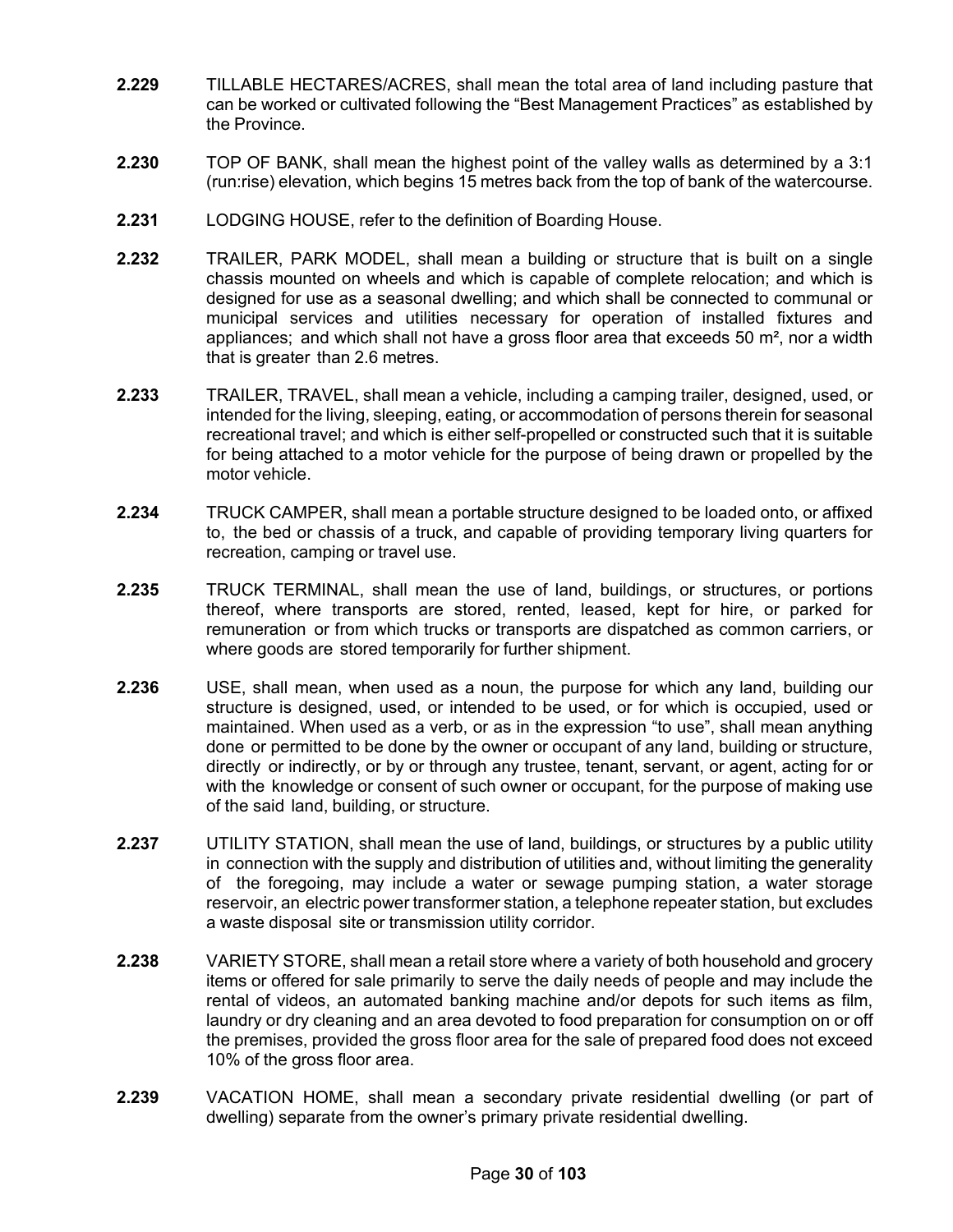- **2.240** WAREHOUSE, shall mean a building or portion thereof designed, used, or intended for the storage of goods, wares, merchandise, articles, or things that may include the selling or distribution thereof at wholesale.
- **2.241** WASTE DISPOSAL SITE, shall mean any land or land covered by water, licensed under the provisions of the *Environmental Protection Act*, as amended, from time to time, upon, into, or through which, or building or structure in which, waste is deposited or processed, and any machinery and equipment or operation required for the treatment or disposal of waste.
- **2.242** WATER FRONTAGE, shall mean the boundary of a lot directly abutting an original shoreline reserve or a front lot line.
- **2.243** WATER SUPPLY COMMUNAL, shall mean a privately owned and operated system whereby water is piped to more than one (1) dwelling unit, or to more than one (1) commercial use, or to more than one (1) institutional use, or combination thereof, situated on separate lots.
- **2.244** WATER WELL-HIGH YIELD, shall mean a hole and any structure appurtenant thereto, drilled into a geological formation of Cambrian or more recent age, with a yield of 3.8 litres of water per second or greater.
- **2.245** WELL, shall mean a hole and any structure appurtenant thereto, drilled into a geological formation of Cambrian or more recent age, for the production of potable water, but does not include a well where gas, oil, or salt water is encountered.
- **2.246** WETLANDS, shall mean lands that are seasonally or permanently covered by shallow water, as well as lands where the water table is close to or at the surface.
- **2.247** WETLANDS, SIGNIFICANT, shall mean lands that are seasonally or permanently covered by shallow water, as well as lands where the water table is close to or at the surface and the lands are identified provincially significant by the Province using applicable evaluation procedures.
- **2.248** WOODLANDS, shall mean treed areas that provide environmental and economic benefits such as erosion prevention, water retention, and provision of habitat, recreation and the sustainable harvest of woodland products. Woodlands include treed areas, woodlots or forested area and vary in their level of significance.
- **2.249** WOODLANDS, SIGNIFICANT, shall mean treed areas that provide environmental and economic benefits such as erosion prevention, water retention, and provision of habitat, recreation and the sustainable harvest of woodland products and that have been identified by the Province using applicable evaluation procedures.
- **2.250** WRECKING YARD, shall mean an establishment with a commercial wrecking license where goods, wares, merchandise, substances, or articles are stored wholly or partly in the open and includes a junk, scrap metal or salvage yard and an automobile wrecking yard.
- **2.251** YARD, shall mean a space, appurtenant to a building or structure, located on the same lot as the main building or structure, and which space is open, structurally uncovered and unoccupied from the ground to the sky except for such accessory buildings, structures, or uses as are specifically permitted by this By-law.
- **2.252** YARD, FRONT, shall mean a yard extending across the full width of the lot between the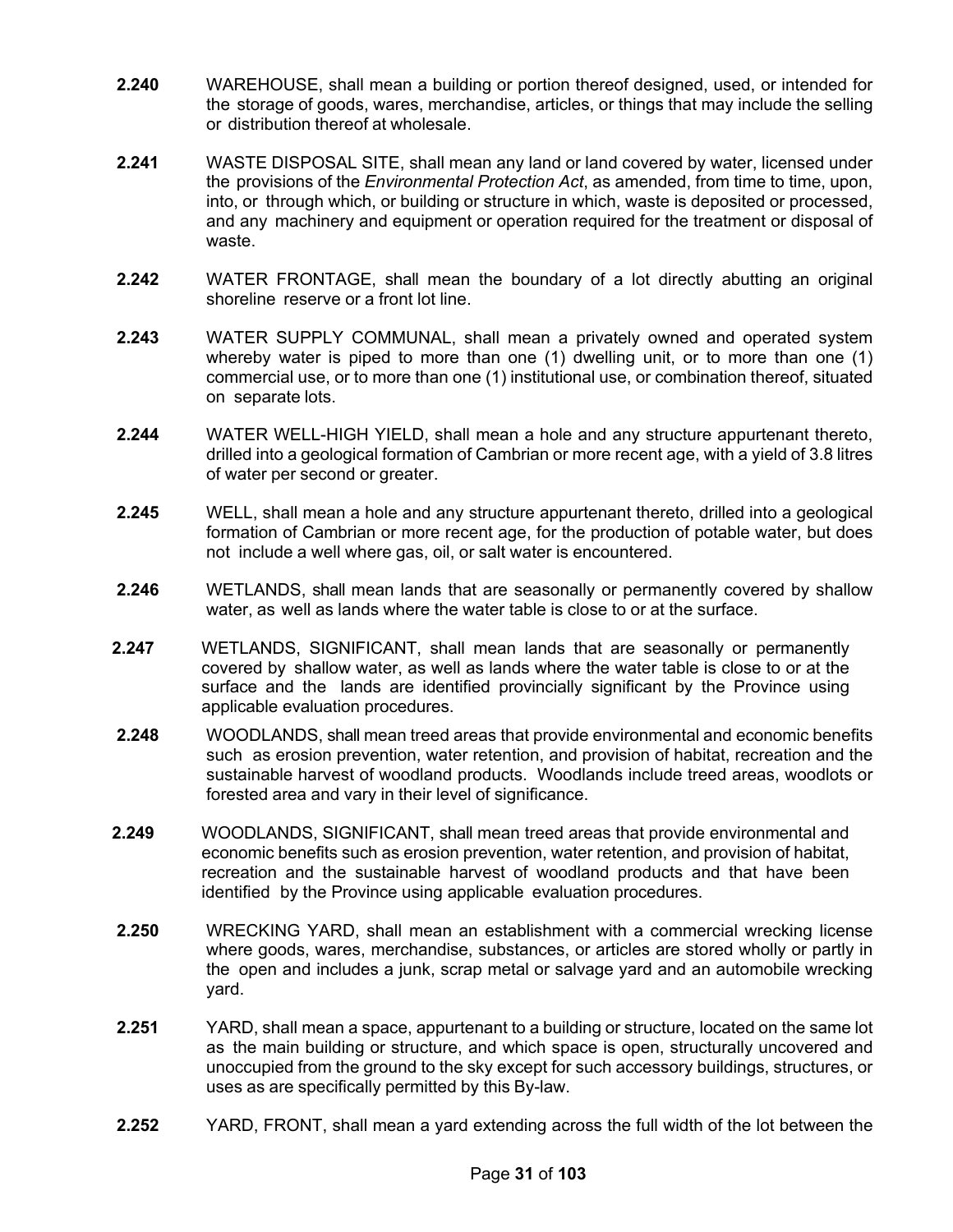front lot line of the lot and the nearest main wall of any main building or structure on the lot. The front yard depth means the least horizontal dimension between the front lot line of the lot and the nearest main wall of any main building or structure on the lot.

- **2.253** YARD, REAR, shall mean a yard extending across the full width of a lot between the rear lot line of the lot and the nearest main wall of any main building or structure on the lot. Rear yard depth means the least horizontal dimension between the rear lot line of the lot in the nearest main wall of the main building or structure on the lot.
- **2.254** YARD, SIDE, shall mean a yard extending from the front yard to the rear yard and from the side lot line to the nearest main wall of any main building or structure on the lot. Side yard width means the least horizontal dimension between the side lot line of the lot and the nearest main wall of any main building or structure on the lot.
- **2.255** YARD SIDE EXTERIOR, shall mean a side yard immediately adjoining a road or a side yard of an irregular shaped lot without a rear lot line in a residential zone.
- **2.256** YARD, SIDE INTERIOR, shall mean a side yard other than an exterior side yard.
- **2.257** ZONE, shall mean an area delineated on the zoning map and established and designated by this By-law for a specific use.
- **2.258** ZONING MAP, shall mean a map or maps incorporated in this By-law and showing graphically the location, size and boundaries of zones established by this By-law together with other explanatory text and symbols.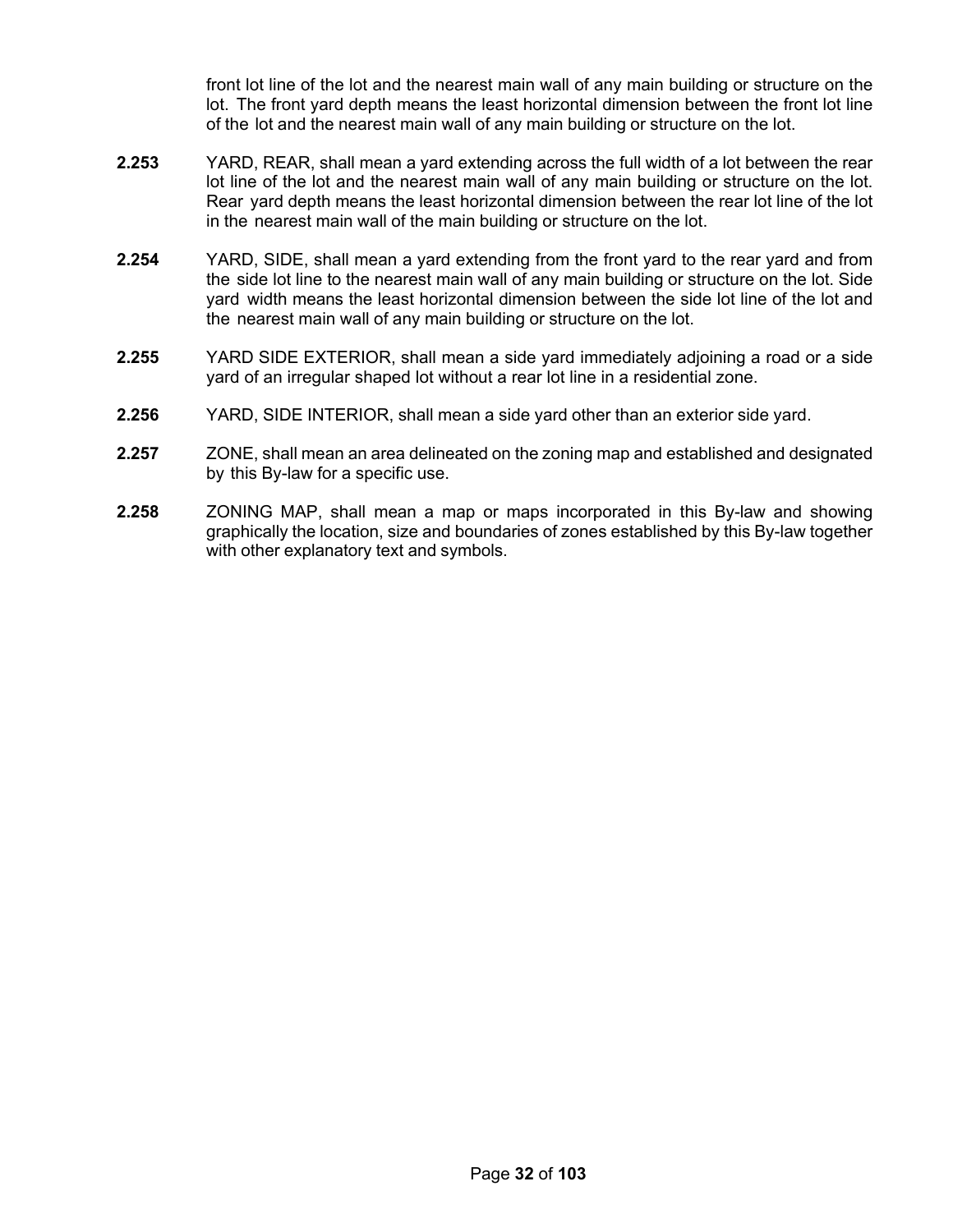## <span id="page-32-0"></span>**SECTION 3 ZONING MAPS**

## <span id="page-32-1"></span>**3.1 ESTABLISHMENT OF ZONES**

For the purpose of the By-law, the maps hereto attached as Schedule "A" Map 1 – 16 inclusive, Schedule "B" Map 1-2 inclusive, Schedule "C", Schedule "D", Schedule "E" and Schedule "F" shall be referred to as the "Zoning Maps" for the Municipality of Dutton Dunwich and the zoning maps may be divided into one or more of the following:

| Zone                               | <b>Symbol</b>   |
|------------------------------------|-----------------|
| Agricultural                       | A <sub>1</sub>  |
| <b>Special Agricultural</b>        | A2              |
| Large Lot Agricultural             | A <sub>3</sub>  |
| <b>Hamlet Residential</b>          | <b>HR</b>       |
| <b>Rural Residential</b>           | <b>RR</b>       |
| <b>Special Rural Residential</b>   | <b>RS</b>       |
| <b>Limited Service Residential</b> | <b>LSR</b>      |
| <b>Village Residential 1</b>       | VR <sub>1</sub> |
| <b>Village Residential 2</b>       | VR <sub>2</sub> |
| <b>Hamlet Commercial</b>           | HC              |
| <b>Highway Commercial</b>          | C <sub>1</sub>  |
| <b>Village General Commercial</b>  | VC <sub>1</sub> |
| <b>Village Local Commercial</b>    | VC <sub>2</sub> |
| Farm Industrial / Commercial       | M <sub>1</sub>  |
| <b>Rural Industrial</b>            | M <sub>2</sub>  |
| <b>Extractive Industrial</b>       | M <sub>3</sub>  |
| Village Industrial                 | M4              |
| Institutional                      |                 |
| Open Space                         | <b>OS</b>       |
| Parkland                           | P               |
| Lakeshore Recreation               | <b>LR</b>       |
| <b>Environmental Protection</b>    | EP              |
| <b>Public Utility</b>              | U               |
| <b>Temporary Use</b>               | Т               |

## <span id="page-32-2"></span>**3.2 USE OF ZONE SYMBOLS**

The symbols listed in Section 3.1 shall be used to refer to land, buildings, and structures and the uses thereof permitted by this By-law in the said zones, and wherever in this Bylaw the word "zone" is used, preceded by any of the said symbols, such zones shall mean any area within the Municipality delineated on the Zoning Map and designated thereon by the said symbol.

## <span id="page-32-3"></span>**3.3 HOLDING ZONES**

Where a zone symbol listed in Section 3.1 is used in conjunction with the holding symbol "h" as shown on any zoning map, no new land uses shall be established, and no buildings or structures shall be erected or altered until the "h" symbol is removed in accordance with the requirements of the *Planning Act.*

Unless otherwise specified the holding "h" symbol may be removed where the owner demonstrates to the satisfaction of the Municipality of Dutton Dunwich that adequate water and sanitary services are available for the proposed use(s).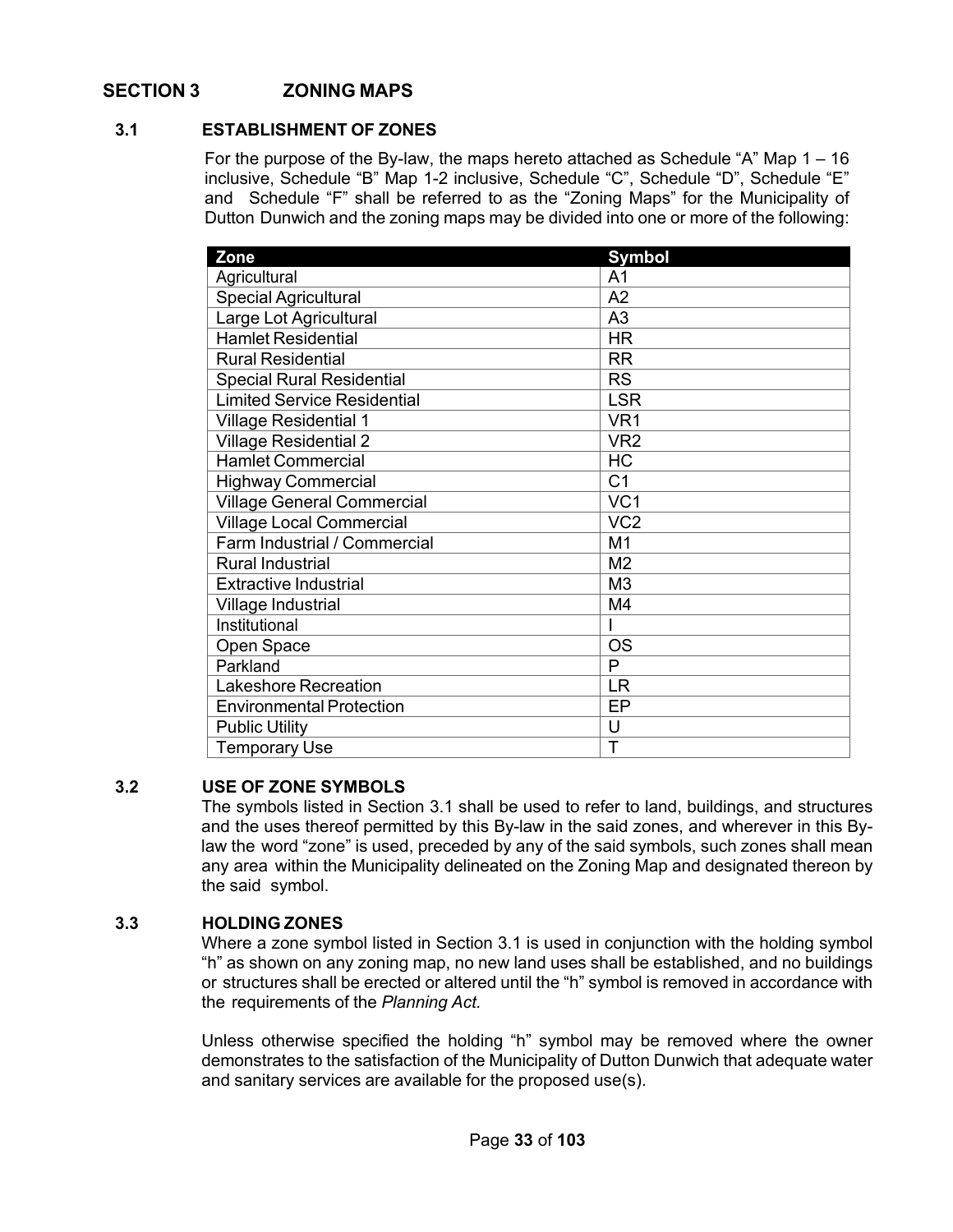## <span id="page-33-0"></span>**3.4 DEFINED AREAS**

All zones may be subdivided into one (1) or more defined areas within which greater or lesser restrictions shall apply. These defined areas shall be designated reference to the symbol of the zone within which each such defined area is located together with a number so as to differentiate different defined areas within the zone.

## <span id="page-33-1"></span>**3.5 EXCEPTIONS FOR DEFINED AREAS**

Within any zone there may apply exceptions with respect to a defined area and, in addition to such exceptions, all provisions of this By-law including the general use regulations and the special use regulations applicable to the zone within which the defined area is located shall apply to the defined area, provided that, unless a contrary intention appears from the exceptions, the following shall apply:

If the exceptions establish regulations different from the general provisions of this By-law, including the general use regulations and special use regulations applicable to the zone within which defined area is located, the exceptions shall supersede and prevail over such corresponding regulations of this By-law;

If the exceptions establish one (1) or more specifically permitted uses of the defined area, such permitted use or uses shall be the only purpose or purposes for which land, building or structures within the defined area may be used; and

If the exceptions specifically permit one (1) or more uses in addition to those otherwise permitted in the zone within which the defined area is located, any and all of the other exceptions applicable to the defined area shall also apply to the additional permitted use or uses and not only to the uses not otherwise permitted in the zone.

## <span id="page-33-2"></span>**3.6 MULTIPLE ZONES**

Where a lot is subdivided into more than one (1) zone, the regulations applicable to these zones shall apply to the respective areas so zoned, and the zone lines shall be deemed to be lot lines for the purposes of this By-law.

## <span id="page-33-3"></span>**3.7 TEMPORARY USE ZONES**

Where the temporary use "T" symbol is shown on a map schedule, the temporary use described in Section 28 – Temporary Use (T) Zone is permitted, in addition to the uses permitted in the applicable zone, for a period not exceeding three (3) years, or other specified period, ending on the date listed in Section 28.2 – Defined Area and End Dates and shown on the applicable map schedule.

## <span id="page-33-4"></span>**3.8 INTERPRETATION OF ZONE BOUNDARIES**

Where uncertainty exists as to the location of the boundary of any of the said zones as shown on the zoning maps, the following shall apply:

- a) Unless otherwise shown, the boundary of the zones as shown on the zoning maps are center lines of the road allowance or lot lines and the projection thereof;
- b) Where a zone boundary is indicated as approximately following a lot line shown on a registered plan of subdivision, such lot lines shall be deemed to be the said zone boundary;
- c) Where a zone boundary is indicated as approximately parallel to the line of any road and the distance from such road is not indicated, such zone boundary shall be construed as being parallel to such road and the distance there from shall be determined by the use of the scale shown on the zoning maps;
- d) Unless otherwise indicated, a road, railway right-of-way, or water course included on the zoning maps is included within the zone of the adjoining lands on either side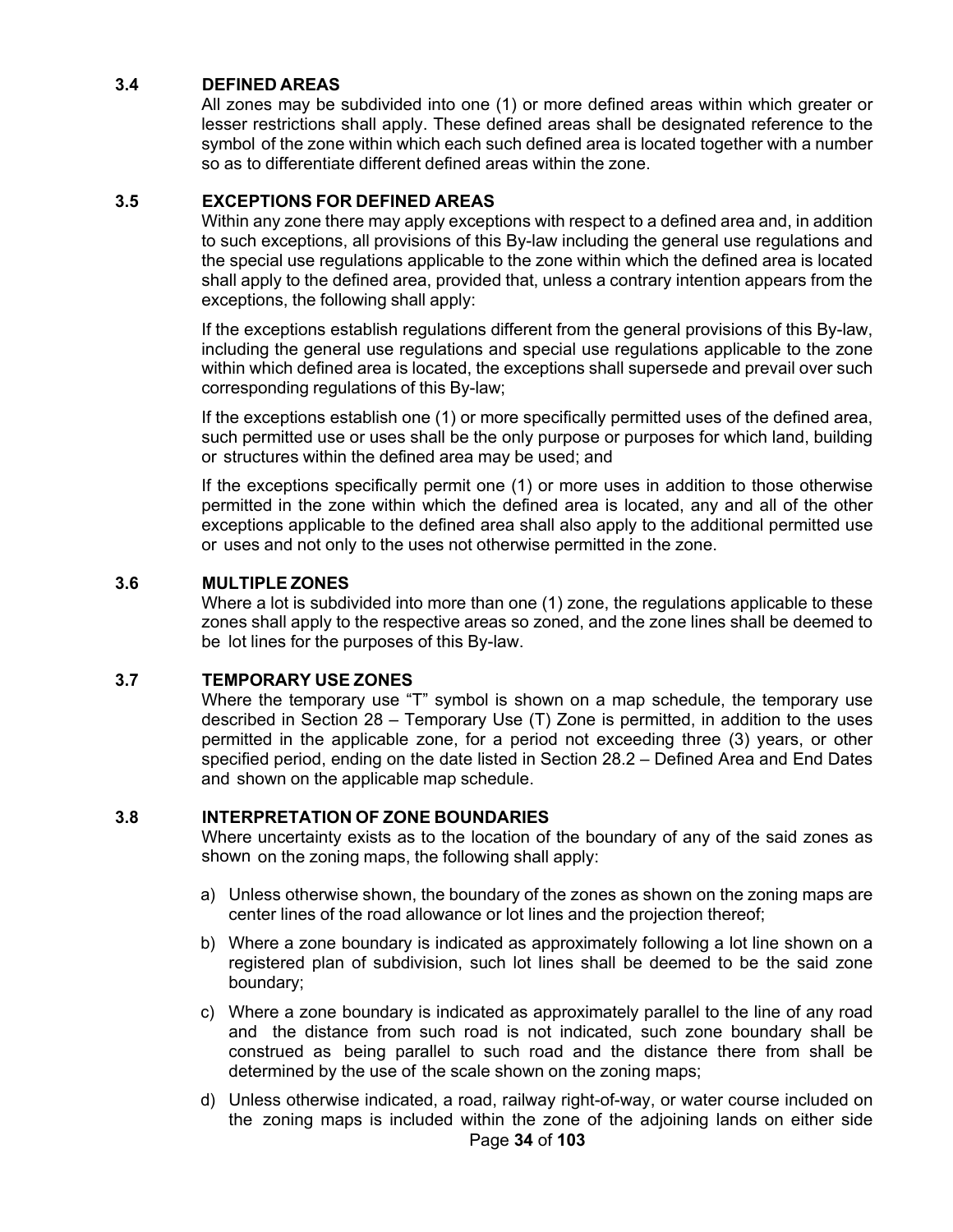thereof; and where such road, right-of-way, or water course serves as a boundary between two or more different zones, a line midway in such road, right-of-way, or water course and extending in the general direction of the long division thereof is considered the boundary between zones unless specifically indicated otherwise;

- e) In the event a road or railway right-of-way shown on the zoning maps is closed, the land formerly in said road or right-of-way shall be on either side of the said closed road or right-of-way, and the zone boundary shall be the former center line of the said closed road or right-of-way;
- f) Where any zone boundary is left uncertain after application of the preceding provisions, then the boundary line shall be determined according to the scale on the zoning maps in the office of the zoning administrator.
- g) Were any zone boundary overlays a provincial highway under the jurisdiction of the Province, the zone boundary shall be interpreted as abutting the designated ownership of the provincial highway/corridor, and not overlapping onto the designated highway property.

## <span id="page-34-0"></span>**3.9 APPLICATION OF REGULATIONS**

No person shall within any zone, use any land or erect, build, construct, reconstruct, relocate, excavate for, alter, add to, enlarge, extend or use any building or structure, except in conformity with this By-law for the zone in which such land, building, structure or use is located.

## <span id="page-34-1"></span>**3.10 OVERLAY ZONES**

a) Lower Thames Valley Conservation Authority

Land regulated by the Lower Thames Valley Conservation Authority (LTVCA) pursuant to Ontario Regulation 152/06 are shown in a diagonal hatch pattern on Zoning By-law Schedules "A – F" for information purposes and labeled as "LTVCA regulated area". These lands are flood prone lands, valley land hazards, watercourse setbacks Lake Erie shoreline hazards, and adjacent lands associated with provincially significant wetlands. Prior to the issuance of a building permit within these lands, a permit must be issued by the Conservation Authority. Changes to these overlay boundaries may occur without amending the Zoning By-law Schedules.

b) Provincially Significant Wetlands

Lands identified as Provincially Significant Wetlands by the Province pursuant to the Provincial Policy Statement 2020 are shown in a bold hatch pattern and labeled as "Provincially Significant Wetland" on Zoning By-law Schedules "A – F" for information purposes. Development and site alteration are not permitted within these areas.

Within 120 m of these areas, development and site alteration may be permitted where the proponent/owner demonstrates there will be no negative impacts on the wetland or its ecological functions by completing and receiving approval of a study by a qualified company. Prior to the issuance of a building permit within these lands, a permit must be issued by the Lower Thames Valley Conservation Authority (LTVCA). Changes to these overlay boundaries may occur without amending the Zoning By-law Schedules.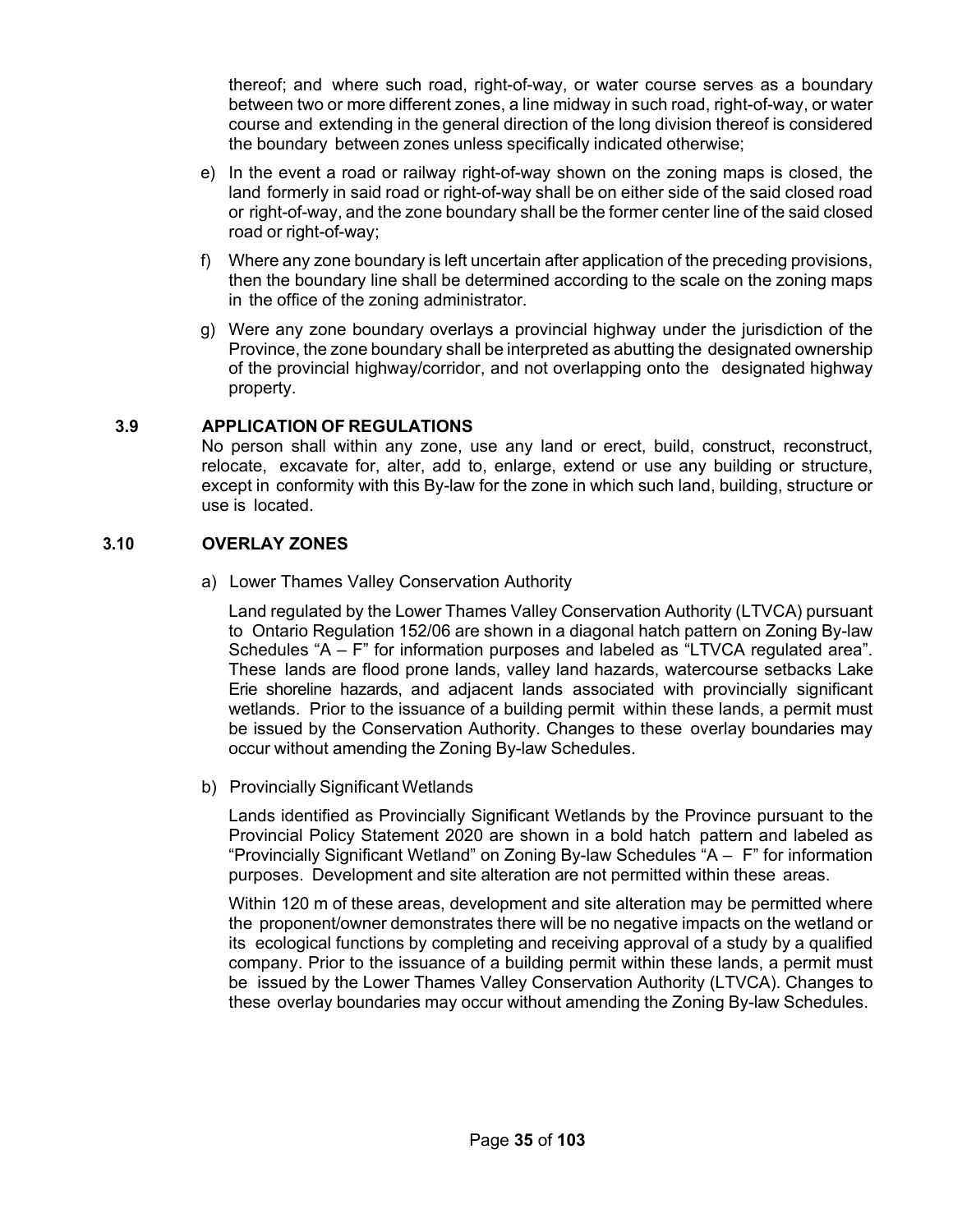## <span id="page-35-0"></span>**SECTION 4 GENERALPROVISIONS**

## <span id="page-35-1"></span>**4.1 APPLICATION**

The provisions of this Section apply in all zones except as may be indicated otherwise. Nothing in this By-law shall operate to relieve any person from the obligation to comply with the requirements of the Building By-law or any other By-law of the Municipality in force from time to time or the obligation to obtain any license, permit, authority or approval required under any by-law of the Municipality.

## <span id="page-35-2"></span>**4.2 ACCESSORY USES, BUILDINGS AND STRUCTURES**

Accessory uses, buildings or structures, are permitted in any yard, in any zone, subject to the provisions of this By-law for the particular zone in which said building or use is located, and provided that no accessory building or use:

- a) Shall be used for human habitation, except where a dwelling unit is a permitted accessory use;
- b) Shall with the exceptions of buildings and structures in the agricultural zone be built closer to the front or exterior lot line than the minimum distance required by this By-law for the main building on the lot;
- c) Shall with the exceptions of buildings and structures in the agricultural zone be located in the front yard or exterior side yard, in the case of a corner lot;
- d) Shall with the exception of buildings and structure in the agricultural and village commercial one zones have eaves be built closer than 0.3 m to the rear lot line or side lot line,
- e) Shall with the exception of buildings and structures in the agricultural zone be built closer than one (1.0) metre to any side or rear lot line except:
	- i. That common semi-detached private garages or carports may be centered in the mutual lot line;
	- ii. That where a lot line abuts a public lane an accessory building may be located not less than one-half (0.5) metre from the said lane.
- f) Shall exceed ten (10) percent of the total lot coverage;
- g) Shall exceed six (6.0) metres in height or contain more than two storeys;
- h) Shall be built within two (2.0) metres of the main building;
- i) Shall be considered as an accessory building if attached to the main building in any way;
- j) Shall be considered an accessory building if located completely underground.

## <span id="page-35-3"></span>**4.3 COMMERCIAL ACCESSORY USES**

Notwithstanding any other provisions of this By-law, where a commercial use is permitted as an accessory use in an industrial zone, it shall not exceed ten (10) percent of the total floor area of the main building and shall not exceed a maximum floor area of 280.0 m².

## <span id="page-35-4"></span>**4.4 RESIDENTIAL ACCESSORY USES**

Notwithstanding any other provisions of this By-law, where one dwelling unit is permitted as an accessory use in a commercial, institutional, open space, or industrial zone, the minimum lot area shall be  $950.0 \text{ m}^2$  in addition to the minimum lot area requirements of the zone in which it is erected, and, in the case of a single dwelling unit the maximum building height shall be 9.0 metres and shall not exceed ten (10) percent of the total lot coverage.

## <span id="page-35-5"></span>**4.5 HOME OCCUPATIONS**

Where a home occupation is permitted in a particular zone, the following provisions shall apply:

a) No outside storage of materials, containers, or finished products is permitted;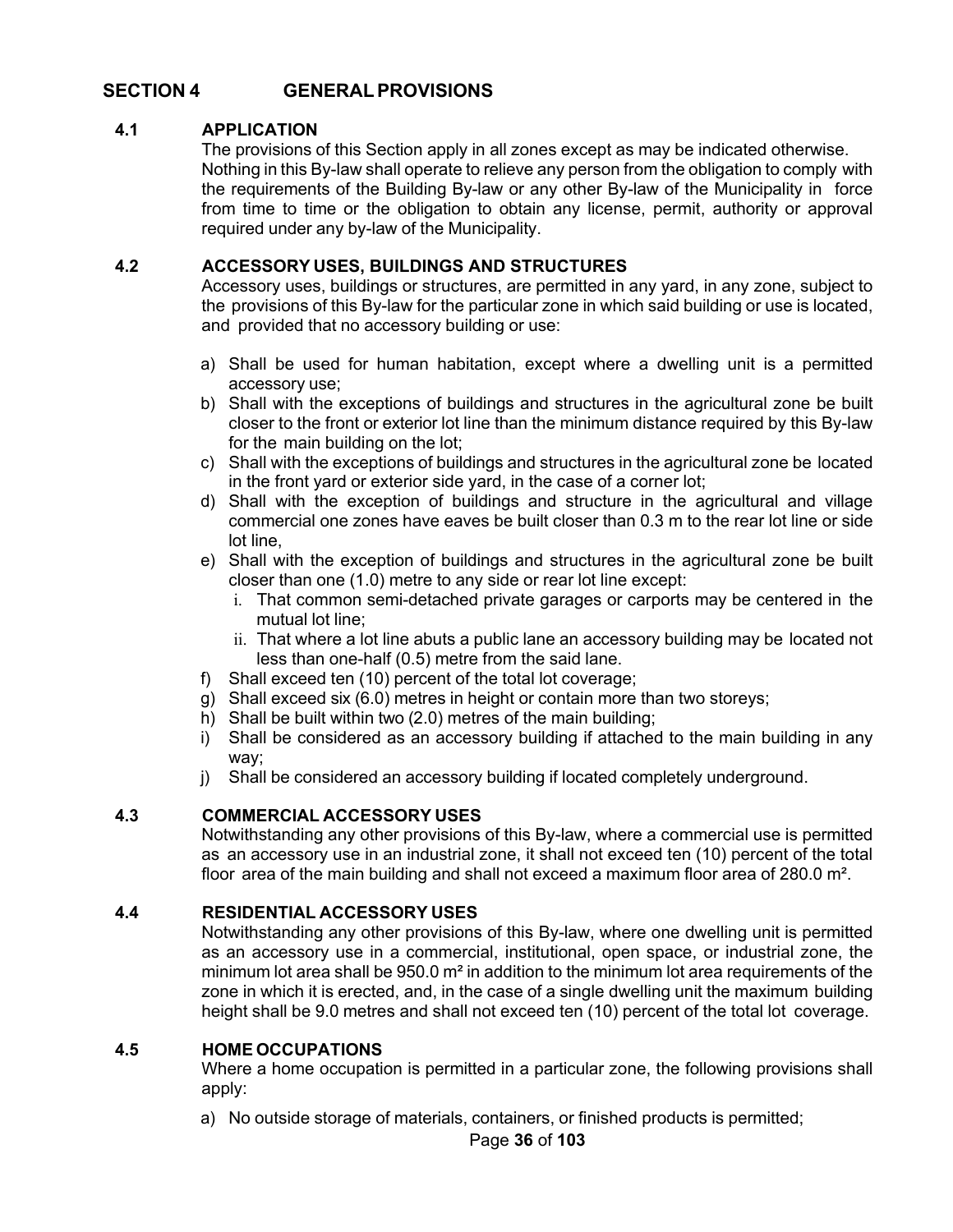- b) No change to the character of the dwelling as a private residence is permitted;
- c) No nuisance, particularly in regard to noise, odour, light, dust, traffic or parking will be created;
- d) No mechanical equipment is used, the operation of which would result in any undue noise, fumes, dust, or odour escaping to any adjoining premise;
- e) The accessory building or any area of main building used for home occupation does not exceed more than 25 percent of the total floor area of the dwelling unit not including basement or cellar and, for greater clarity, such uses include the office or consulting room for a business or a profession such as a physician, dentist, chiropractor, lawyer, engineer, accountant, teacher, musical instructor when a single pupil is instructed at a time, the office for a trade such as a painter or electrician and the workroom for a dressmaker or tailor, milliner, caterer, hairdresser, pet groomer, aesthetic services, or massage therapists but does not include or permit a clinic, tea room, convalescent home, mortuary, funeral parlour, dancing school, hairdressing if more than two persons are engaged in the business, or any similar use or other commercial use or institutional use or a workshop, storage yard, parking area or plan for any of the trades;
- f) No more than 5 persons permitted in dwelling at one time to receive treatment, services, or instructions;
- g) No more than 2 persons may be employees of home occupation which are not permanent residents of dwelling, and shall clearly serve a support role to the home occupation;
- h) No corpse, bacteria, or virus shall be brought into the dwelling in connection with a home occupation;
- i) No delivery of materials to or from the dwelling unit requiring a vehicle that has a gross registered weight exceeding 5,000 kilograms.

### **4.6 AGRICULTURAL HOME OCCUPATIONS**

Where an agricultural home occupation is permitted in a particular zone, the following provisions shall apply:

- a) Storage of materials, containers or finished products in the front or side yards shall not be permitted;
- b) Any building or structure, excluding that for residential use, used for an agricultural home occupation shall not exceed 70 m<sup>2</sup> of ground floor area;
- c) Without limiting the generality of the foregoing, agricultural home occupations may include a carpentry shop, a welding shop, a machine shop, a small tool repair shop, a tile drainage contractor, seed sales, seed cleaning, a trucking operation to a maximum of two (2) trucks, and home craft operations such as pottery or a weaving operation.

### **4.7 PUBLIC USES**

The provisions of this By-law shall not apply to the use of any land or to the erection or use of any building or structure for the purpose of public service by the Municipality or by any local board thereof as defined by the *Municipal Act,* as amended from time to time, any railway, telephone, telegraph, or gas company, any department of the Government of Ontario or Canada, Hydro One or any other public authority provided that:

- a) The lot coverage, setback and yard requirements prescribed for the zone in which such land, building or structure is located shall be complied with;
- b) No goods, material, or equipment shall be stored in the open in a residential zone or in a lot abutting a residential zone;
- c) Any building erected in a residential zone under the authority of this paragraph shall be designed and maintained in general harmony with residential buildings of the type permitted in the zone;
- d) Any parking and loading regulations for these uses are complied with.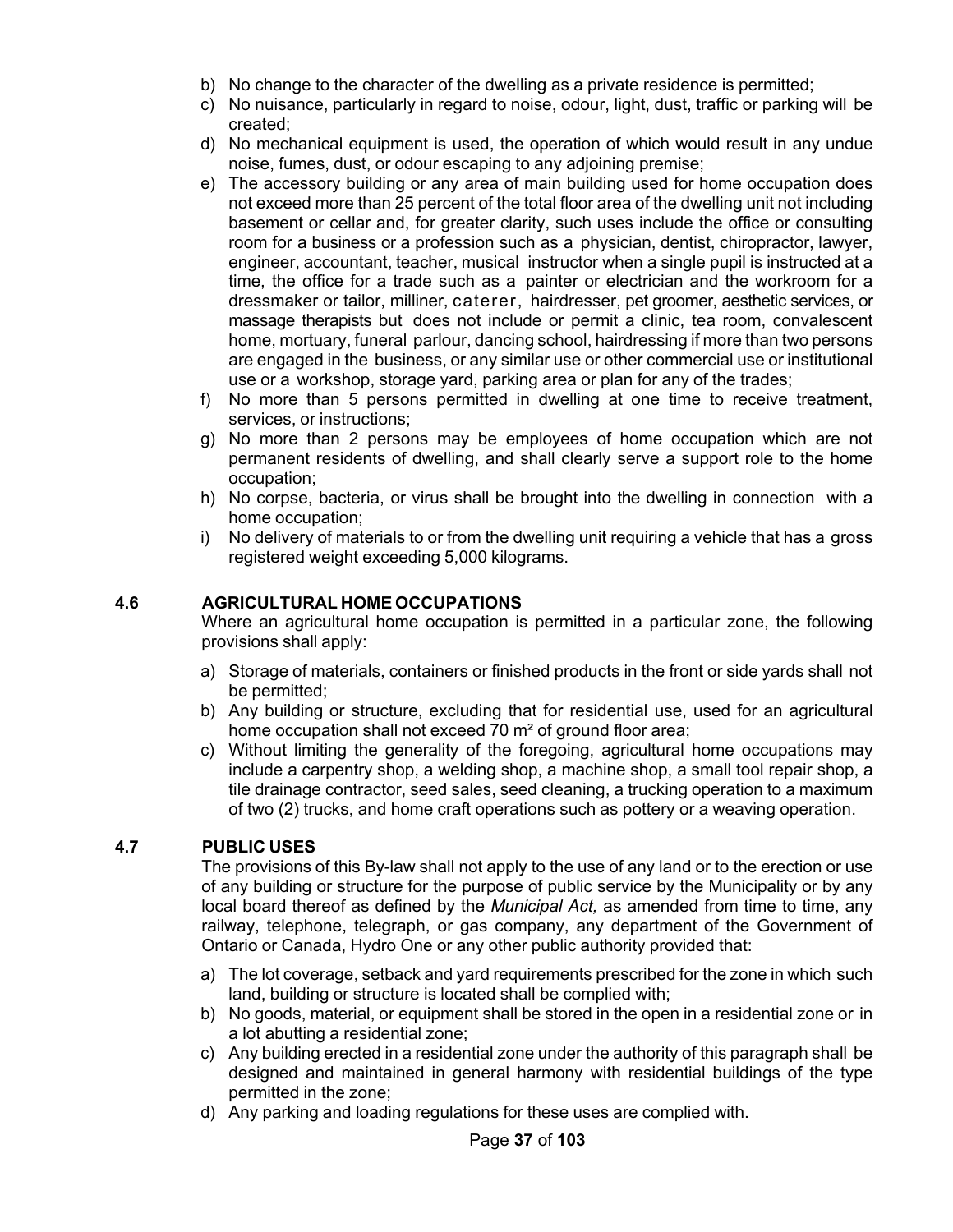## **4.8 CONSTRUCTION USES**

The temporary use of buildings and structures incidental and necessary for construction or restoration work will be permitted in all zones and defined areas, but only for so long as the same are necessary for construction or restoration work.

Notwithstanding any other provision of this By-law, uses such as a construction camp or other such temporary work camp, a tool shed, mobile home, scaffold, sign or other building incidental to construction are permitted in any zone provided that:

- a) Any sign which is erected does not exceed 3.0 m² in area;
- b) Such uses or buildings are used only as long as same are necessary for work in progress which has neither been finished nor abandoned, or a period one (1) year whichever is the lesser;
- c) Such uses or buildings are removed when the work for which they were permitted is terminated.

Notwithstanding any other Section of this By-law to the contrary, a mobile home or secondary dwelling may be used as a temporary dwelling for a period not to exceed 90 days after occupancy has been issued in those instances where a dwelling is being constructed, reconstructed or restored on the same lot, provided:

- a) The mobile home or secondary dwelling is connected to the existing water and sanitary facilities to the satisfaction of the municipality;
- b) The mobile home complies with specifications CAN/CSA-Z240.2.1 or CAN/CSA-Z241 Series-M contained within the Ontario Building Code;
- c) An agreement is executed between the land owner and the municipality ensuring, among other things, that the mobile home or secondary dwelling is removed by a specified date.

### **4.9 PROHIBITED USES**

### **4.9.1 The following uses shall be prohibited in any zone unless otherwise provided for:**

- a) The use of any land or the erection and use of any building or structure for the purposes of storage of unlicensed vehicles, wrecking yards, salvage yards, dumps, the collection of rags, junk, any refuse, scrap iron, or other scrap metals;
- b) The location and use of a mobile home for the purposes of residential, commercial, industrial, or institutional uses on a temporary or permanent basis;
- c) Buildings or other structures to be erected or used for industrial uses and processes in which natural resources are used as a raw material (e.g. lumber, earth, clay, sand, gravel, stone, rock, oil, gas or any other similar material) shall be erected or used not closer than 300 metres from the boundary line of any residential zone;
- d) The use of motorized vehicles in Conservation Areas;
- e) The use of a truck, bus, coach, railway car, or streetcar bodies or part thereof for the purposes of any use permitted in this By-law;
- f) Licensed Cannabis Project Facilities;
- g) Large Scale Renewable and Alternative Energy System.

### **4.9.2 Obnoxious Uses:**

Any use, which due to its nature or the materials used therein, is declared under the *Public Health Act*, or any regulations adopted thereunder, to be a noxious trade, business or manufacture is prohibited.

### **4.9.3 Dangerous Uses:**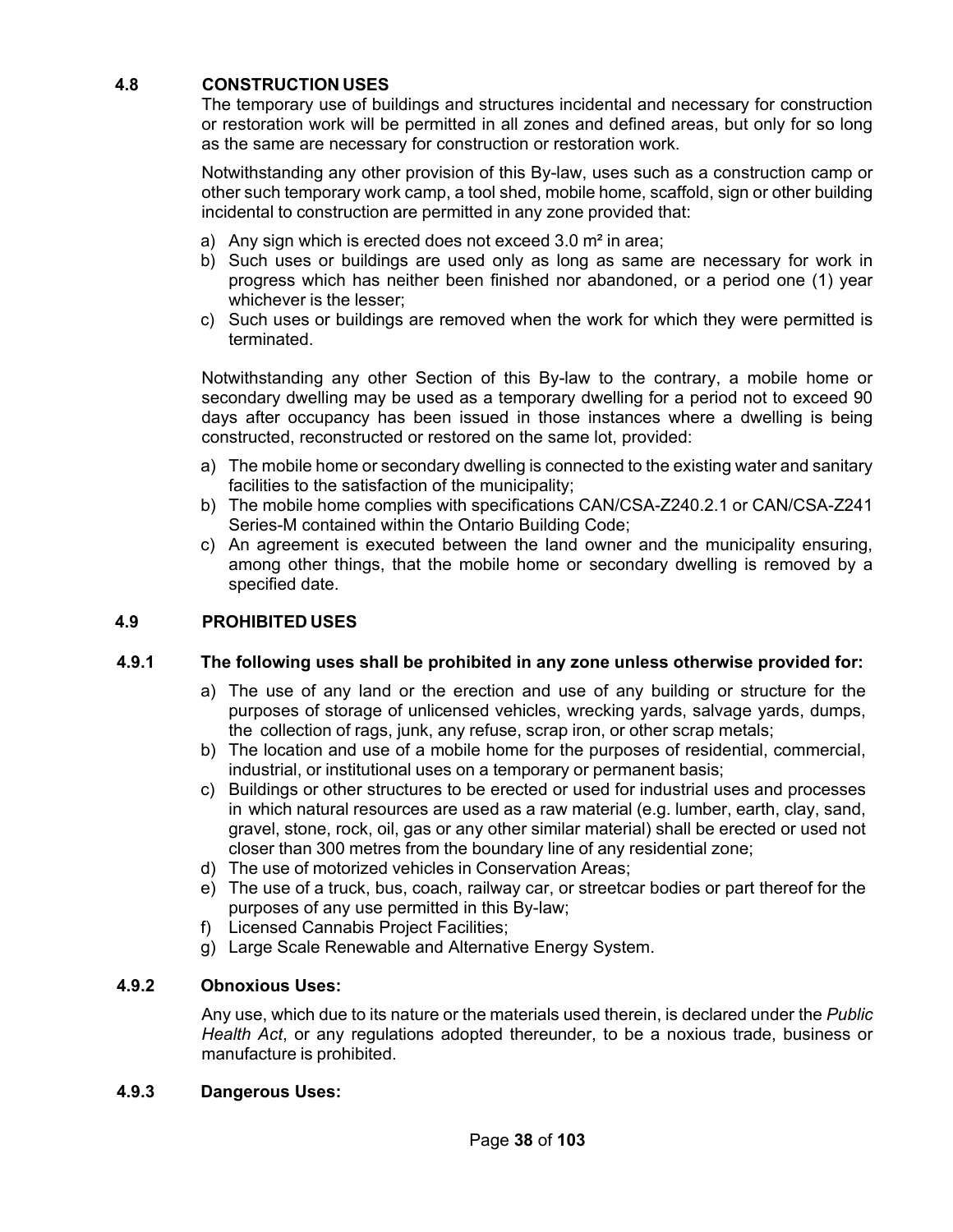No land, building or structure shall be used in the municipality for the industrial manufacture of coal oil, rock oil, fuel oil, burning fluid gas, naphtha, benzene, gasoline, dynamite, dualene, nitroglycerine, gun powder, petroleum, and petroleum liquid material that is likely to create danger to health, or danger from fire or explosion. This regulation does prohibit petroleum resource operations permitted under the *Oil, Gas and Salt Resources Act.*

### **4.10 NON-CONFORMINGUSES**

The provisions of this By-law shall not apply:

- a) To prevent the use of any land, building or structure for any purpose prohibited by this By-law if such land, building or structure was lawfully used for such purpose on the day of the passing of this By-law, so long as it continues to be used for that purpose; or
- b) To prevent the erection or use for a purpose prohibited by the By-law of any building or structure for which a permit has been issued under Section 8 of the *Building Code Act*, as amended, from time to time, prior to the day of the passing of this By-law, so long as the building or structure when erected is used and continues to be used for the purpose for which it was erected and providing the permit has not been revoked under Section 8 of the *Building Code Act,* as amended, from time to time, provided the erection of such building or structure is commence within two years after the day of the passing of the By-law and such building or structure is completed within a reasonable time after the erection thereof is commenced.

### **4.11 NON-COMPLIANCE WITH MINIMUM LOT OR YARD REQUIREMENTS**

Where a building has been legally erected prior to the effective date on a lot having less than the minimum frontage and/or area, or having less than the minimum setback and/or side yard and/or rear yard required by this By-law, the said building may be rebuilt, enlarged, repaired or renovated provided that:

- a) The rebuilding, enlargement, repair or renovation does not further reduce a noncomplying front yard and/or side yard and/or rear yard having less than the minimum required by this By-law, and
- b) Where it is feasible, a building shall be rebuilt with the required yard setbacks; and
- c) All other applicable provisions of this By-law are complied with.

### **4.12 EXISTING LOTS**

Notwithstanding any other provisions of this By-law, legally existing lots with less than the required lot area or lot frontage may be developed for the use specified in the appropriate zone provided all other regulations of the By-law are satisfied, and in the case of lots where buildings or structures requiring water and sanitary sewage facilities are to be erected thereon:

- a) Such lot could have been legally conveyed on the date of passing of this By-law without consent under the Planning Act, as amended from time to time. Lots created by consent on or before the passing of this By-law and granted subject to the fulfillment of specific conditions shall also be considered as being legally conveyable for the purposes of this subsection;
- b) Such lots are serviced by approved municipal water and sanitary sewage services or meet the requirements for private services;
- c) Such lots have a minimum frontage of 20.0 metres on a public street where a public water supply is not available;
- d) Such lots front on a public road or a private road;
- e) Notwithstanding any other regulations of this By-law, where a use, building or structure was legally established on a lot, and such lot was subsequently altered as a result of a project of a public authority (such as a road construction project or an easement or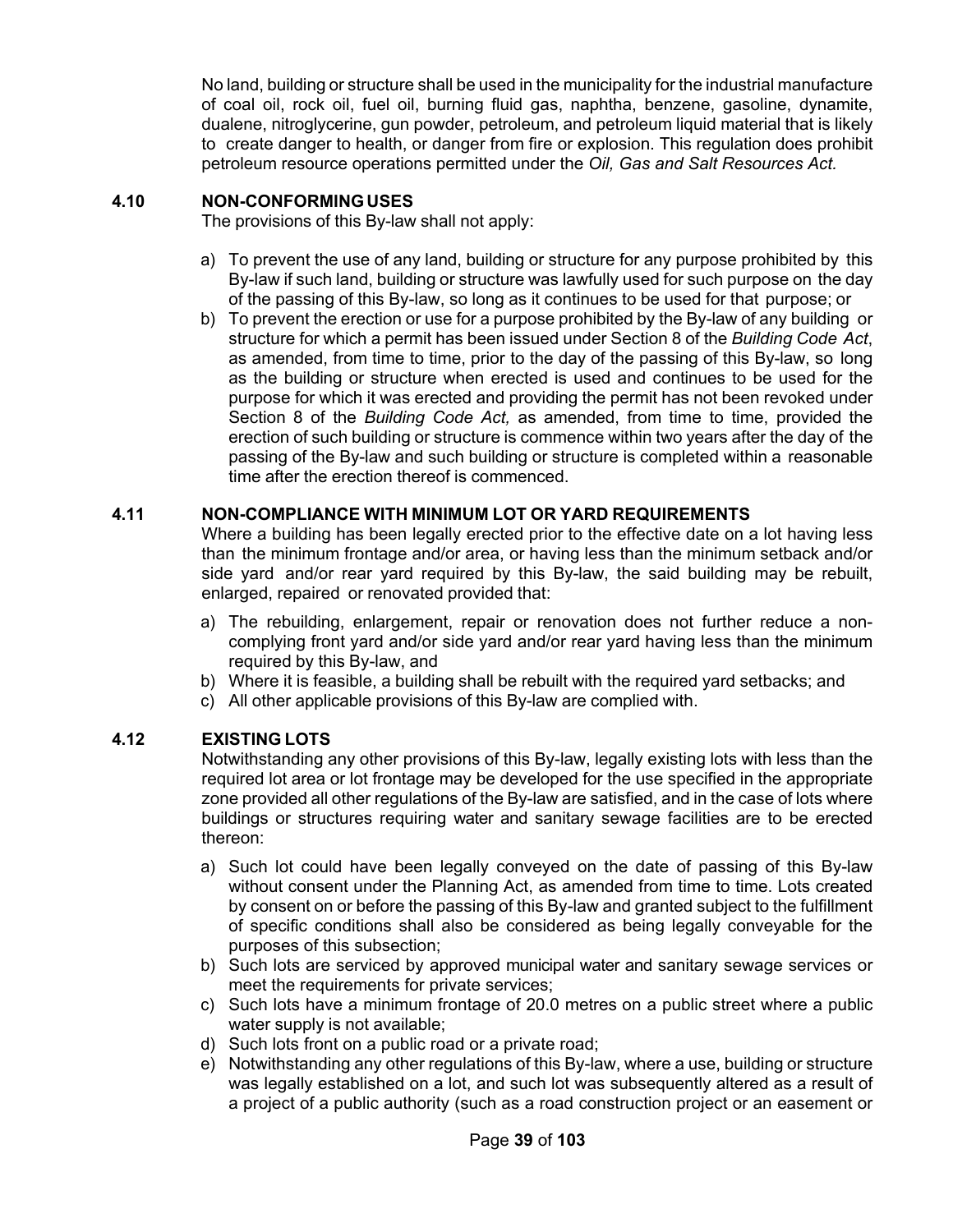right-of-way) or by expropriation of municipal, provincial or federal acquisition thereby causing the use, building or structure to contravene any regulations of the By-law, the said use, building or structure shall be deemed to comply with the By-law and may be enlarged, extended, reconstructed, repaired or renovated provided that any regulations which are currently not met, are not further contravened and that all regulations which are complied with, are not contravened by any works undertaken.

### **4.13 HAZARD LANDS**

- **4.13.1** Notwithstanding any other provisions of this By-law, no permanent buildings or structures (including any permitted encroachments) shall be erected or used, or as otherwise determined by the Conservation Authority:
	- a) Closer than 3.0 metres from the centreline of any enclosed drain;
	- b) Closer than 7.5 metres from the top-of-bank of the open portion of the Brown Drain in the former Village of Dutton;
	- c) Closer than 15 metres from the top-of-bank of an open drain having a width of 7.5 metres or less, from top-of-bank to top-of-bank;
	- d) Closer than 30 metres from the top-of-bank of an open drain having a width of greater than 7.5 metres from top-of-bank to top-of-bank;
	- e) Closer than 15 metres from the top-of-bank of a natural watercourse;
	- f) Closer than 30 metres from the top-of-bank of the Thames River;
	- g) Closer than 150 metres from the top-of-bank of the Lake Erie shoreline.
- **4.13.2** Notwithstanding any other provisions of this By-law, no permanent buildings or structures shall be erected or used on lands which exhibit, or potentially exhibit, a hazardous condition as a result of their susceptibility to flooding, erosion, subsidence, inundation or the presence of organic soils or steep slopes.

#### **4.14 MUNICIPAL WATER AND SANITARY SUPPLY**

No new dwelling shall be erected or used, which is not connected to the municipal water supply system or municipal sanitary sewage and disposal system, where such system exists at the street line.

Additions, alterations, renovations or replacements of an existing dwelling does not apply, if a private potable water supply and private sanitary sewage and disposal system is available.

#### **4.15 OCCUPANCY OF PARTIALLY COMPLETED BUILDINGS**

No new building shall be occupied before the main side walls and roof have been erected and the external siding and roofing have been completed, and sanitary conveniences installed and, where applicable, kitchen and heating facilities have been installed and are in satisfactory working order.

#### **4.16 TRUCK, BUS AND COACH BODIES OR TRAVEL TRAILERS, TRUCK CAMPERS, MOTOR HOMES OR TENTS USED FOR HUMAN OCCUPANCY**

- **4.16.1** No truck, bus, coach or streetcar body shall be used for human occupancy within the Municipality whether or not the same is mounted on wheels.
- **4.16.2** No travel trailer, truck camper, motor home, or tent shall be used for the living, sleeping or eating accommodation of persons within the Municipality for a period of no more than sixty (60) days in any period of ten (10) consecutive months unless such travel trailer, truck camper, or motor home is located in a campground licensed by the Municipality under the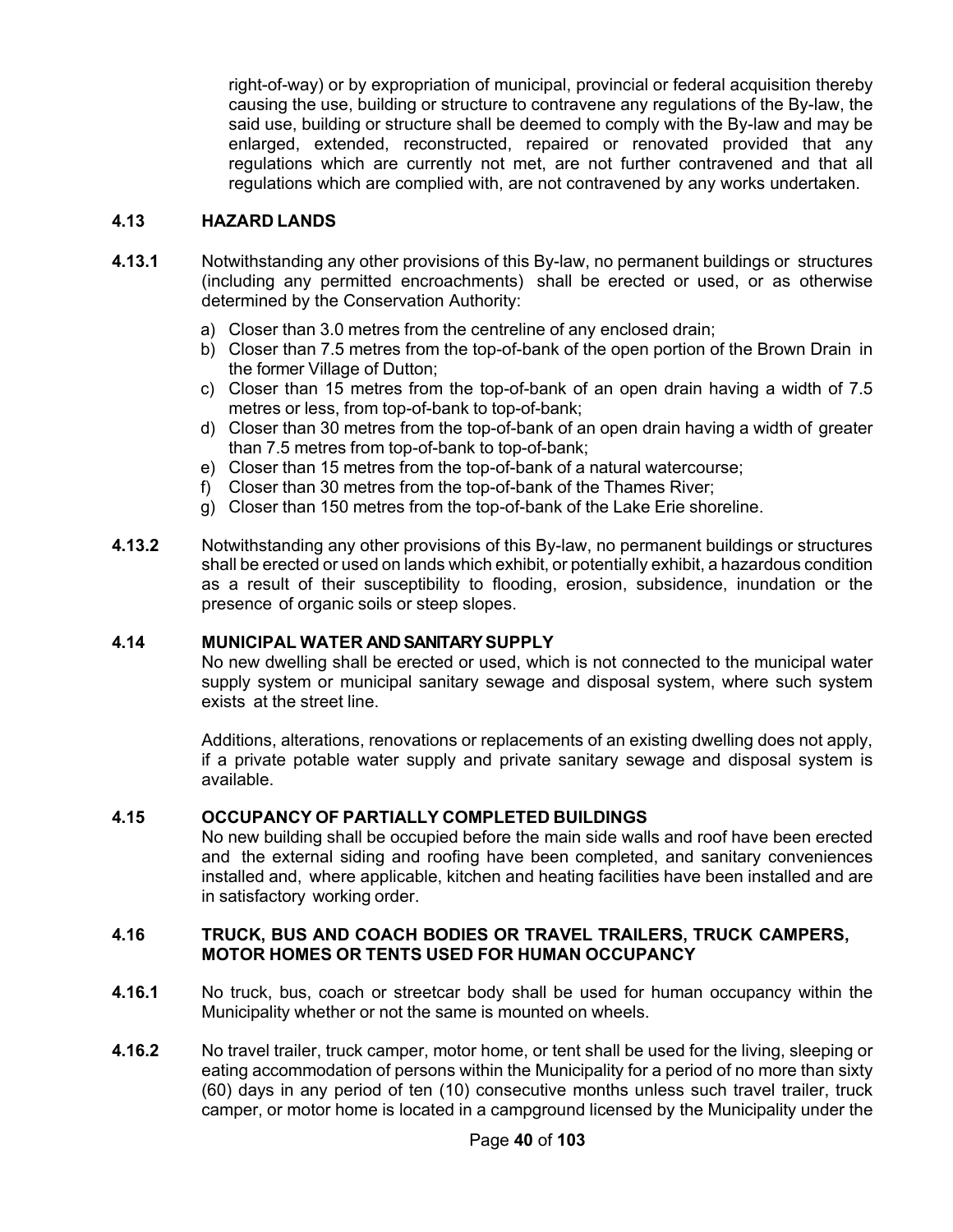*Municipal Act.*

### **4.17 STREET FRONTAGE OF BUILDING LOTS**

Except as hereinafter provided in this By-law, no person shall erect a building or structure and no person shall use any land, building, or structure, unless the lot or parcel to be so used or upon which the building is situated, erected or proposed to be erected abuts or fronts on a public street or public road. A building or structure may be erected upon a lot within a registered plan of subdivision provided that it is in accordance with the provisions of a Subdivision Agreement, in respect of such plan of subdivision notwithstanding that the streets within such plan of subdivision have not been assumed and are not yet being maintained by the municipality, the County, the Province or some other road authority. The same shall apply to development of lots created through the consent process where a development agreement has been executed.

Notwithstanding the previous paragraph, for the purposes of this subsection, private roads that existed on the date of adoption of this By-law shall be considered as streets despite the fact that such roads have not been assumed by the municipality. This subsection shall only have effect for the purpose of applying provisions of this By-law and not to the consideration and granting of consents. This subsection shall also not imply any obligation on the municipality to assume and/or develop any private road into a public street or to maintain it for private or public purposes.

### **4.18 FRONTAGE ON STREETS, HIGHWAYS OR ROADS OR PRIVATE ROADS AND EXEMPTIONS**

### **4.18.1 Street, Highway or Road**

Except for a condominium project where the condominium agreement provides for the ongoing maintenance of any highway, street or road providing direct access to a dwelling therein or land uses on one lot with multiple ownership and/or multiple use, no person shall erect any building or structure in any zone unless the lot upon which such building or structure is to be erected has sufficient frontage on a highway, street or road (developed in accordance with municipal standards) as per the requirements of the respective zone within which the lot is situated. For the purposes of this By-law a street, highway or road does not include an unopened road allowance. In the case of Hazards Lands, matters shall satisfy ingress and egress standards as referenced in the PPS under the *Planning Act.* 

#### **4.18.2 Exemptions**

The requirements for frontage on a highway, street or road shall be exempted for the following circumstances: i) for a public utility; ii) for any passive outdoor recreational use or activity (e.g. recreational trails or similar activities); iii) for a landlocked parcel accessed by a registered easement or right-of-way existing on the effective date of this By-law; iv) for a lot of record where access is via an existing private road or registered easement or right-of-way.

#### **4.18.3 Maintenance or Subdivision Agreement**

Despite the subsection above, where a maintenance or subdivision agreement exists between the municipality and a land owner(s) and is registered on title, frontage on an unopened or unmaintained street, highway or road or right-of-way shall be deemed to conform to the provisions of this section, provided that such frontage is in conformity with the zone standards set out in the corresponding zone or an exception thereto.

### **4.19 SIGHT RESTRICTION ON CORNER LOT**

Page **41** of **103 4.19.1** Notwithstanding any other provisions of the By-law, and except in any hamlet or village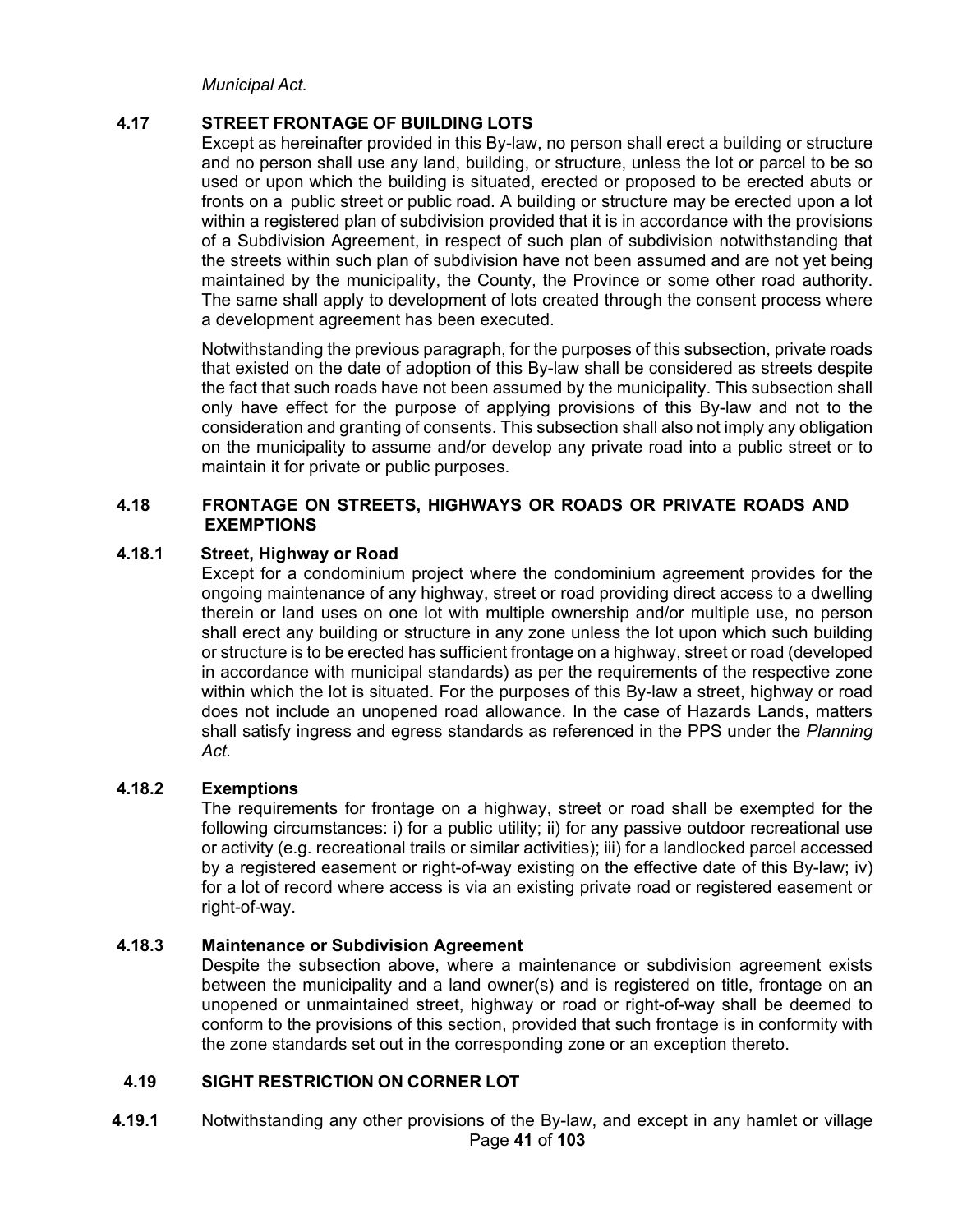commercial zone, on a corner lot within the triangular space included between the street lines for a distance of 9.0 metres from their point of intersection, no building or structure shall be erected, no driveway shall be located, no sign, fence or boundary wall shall be placed, nor shall any shrubs or foliage be planted or maintained (more than 0.8 metres high) which obstruct the view of a driver or a vehicle approaching the intersection.

- **4.19.2** In all zones, on a lot abutting a railway where the railway and a street intersect at the same grade, no building or structure shall be erected in such a manner as to materially impede vision above a height of 0.6 metres above the centreline grade of the intersecting street in the triangular area bounded by the railway and the street line and a line from the points along such railway and such street line measuring 50 metres from the point of the intersection thereof.
- **4.19.3** Where such railway intersection is unprotected, the sighting triangle will be increased to 90 metres along the streetline, and a distance of 400 metres measured along the railway or a distance required by Transport Canada.

### **4.20 PRIVATE GARAGES AND DRIVEWAYS ON CORNER LOTS**

- **4.20.1** Notwithstanding any other provisions of this By-law, no private garage on any corner lot shall be located closer than 3.5 metres to the street line intersection; and
- **4.20.2** Notwithstanding any other provisions of this By-law, no portion of any driveway shall be located closer than nine 9.0 metres to the intersection of the two street lines or their projections.

### **4.21 ESTABLISHED BUILDING LINE ON STREETS OR ROADS**

Notwithstanding any other subsequent provisions of this By-law, where a single detached dwelling or accessory use thereto is to be erected within a built-up area where there is an established building line, such dwelling or accessory use may be erected closer to the street line or to the centre line of the street or road, as the case may be, than required by this By-law provided such dwelling or accessory use is not erected closer to the street line or to the centre line of the building line on the date of passing this By-law.

### **4.22 USE OF YARDS ON LANDS WITHOUT BUILDINGS**

Where land is used for or in connection with residential, commercial, industrial, or institutional uses but without any buildings or structures thereon, all yards required by this By-law on a lot in respective use zone shall be provided and maintained as yards and the applicable regulations shall apply, except where the land or lot is used for gardening or open space purposes not provided by this By-law in such use zone.

### **4.23 YARD AND OPEN SPACE PROVISIONS FOR ALL ZONES**

No part of a yard or other open space required about any building for the purpose of complying with the provisions of this By-law shall be included as part of a yard or other open space similarly required for another building.

### **4.24 PERMITTED ENCROACHMENTS IN YARDS**

Unless otherwise specified in this By-law, every part of any yard required by this By-law shall be open and unobstructed by any structure from the ground to the sky, provided, however, that those structures listed below shall be permitted to project into the yards indicated for the distance specified: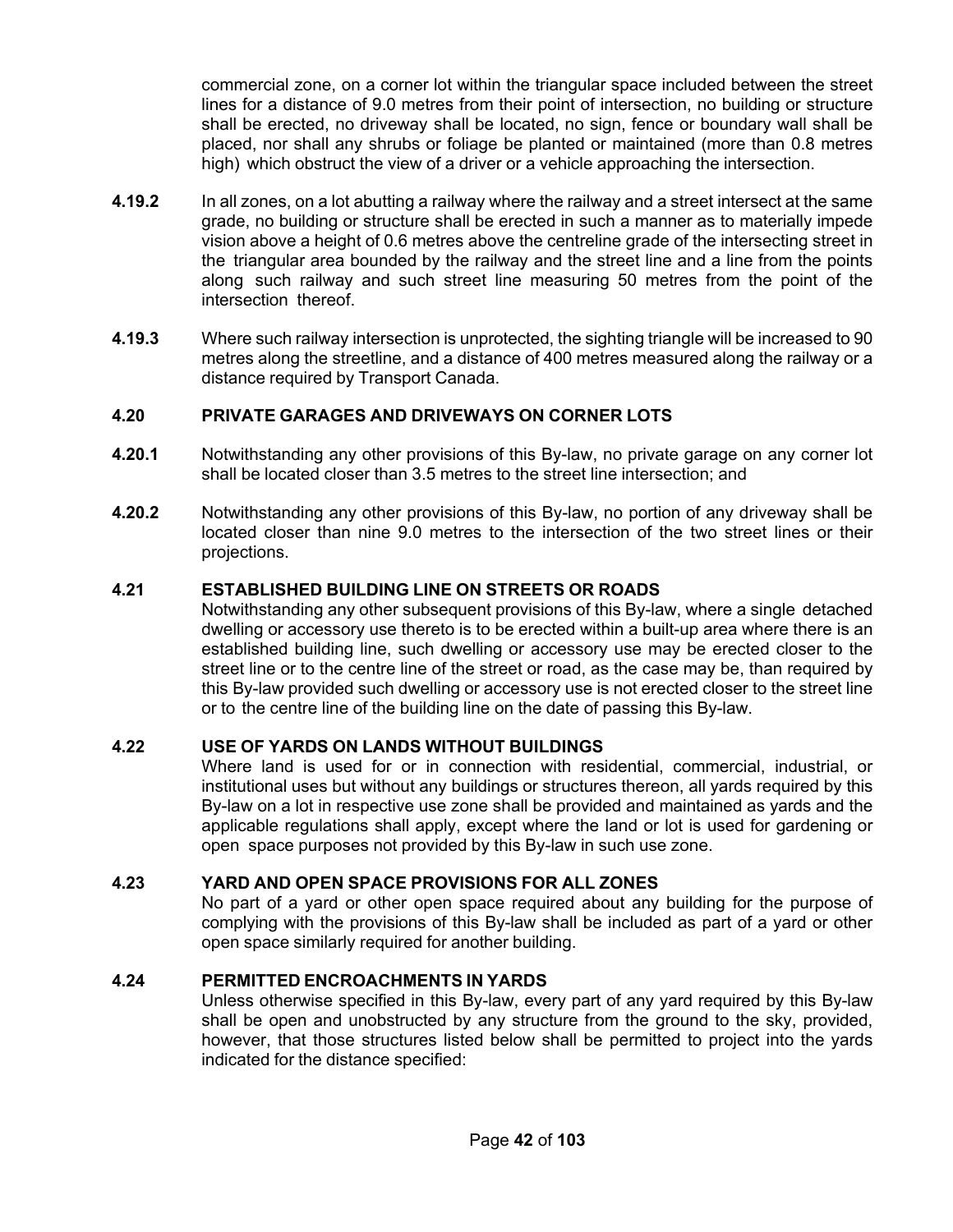| <b>Structure</b>                                                                  | <b>Permitted Yard</b>        | <b>Maximum Projection</b><br>from main wall        |
|-----------------------------------------------------------------------------------|------------------------------|----------------------------------------------------|
| Window sills, belt courses,<br>cornices, eaves, gutters, or<br>pilasters          | Any yard                     | 0.6 <sub>m</sub>                                   |
| Fire escapes and exterior<br>staircases                                           | Rear yard only               | 1.5 m                                              |
| Bay windows, chimneys and<br>awnings                                              | Front and rear yards<br>only | 1.0 <sub>m</sub>                                   |
| Open, roofed porches not<br>exceeding one storey in height,<br>uncovered terraces | Front and rear yards<br>only | 2.5 m (including eaves,<br>cornices, and canopies) |
| Decks                                                                             | Rear and side yards<br>only  | Not closer than 1.0 m to<br>any lot line           |
| Heat pumps, air exchangers, air<br>conditioners                                   | Any yard                     | 1.5 <sub>m</sub>                                   |

### **4.25 ENCLOSURES**

Enclosures to any porch or terrace permitted in Section 4.24 of this By-law shall be limited to 1.0 metre in height exclusive of roof supports but this shall not prohibit the enclosure of a porch or terrace by latticing or screening or other form of enclosure which permits a minimum of 50% of air to pass through at all times.

### **4.26 BUFFER (PLANTING) STRIPS**

- **4.26.1** A buffer strip shall be located within the zone for which it is required; it shall be planted, nurtured and maintained by the owner of the lot on which the buffer strip is located; and replacement of trees and plants be made by the owner, as necessary from time to time.
- **4.26.2** A buffer strip shall be used for no other purpose than planting a continuous row of trees or a continuous unpierced hedgerow of evergreens or shrubs, not less than 2.0 metres high, immediately adjacent to the lot line or portion thereof along which such buffer strip is required hereunder; the remainder of the strip shall be landscaped and planted with ornamental shrubs, flowering shrubs, flower beds or a combination thereof.
- **4.26.3** Where a buffer strip is required in any zone, it shall be of minimum width as specified in the regulations for that zone.
- **4.26.4** In all cases where access driveways extend through a buffer strip, it shall be permissible to interrupt the strip within 3 metres of the edge of such driveway.
- **4.26.5** A buffer strip may form part of any required landscaped open space, including the required front, side and rear yards.
- **4.26.6** Where a commercial or an industrial zone abuts a residential zone, an institutional zone, or an open space zone, or a Provincial Highway, a strip of land not less than 4.5 metres in width adjacent to land inside the commercial or industrial zone boundary shall not be used for any other purpose than a buffer strip.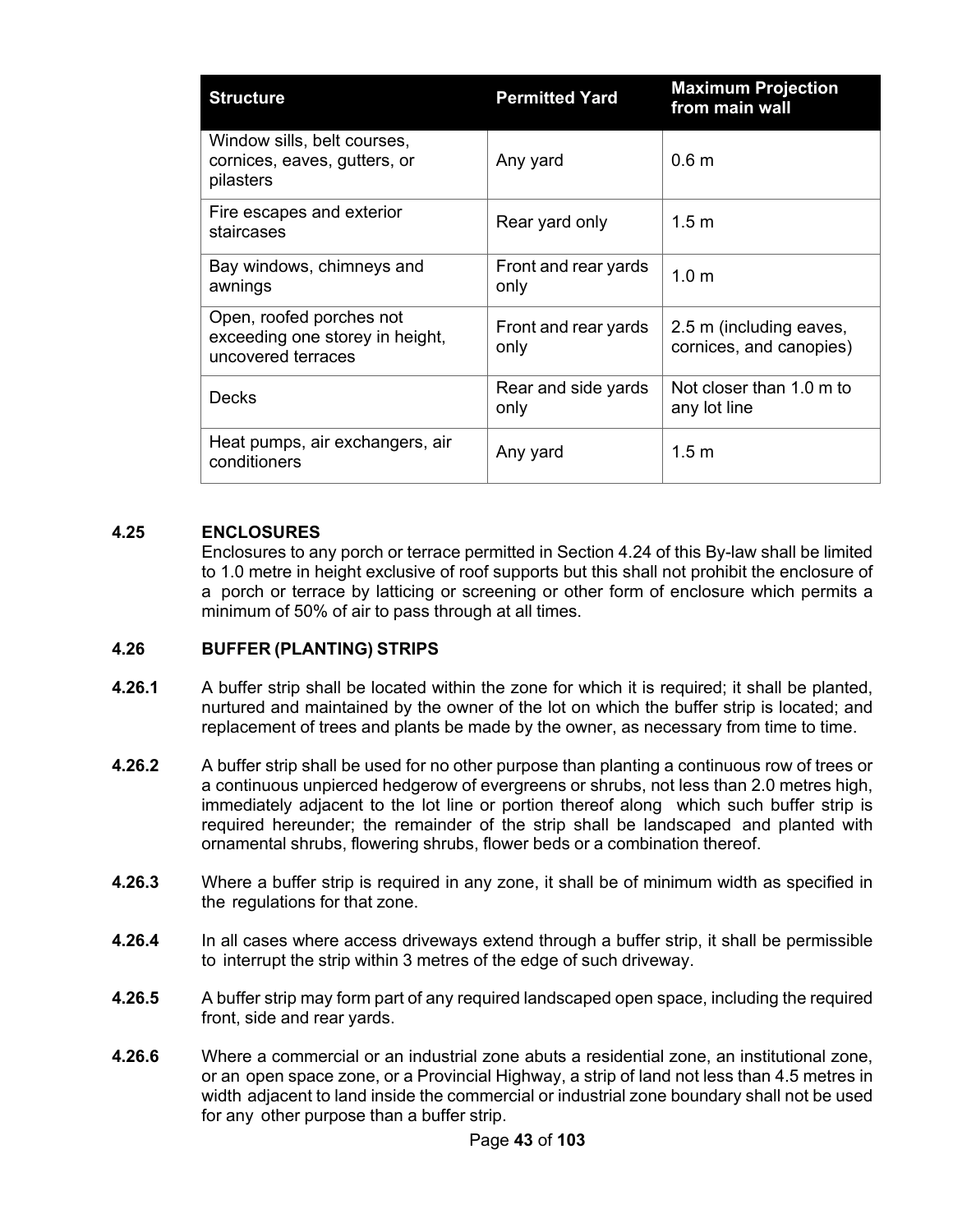**4.26.7** Where an institutional zone abuts a residential zone, a strip of land not less than 3 metres in width adjacent to and inside the institutional zone boundary shall not be used for any other purpose than a buffer strip.

### **4.27 COMMERCIAL AND INDUSTRIAL ZONES ABUTTING OR ADJACENT TO RESIDENTIAL, INSTITUTIONAL, AND OPEN SPACE ZONES**

Where any commercial zone or industrial zone fronts on a street or road opposite to, or directly abuts any residential zone, institutional zone, or open space zone, the following provisions shall be complied with:

- a) No parking of vehicles with capacity over nine hundred (900) kilos shall be permitted in any side yard adjacent to the neighbouring zone;
- b) No loading space shall be located in, nor open onto any side yard adjacent to the neighbouring zone;
- c) Exterior lighting and illuminated signs shall be so arranged as to deflect light away from adjacent neighbouring zone;
- d) Outside storage shall be prohibited in any front yard or side yard adjacent to the neighbouring zone;
- e) A buffer strip shall be provided in accordance with the provisions of Section 4.26.

### **4.28 PARKINGREQUIREMENTS**

For every type of building listed below erected, altered, or enlarged in any zone after the passing of this By-law, off street parking shall be provided and maintained in accordance with the following provisions:

| <b>Type of Use or Building</b>                                                                                                                             | <b>Minimum Parking Required</b>                                                         |
|------------------------------------------------------------------------------------------------------------------------------------------------------------|-----------------------------------------------------------------------------------------|
| Single detached dwelling, semi-detached dwelling,<br>duplex dwelling, two-unit converted dwelling,<br>dwelling units located above commercial<br>buildings | One (1) parking space per unit                                                          |
| Triplexes, double duplexes, rowhouse, multiple<br>dwelling buildings                                                                                       | One and one-quarter (1.25) parking<br>spaces per dwelling unit                          |
| <b>Additional Residential Units (ARU)</b>                                                                                                                  | One (1) for the first additional unit<br>and none (0) for the second<br>additional unit |
| Senior citizen dwelling                                                                                                                                    | One (1) parking space for four (4)<br>dwelling units                                    |
| <b>Funeral Home</b>                                                                                                                                        | 1.0 space per 5 seats of seating<br>capacity                                            |
| Community centres, clubs, theatres, halls,<br>places of entertainment                                                                                      | Where there are fixed seats, one (1)<br>space for every four (4) seats                  |
| Hospitals, nursing homes, rest homes                                                                                                                       | One (1) parking space for each two<br>(2) beds                                          |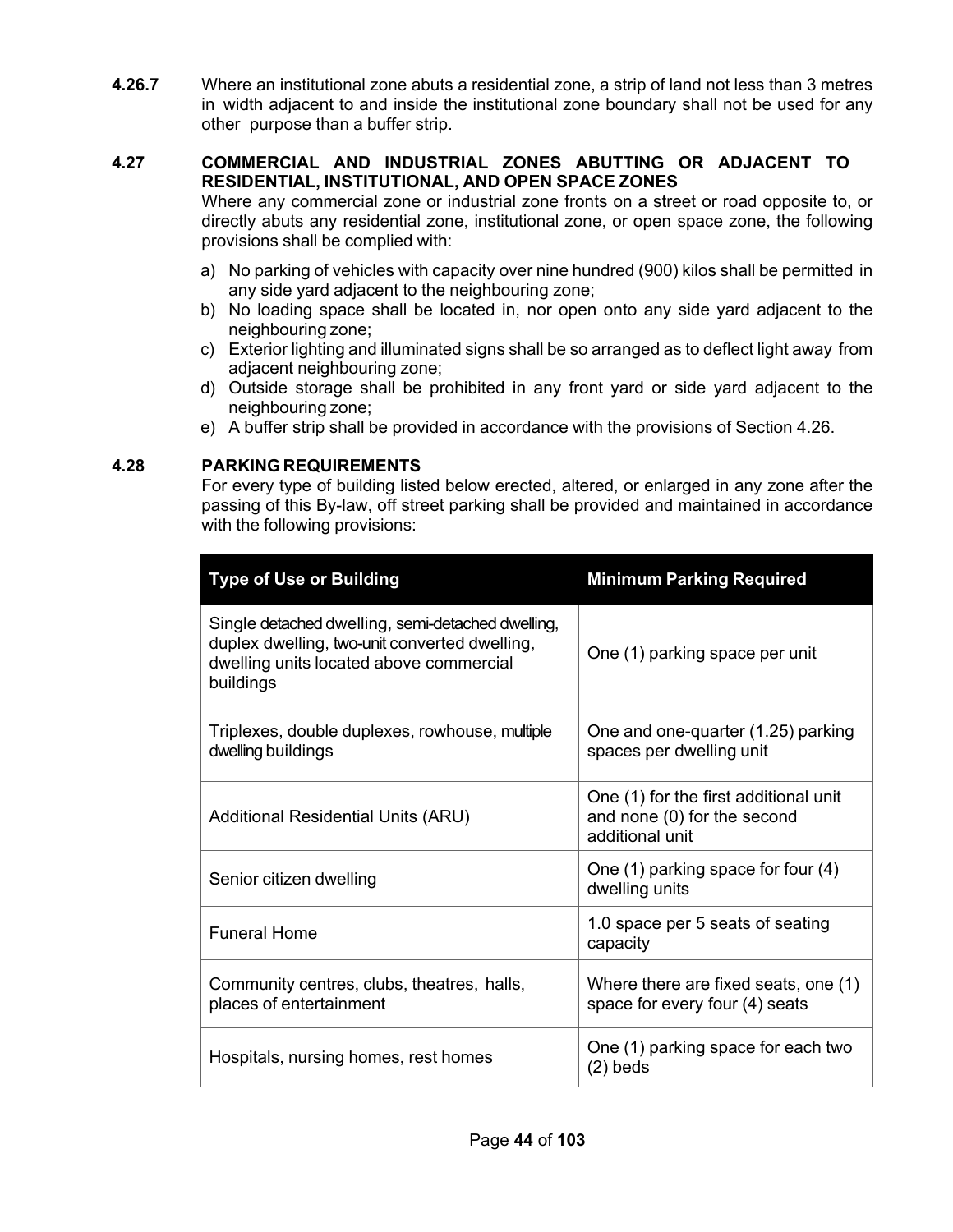| Schools                                                                                                  | One and one-half (1.5) parking<br>space for each classroom                                                                                                                                                                               |
|----------------------------------------------------------------------------------------------------------|------------------------------------------------------------------------------------------------------------------------------------------------------------------------------------------------------------------------------------------|
| Group homes                                                                                              | 1 for each 6 beds                                                                                                                                                                                                                        |
| Place of worship                                                                                         | One parking space for every four (4)<br>seats                                                                                                                                                                                            |
| Hotels, motels, taverns                                                                                  | One (1) parking space per rental<br>unit, one additional parking space<br>for each 10 m <sup>2</sup> of floor area devoted<br>to public uses such as restaurants,<br>taverns and other eating places<br>associated with motels and staff |
| Boarding houses, lodging houses, rooming<br>houses, vacation home, or bed and breakfast<br>establishment | One (1) parking space for every<br>room rented in addition to that<br>required for a dwelling if applicable                                                                                                                              |
| <b>Personal and Other Services</b>                                                                       | 3.3 spaces per $93.0 \text{ m}^2$ of gross<br>floor area                                                                                                                                                                                 |
| Restaurant:<br>Full-Service/Drive-in                                                                     | 15.0 spaces per $93.0$ m <sup>2</sup> of gross<br>floor area                                                                                                                                                                             |
| Drive-through/Fast-Food                                                                                  | 15.0 spaces per $93.0$ m <sup>2</sup> of gross<br>floor area                                                                                                                                                                             |
| <b>Takeout Only</b>                                                                                      | 12.0 spaces per $93.0 \text{ m}^2$ of gross<br>floor area                                                                                                                                                                                |
| Retail stores, and convenience store                                                                     | One (1) parking space per 30 m <sup>2</sup>                                                                                                                                                                                              |
| <b>Financial institutions</b>                                                                            | 6.0 spaces per 93.0 m <sup>2</sup> of gross<br>floor<br>area                                                                                                                                                                             |
| Offices, general and professional                                                                        | One (1) parking space per 30.0 m <sup>2</sup><br>of office floor area                                                                                                                                                                    |
| All other commercial uses                                                                                | One (1) parking space per 60.0 m <sup>2</sup>                                                                                                                                                                                            |
| Industrial uses                                                                                          | One (1) parking space for every two<br>(2) employees on the largest shift                                                                                                                                                                |
| Home Occupation, Agricultural Home<br>Occupation                                                         | One (1) off-street parking space for<br>each 20 m <sup>2</sup> of floor area devoted to<br>said use in addition to that required<br>for the dwelling                                                                                     |
| Agricultural uses                                                                                        | Four (4) parking spaces per farm                                                                                                                                                                                                         |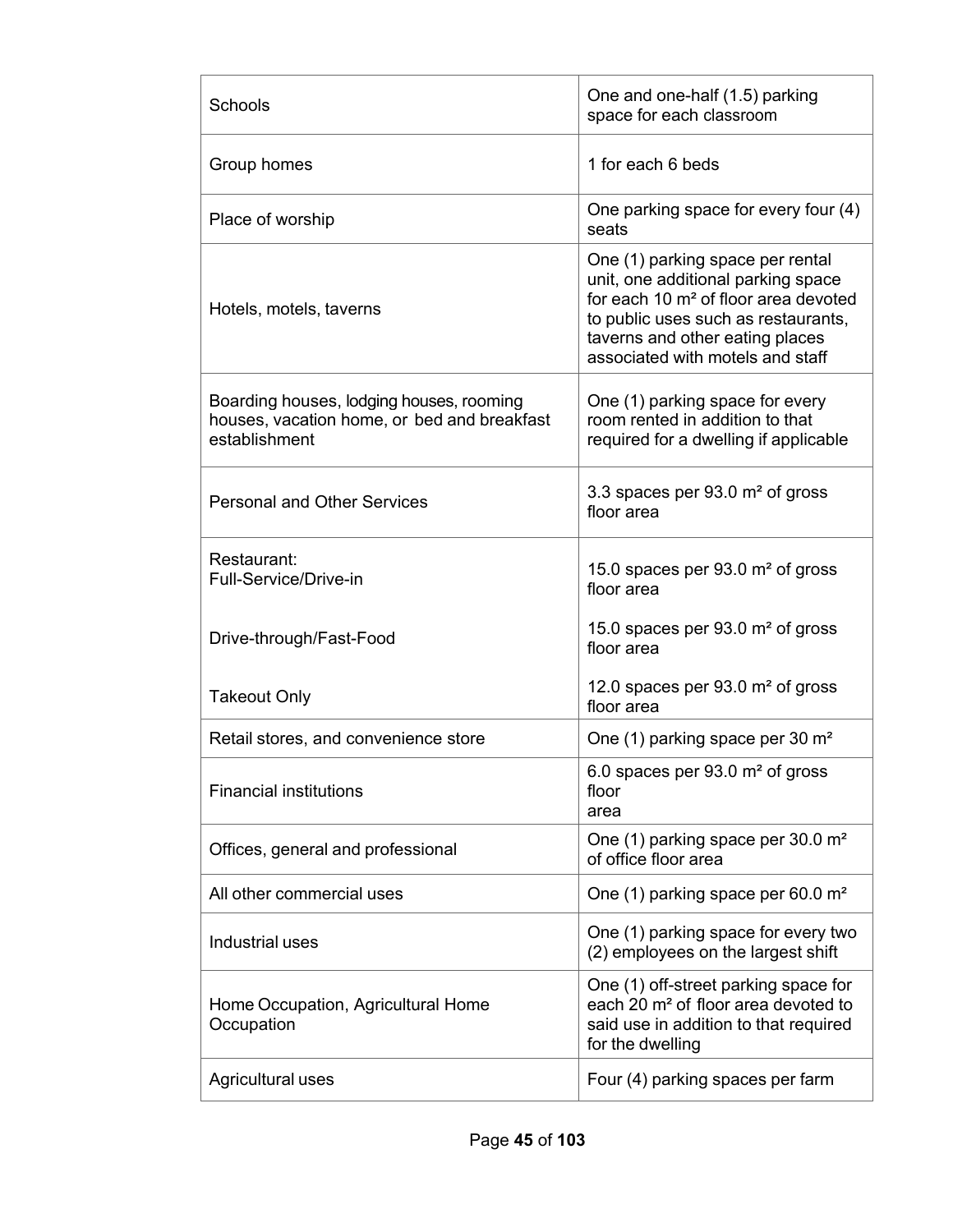| Greenhouse                     | 1.0 space per every 2.0 ha of<br>growing area   |
|--------------------------------|-------------------------------------------------|
| On-farm diversified retail use | 3.3 spaces per 93.0 $m2$ of gross<br>floor area |

Where a building or structure has insufficient parking spaces on the date of passing of this by-law to conform to the requirements herein, this By-law shall not be interpreted to require that the deficiency be made up prior to the construction of any addition or a change of use provided, however, that any additional parking spaces required by this By-law for such addition or change of use are provided in accordance with all provisions hereof respecting parking spaces and parking areas.

### **4.29 DRIVEWAY REGULATIONS**

Driveways shall be permitted in any yard, in any zone, in accordance with the requirements of this By-law or corresponding site plan agreements provided they comply with the provisions for sight visibility triangles of this By-law:

- a) a driveway serving a residential use shall have a minimum width of 3.0 m measured along the street line and no maximum;
- b) a driveway serving a single detached dwelling, semi-detached dwelling, duplex or twounit converted dwelling or rowhouse or block roadhouse dwelling unit, the total area of the required front yard occupied for the purpose of a walkway, driveway, access area or a parking space or any combination thereof cannot exceed:
	- i. for a lot having a width of 9.0 metres or greater, 50% of the required front yard area; or
	- ii. for a lot having a width of less than 9.0 metres, 50% of the required front yard area plus 5% for each 1.0 metre decrease in lot width below 9 metres to a maximum of 70% of the required front yard area.
- c) a driveway for a commercial or industrial zone shall be subject to the approved site plan control agreement;
- d) a driveway for any other use shall have a width of 3.0 m minimum and no maximum, measured along the street line;
- e) a minimum of 1 driveway from a public open roadway or alley way is required for all use and no maximum;
- f) the minimum distance between a driveway access and an intersection of street lines, measured along the street line, shall be 9.0 m;
- g) the minimum angle of intersection between a driveway access and a street line shall be 60 degrees.

### **4.30 STANDARDS FOR PARKING AREAS**

Where in this By-law parking areas for more than four (4) vehicles are required or permitted:

- a) Adequate drainage facilities shall be provided and maintained in accordance with the requirements of the Municipality;
- b) Parking area shall subject to site plan control and may have a cement or asphalt binder or any other permanent type of surfacing to prevent the raising of dust or loose particles, and the limits of said parking area shall be defined by a fence, curb, or other suitable obstruction designed to provide a neat appearance; and prevent the encroachment of vehicles on adjoining property;
- c) The lights used for illumination of parking areas shall be so arranged as to divert the light away from adjacent lots;
- d) A structure, not more than 3.0 metres in height and not more than 4.5  $m<sup>2</sup>$  in area may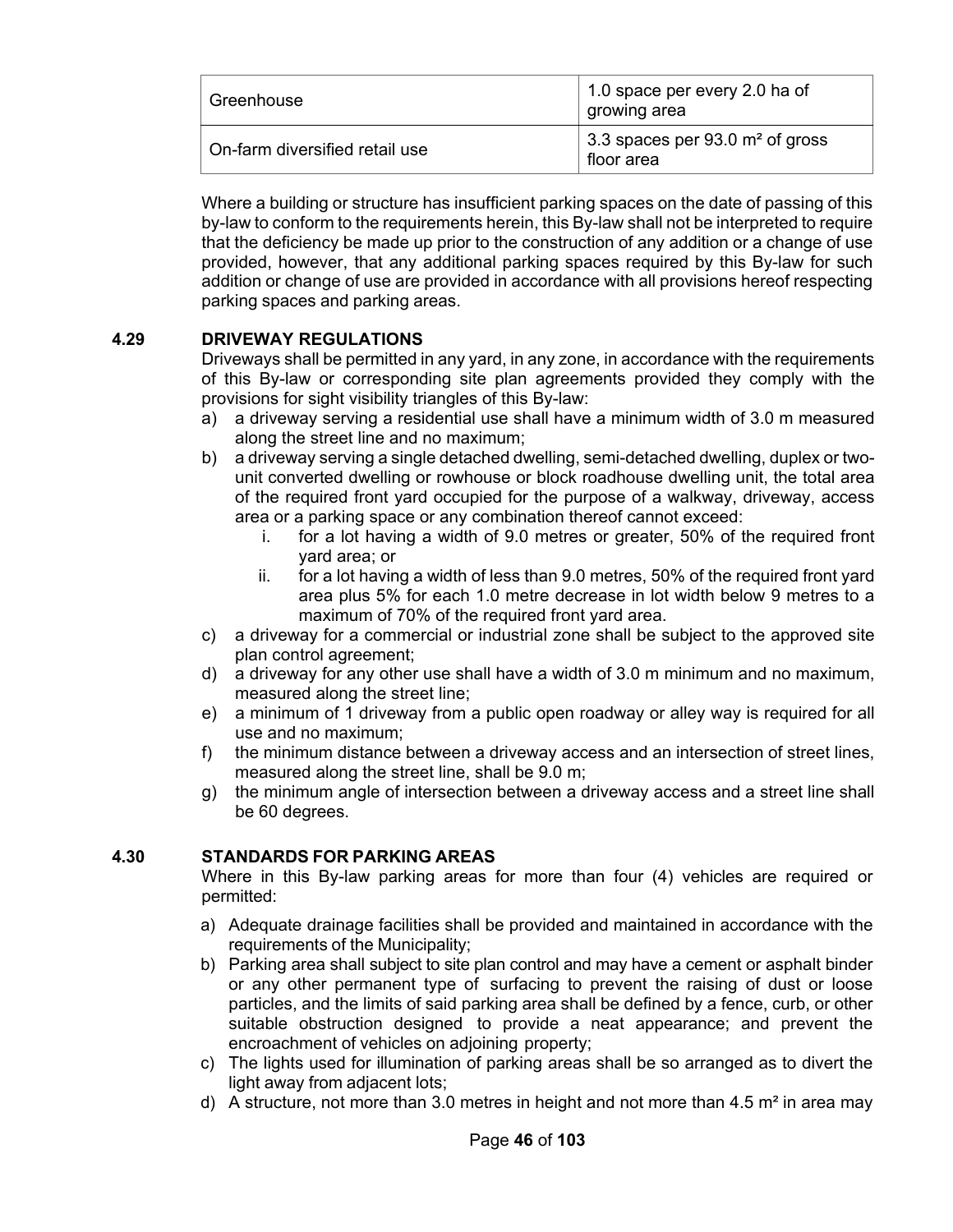be erected in a parking area for the use of parking attendants;

- e) No sign other than directional signs and a sign indicating the name of the premises, not exceeding 1.0 m<sup>2</sup> in size, shall be erected on any parking area or parking lot;
- f) Parking areas shall be within 90.0 metres of the main entrance of the location which it is intended to serve, and shall be situated in the same zone;
- g) No gasoline pumps or other service station equipment shall be located or maintained in any parking area;
- h) A strip of land not less than 3.0 metres wide lying within the lot in which the parking area is located, and along all boundaries of said area shall be used for landscaping excluding those areas used as entrances and exits.

### **4.31 STANDARDS FOR PARKING SPACES**

Each off-street parking space and parking lot shall be provided in accordance with the following minimum specifications:

- a) Each off-street perpendicular parking space or angled parking space shall have a minimum dimension of 2.75 metres by 6.0 metres; and
- b) Each off-street parallel parking space shall have a minimum dimension of 3.0 metres by 6.0 metres.

### **4.32 STANDARDS FOR BARRIER FREE PARKING SPACES**

- **4.32.1** Each off-street barrier free parking space shall be provided in accordance with the following minimum specifications:
	- a) The minimum size of an barrier free parking space shall be:
		- i. 5 metres by 6 metres for a perpendicular parking space or angled parking space; and
		- ii. 3.9 metres by 6.7 metres for parallel parking.
- **4.32.2** The minimum number of barrier free parking spaces for:
	- a) A residential (minimum 6 units) or commercial or institutional use shall be 1 space for every 50 required parking spaces or portion thereof;
	- b) A medical use shall be 1 space for every 20 required parking spaces or portion thereof; and
	- c) An industrial use shall be 1 space for every 100 required parking spaces or portion thereof.

### **4.33 LOADING SPACES**

No person shall erect or use any building or structure in any commercial or industrial zone which involves the movement of goods, merchandise, or materials unless off-street loading spaces are provided and maintained upon the same lot on which the principal use is located in accordance with the following provisions:

- a) One loading space shall be provided for every 1900  $m<sup>2</sup>$  or fraction thereof of the total floor area, to a maximum of six (6) loading spaces in any loading area except where the total floor area is less than 300 m² whereby no loading space shall be required;
- b) Loading spaces shall have dimensions not less than 3.5 metres by 14 metres;
- c) Loading spaces shall not have less than 4.5 metres of clearance.

### **4.34 STANDARDS FOR LOADING SPACES**

Where in this By-law loading spaces are required or permitted, the following standards shall apply:

a) Adequate driveway space to permit the safe maneuvering of vehicles on the lot such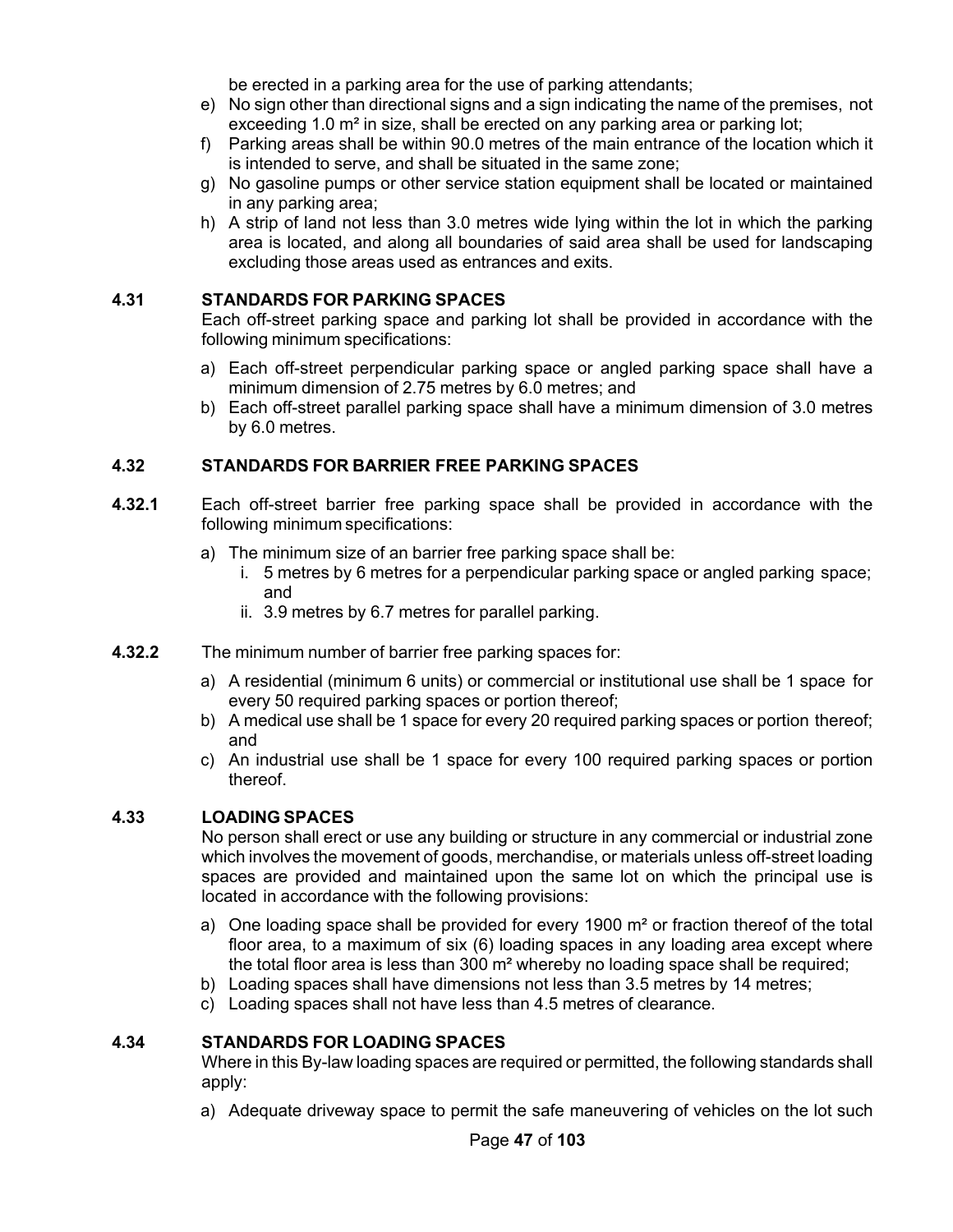that they do not cause an obstruction or a hazardous condition on adjacent streets;

- b) Adequate drainage facilities in accordance with requirements of the Municipality;
- c) Loading spaces and approaches to be maintained with a stable surface that is treated to prevent the raising of dust or loose particles;
- d) Illumination of loading spaces so arranged as to be diverted away from any adjacent residential, institutional, or open space zone;
- e) Loading spaces to be located in the rear yard where a lot has access at both the front and rear to a street or road.

### **4.35 STANDARDS FOR ENTRANCES AND EXITS FOR LOADING AREAS**

Where in this By-law, loading spaces are required or permitted:

- a) Entrance and exit ramps for vehicular traffic shall have a maximum width of 7.5 metres;
- b) A driveway leading to any loading area shall have a minimum width of 3.0 metres for one-way traffic, and a minimum width of 6.0 metres for two-way traffic, and the maximum width of a driveway shall be 7.5 metres;
- c) A driveway leading to a loading area shall be subject to site plan control and may be defined by a curb of concrete or rolled asphalt and may be maintained with a cement or asphaltic binder or any other permanent surfacing. In addition, said driveway shall be located no closer than 15.0 metres from the limits of the rights-of-way at a street intersection.

### **4.36 PARKING OF MOTOR VEHICLES WITHOUT CURRENT LICENSE PLATES**

Notwithstanding any other provisions of this By-law, no person shall use any zone for the parking or storage of any vehicle that does not have current license plates except where such vehicles are stored inside a private garage in a residential zone, or inside accessory buildings in an agricultural zone, and any number of such vehicles may be stored at a motor vehicle sales or service establishment, in a commercial zone.

#### **4.37 PARKING REGULATIONS IN RESIDENTIAL ZONES**

- **4.37.1** All parking spaces in any residential zone shall be located in an attached or detached private garage, or in a driveway, or in a side or rear yard, or in the case of a motor home, travel trailer, or truck camper shall be parked in a side yard or rear yard only, and provided that the lot coverage of the spaces shall not exceed fifteen (15) percent of the total lot area.
- **4.37.2** No motor vehicle shall be parked or stored in any residential zone other than a private passenger automobile, a motor home, travel trailer, or truck camper, or in the case of a commercial motor vehicle.
- **4.37.3** No commercial motor vehicle, having a capacity of greater than 6000 kilos, shall be parked or stored in the Hamlet Residential (HR), Limited Service Residential (LSR), or either Village Residential (VR1 and VR2) Zone.
- **4.37.4** No commercial motor vehicle, having a capacity of greater than 6000 kilos, shall idle for an extended period of time in the Hamlet Residential (HR), Limited Service Residential (LSR), or either Village Residential (VR1 and VR2) Zone.

### **4.38 EXPLORATION AND/OR PRODUCTION OF NATURAL GAS OR CRUDE OIL**

This by-law shall not apply to the use of any land for the exploration and/or production of natural gas or crude oil, or to the erection, alteration, or use of any building or structure accessory thereto.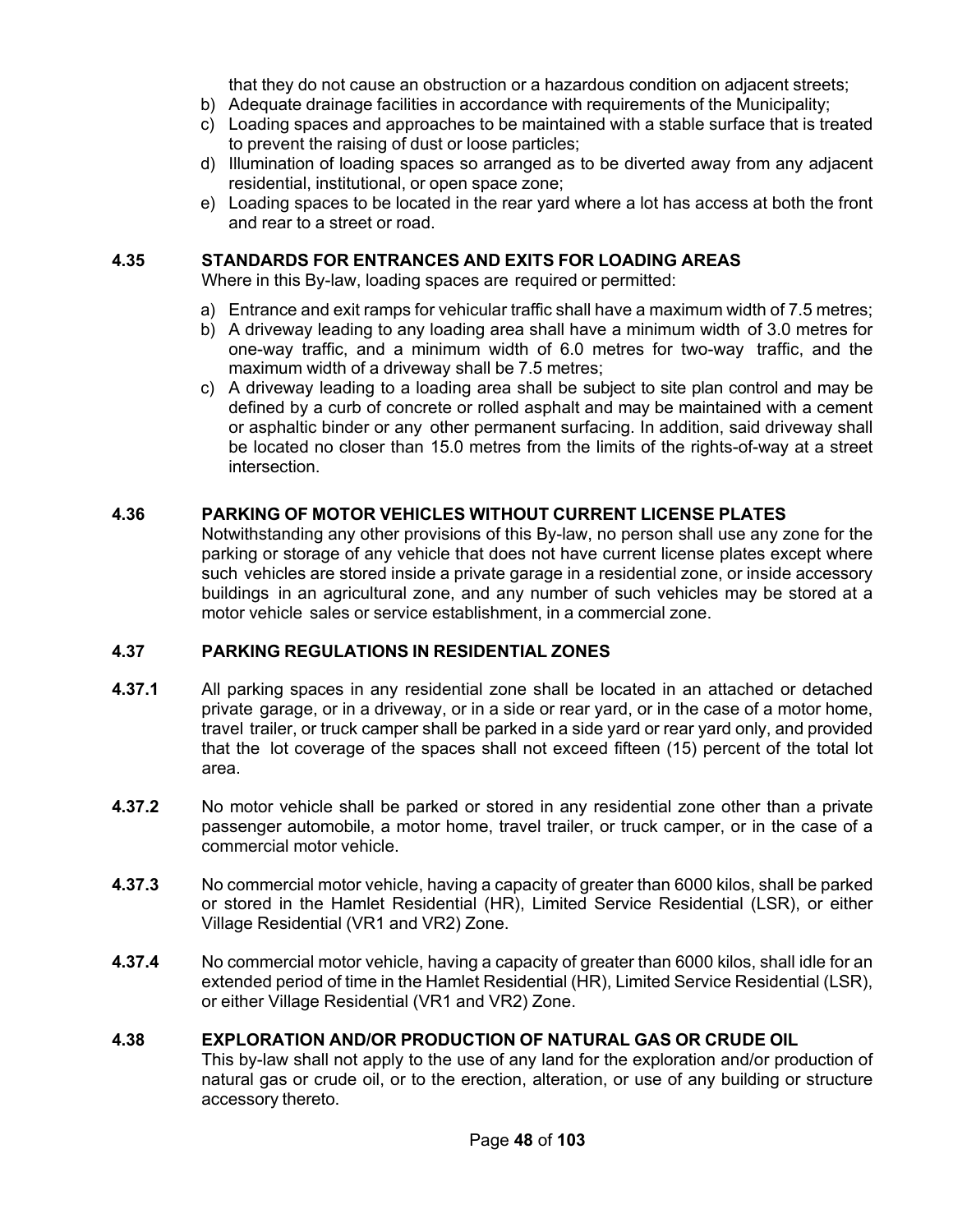### **4.39 HEIGHT EXEMPTIONS**

The height regulations of this By-law shall not apply to any farm building or structure, ornamental dome, skylight, chimney, tower, elevator enclosure, flag pole, antennae, radio or television receiving or transmitting equipment, cupola, steeple, church spire, clock towers, water tanks, ventilators or any accessory mechanical appurtenances. Such features, however, shall be erected only to such height as is necessary to accomplish the purpose they are to serve.

#### **4.40 GRADING**

a) Excavations

No person shall make any excavations or remove any topsoil, peat, earth, sand or gravel from any lot, alone or in conjunction with any construction work, unless the written permission of the Municipality or a building permit with respect to such construction work has first been obtained, and except in accordance with any requirements of the Corporation with respect to retention of topsoil and peat, grading and finished elevations.

b) Removal or Leveling of Hills

This By-law shall not apply to prevent the removal or leveling of hills for the purposes of increasing or improving land for agricultural uses so long as no excavation takes place below the average grade of the land surrounding the said hill.

### **4.41 SWIMMING POOLS**

The following regulations shall apply with respect to the erection or use of a swimming pool that is not enclosed or otherwise located within a building:

- a) A swimming pool is permitted as an accessory use in any zone;
- b) A swimming pool shall not contribute to lot coverage as regulated in any zone of this by- law;
- c) A swimming pool shall not be located in any yard other than a side yard or a rear yard;
- d) No part of a swimming pool shall be located closer than one (1.0) metre to any lot line;
- e) No part of a swimming pool shall exceed a height of 2.0 metres, exclusive of related structures which shall not exceed a height of 4.0 metres;
- f) Every swimming pool shall be enclosed by a fence of at least 1.53 metres in height equipped with a self-closing gate capable of being locked;
- g) No water circulating or treatment equipment such as pumps or filters or any accessory building or structure containing such equipment, shall be located closer than 1.0 metre to any lot line, unless it is an existing building or structure.

### **4.42 LOSS BY NATURAL CAUSES**

Notwithstanding any other provisions of this By-law (save and except for any section dealing with buildings and structures on Hazard Lands), where a legally constructed building or structure is destroyed or partially destroyed by fire or other natural causes, replacement of the said building or structure to the same basic dimensions and on the same basic site may be permitted.

### **4.43 LOTS REDUCED BY PUBLIC ACQUISITION**

**4.43.1** Where the area of a lot is reduced by means of an acquisition of part of the lot by any authority having power of expropriation, and where such acquisition causes the lot as reduced, or any building or structure existing lawfully on the lot on the date of such acquisition, to have a lot area, lot frontage, lot coverage, parking, area of landscaped open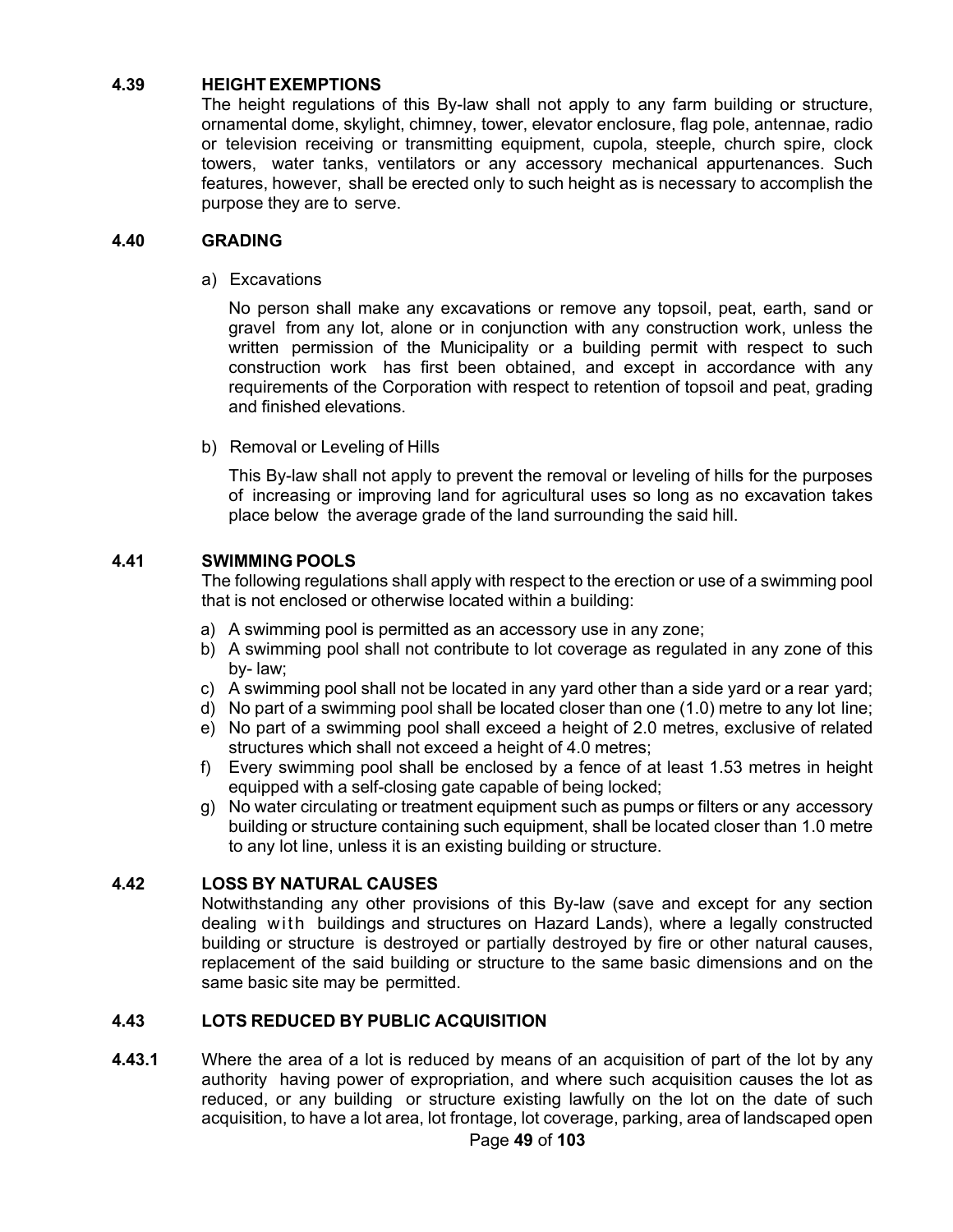space, setback, front yard depth, side yard depth or rear yard depth that does not conform to the requirements hereof for the zone in which such lot is located, then nothing in this By-law shall apply to prevent the continued use of the lot as reduced as if no such acquisition had taken place, provided that:

- a) No further change is made in the dimensions, area or any other characteristics of the lot as reduced, subsequent to the date of such acquisition, that would increase the extent of the said non-conformity; and
- b) No building or structure or addition thereto is erected on the lot as reduced, subsequent to the date of such acquisition, except in accordance with all the provisions hereof for the zone in which such lot is located.
- **4.43.2** In the case of a road widening dedication, the land that has been or will be dedicated shall be included in any calculation for the purpose of determining lot area, lot coverage, height, parking, landscaped open space, floor area, floor area ratio, and the location of any permitted building or structure relative to the required side or rear yards, provided any building or structure is located wholly within the boundary of the land remaining after the dedication.

### **4.44 ADULT ENTERTAINMENT PARLOURS**

- **4.44.1** Notwithstanding any other provision of this By-law, an Adult Entertainment Parlour shall be prohibited in any zone or on any site or location that is situated less than 500 metres from an existing residential or institutional use.
- **4.44.2** An Adult Entertainment Parlour shall also be prohibited in any zone or on any site or location that is situated less than 500 metres from any zone that permits residential or institutional uses.

#### **4.45 ANCILLARY SALE OF AUTOMOBILES**

Sales of automobiles ancillary to a motor vehicle service station, public garage, or motor vehicle body shop shall be limited to maximum of six (6) automobiles being stored, kept or displayed for sale on the site at any time.

#### **4.46 FRONT LOT LINES AND HIGHWAY NO. 401**

Where a lot is bounded on one or more sides by the road allowance of Provincial Highway No. 401, the lot lines or portions thereof which abut the said road allowance shall not be deemed to be a front lot line for the purposes of this By-law.

#### **4.47 GROUP HOMES**

Group homes in the form of single detached dwellings shall be permitted anywhere single detached dwellings are permitted excluding any hazard land areas (flooding and erosion).

### **4.48 MINIMUM DISTANCE SEPARATION FORMULAE**

- **4.48.1** For the purposes of this Zoning By-law, Minimum Distance Separation Formulae I and II (MDS I and II) shall be calculated in accordance with the Minimum Distance Separation (MDS) Formulae Guidelines prepared by the Province as amended from time to time. For the purpose of this Section:
	- a) The Minimum Distance Separation Formula I shall be applied to any proposed development in any zone, excluding any hamlet or village zones.
	- b) The Minimum Distance Separation Formula II shall be applied to any new or expanding livestock or poultry facility in any zone.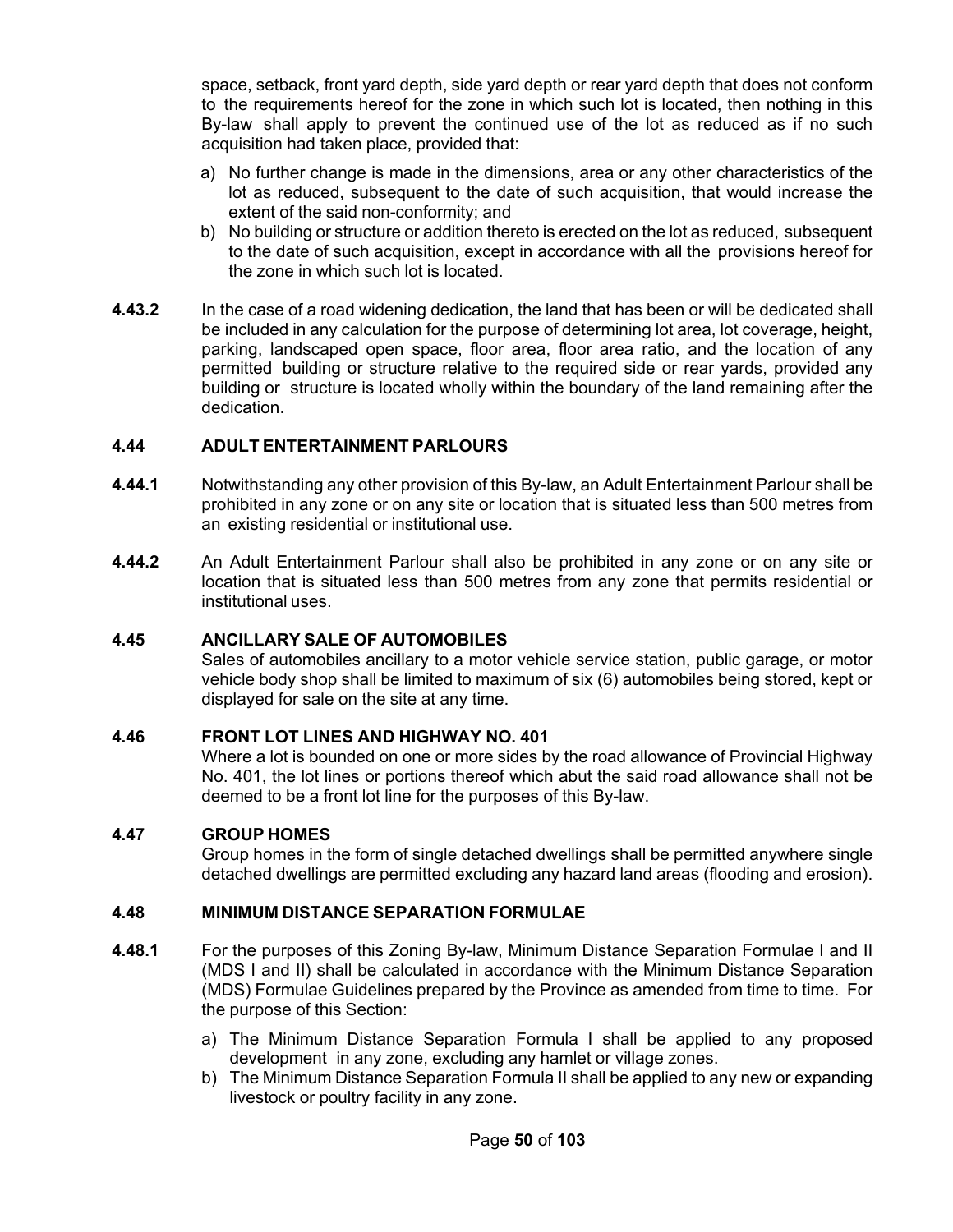### **4.49 WAYSIDE PITS AND QUARRIES AND PORTABLE ASPHALT PLANTS**

Wayside pits and quarries and portable asphalt plants shall be permitted in all zone categories without amendment to the Zoning By-law, except zones that are established to recognize existing development or areas of particular environmental sensitivity upon which wayside pits may be prohibited.

#### **4.50 SETBACKS FROM PETROLEUM RESOURCE OPERATIONS**

No person shall erect, locate or construct a building or structure within 75 metres of a petroleum resource operation unless the well or facility has been decommissioned in accordance with the *Oil, Gas and Salt Resources Act* or such building or structure is related to the petroleum operation and permitted in accordance with the Act.

#### **4.51 MINISTRY OF TRANSPORTATION AUTHORITY**

Any development proposed in proximity to a provincial highway and within the Ministry of Transportation permit control area, is subject to Ministry approval and shall obtain the necessary permits prior to construction being undertaken.

#### **4.52 SHIPPING CONTAINER OR TRUCK TRAILER USED FOR STORAGE PURPOSES**

Where a shipping container or truck trailer is used for the purpose of storage accessory to a principal use, the following provisions shall apply:

- a) A shipping container or truck trailer may not be located in any residential zone;
- b) A shipping container or truck trailer may not be located on any parcel of land in an agricultural zone that is less than 2 ha in area, unless there are no offsite dwellings within 100 metres of the parcel of land;
- c) A shipping container or truck trailer may only be located in the rear yard and must comply with the regulations of Section 4.2 Accessory Uses;
- d) A shipping container or truck trailer may not be permitted as the sole structure on any property, not be used for human habitation, not be stacked one on top of the other and shall comply with the Ontario Building Code.

Where a shipping container is used for the purpose of human habitation, the following provisions shall apply:

- a) A shipping container shall be permitted where residential uses are permitted;
- b) A shipping container is subject to the same requirements and limitations as permanent buildings;
- c) A shipping container shall comply with the Ontario Building Code.

### **4.53 ADDITIONAL RESIDENTIAL UNITS (ARU)**

Additional residential units may be permitted in association with a single detached dwelling, semi-detached dwelling and rowhouse dwellings, as well as permitted accessory structures, in accordance with the regulations specified by the Zone category in which the additional residential unit is permitted, and shall be subject to the following regulations:

- i. shall be built in accordance with all relevant regulations within both the Ontario Building Code and Ontario Fire Code;
- ii. shall be connected to private or municipal sanitary sewer and municipal water service;
- iii. shall provide parking, subject to Section 4.28;
- iv. shall be a prohibited use on a residential dwelling lot containing a garden suite, boarding house or lodging house;
- v. shall be limited to a maximum of 40 percent of the gross floor area of the primary dwelling unit in urban area and 60 percent in rural area, measured prior to the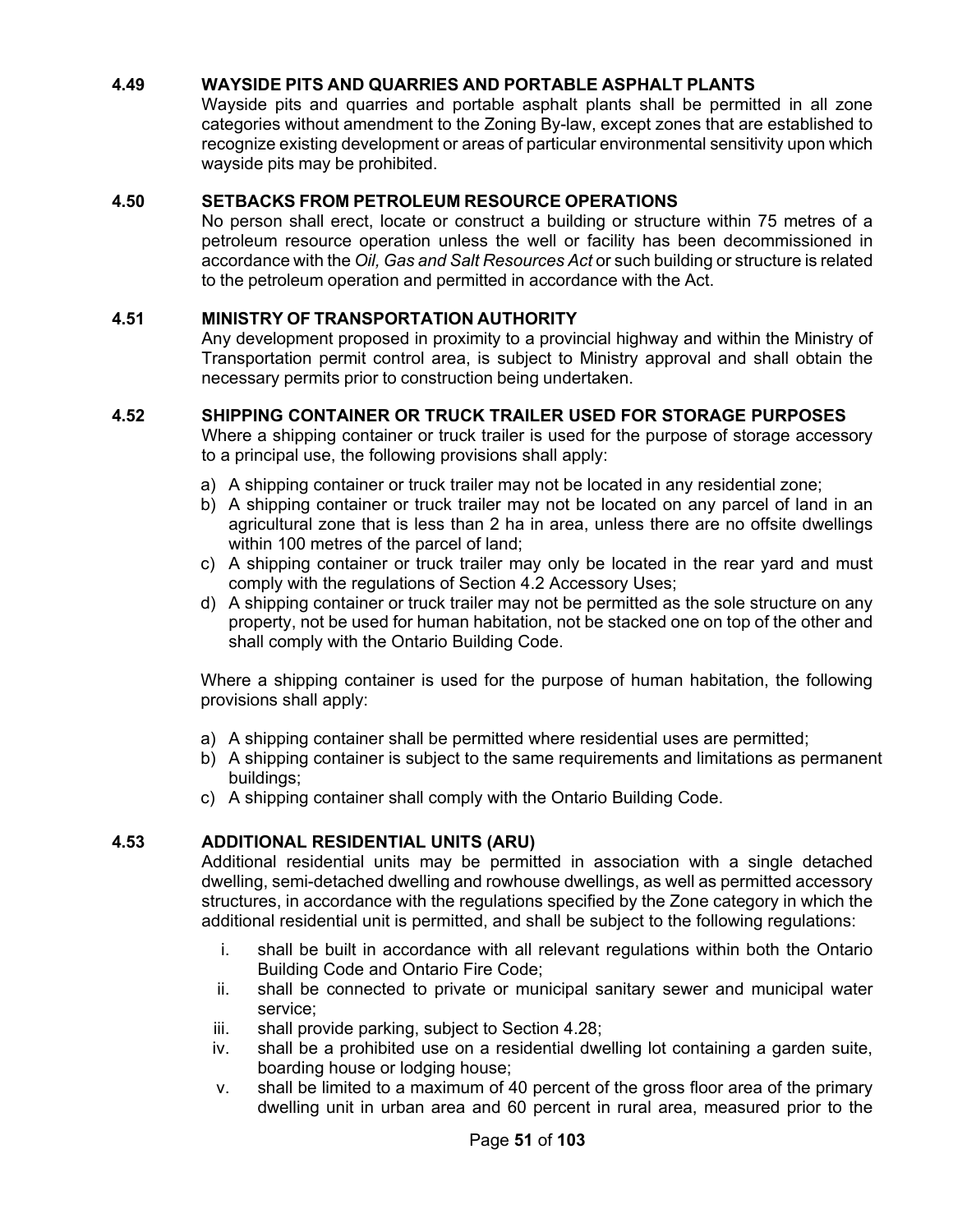development of the additional residential unit;

- vi. shall not be permitted within a floodplain area or hazard lands;
- vii. shall not be permitted on lots with legal non-conforming uses unless approved through a Zoning By-Law Amendment.

### **4.54 DWELLING UNITS IN A NON-RESIDENTIAL BUILDING OR BUILDINGS OR ON NO-RESIDETNAIL LOTS**

Where an accessory dwelling or accessory dwelling unit is a permitted use in a nonresidential building or on a non-residential lot, the following requirements shall apply:

- i. the dwelling or dwelling unit shall have a separate parking space;
- ii. the dwelling shall comply with all applicable setbacks and other zone standards in the zone in which the dwelling is located;
- iii. no dwelling unit shall be permitted in a commercial building used for an automotive service i.e. auto body shop, auto repair garage, automotive service station, automotive sales establishment, automotive washing establishment, gasoline bar, gasoline card lock facility, commercial parking lot, a recreational vehicle sales, storage and repair establishment, or a sales, storage and repair establishment for boats, snowmobiles, all terrain vehicles or similar sports equipment.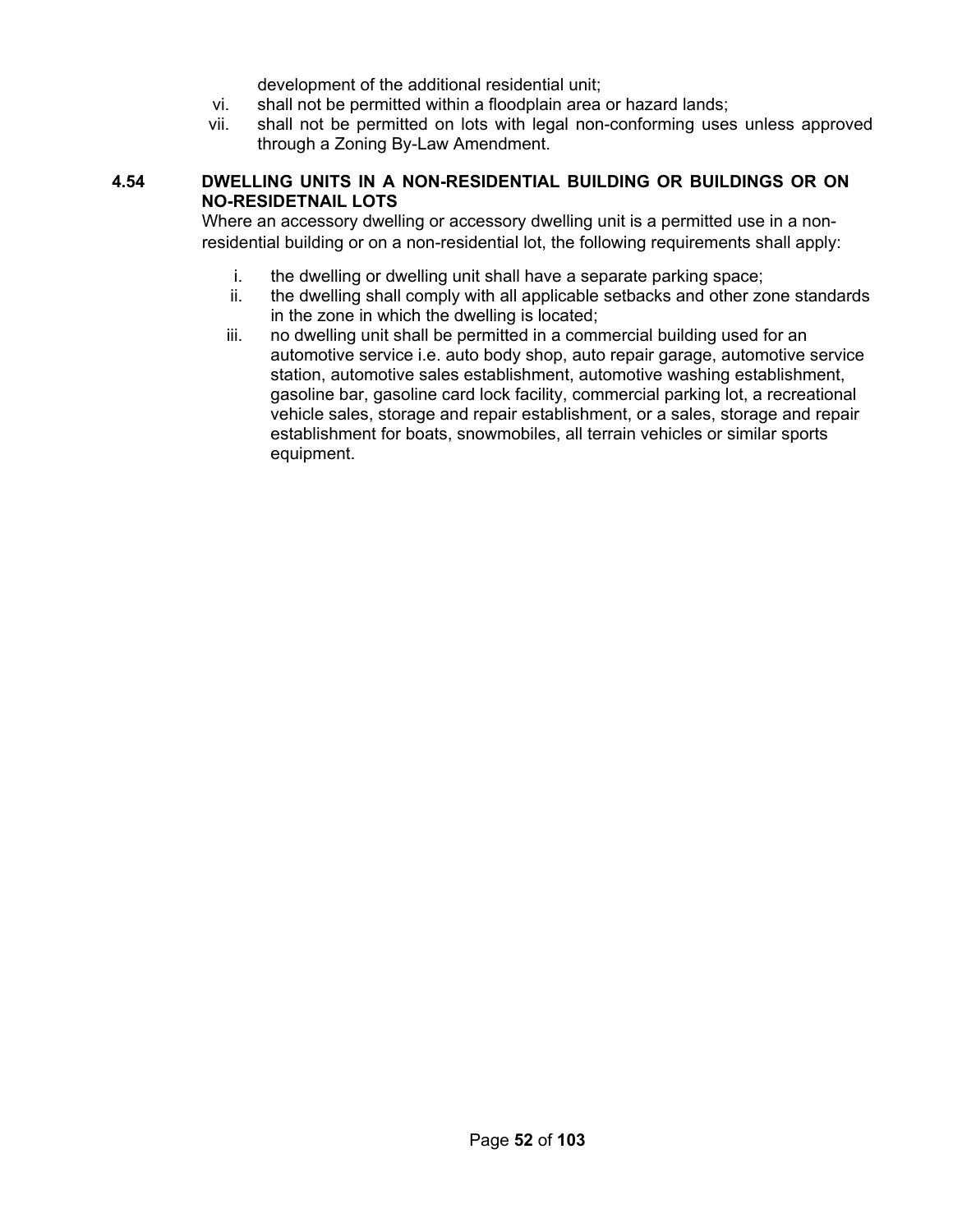# **SECTION 5 AGRICULTURAL (A1) ZONE REGULATIONS**

### **5.1 GENERAL USE REGULATIONS**

No land shall be used, or no buildings or structures shall be erected altered or used in the Agricultural (A1) Zone except in accordance with the following regulations.

### **5.1.1 Permitted Uses**

- a) Agricultural uses;
- b) One agricultural home occupation, subject to Section 4.6;
- c) On-farm diversified uses;
- d) Agricultural-related uses;
- e) Agri-tourism uses;
- f) Animal kennels;
- g) Greenhouses;
- h) One single detached dwelling on one lot;
- a) Additional Residential Units, subject to Section 4.53;
- i) Farm produce outlets;
- j) Forestry uses;
- k) Landing strips;
- l) One home occupation, subject to Section 4.5;
- m) One bed and breakfast establishment or vacation home;
- n) Market garden operations;
- o) Plant nurseries;
- p) Riding stable;
- q) Accessory uses.

#### **5.1.2 Permitted Buildings and Other Structures**

- a) Buildings and structure for the permitted uses;
- b) Accessory buildings and structures for the permitted uses, subject to Section 4.2.

#### **5.1.3 Zone Provisions**

| <b>Zone Provision</b>               | <b>Main Building</b> |
|-------------------------------------|----------------------|
| Minimum Lot Area                    | 20.0 ha              |
| Minimum Lot Frontage                | 150.0 m              |
| Maximum Lot Coverage (includes      | 20%                  |
| accessory buildings and structures) |                      |
| <b>Maximum Building Height</b>      | 12.0 <sub>m</sub>    |
| Minimum Floor Area for a Single     | $90 \text{ m}^2$     |
| <b>Detached Dwelling</b>            |                      |
| Minimum Front Yard Depth            | 18.0 m               |
| Minimum Interior Side Yard Depth    | 15.0 <sub>m</sub>    |
| Minimum Exterior Side Yard Depth    | 15.0 <sub>m</sub>    |
| Minimum Rear Yard                   | 15.0 <sub>m</sub>    |

### **5.2 SPECIAL USE REGULATIONS**

#### **5.2.1 Animal Kennels**

In addition to the requirements of Section 5; an animal kennel shall not be erected or used closer than: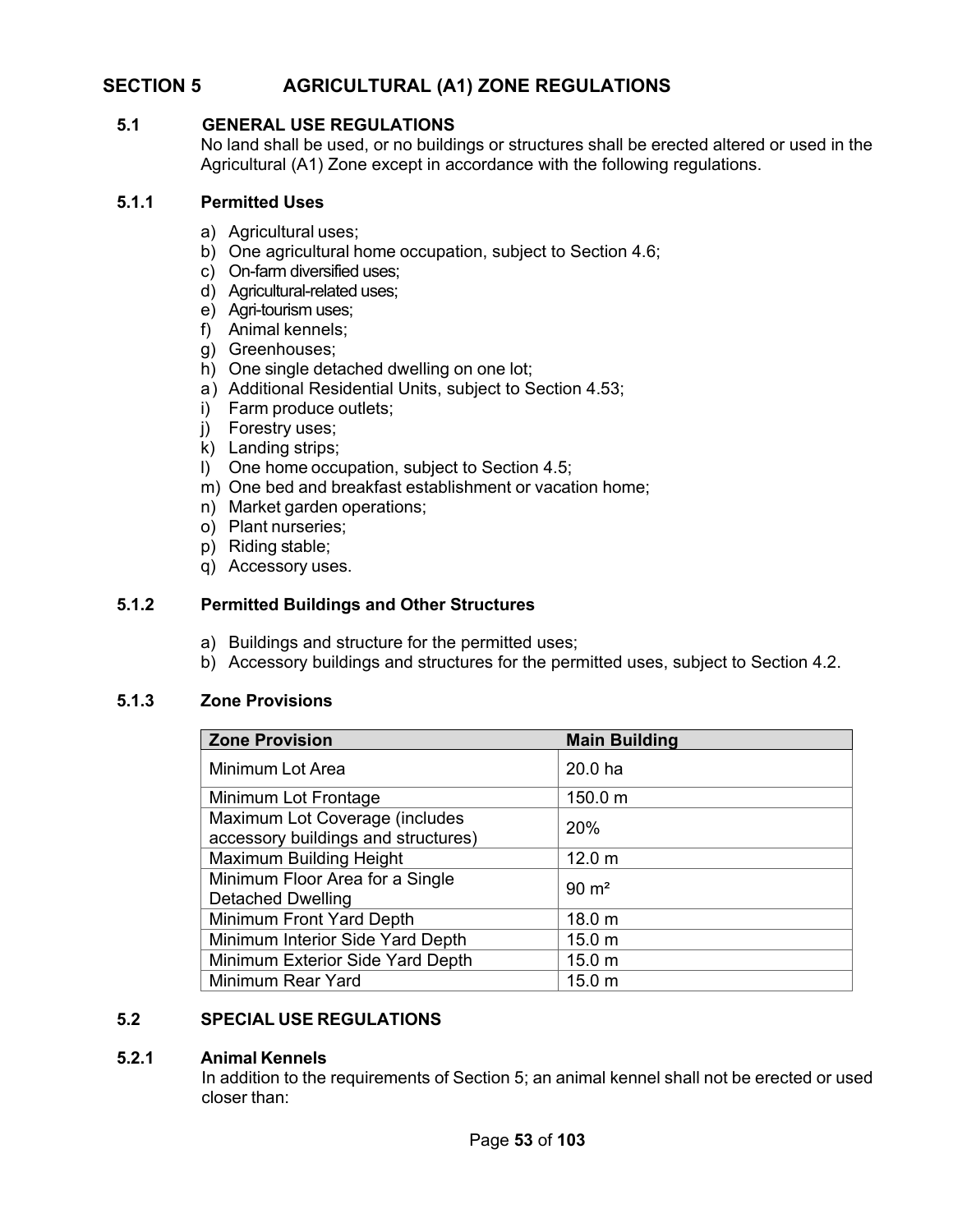- a) 150 metres from a dwelling located on a neighbouring lot;
- b) 300 metres from the boundary of any village or hamlet, as shown on Schedule "B", Schedule "C", Schedule "D", Schedule "E", Schedule "F", and Schedule "G" to this By- law.

### **5.2.2 Livestock Buildings and Structures**

In addition to the requirements of Section 5, the following regulations shall apply to buildings and structures hereafter erected or altered for the housing of livestock:

- a) Minimum distance from the village growth boundary as shown on Schedule "B" & "C" to this By-law: 450 metres or the distance determined by application of M.D.S. II, whichever is greater.
- b) Minimum distance from a hamlet growth boundary as shown on Schedule, "D", "E", "F", and "G" to this By-law: 300 metres or the distance determined by application of
- c) M.D.S. II, whichever is greater.
- d) Establishment of a new livestock operation: The distance determined by application of M.D.S. II.
- e) Expansion of a livestock operation existing as of January, 2000: The distance determined by application of MDS II.

### **5.2.3 Minimum Distance Separation Formulae**

In addition to the requirements of Section 5, any dwellings hereafter erected for residential purposes shall be in conformity with the Minimum Distance Separation (MDS) Formulae and shall be calculated in accordance with the Minimum Distance Separation (MDS) Formulae Guidelines prepared by the Province.

### **5.3 EXCEPTIONS - AGRICULTURAL (A1) ZONE**

### **5.3.1 Defined Area A1-1 as shown on Schedule "A", Map 9 to this By-law**

#### **a) Permitted Uses**

Farm equipment sales and service; Travel Trailer sales and service.

### **5.3.2 Defined Area A1-2 as shown on Schedule "A", Map 8 to this By-law**

#### **a) Permitted Uses**

Public garage excluding a motor vehicle service establishment, in addition to all other uses permitted in the A1 Zone.

### **5.3.3 Defined Area A1-3 as shown on Schedule "A", Map 6 to this By-law**

**a) Maximum Lot Coverage** 60 %.

### **5.3.4 Defined Area A1-4 as shown on Schedule "A", Map 12 to this By-law**

**a) Minimum Lot Area** 8.9 hectares.

#### **5.3.5 Defined Area A1-5 as shown on Schedule A, Map 16 to this By-law**

**a) Minimum Lot Area** 15 hectares.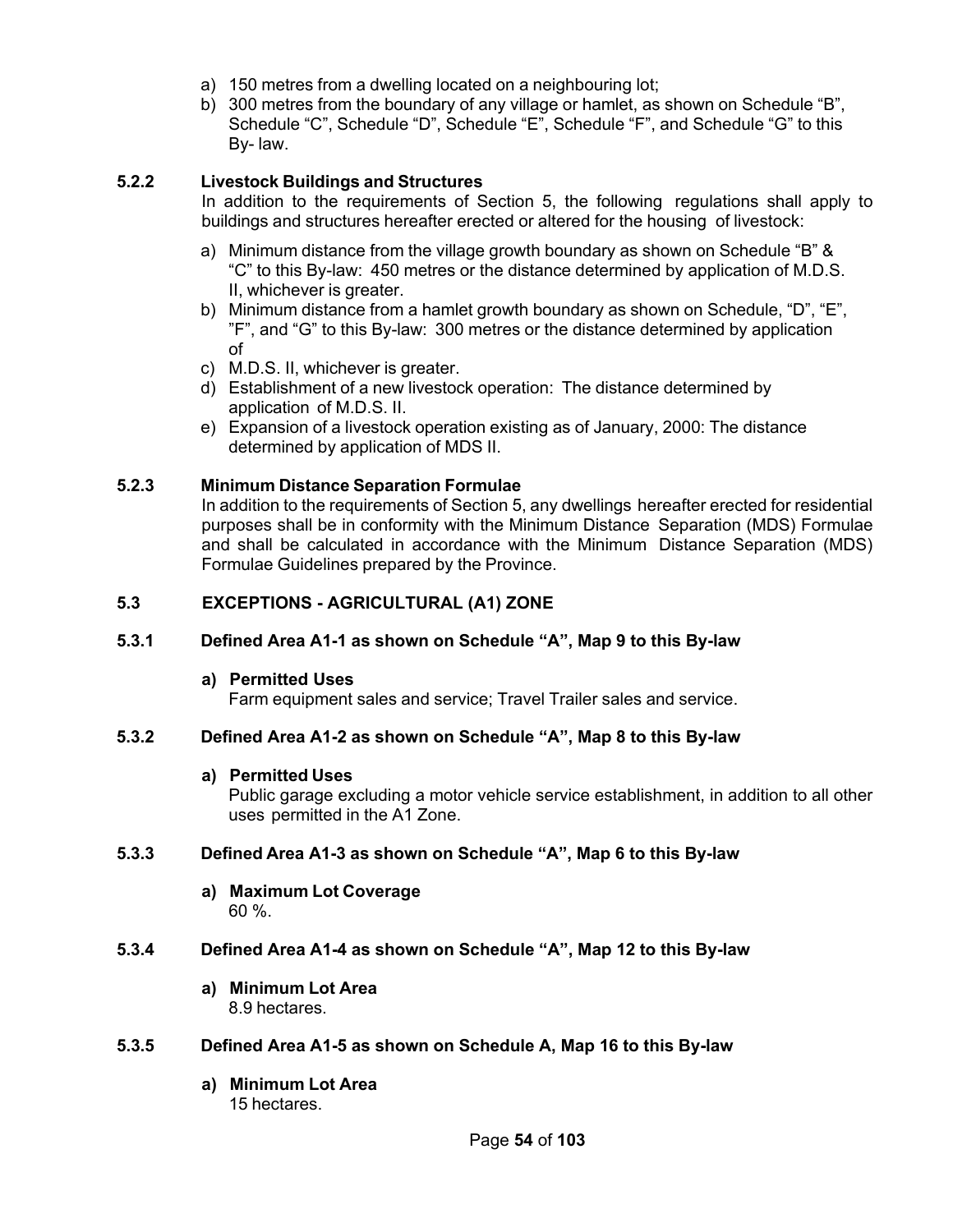### **5.3.6 Defined Area A1-6 as shown on Schedule "A", Map 5 to this by-law**

#### **a) Permitted Uses**

Motor Vehicle Service Establishment - heavy vehicle/equipment repair only, in addition to all other uses permitted in A1 Zone.

### **5.3.7 Defined Area A1-7 as shown on Schedule "A", Map 11 to this by-law**

#### **a) Permitted Uses**

Travel Trailer sales and service, in addition to all other uses permitted in the A1 Zone.

### **5.3.8 Defined Area A1-8 as shown on Schedule "A", Map 13 to this by-law**

#### **a) Permitted Uses**

Market Garden Operations: flower crop processing establishment, accessory commercial uses, and flower crop processing education facilities; and Farm Produce Outlet: year-round, permanent structure, in addition to all other uses permitted in the A1 Zone.

#### **b) Maximum Combined Floor Area**

Market Garden Operations/Farm Produce Outlet: 1 435 m².

### **c) Supplemental Regulations**

- i. The lands are subject to site plan control.<br>ii. The hours of operation for the market of
- The hours of operation for the market garden operations and farm produce outlet shall be between 8 a.m. and 10 p.m.

#### **5.3.9 Defined Area A1-9 as shown on Schedule "A", Map 7 to this by-law (further amended by By-law 2022-08)**

### **a) Additional Permitted Uses**

Motocross Facility, including overnight accommodations associated with the motocross facility.

### **b) Supplementary Regulations**

- i. Additional permitted uses to be limited to operation between March 1 and November 30 in any calendar year;
- ii. Overnight accommodations limited to 8 events per year;
- iii. No permanent structures associated with the additional permitted uses shall be erected on the subject lands.

### **5.3.10 Defined Area A1-10 as shown on Schedule "A", Map 11 to this by-law (By-law 2017- 34)**

### **a) Permitted Uses**

One (1) additional single detached dwelling unit to an agricultural use, in addition to all other uses permitted in the A1 Zone.

### **b) Minimum Side Yard Depth**

150 m to the east lot line for one (1) additional single detached dwelling unit to an agricultural use.

### **5.3.11 Defined Area A1-11 as shown on Schedule "A", Map 7 to this by-law (By-law 2019- 57)**

**a) Permitted Uses**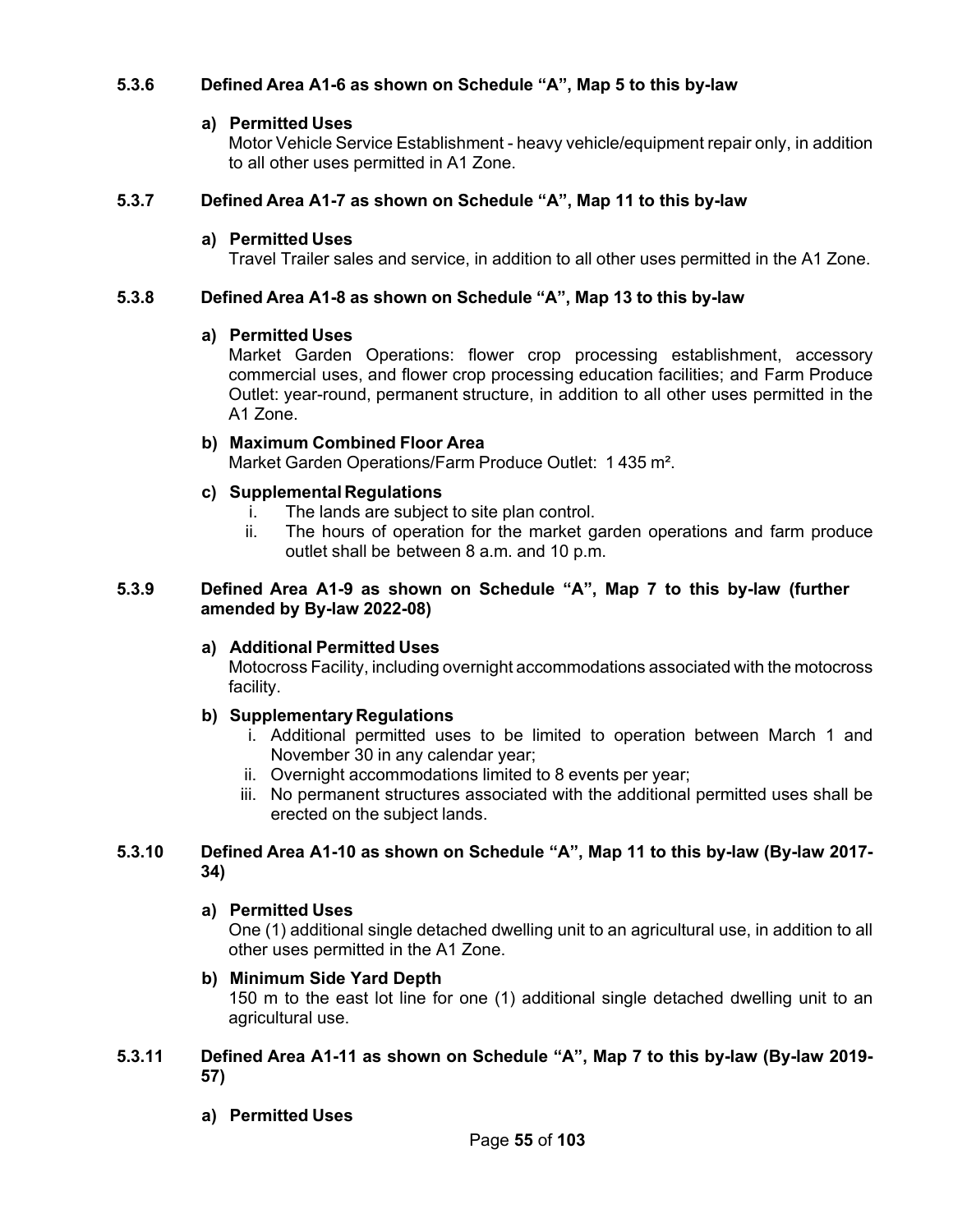Supplementary Farm Dwelling, in addition to all other uses permitted in the A1 Zone.

### **5.3.12 Defined Area A1-12 as shown on Schedule "A", Map 10 to this by-law (By-law 2019- 77)**

### **a) Permitted Uses**

- i. Farm equipment sales and service;
- ii. Motor Vehicle Service Establishment heavy vehicle/equipment repair;
- iii. All other uses permitted in the A1 Zone.
- **b) Minimum Lot Area** 4.05 hectares.
- **c) Minimum Lot Frontage** 122 metres
- **5.3.13 Defined Area A1-13 as shown on Schedule "A", Map 10 to this by-law (By-law 2020- 67)**
	- **a) Permitted Uses**

A storm water management facility, in addition to the uses permitted in the A1 Zone.

### **5.3.14 Defined Area A1-14 as shown on Schedule "A", Map 14 to this by-law (By-law 2021- 52)**

**a) Permitted Uses**

Additional Residential Units, in addition to the uses permitted in the A1 Zone.

**b) Minimum Front Yard Depth** 9 metres.

### **c) Supplementary Regulations**

A minimum 10.0 m buffer between the proposed dwelling and the drip line of the trees is required. If the proposed dwelling is constructed closer than 10.0 m, then an Environmental Impact Assessment (EIS) will be required to confirm no negative impact on the natural heritage feature.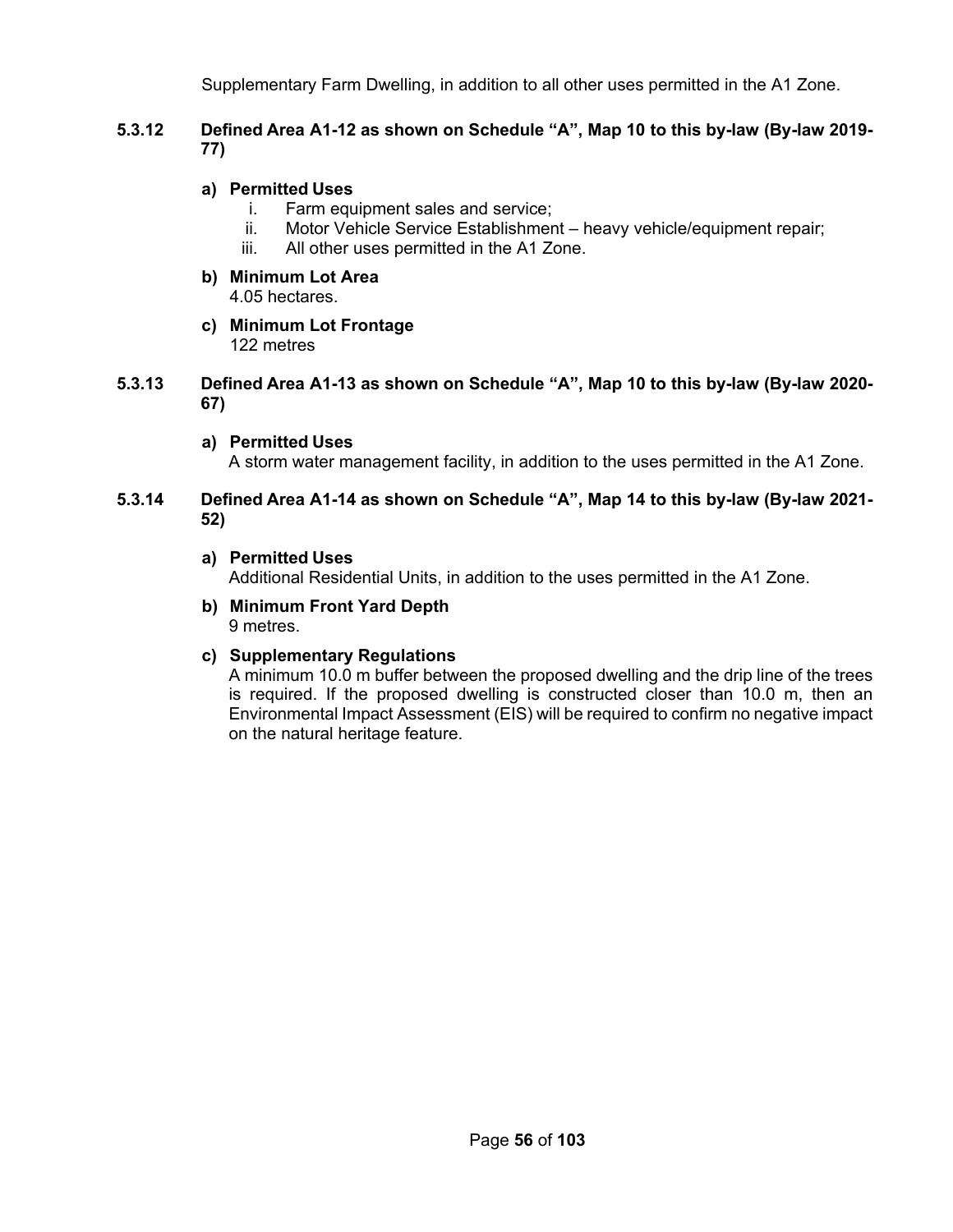# **SECTION 6 SPECIAL AGRICULTURAL (A2) ZONE REGULATIONS**

### **6.1 GENERAL USE REGULATIONS**

No land shall be used, or no buildings or structures shall be erected altered or used in the Special Agricultural (A2) Zone except in accordance with the following regulations:

#### **6.1.1 Permitted Uses**

- a) Agricultural uses;
- b) On-farm diversified uses;
- c) Agricultural-related uses;
- d) Agri-tourism uses;
- e) Greenhouses;
- f) Farm produce outlets;
- g) Forestry uses;
- h) Landing strips;
- i) Market garden operations;
- j) Plant nurseries;
- k) Riding stables;
- l) Accessory uses.

#### **6.1.2 Prohibited Uses**

All residential uses not existing on the date of passing of this By-law.

#### **6.1.3 Permitted Buildings and Other Structures**

- a) Buildings and structure for the permitted uses;
- b) Accessory buildings and structures for the permitted uses, subject to Section 4.2.

#### **6.1.4 Zone Provisions**

| <b>Zone Provision</b>                    | <b>Main Building</b> |
|------------------------------------------|----------------------|
| Minimum Lot Area                         | 20.0 ha              |
| Minimum Lot Frontage                     | 150.0 m              |
| Maximum Lot Coverage (includes accessory | 20%                  |
| buildings and structures)                |                      |
| <b>Maximum Building Height</b>           | 12.0 <sub>m</sub>    |
| Minimum Front Yard Depth                 | 18.0 <sub>m</sub>    |
| Minimum Interior Side Yard Depth         | 15.0 <sub>m</sub>    |
| Minimum Exterior Side Yard Depth         | 15.0 <sub>m</sub>    |
| Minimum Rear Yard Depth                  | 15.0 <sub>m</sub>    |

### **6.2 SPECIAL USE REGULATIONS**

#### **6.2.1 Livestock Buildings and Structures**

In addition to the requirements of Section 6, the following regulations shall apply to buildings and structures hereafter erected or altered for the housing of livestock:

- a) Minimum distance from the village growth boundary as shown on Schedule "B" & "C" to this By-law: 450 metres or the distance determined by application of M.D.S. II, whichever is greater.
- b) Minimum distance from a hamlet growth boundary as shown on Schedule, "D", "E", "F", and "G" to this By-law: 300 metres or the distance determined by application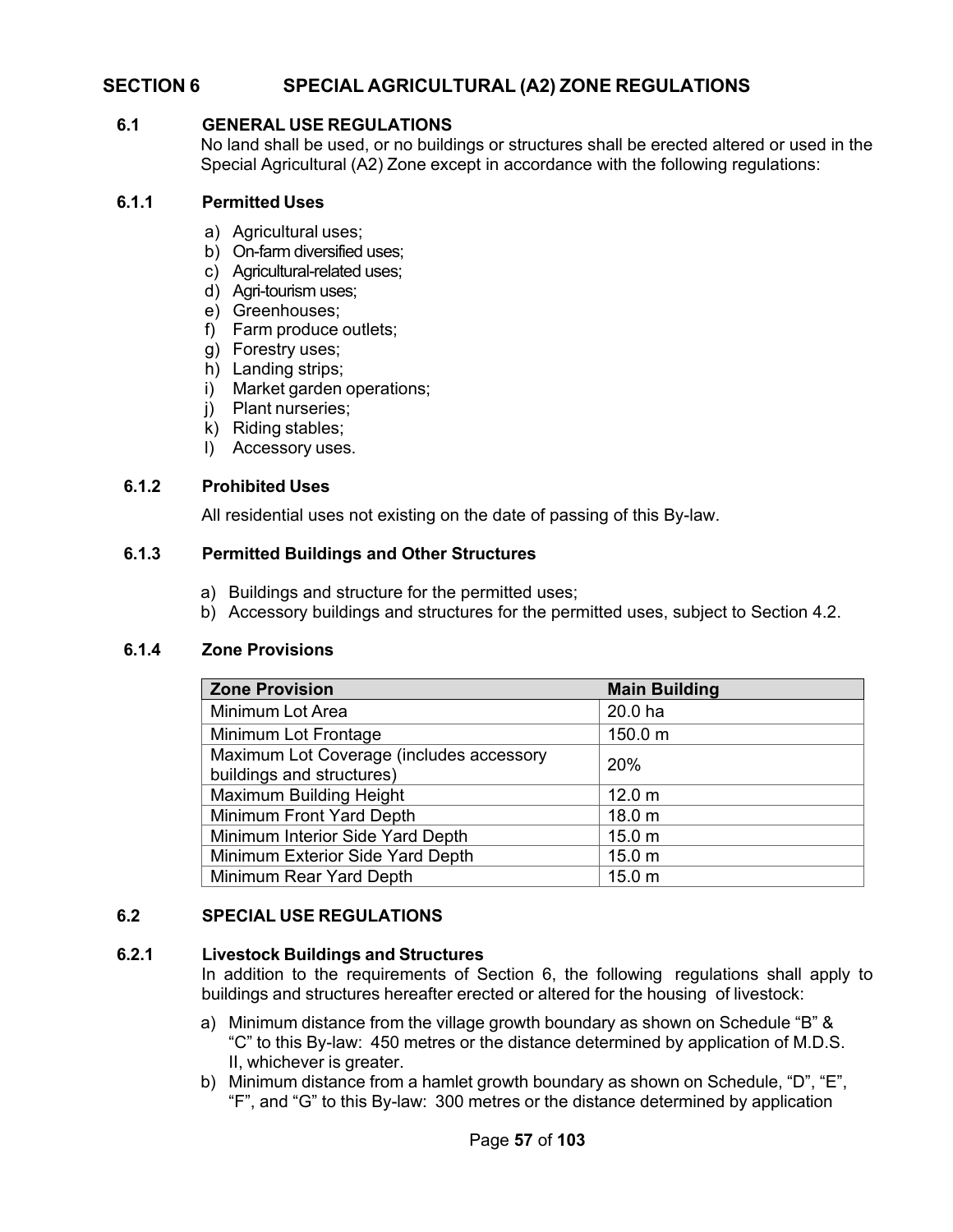of.

- c) M.D.S. II, whichever is greater.
- d) Establishment of a new livestock operation: The distance determined by application of M.D.S. II.
- e) Expansion of a livestock operation existing as of January, 2000: The distance determined by application of M.D.S. II.

# **6.3 EXCEPTIONS – SPECIAL AGRICULTURAL (A2) ZONE**

### **6.3.1 Defined Area A2-1 as shown on Schedule "A", Map 8 to this By-law**

### **a) Permitted Uses**

Livestock uses in accordance with the provisions of the M.D.S. II in addition to all other uses permitted in the (A2) Agricultural Zone.

### **6.3.2 Defined Area A2-2 as shown on Schedule "A", Map 6 of this Bylaw**

**a) Minimum Lot Area**

39.5 hectares.

### **6.3.3 Defined Area A2-3 as shown on Schedule "A", Map 13 of this By-law**

**a) Minimum Lot Area** 34.5 hectares.

### **6.3.4 Defined Area A2-4 as shown on Schedule "A", Maps 13 and 14 of this By-law (By-law 2000-23)**

- **a) Prohibited Buildings and Structures** No livestock can be housed in the barns existing on the date of passing of this By-law.
- **b) Minimum Lot Area** 40 hectares.

### **6.3.5 Defined Area A2-5 as shown on Schedule "A", Maps 13 and 14 of this By-law**

- **a) Prohibited Uses** No livestock can be housed in the barns existing on the date of passing of this By-law.
- **b) Minimum Side Yard** 4.0 metres.
- **c) Minimum Lot Area** 40 hectares.

### **6.3.6 Defined Area A2-6 as shown on Schedule "A" Map 11 of this By-law**

**a) Prohibited Uses**

No livestock may be housed in the barns existing on the date of passing of this By-law.

**b) Minimum Lot Area** 40 hectares.

### **6.3.7 Defined Area A2-7 as shown on Schedule "A", Map 10 to this By-law**

**a) Minimum Lot Area**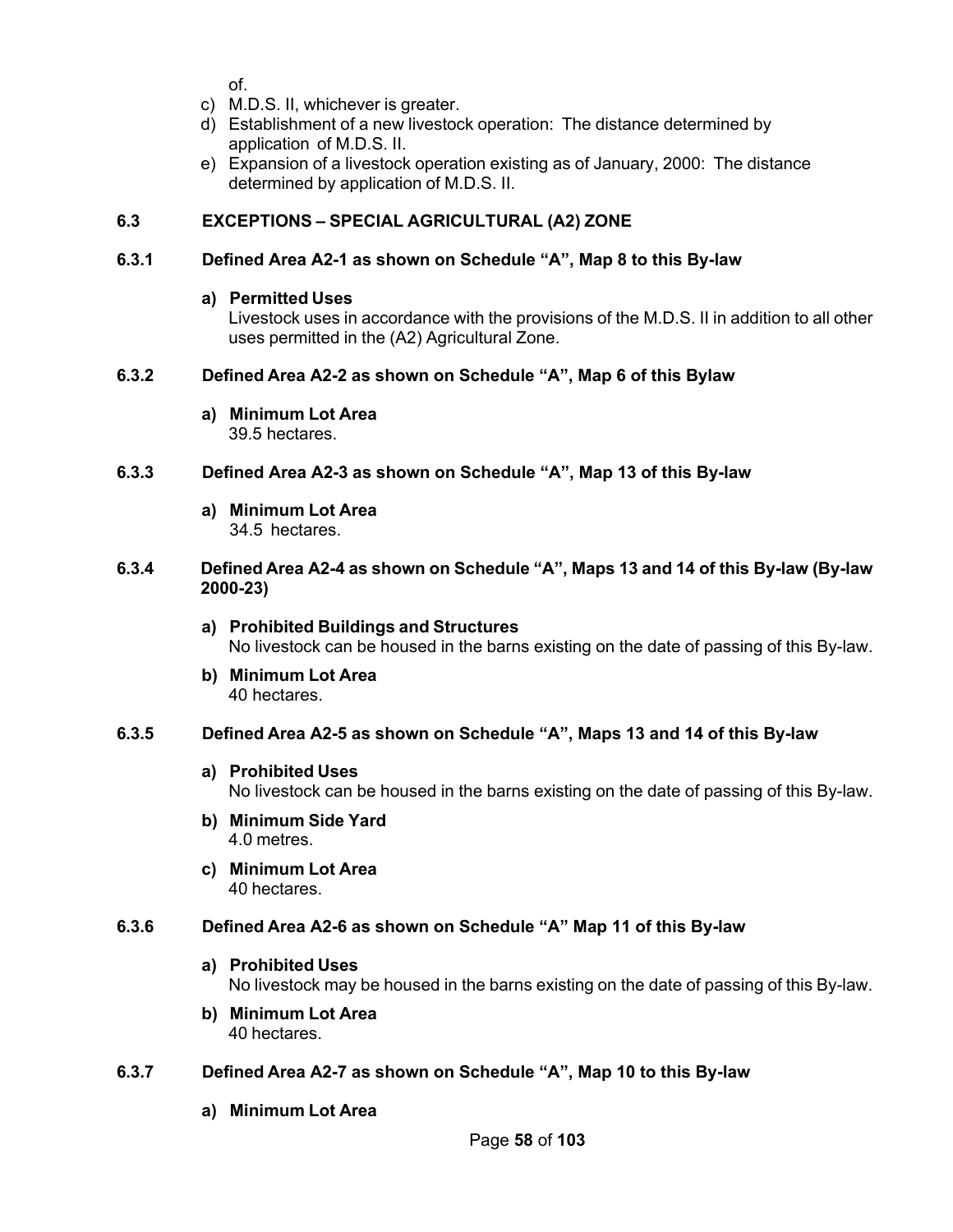40 hectares

#### **b) Prohibited Uses**

Livestock-related agricultural uses within any existing buildings or structures.

### **6.3.8 Defined Area A2-8 as shown on Schedule "A", Maps 7, 9, 10, 12, 13, 14 and 16 to this By-law**

**a) Minimum Lot Area** 40 hectares.

### **6.3.9 Defined Area A2-9 as shown on Schedule "A", Map 11 to this By-law**

**a) Minimum Lot Area** 18.9 hectares.

#### **6.3.10 Defined Area A2-10 as shown on Schedule "A", Map 8 to this By-law**

#### **a) Prohibited Uses** Livestock-related agricultural uses within existing buildings and structures.

#### **6.3.11 Defined Area A2-11 as shown on Schedule "A", Map 6 to this By-law**

**a) Minimum Lot Area** 40 hectares.

#### **6.3.12 Defined Area A2-12 as shown on Schedule "A", Map 7 to this By-law**

**a) Minimum Lot Area** 40 hectares.

#### **6.3.13 Defined Area A2-13 as shown on Schedule "A", Map 9 to this By-law**

- **a) Minimum Lot Area** 19.4 hectares.
- **6.3.14 Defined Area A2-14 as shown on Schedule "A", Map 2 to this By-law**
	- **a) Minimum Lot Area** 40 hectares.
- **6.3.15 Defined Area A2-15 as shown on Schedule "A", Map 13 to this By-law (By-law 2016- 13)**
	- **a) Minimum Lot Area** 19.0 hectares.
- **6.3.16 Defined Area A2-16 as shown on Schedule "A", Map 3 to this By-law (By-law 2016- 36)**
	- **a) Minimum Lot Area** 19.4 hectares.
- **6.3.17 Defined Area A2-17 as shown on Schedule "A", Map 10 to this By-law (By-law 2016- 48)**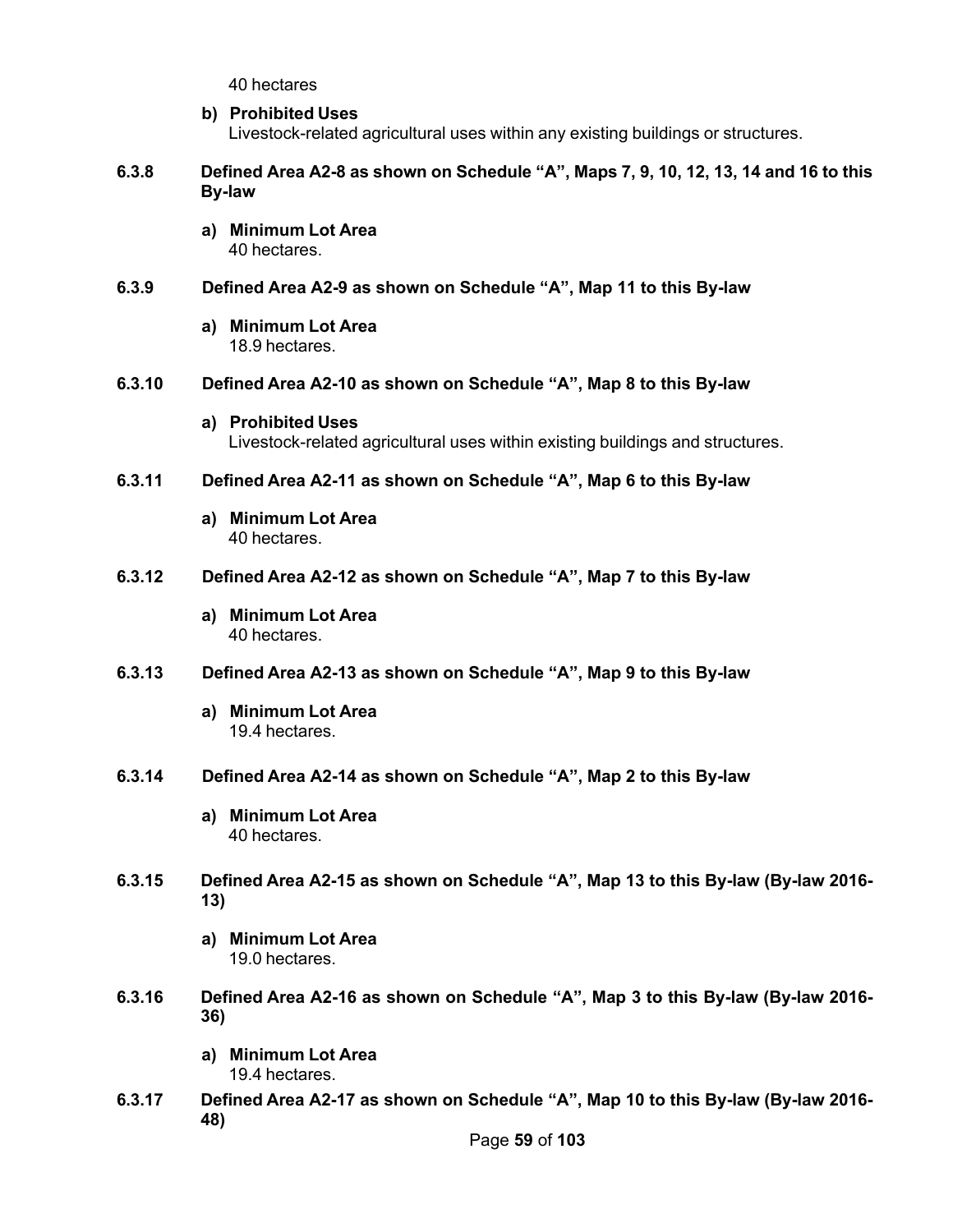### **a) Prohibited Uses**

Livestock-related agricultural uses within existing buildings and structures and on the subject lands.

- **6.3.18 XXXX (Deleted by By-law 2017-16)**
- **6.3.19 Defined Area A2-19 as shown on Schedule "A", Map 8 to this By-law (By-law 2017- 16)**
	- **a) Minimum Lot Area** 17.3 hectares.
- **6.3.20 Defined Area A2-19 (b) as shown on Schedule "A", Map 5 to this By-law (By-law 2019- 76)**
	- **a) Minimum Lot Area** 19.12 hectares.
- **6.3.21 Defined Area A2-20 as shown on Schedule "A", Map 6 to this By-law (By-law 2020- 70)**
	- **a) Minimum Lot Area** 19.54 hectares.
- **6.3.22 Defined Area A2-21 as shown on Schedule "A", Map 8 to this By-law (By-law 2020- 76)**
	- **a) Minimum Lot Area** 19.4 hectares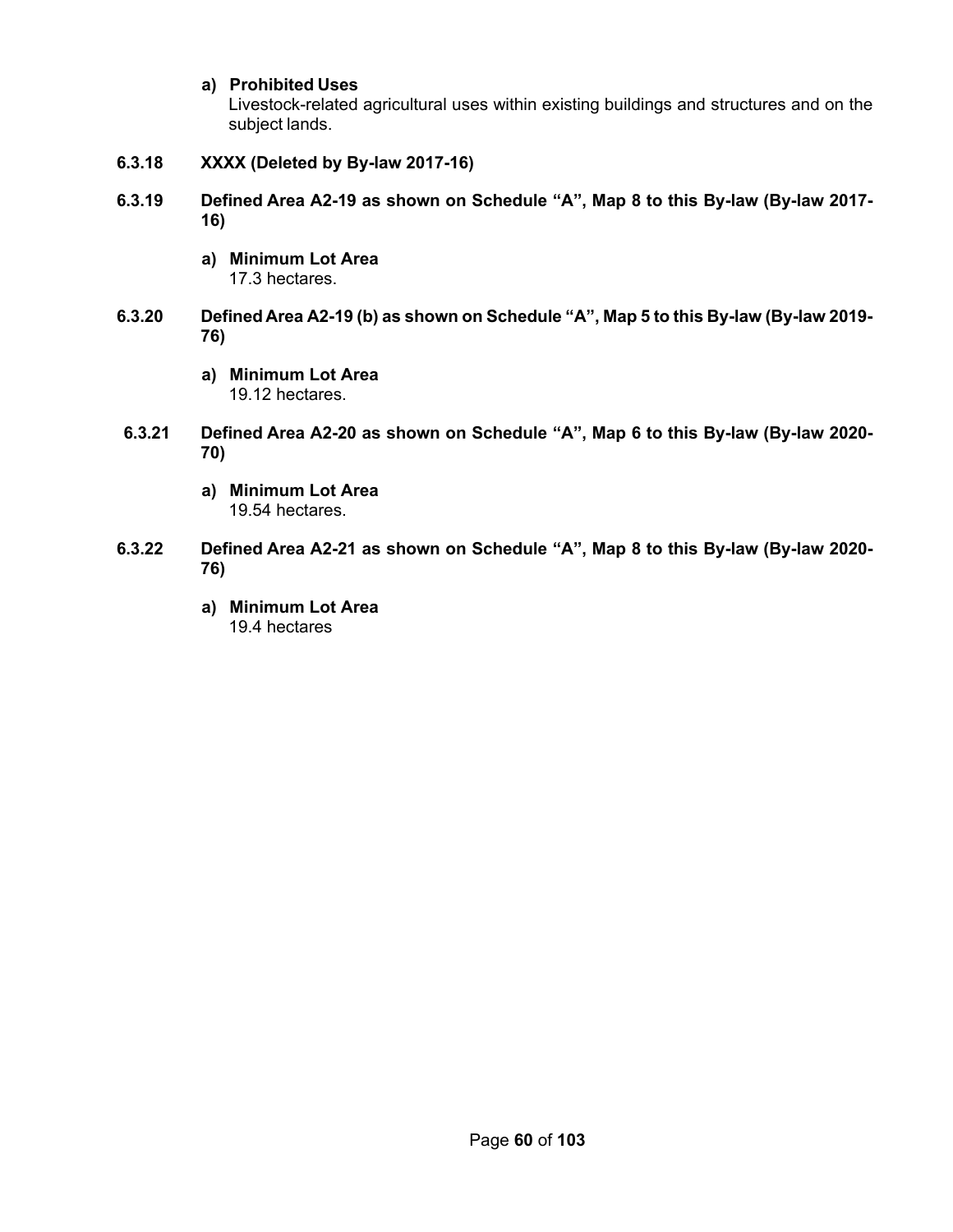# **SECTION 7 LARGE LOT AGRICULTURAL (A3) ZONE REGULATIONS**

### **7.1. GENERAL USE REGULATIONS**

No land shall be used, or no buildings or structures shall be erected altered or used in the Agricultural (A3) Zone except in accordance with the following regulations:

#### **7.1.1 Permitted Uses**

- a) Agricultural uses;
- b) On-farm diversified uses;
- c) Agricultural-related uses;
- d) Agri-tourism Uses;
- e) One agricultural home occupation, subject to Section 4.6;
- f) Animal kennels;
- g) Greenhouses;
- h) One single detached dwelling on one lot;
- i) Additional Residential Units, subject to Section 4.53;
- j) Farm produce outlets;
- k) Forestry uses;
- l) Landing strips;
- m) One home occupation, subject to Section 4.5;
- n) One bed and breakfast establishment or vacation home;
- o) Market garden operations;
- p) Plant nurseries;
- q) Riding stables;
- r) Accessory uses.

#### **7.1.2 Permitted Buildings and Other Structures**

- a) Buildings and structure for the permitted uses;
- b) Accessory buildings and structures for the permitted uses, subject to Section 4.2.

### **7.1.3 Zone Provisions**

| <b>Zone Provision</b>                    | <b>Main Building</b> |
|------------------------------------------|----------------------|
| Minimum Lot Area                         | 40.0 ha              |
|                                          |                      |
| Minimum Lot Frontage                     | 150.0 m              |
| Maximum Lot Coverage (includes accessory | 20%                  |
| buildings and structures)                |                      |
| Maximum Building Height                  | 12.0 <sub>m</sub>    |
| Minimum Floor Area for a Single Detached | $90 \text{ m}^2$     |
| <b>Dwelling</b>                          |                      |
| Minimum Front Yard Depth                 | 18.0 <sub>m</sub>    |
| Minimum Interior Side Yard Depth         | 15.0 <sub>m</sub>    |
| Minimum Exterior Side Yard Depth         | 15.0 <sub>m</sub>    |
| Minimum Rear Yard Depth                  | 15.0 <sub>m</sub>    |

### **7.2 SPECIAL USE REGULATIONS**

### **7.2.1 Animal Kennels**

In addition to the requirements of Section 7; an animal kennel shall not be erected or used closer than: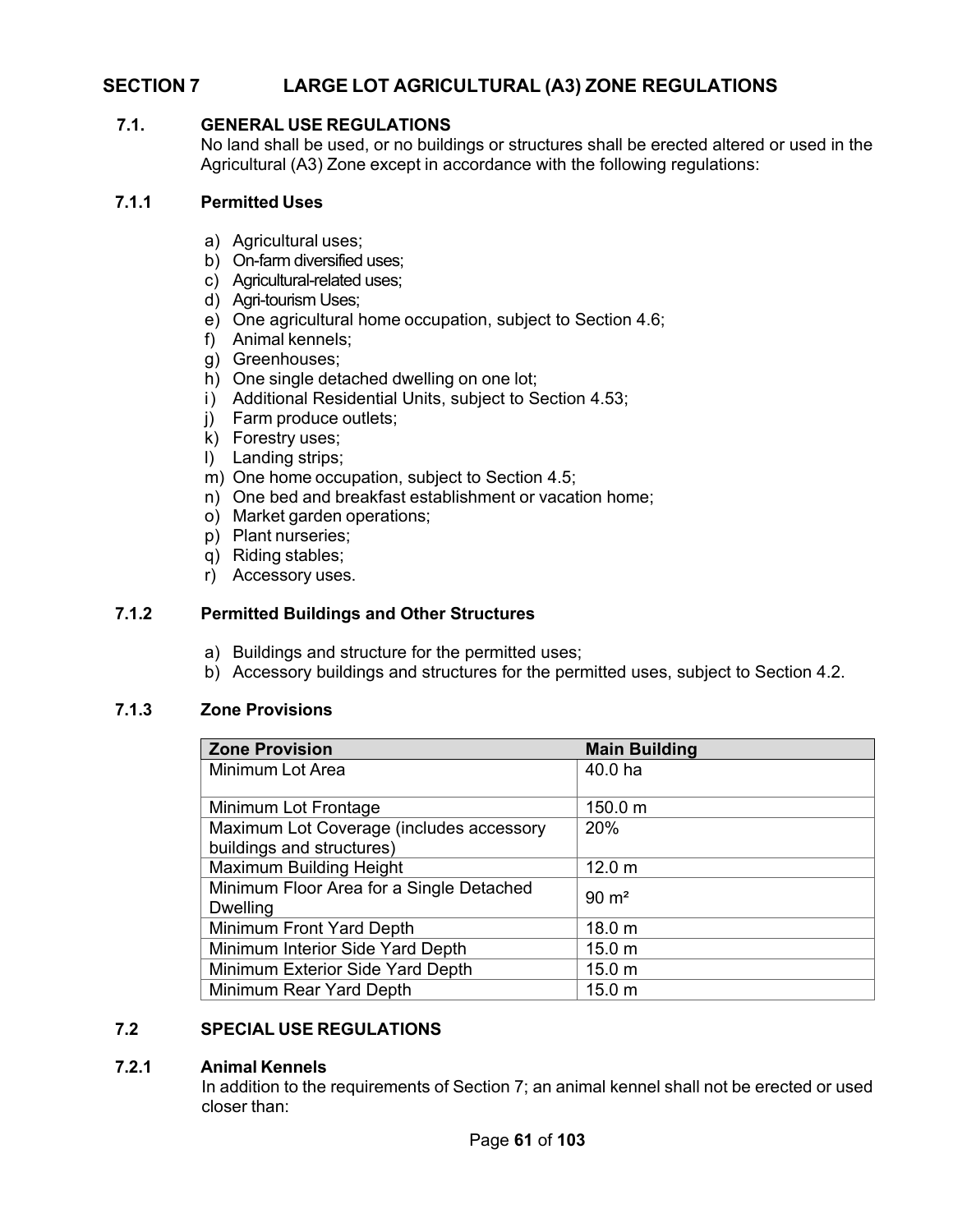- a) 150 metres from a dwelling located on a neighbouring lot;
- b) 300 metres from the boundary of any village or hamlet, as shown on Schedule "B", Schedule "C", Schedule "D", Schedule "E", Schedule "F", and Schedule "G" to this Bylaw.

### **7.2.2 Livestock Buildings and Structures**

In addition to the requirements of Section 7, the following regulations shall apply to buildings and structures hereafter erected or altered for the housing of livestock:

- a) Minimum distance from the village growth boundary as shown on Schedule "B" & "C" to this By-law: 450 metres or the distance determined by application of M.D.S. II, whichever is greater.
- b) Minimum distance from a hamlet growth boundary as shown on Schedule, "D", "E", "F", and "G" to this By-law: 300 metres or the distance determined by application of M.D.S. II, whichever is greater.
- c) Establishment of a new livestock operation: The distance determined by application of M.D.S. II.
- d) Expansion of a livestock operation existing as of January 2000: The distance determined by application of MDS II

### **7.2.3 Minimum Distance Separation Formulae**

In addition to the requirements of Section 7, any dwellings hereafter erected for residential purposes shall be in conformity with the Minimum Distance Separation (MDS) Formulae and shall be calculated in accordance with the Minimum Distance Separation (MDS) Formulae Guidelines prepared by the Province.

### **7.2.4 Supplementary Farm Dwelling**

Notwithstanding Section 7, an additional single detached dwelling unit or accessory living quarters to an agricultural use shall be permitted on a lot having an area 40.0 hectares or greater.

### **7.3 EXCEPTIONS – LARGE LOT AGRICULTURAL (A3) ZONE**

### **7.3.1 Defined Area A3-1 as shown on Schedule "A", Map 6 of this By-law**

### **a) Permitted Uses**

Wood pallet repair business in addition to all other uses permitted in the A3 Zone.

### **b) Minimum Side Yard**

- i. Wood Pallet Repair Business east side yard: 170 metres Wood Pallet Repair Business – west side yard: 315 metres.
- ii. All other permitted uses in accordance with Section 7 of this By-law.

### **c) Minimum Rear Yard**

- i. Wood Pallet Repair Business: 469 metres.
- ii. All other permitted uses in accordance with Section 7 of this By-law

### **7.3.2 Defined Area A3-2 as shown on Schedule "A", Map 3 of this By-law (By-law # 2022-21)**

### **a) Permitted Uses**

- i. Existing A3 permitted uses.
- ii. Additional Residential Unit (ARU).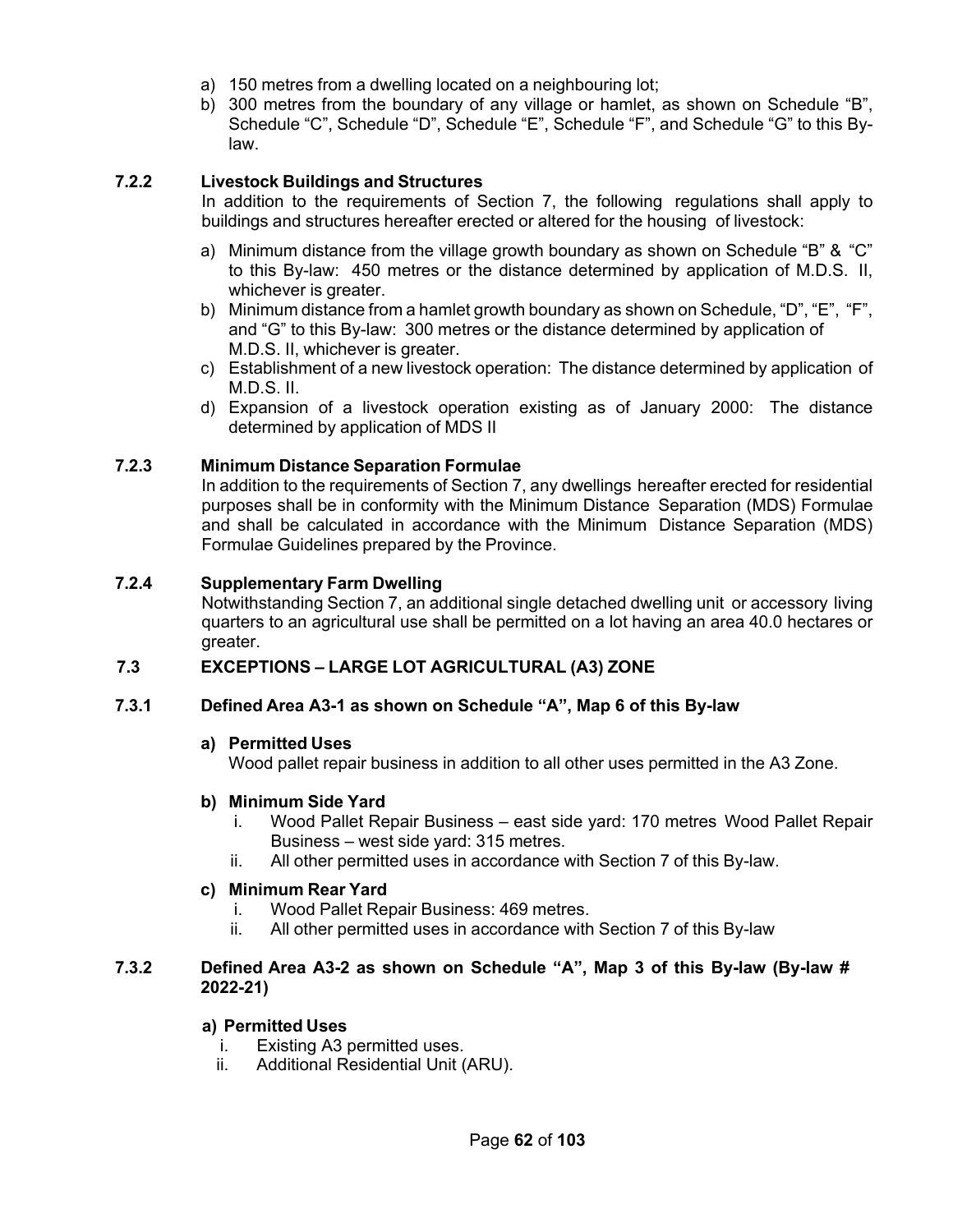# **SECTION 8 RURAL RESIDENTIAL (RR) ZONE REGULATIONS**

#### **8.1 GENERAL USE REGULATIONS**

No land shall be used, or no building or structure shall be erected, altered or used in the Rural Residential (RR) Zone except in accordance with the following regulations:

### **8.1.1 Permitted Uses**

- a) One single detached dwelling on one lot;
- b) Additional Residential Units, subject to Section 4.53;
- c) One home occupation, subject to Section 4.5;
- d) One bed and breakfast establishment or vacation home;
- e) Accessory uses.

### **8.1.2 Permitted Buildings and Other Structures**

- a) Buildings and structure for the permitted uses;
- b) Accessory buildings and structures for the permitted uses, subject to Section 4.2.

#### **8.1.3 Zone Provisions**

| <b>Zone Provision</b>                                       | <b>Main Building</b>                                                  |
|-------------------------------------------------------------|-----------------------------------------------------------------------|
| Minimum Lot Area                                            | Where a public water supply is not<br>available: 2,000 m <sup>2</sup> |
|                                                             | Where a public water supply is available:<br>$1,860 \; \text{m}^2$    |
| Minimum Lot Frontage                                        | 30.0 <sub>m</sub>                                                     |
| <b>Maximum Lot Depth</b>                                    | 120.0 m                                                               |
| Maximum Lot Coverage (includes                              | 30 %                                                                  |
| accessory buildings and structures)                         |                                                                       |
| Maximum Building Height                                     | 10.5 <sub>m</sub>                                                     |
| Minimum Floor Area for a Single<br><b>Detached Dwelling</b> | $90 \; \mathrm{m}^2$                                                  |
| Minimum Front Yard Depth                                    | 10.5 <sub>m</sub>                                                     |
| Minimum Interior Side Yard Depth                            | 3.0 <sub>m</sub>                                                      |
| Minimum Exterior Side Yard Depth                            | 10.5 m                                                                |
| <b>Minimum Rear Yard</b>                                    | 7.5 <sub>m</sub>                                                      |

#### **8.2 SPECIAL USE REGULATIONS**

#### **8.2.1 Minimum Separation Distance**

From the edge of a railroad right-of-way: 30 m

### **8.3 EXCEPTIONS - RURAL RESIDENTIAL (RR) ZONE**

- **8.3.1 Defined Area RR-1 as shown on Schedule "A", Map 10 of this By-law**
	- **a) Minimum Lot Area** 1.25 hectares.
	- **b) Minimum Lot Frontage** 95 metres.
- Page **63** of **103 8.3.2 Defined Area RR-2 as shown on Schedule "A", Map 9 to this By-law**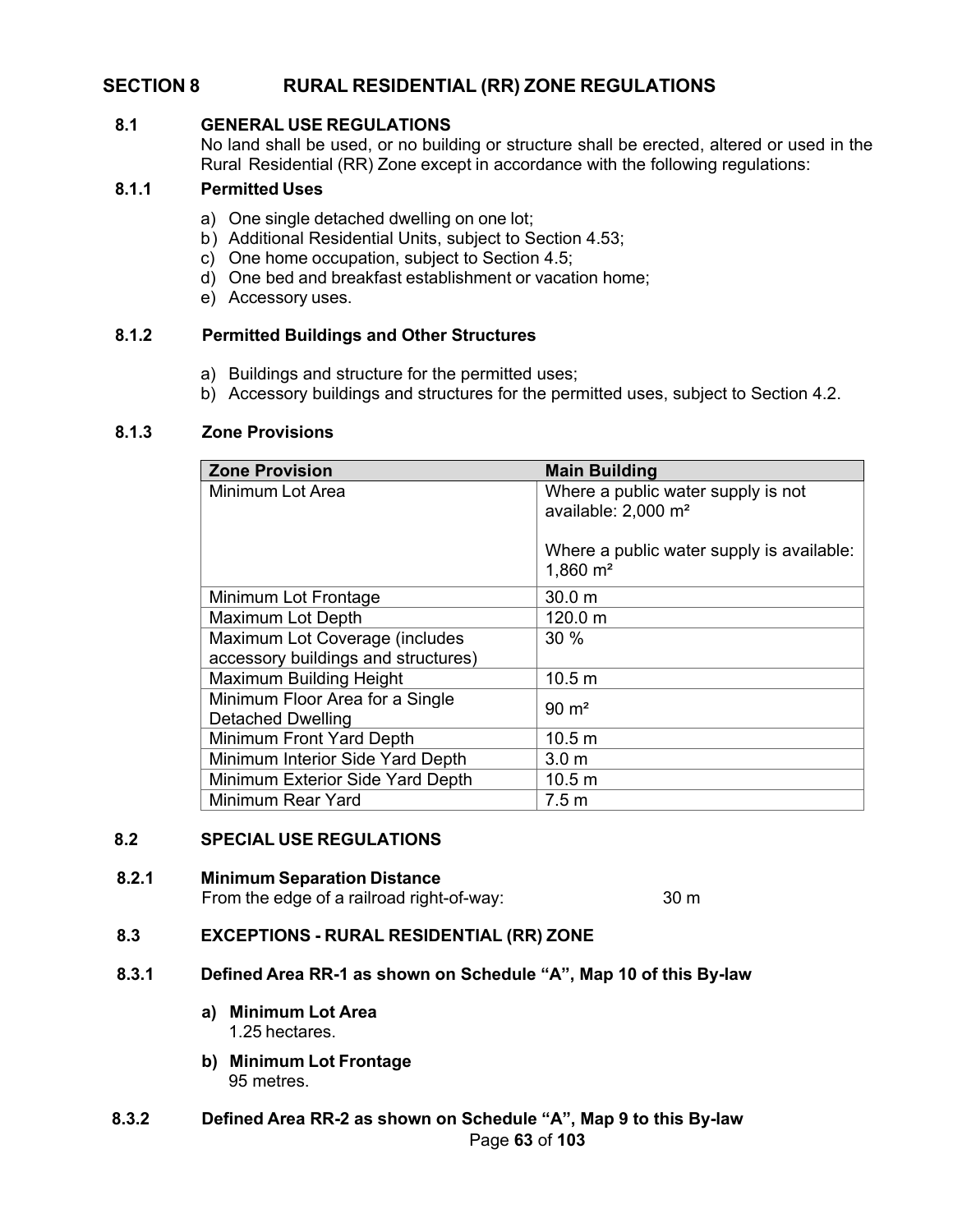### **a) Minimum Floor Area** 70 m².

8.3.3 Defined Area RR-3 as shown on Schedule "A", Map 2 to this By-law

### **a) Maximum Floor Area for Accessory Buildings** Existing as of the date of passing of this By-law**.**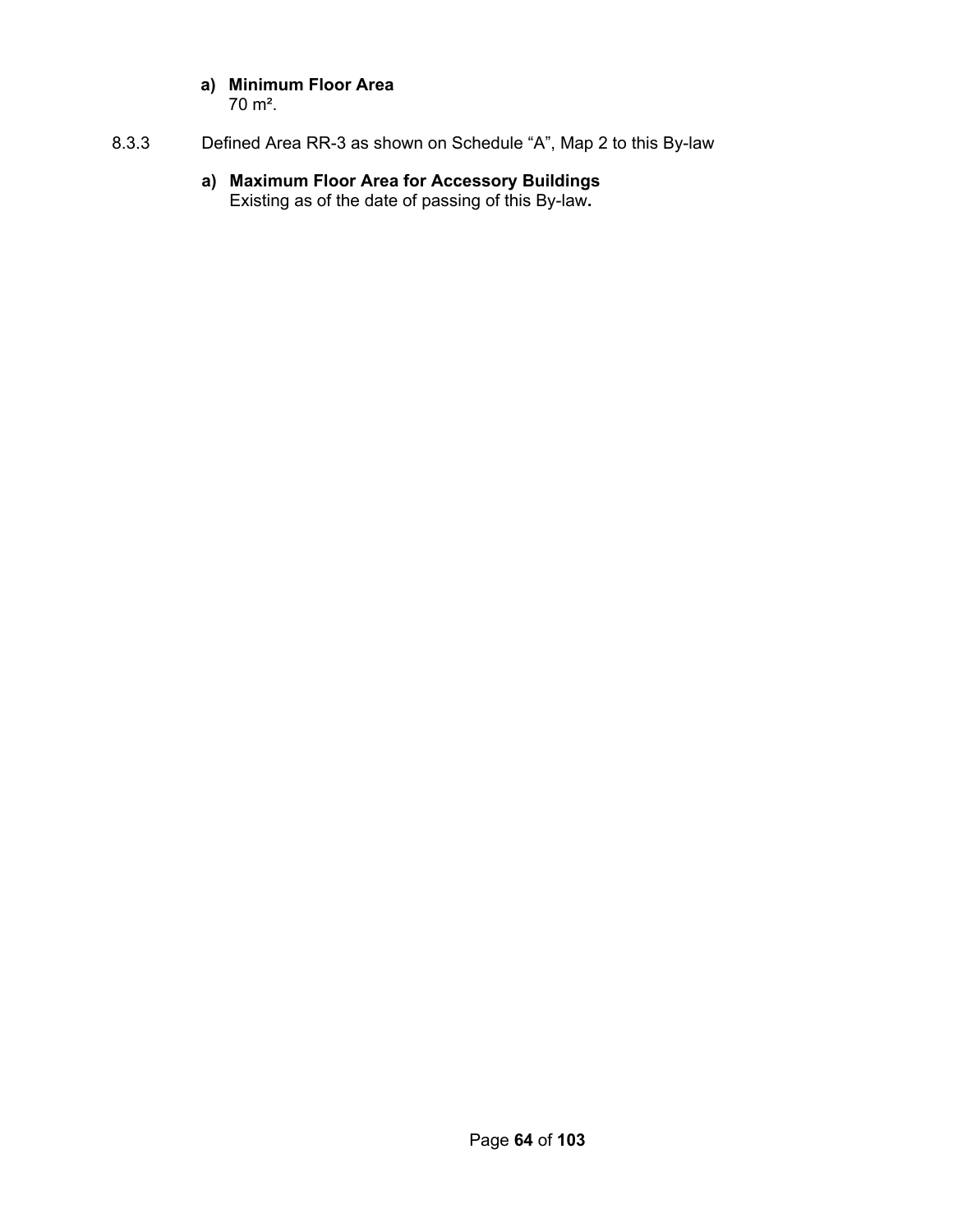# **SECTION 9 SPECIAL RURAL RESIDENTIAL (RS) ZONE REGULATIONS**

#### **9.1 GENERAL USE REGULATIONS**

No land shall be used, or no building or structure shall be erected, altered or used in the Special Rural Residential (RS) Zone except in accordance with the following regulations:

#### **9.1.1 Permitted Uses**

- a) One single detached dwelling on one lot;
- b) Additional Residential Units, subject to Section 4.53;
- c) Agricultural uses as an accessory use;
- d) Animal kennels;
- e) Forestry uses;
- f) One bed and breakfast establishment or vacation home;
- g) One home occupation, subject to Section 4.5.

### **9.1.2 Permitted Buildings and Other Structures**

- a) Buildings and structure for the permitted uses;
- b) Accessory buildings and structures for the permitted uses, subject to Section 4.2.

### **9.1.3 Zone Provisions**

| <b>Zone Provision</b>               | <b>Main Building</b> |
|-------------------------------------|----------------------|
| Minimum Lot Area                    | $2,750 \text{ m}^2$  |
| Maximum Lot Area                    | $8,093 \text{ m}^2$  |
| Minimum Lot Frontage                | 30.0 m               |
| Maximum Lot Coverage (includes      | 30 %                 |
| accessory buildings and structures) |                      |
| Maximum Building Height             | 10.5 m               |
| Minimum Floor Area for a Single     | $90 \text{ m}^2$     |
| <b>Detached Dwelling</b>            |                      |
| Minimum Front Yard Depth            | 15.0 m               |
| Minimum Interior Side Yard Depth    | 3.0 <sub>m</sub>     |
| Minimum Exterior Side Yard Depth    | 10.5 <sub>m</sub>    |
| Minimum Rear Yard Depth             | 7.5 <sub>m</sub>     |

### **9.2 SPECIAL USE REGULATIONS**

- a) The maximum number of livestock permitted at any given time shall not exceed the equivalent of one (1) nutrient unit as defined in the *Nutrient Management Act, 2002* and associated regulations developed by the Province as amended from time to time.
- b) In addition to the requirements of 9.1.3; a building housing livestock shall not be erected or used closer than the distance determined on application of M.D.S. II.
- c) In addition to the requirements of Section 9; an animal kennel shall not be erected or used closer than:
	- i. 150 metres from a dwelling located on a neighbouring lot;
	- ii. 300 metres from the boundary of any village or hamlet, as shown on Schedule "B", Schedule "C", Schedule "D", Schedule "E", Schedule "F", and Schedule "G" to this By-law.

### **9.3 EXCEPTIONS - SPECIAL RURAL RESIDENTIAL (RS) ZONE**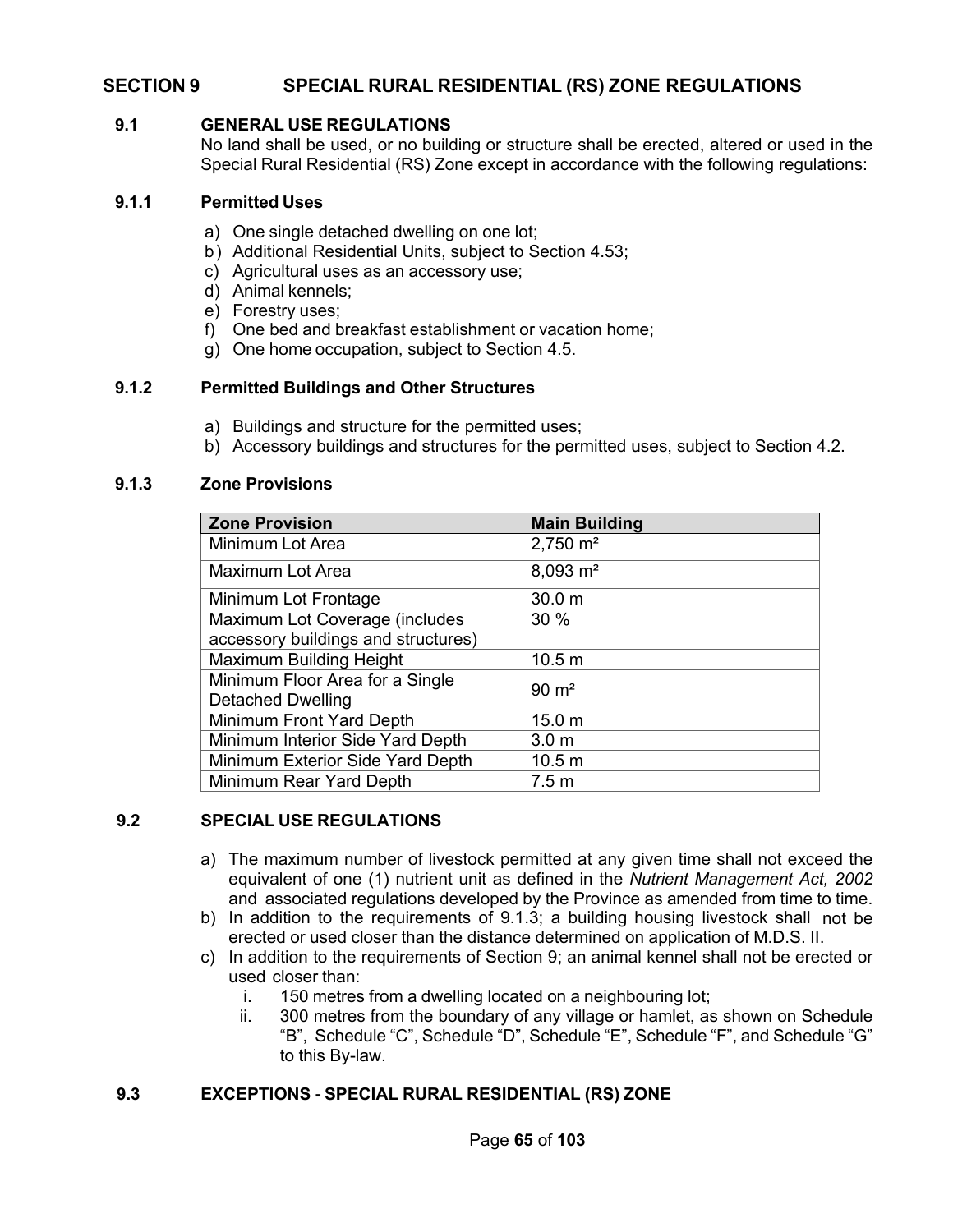### **9.3.1 Defined Area RS-1 as shown on Schedule "A", Map 9 of this By-law**

**a) Minimum Lot Size** 1.0 hectare.

### **9.3.2 Defined Area RS-2 as shown on Schedule "A", Map 6 of this By-law**

**a) Minimum Lot Area** 0.8 hectares.

### **b) Permitted Uses** Contractor's Yard or Shop in addition to all other uses permitted in the RS Zone.

### **9.3.3 Defined Area RS-3 as shown on Schedule "A", Map 15 of this By-law**

### **a) Minimum Front Yard Depth**

Notwithstanding Section 9, the existing Front Yard for the existing buildings and structures shall be permitted.

### **b) Minimum Side Yard Depth**

Notwithstanding Section 9, the existing westerly Side Yard for the existing livestock barn and accessory buildings shall be permitted.

### **9.3.4 Defined Area RS-4 as shown on Schedule "A", Map 14 of this By-law**

**a) Minimum Lot Frontage**

Notwithstanding any other Section of this By-law to the contrary, no frontage shall be required on a public road. Access to the subject lands shall be provided via an existing private right of way, which extends east from Hill Street through Part Lots 8 & 9, Concession 9 to the subject site.

**b) Minimum Lot Area** 6.5 hectares.

### **9.3.5 Defined Area RS-5 as shown on Schedule "A", Map 6 of this By-law**

**a) Minimum Lot Area** 1.9 hectares.

### **9.3.6 Defined Area RS-6 as shown on Schedule "A", Map 10 of this By-law**

**a) Minimum Lot Area** 0.9 hectares.

### **9.3.7 Defined Area RS-7 as shown on Schedule "A", Map 15 of this By-law**

**a) Minimum Lot Area** 1.27 hectares.

### **9.3.8 Defined Area RS-8 as shown on Schedule "A", Map 11 of this By-law**

### **a) Permitted Uses**

Motorcycle sales and repair business in addition to all other uses permitted in the RS Zone.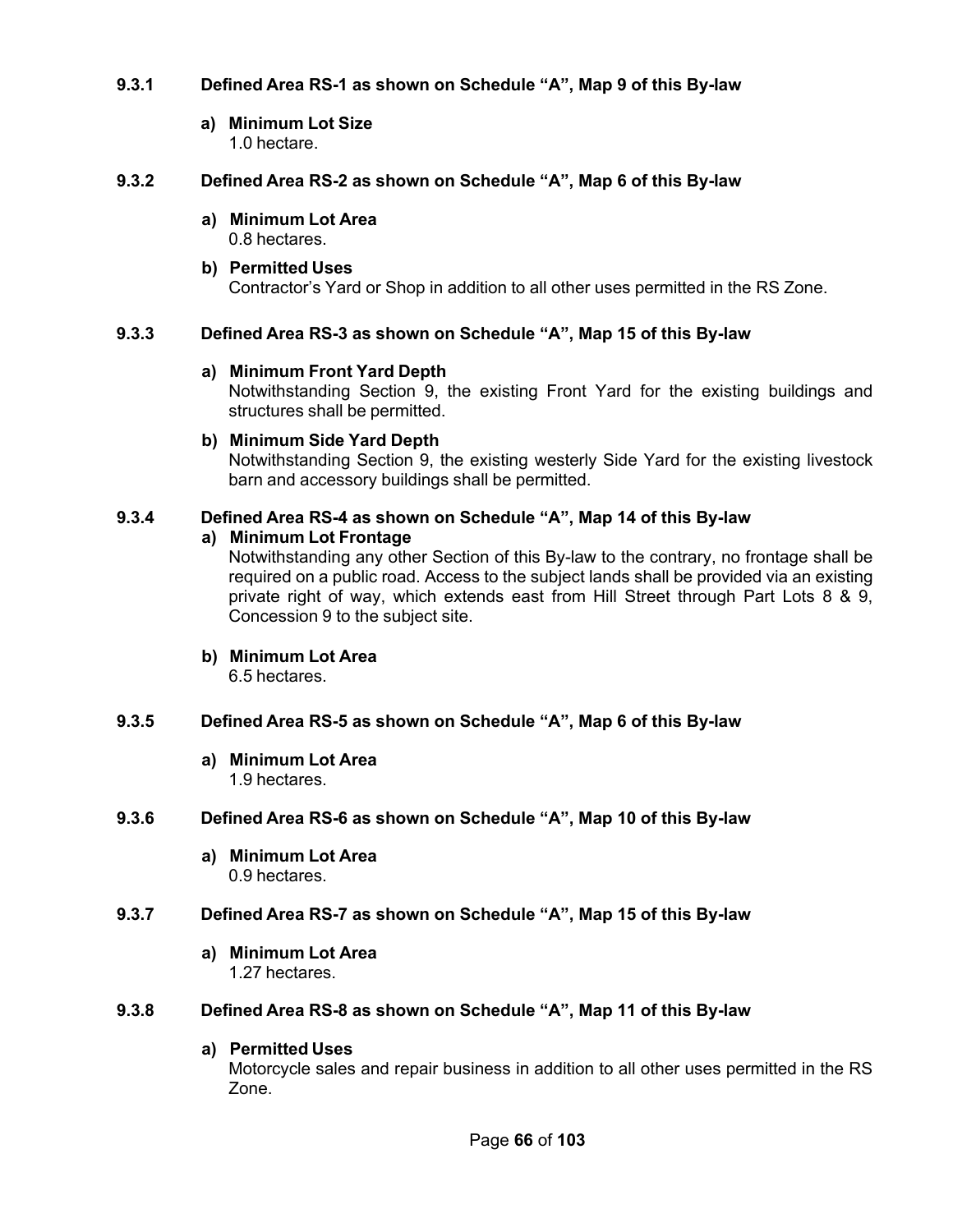- **9.3.9 Defined Area RS-9 as shown on Schedule "A", Map 7 of this By-law**
	- **a) Minimum Lot Area** 0.7 hectares.
- **9.3.10 Defined Area RS-10 as shown on Schedule "A" Map 12 of this By-law**
	- **a) Minimum Lot Area** 1.52 hectares.
- **9.3.11 Defined Area RS-11 as shown on Schedule "A" Map 9 of this By-law**
	- **a) Minimum Lot Area** 1.87 hectares.
- **9.3.12 Defined Area RS-12 as shown on Schedule "A" Map 5 of this By-law**
	- **a) Minimum Lot Area** 1.2 hectares.
	- **b) Prohibited Uses** Contractor's Yard or Shop.
- **9.3.13 Defined Area RS-13 as shown on Schedule "A" Map 11 of this By-law**
	- **a) Minimum Lot Area** 1.0 hectare.
	- **b) Minimum Side Yard for Buildings and Structures Used or Intended to be Used for Livestock Purposes** 3 metres.
- **9.3.14 Defined Area RS-14 as shown on Schedule "A", Map 10 to this By-Law**
	- **a) Minimum Lot Area** 1850 m².
- **9.3.15 Defined Area RS-15 as shown on Schedule "A", Map 13 to this By-law**
	- **a) Minimum Setback from Lake Erie Shoreline** 119 metres.
- **9.3.16 Defined Area RS-16 as shown on Schedule "A", Map 8 to this By-law**
	- **a) Minimum Lot Frontage** 20 metres.
- **9.3.17 Defined Area RS-17 as shown on Schedule "A", Map 8 to this By-law**
	- **a) Minimum Lot Frontage** 18 metres.
- **9.3.18 Defined Area RS-18 as shown on Schedule "A", Map 3 to this By-law (By-law 2016- 37)**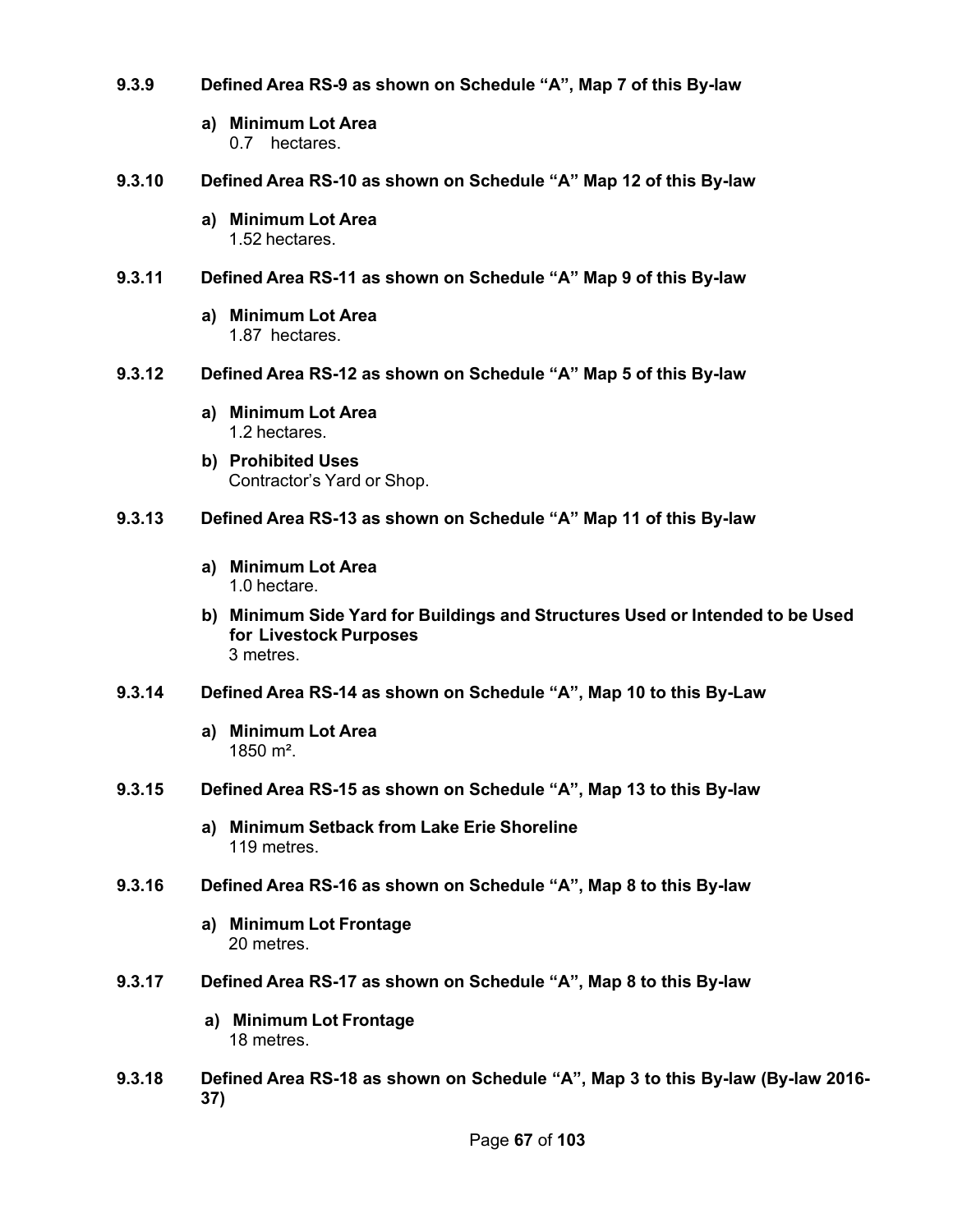# **a) Minimum Lot Frontage**

9.0 metres.

### **9.3.18 (b) Defined Area RS-18(b) as shown on Schedule "A", Map 5 to this By-law (By-law 2015-22)**

### **a) MDS Exemption**

Notwithstanding Section 4.48, the Minimum Distance Separation 1 setback for RS-18 shall be 225.0 metres to a livestock located at 27289 Aberdeen Line.

### **9.3.19 Defined Area RS-19 as shown on Schedule "A", Map 10 to this By-law (By-law 2016- 48)**

### **a) Minimum Distance Separation Formulae**

Notwithstanding Section 4.48, the Minimum Distance Separation I shall be 50.0 metres to a livestock facility located at 29202 Marsh Line.

### **9.3.20 XXXXXX**

- **9.3.21 Defined Area RS-21 as shown on Schedule "A", Maps 15 and 16 to this By-law (Bylaw 2017-73)**
	- **a) Minimum Lot Frontage** 18.4 metres.
- **9.3.22 Defined Area RS-22 as shown on Schedule "A", Map 7 to this By-law (By-law 2017- 33)**
	- **a) Minimum Lot Frontage** 11.5 metres.
- **9.3.23 Defined Area RS-23 as shown on Schedule "A", Map 15 to this By-law (By-law 2018- 52)**
	- **a) Minimum Lot Frontage** 9.0 metres.
- **9.3.24 Defined Area RS-24 as shown on Schedule "A", Map 12 to this By-law (By-law 2019- 14)**
	- **a) Minimum Rear Yard Depth** 2.5 metres, existing accessory structures.
	- **b) Minimum Side Yard Depth** 0.19 metres, existing accessory structures.
- **9.3.25 Defined Area RS-25 as shown on Schedule "A", Map 13 to this By-law (By-law 2019- 84)**
	- **a) Permitted Uses** An Event Centre, in addition to the uses permitted in the RS Zone.
	- **b) Permitted Buildings and Structures** The existing barn on the date of passing this By-law may be used for the use permitted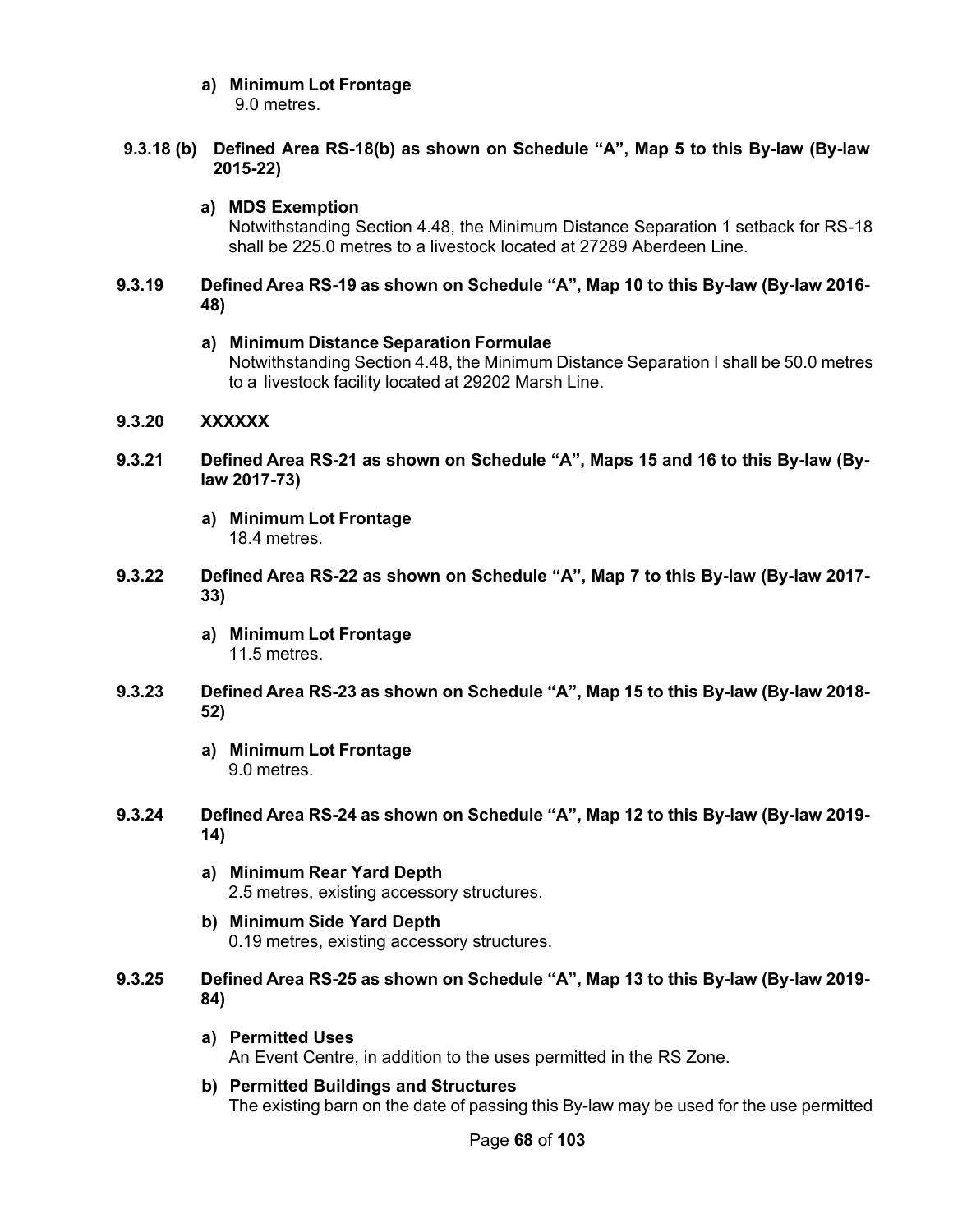in the RS-25 Zone and all other buildings and structures in the RS Zone.

### **c) Definition**

'Event Centre' shall mean a building or part of a building used for wedding receptions, banquets and other social gatherings.

### **d) Other**

Minimum number of parking spaces required is 44 spaces. No more than 2 persons may be employees which are not permanent residents of dwelling

### **9.3.26 Defined Area RS-26 as shown on Schedule "A", Map 14 to this By-law (By-law 2021- 25)**

### **a) Minimum Lot Frontage**

10.0 metres.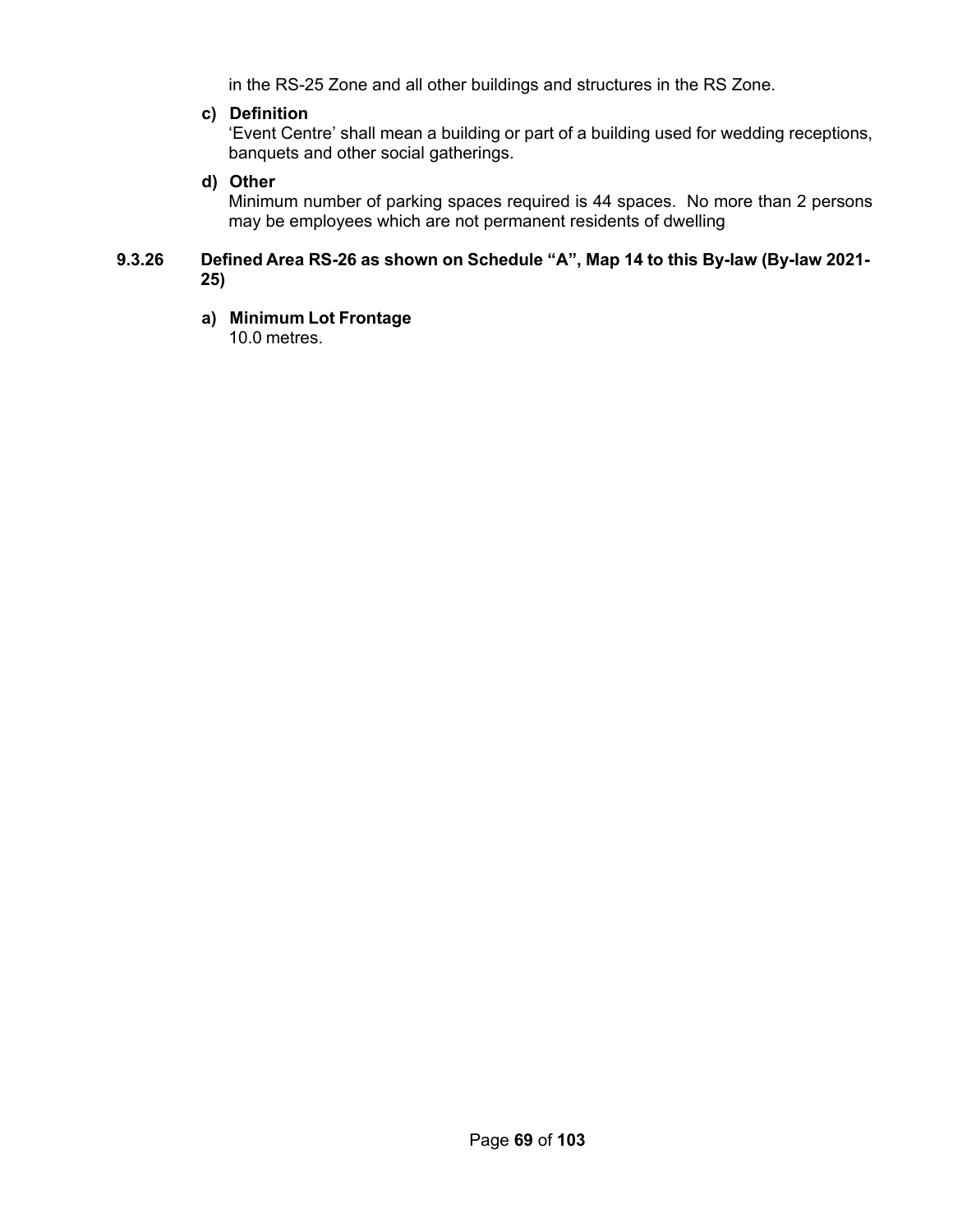# **SECTION 10 LIMITED SERVICE RESIDENTIAL (LSR) ZONE REGULATIONS**

### **10.1 GENERAL USE REGULATIONS**

No land shall be used, or no buildings or structures shall be erected, altered or used in the Limited Service Residential (LSR) Zone except in accordance with the following regulations:

### **10.1.1 Permitted Uses**

- a) One seasonal single detached dwelling on one lot;
- b) Accessory uses.

### **10.1.2 Permitted Buildings and Other Structures**

- a) Buildings and structure for the permitted uses;
- b) Accessory buildings and structures for the permitted uses, subject to Section 4.2.

#### **10.1.3 Zone Provisions**

| <b>Zone Provision</b>                                       | <b>Main Building</b>  |
|-------------------------------------------------------------|-----------------------|
| Minimum Lot Area                                            | $1,860 \; \text{m}^2$ |
| Minimum Lot Frontage                                        | 30 m                  |
| Maximum Lot Coverage (includes                              | 20 %                  |
| accessory buildings and structures)                         |                       |
| Maximum Building Height                                     | 10.5 <sub>m</sub>     |
| Minimum Floor Area for a Single<br><b>Detached Dwelling</b> | $90 \text{ m}^2$      |
| Minimum Front Yard Depth                                    | 6.0 <sub>m</sub>      |
| Minimum Interior Side Yard Depth                            | 4.5 <sub>m</sub>      |
|                                                             |                       |
| Minimum Exterior Side Yard Depth                            | 6.0 <sub>m</sub>      |
| Minimum Rear Yard Depth                                     | 10.5 m                |

# **10.2 SPECIAL USE REGULATIONS**

None.

### **10.3 EXCEPTIONS - LIMITED SERVICE RESIDENTIAL (LSR) ZONE**

### **10.3.1 Defined Area LSR-1 as shown on Schedule "A", Map 15 of this By-law**

**a) Permitted Buildings and Structures**  Existing buildings and structures for the permitted uses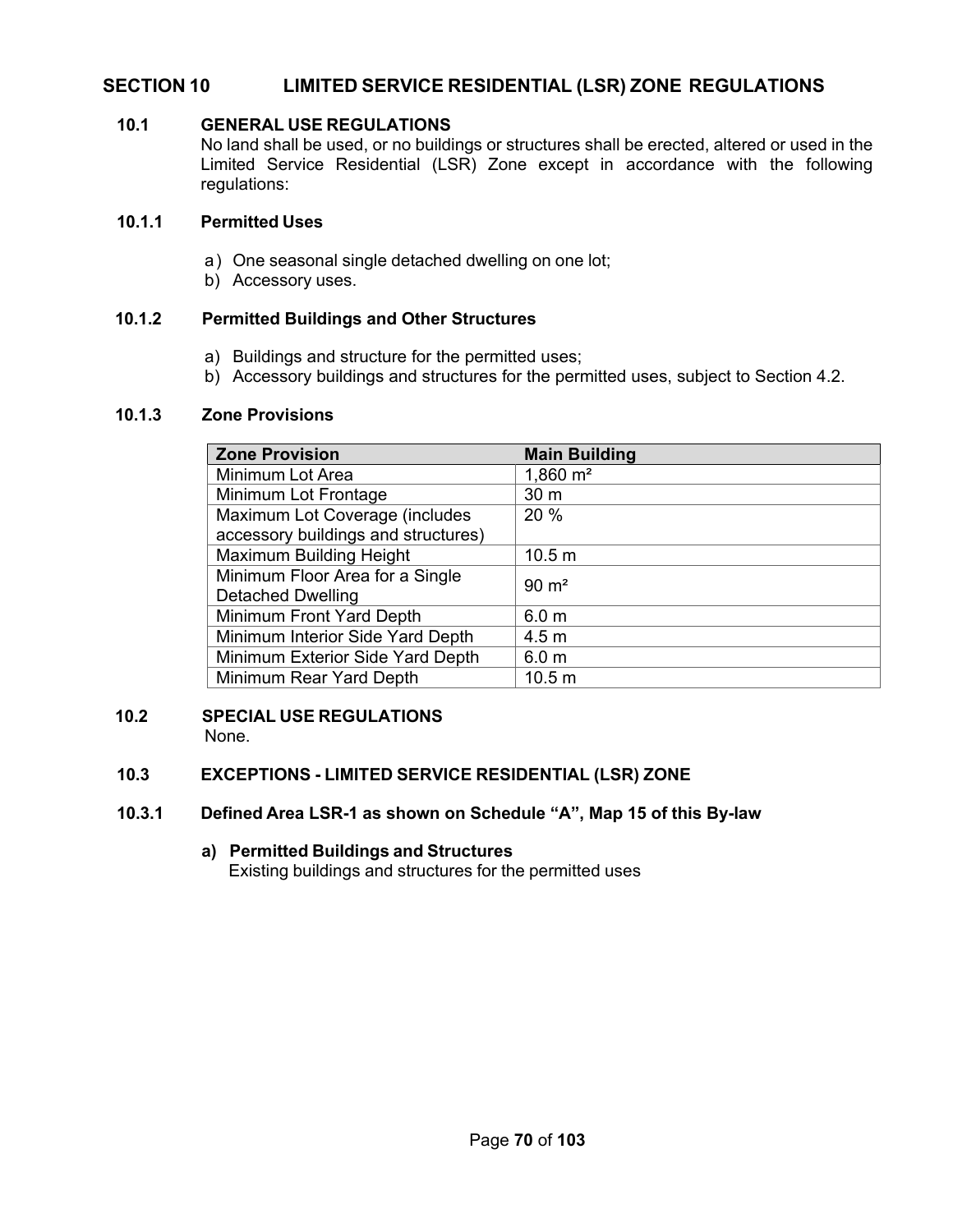# **SECTION 11 HAMLET RESIDENTIAL (HR) ZONE REGULATIONS**

### **11.1 GENERAL USE REGULATIONS**

No land shall be used, or no buildings or structures shall be erected, altered or used in the Hamlet Residential (HR) Zone except in accordance with the following regulations:

#### **11.1.1 Permitted Uses**

- a) One single detached dwelling on one lot;
- b) One two-unit converted dwelling on one lot;
- c) Additional Residential Units, subject to Section 4.53;
- d) One home occupation, subject to Section 4.5;
- e) One bed and breakfast establishment or vacation home;
- f) Accessory uses.

### **11.1.2 Permitted Buildings and Other Structures**

- a) Buildings and structure for the permitted uses;
- b) Accessory buildings and structures for the permitted uses, subject to Section 4.2.

### **11.1.3 Zone Provisions**

| <b>Zone Provision</b>               | <b>Main Building</b>                          |
|-------------------------------------|-----------------------------------------------|
| Minimum Lot Area                    | 1,000 $m2$                                    |
| Minimum Lot Frontage                | 25.0 m                                        |
| Maximum Lot Coverage (includes      | 30%                                           |
| accessory buildings and structures) |                                               |
| Maximum Building Height             | 10.5 m                                        |
| Minimum Floor Area for a single     | $90 \text{ m}^2$                              |
| detached dwelling and two-unit      |                                               |
| converted dwelling                  |                                               |
| Minimum Front Yard Depth            | 6.0 <sub>m</sub>                              |
| Minimum Interior Side Yard Depth    | 2.0 m on one side and 3.0 m on the other side |
|                                     | with or without an attached garage or carport |
| Minimum Exterior Side Yard Depth    | 4.5 <sub>m</sub>                              |
| Minimum Rear Yard Depth             | 9.0 <sub>m</sub>                              |

# **11.2 SPECIAL USE REGULATIONS**

None.

### **11.3 EXCEPTIONS - HAMLET RESIDENTIAL (HR) ZONE**

#### **11.3.1 Defined Area HR-1(h) as shown on Schedule "C", Map 1 of this By-law**

#### **a) Permitted Uses**

- i. One single detached dwelling on one lot.
- ii. Home occupation.

### **b) Special Regulations**

No single detached dwelling shall be erected within 85 metres of any existing livestock buildings.

### **11.3.2 Defined Area HR-2 as shown on Schedule "C", Map 1 of the By-law**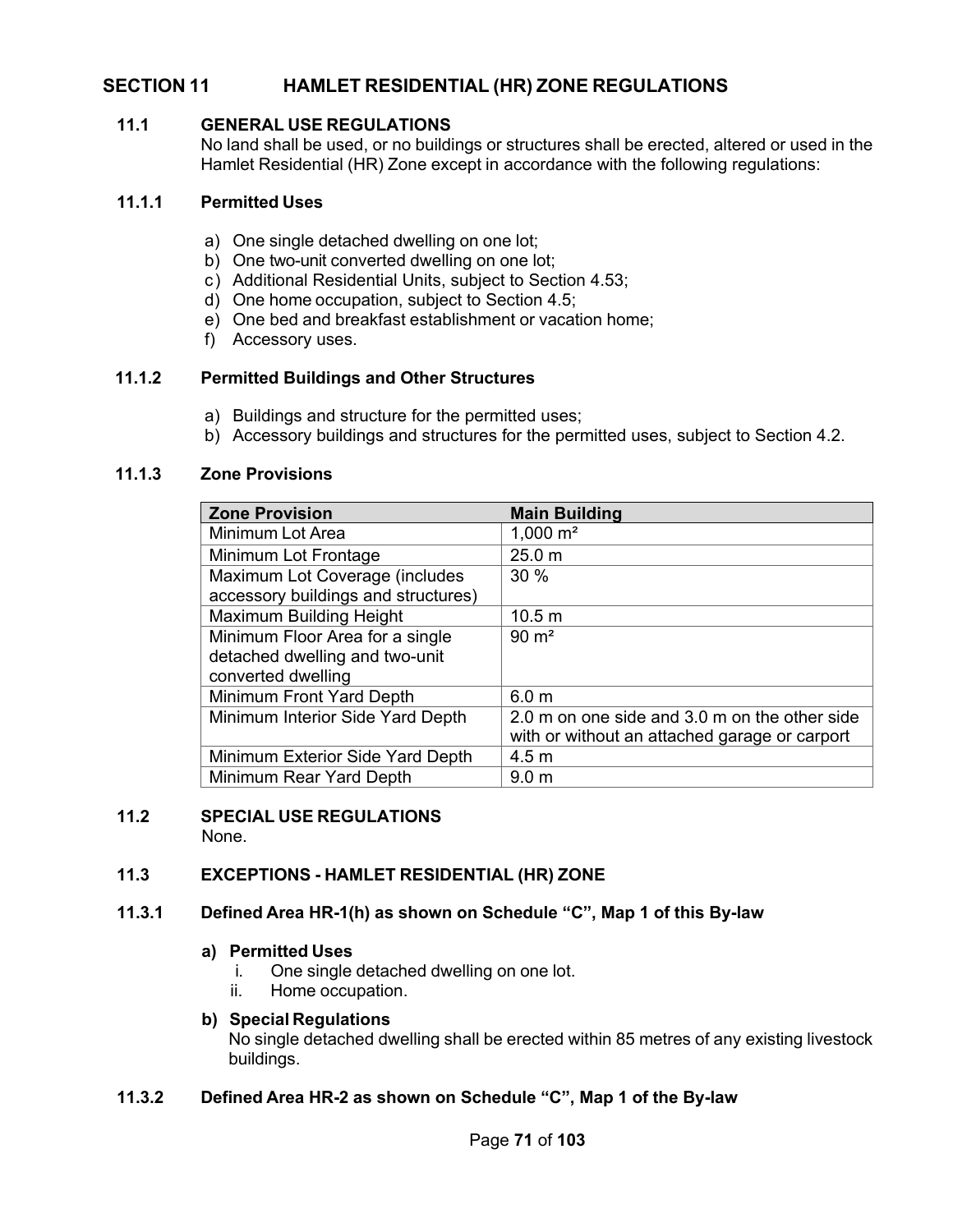### **a) Permitted Uses**

- i. An agricultural use;
- ii. One single detached dwelling on one lot; and
- iii. Home occupation.

### **b) Special Regulations**

The regulations of Section 5 of this By-law shall apply to an agricultural use.

### **11.3.3 Defined Area HR-3 as shown on Schedule "E", Map 1 of this Plan**

**a) Minimum Lot Frontage** 17.9 metres.

### **11.3.4 Defined Area HR-4 as shown on Schedule "C", Map 1 to this By-law**

- **a) Minimum Lot Area and Frontage** Existing as of the date of passing of this By-law.
- **b) Maximum Height and Lot Coverage** Existing as of the date of passing of this By-law.
- **c) Minimum Yards** Existing as of the date of passing of this By-law.

### **11.3.5 Defined Area HR-5 as shown on Schedule "C", Map 1 to this By-law (By-law 2020- 63)**

### **a) Permitted Uses**

A residential secondary unit, in addition to the permitted uses in the HR Zone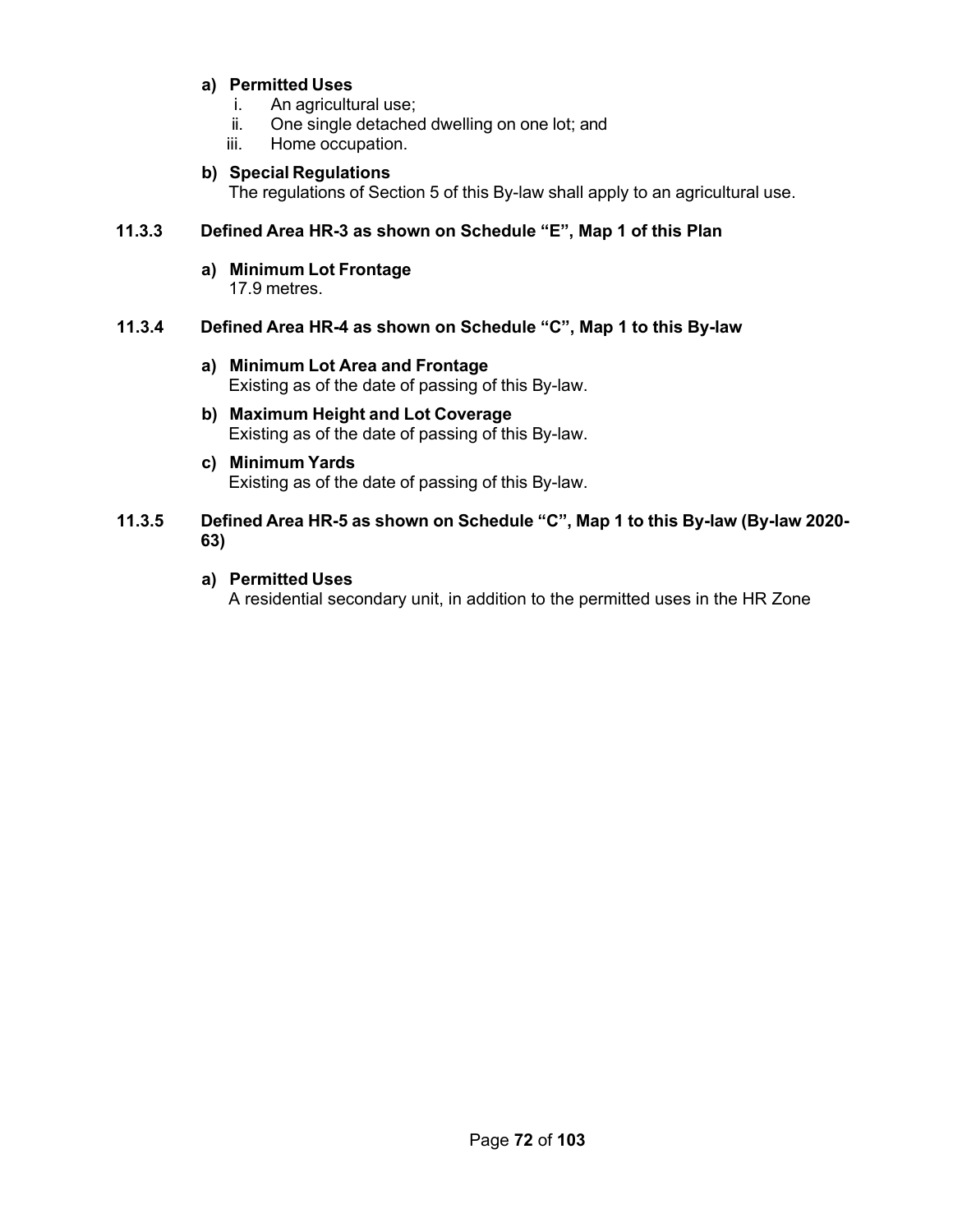# **SECTION 12 VILLAGE RESIDENTIAL 1 (VR1) ZONE REGULATIONS**

# **12.1 GENERAL USE REGULATIONS**

No land shall be used, or no buildings or structures shall be erected altered or used in the Village Residential Zone 1 (VR1) except in accordance with the following regulations:

### **12.1.1 Permitted Uses**

- a) One single detached dwelling on one lot;
- b) One semi-detached dwelling on one lot;
- c) One duplex dwelling or one two-unit converted dwelling on one lot;
- d) Additional Residential Units, subject to Section 4.53;
- e) One bed and breakfast establishment or vacation home;
- f) One home occupation, subject to Section 4.5;
- g) Accessory uses.

# **12.1.2 Permitted Buildings and Other Structures**

- a) Buildings and structure for the permitted uses;
- b) Accessory buildings and structures for the permitted uses, subject to Section 4.2.

#### **12.1.3 Zone Provisions**

| Zone<br><b>Provision</b>                                                                | <b>Single Detached</b><br><b>Dwelling</b> | <b>Semi-Detached</b><br><b>Dwelling</b> | <b>Duplex or Two-Unit</b><br><b>Converted Dwelling</b> |
|-----------------------------------------------------------------------------------------|-------------------------------------------|-----------------------------------------|--------------------------------------------------------|
| Minimum Lot<br>Area                                                                     | $465 \text{ m}^2$                         | $300 \text{ m}^2$ per lot               | $600 \; \text{m}^2$                                    |
| Minimum Lot<br>Frontage                                                                 | 15.0 <sub>m</sub>                         | 10.0 $m$ per lot                        | 20.0 <sub>m</sub>                                      |
| Minimum Lot<br>Depth                                                                    | 30.0 m                                    | 30.0 m                                  | 30.0 m                                                 |
| Maximum<br>Lot<br>Coverage<br>(includes<br>accessory<br>buildings<br>and<br>structures) | 35 %                                      | 40%                                     | 40 %                                                   |
| Minimum<br>Floor Area                                                                   | $80 \text{ m}^2$                          | $80 \text{ m}^2$                        | $80 \text{ m}^2$                                       |
| Maximum<br><b>Building</b><br>Height                                                    | 12.0 <sub>m</sub>                         | 12.0 <sub>m</sub>                       | 12.0 <sub>m</sub>                                      |
| Minimum<br><b>Front Yard</b><br>Depth                                                   | 7.5 <sub>m</sub>                          | 7.5 <sub>m</sub>                        | 7.5 <sub>m</sub>                                       |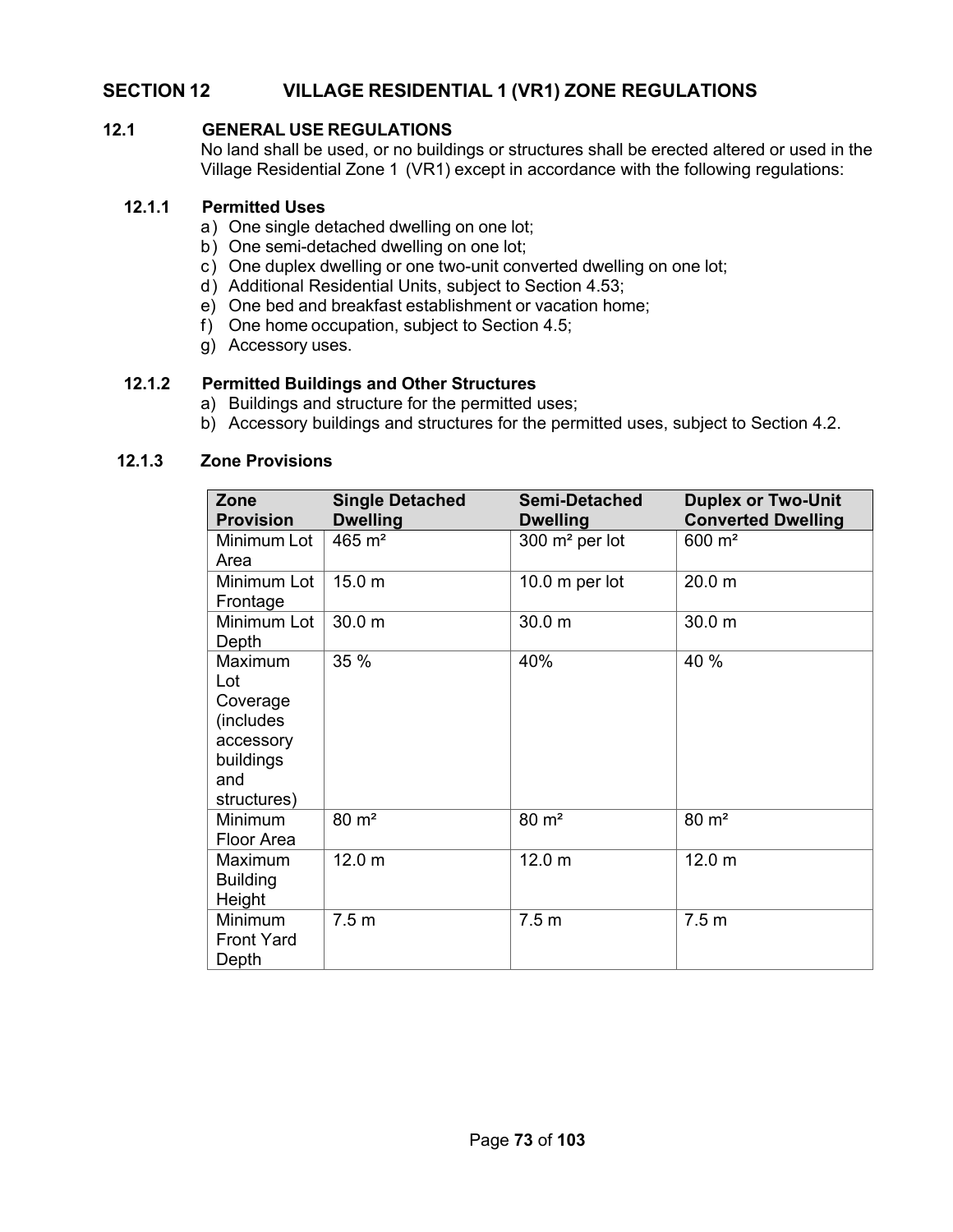| <b>Minimum</b><br><b>Interior Side</b><br><b>Yard Depth</b> | 1.5 m or where there<br>is no attached<br>garage, 3.0 m on<br>one side and<br>1.5 m on the other<br>side | 1.5 m or where<br>there is no<br>attached<br>garage, 3.0 m on<br>one side and<br>1.5 m on the other<br>side, except<br>where there<br>is a common<br>wall there is<br>no side yard<br>requirement | 1.5 m or where there is<br>no attached<br>garage, 3.0 m on<br>one side and<br>1.5 m on the other<br>side, except<br>where there<br>is a common<br>wall there is<br>no side yard<br>requirement |
|-------------------------------------------------------------|----------------------------------------------------------------------------------------------------------|---------------------------------------------------------------------------------------------------------------------------------------------------------------------------------------------------|------------------------------------------------------------------------------------------------------------------------------------------------------------------------------------------------|
| <b>Minimum</b><br>Exterior Side<br><b>Yard Depth</b>        | 4.5 m or 6.0 m<br>where any<br>garage door<br>opening is<br>located                                      | 4.5 m or 6.0 m<br>where any<br>garage door<br>opening is<br>located                                                                                                                               | 4.5 m or 6.0 m<br>where any<br>garage door<br>opening is<br>located                                                                                                                            |
| <b>Minimum</b><br>Rear Yard<br>Depth                        | 7.5 <sub>m</sub>                                                                                         | 7.5 <sub>m</sub>                                                                                                                                                                                  | 7.5 <sub>m</sub>                                                                                                                                                                               |

# **12.2 SPECIAL USE REGULATIONS**

None.

# **12.3 EXCEPTIONS - VILLAGE RESIDENTIAL 1 (VR1) ZONE**

#### **12.3.1 Defined Area VR1-1 as shown on Schedule "B", Map 1 of this By-law**

- **a) Permitted Uses** Day care centre.
- **b) Minimum Lot Frontage** 27.0 metres.
- **c) Minimum Lot Area** 1.46 hectares.

#### **12.3.2 Defined Area VR1-2 as shown on Schedule "B", Map 2 to this By-law**

#### **a) Permitted Uses**

Existing residential uses; all uses permitted in the General Commercial (C1) Zone.

### **12.3.3 Defined Area VR1-3 as shown on Schedule "B", Map 1 to this By-law**

#### **a) Permitted Uses**

- i. Existing VR1 permitted uses Motor Vehicle Body Shop;
- ii. Outdoor storage of vehicles is not permitted.

#### **12.3.4 Defined Area VR1-4 as shown on Schedule "B", Map 2 to this By-law**

#### **a) Permitted Uses**

i. Animal Clinic within the dwelling that existed on the subject lands as of January 1, 2013, including a maximum of 5 parking spaces;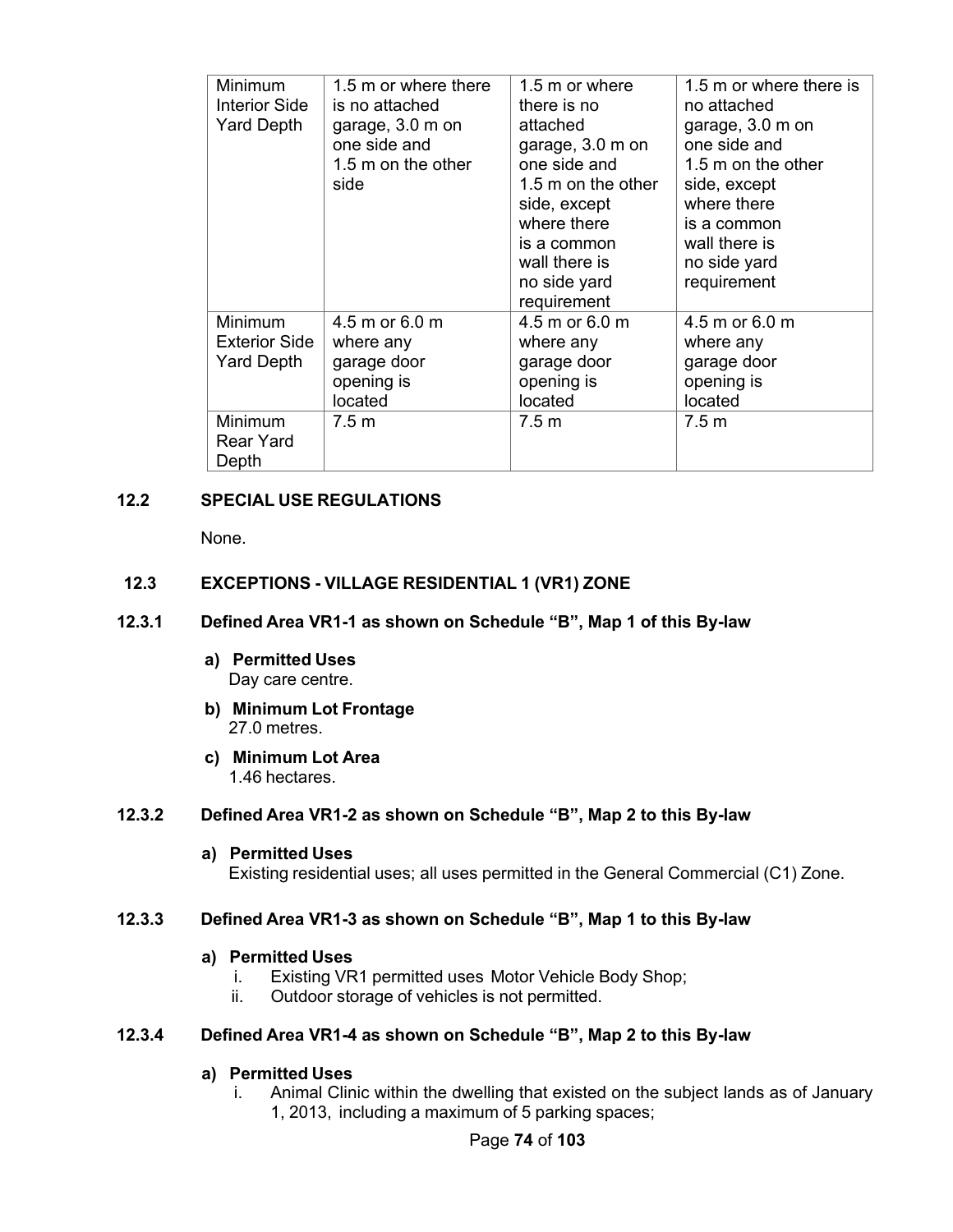ii. All other uses permitted in the VR1 Zone, including a maximum of one (1) residential dwelling.

# **b) Prohibited Uses**

Animal kennel; On-site incineration of animals associated with the animal clinic; Outdoor storage or boarding associated with the animal clinic.

# **12.3.5 Defined Area VR1-5 as shown on Schedule "B", Map 2 to this By-law (By-law 2017- 61)**

# **a) Minimum Side Yard**

- i. Where a garage or carport is attached: 1.37 m for all storeys;
- ii. Where no garage or carport is attached: 1.37 m for all storeys;
- iii. On a corner lot: 4.5 m on the side abutting a public street and 1.37 on the other side for all storeys.
- **12.3.6 Defined Area VR1-6 as shown on Schedule "B", Map 2 to this By-law (By-law 2020- 65)**

# **a) Minimum Side Yard**

- i. Where a garage or carport is attached: 1.37 m for all storeys;
- ii. Where no garage or carport is attached: 1.37 m for all storeys;
- iii. On a corner lot: 3.5 m on the side abutting a public street and 1.37 m on the other side for all storeys.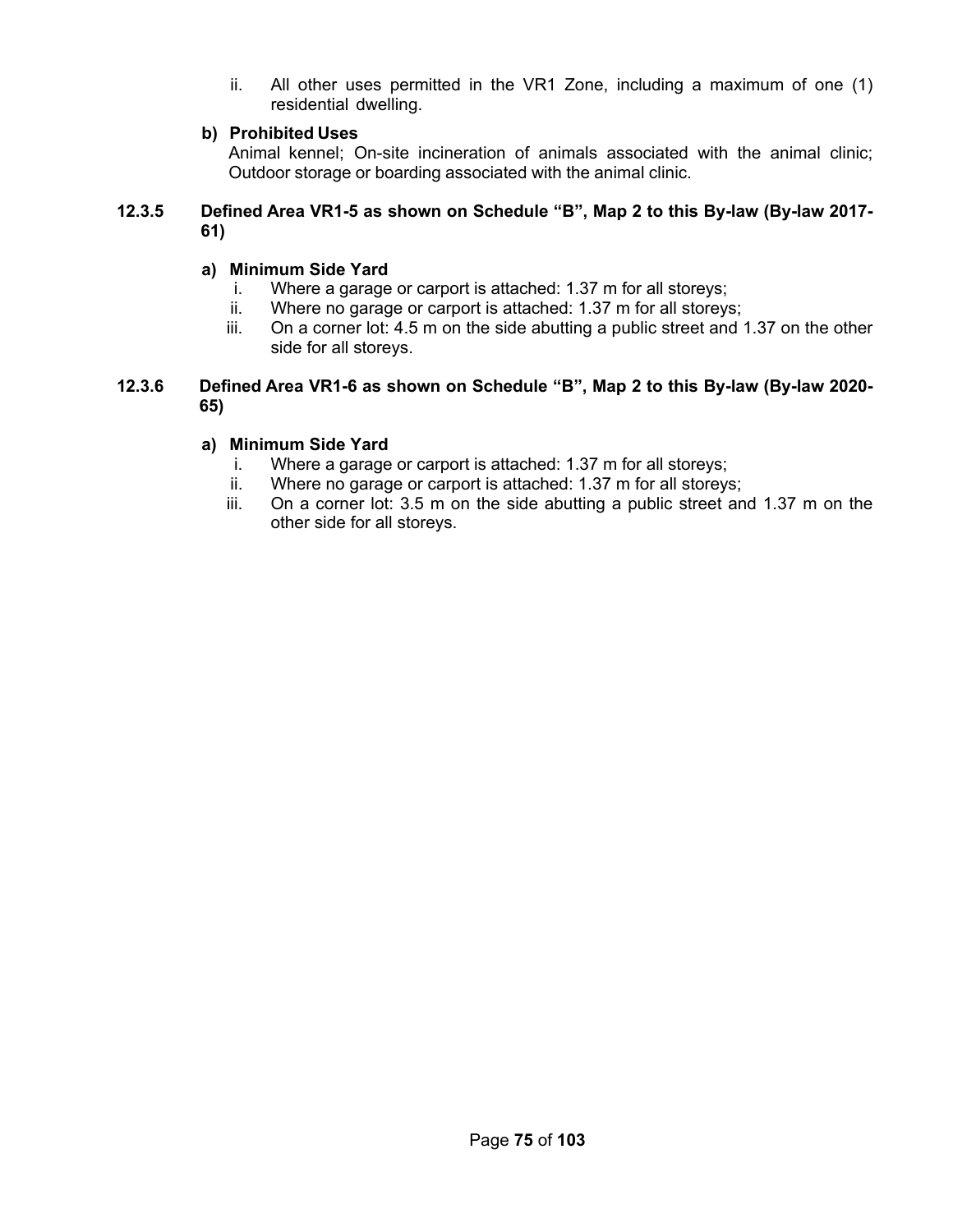# **SECTION 13 VILLAGE RESIDENTIAL 2 (VR2) ZONE REGULATIONS**

# **13.1 GENERAL USE REGULATIONS**

No land shall be used, or no buildings or structures shall be erected altered or used in the Village Residential Zone 2 (VR2) except in accordance with the following regulations:

### **13.1.1 Permitted Uses**

- a) Rowhouse or block rowhouse dwellings;
- b) Multiple dwelling;
- c) Apartment dwelling;
- d) Nursing home or rest home;
- e) Additional Residential Units, subject to Section 4.53;
- f) Accessory uses.

# **13.1.2 Permitted Buildings and Other Structures**

- a) Buildings and structure for the permitted uses;
- b) Accessory buildings and structures for the permitted uses, subject to Section 4.2.

# **13.1.3 Zone Provisions**

| <b>Zone Provision</b>                                                             | <b>Rowhouse</b><br>or Block<br><b>Rowhouse</b><br><b>Dwellings</b>                                                                             | <b>Multiple</b><br><b>Dwellings</b> | <b>Apartment</b><br><b>Dwellings</b> | <b>Nursing Home</b><br>or Rest Home |
|-----------------------------------------------------------------------------------|------------------------------------------------------------------------------------------------------------------------------------------------|-------------------------------------|--------------------------------------|-------------------------------------|
| Minimum Lot Area                                                                  | $225 \text{ m}^2 \text{ per}$<br>lot                                                                                                           | 700 m <sup>2</sup>                  | 1,200 $m^2$                          | 1,200 $m2$                          |
| Minimum Lot<br>Frontage                                                           | 7.5 <sub>m</sub><br>for interior<br>units $9.0 \text{ m}$<br>for exterior<br>units $12.0 \text{ m}$<br>for exterior<br>units on<br>corner lots | 18.0 m                              | 30.0 m                               | 30.0 m                              |
| Minimum Lot<br>Depth                                                              | 40.0 m                                                                                                                                         | 40.0 m                              | 40.0 m                               | 40.0 m                              |
| Maximum Lot<br>Coverage<br>(includes<br>accessory<br>buildings and<br>structures) | 50 % for<br><i>interior</i><br>units<br>40 % for<br>exterior<br>units                                                                          | 40 %                                | 40 %                                 | 40 %                                |
| Maximum Building<br>Height                                                        | 12.0 <sub>m</sub>                                                                                                                              | 12.0 <sub>m</sub>                   | 12.0 <sub>m</sub>                    | 12.0 <sub>m</sub>                   |
| <b>Minimum Floor</b><br>Area                                                      | $80 \text{ m}^2$                                                                                                                               | $80 \text{ m}^2$                    | $80 \text{ m}^2$                     | $80 \text{ m}^2$                    |
| <b>Minimum Front</b><br><b>Yard Depth</b>                                         | 7.5 <sub>m</sub>                                                                                                                               | 7.5 <sub>m</sub>                    | 7.5 <sub>m</sub>                     | 7.5 <sub>m</sub>                    |
| Minimum Interior<br>Side Yard Depth                                               | 1.5 m,<br>except<br>where there                                                                                                                | 6.0 <sub>m</sub>                    | 6.0 <sub>m</sub>                     | 6.0 <sub>m</sub>                    |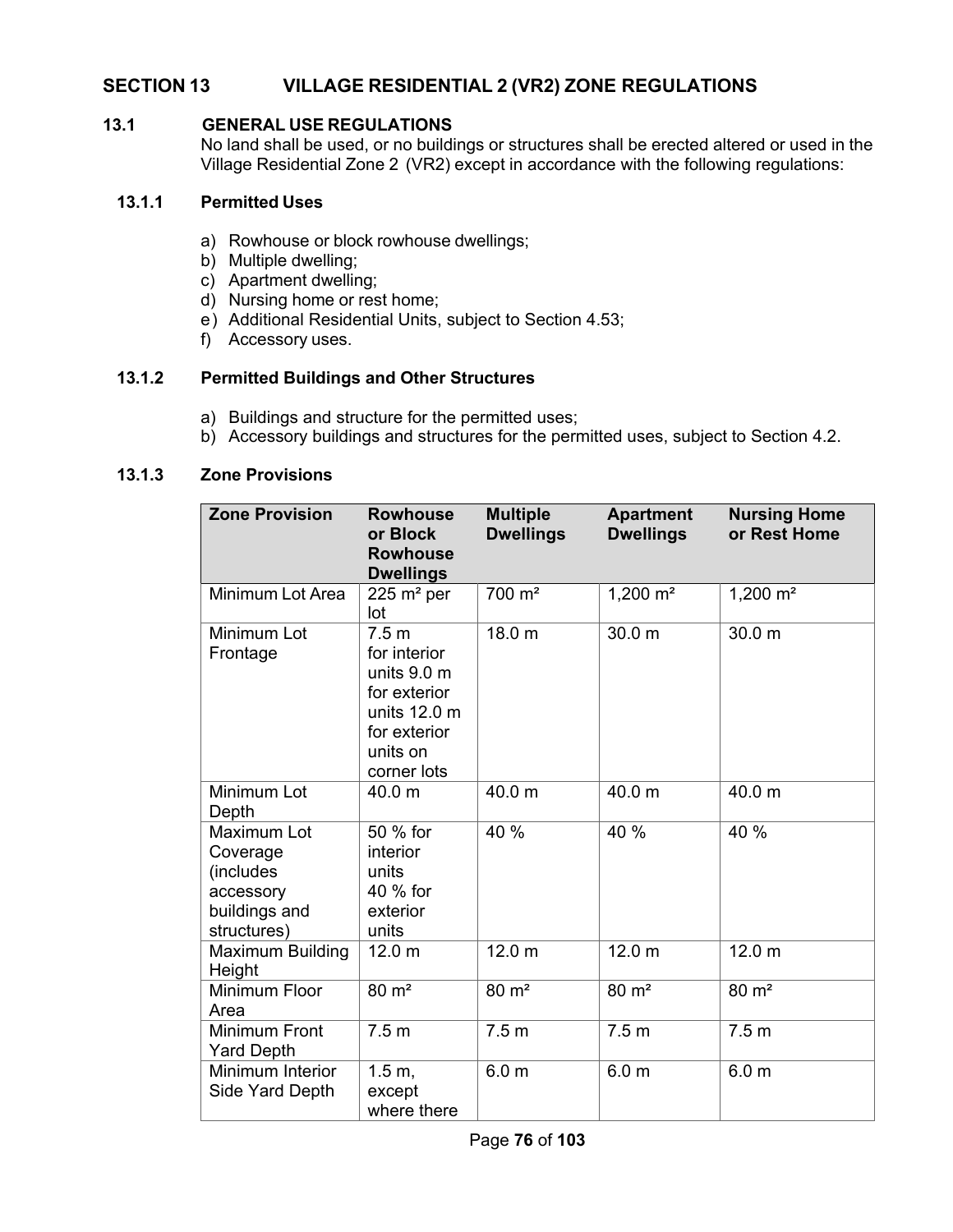|                                            | is a common<br>wall there<br>is no side<br>yard<br>requirement |                  |                  |                  |
|--------------------------------------------|----------------------------------------------------------------|------------------|------------------|------------------|
| <b>Minimum Exterior</b><br>Side Yard Depth | 4.5 <sub>m</sub>                                               | 4.5 <sub>m</sub> | 4.5 <sub>m</sub> | 4.5 <sub>m</sub> |
| Minimum Rear<br>Yard Depth                 | 7.5 <sub>m</sub>                                               | 7.5 <sub>m</sub> | 7.5 <sub>m</sub> | 7.5 <sub>m</sub> |
| Minimum<br>Landscaped Open<br>Space        | 35 %                                                           | 35 %             | 35 %             | 35 %             |

#### **13.2 SPECIAL USE REGULATIONS** None.

# **13.3 EXCEPTIONS - VILLAGE RESIDENTIAL 2 (VR2) ZONE**

# **13.3.1 Defined Area VR2-1 as shown on Schedule "B", Map 1 of this By-law**

- **a) Permitted Uses** Apartment Building - Senior Citizen Dwelling.
- **b) Minimum Lot Frontage** 19.0 metres along County Road 15.
- **c) Minimum Parking Requirement** One space per dwelling unit.
- **d) Minimum Buffer Strip** A buffer strip 1.2 metres in width shall be provided along the west side lot line.

# **13.3.2 Defined Area VR2-2 as shown on Schedule "B", Map 2 of this By-law**

**a) Minimum Lot Frontage** 20 metres.

# **13.3.3 Defined Area VR2-3 as shown on Schedule "B" Map 1 of this By-law**

- **a) Permitted Uses** Apartment Building – Senior Citizen Dwelling.
- **b) Minimum Parking Requirement** One parking space per dwelling unit.
- **13.3.4 Defined Area VR2-4 as shown on Schedule "B" Map 2 of this By-law (By-law 2017- 05)**
	- **a) Minimum Lot Area** 1,099 m².
	- **b) Minimum Lot Frontage** 19.5 metres.
	- **c) Maximum Lot Coverage** 34.5%.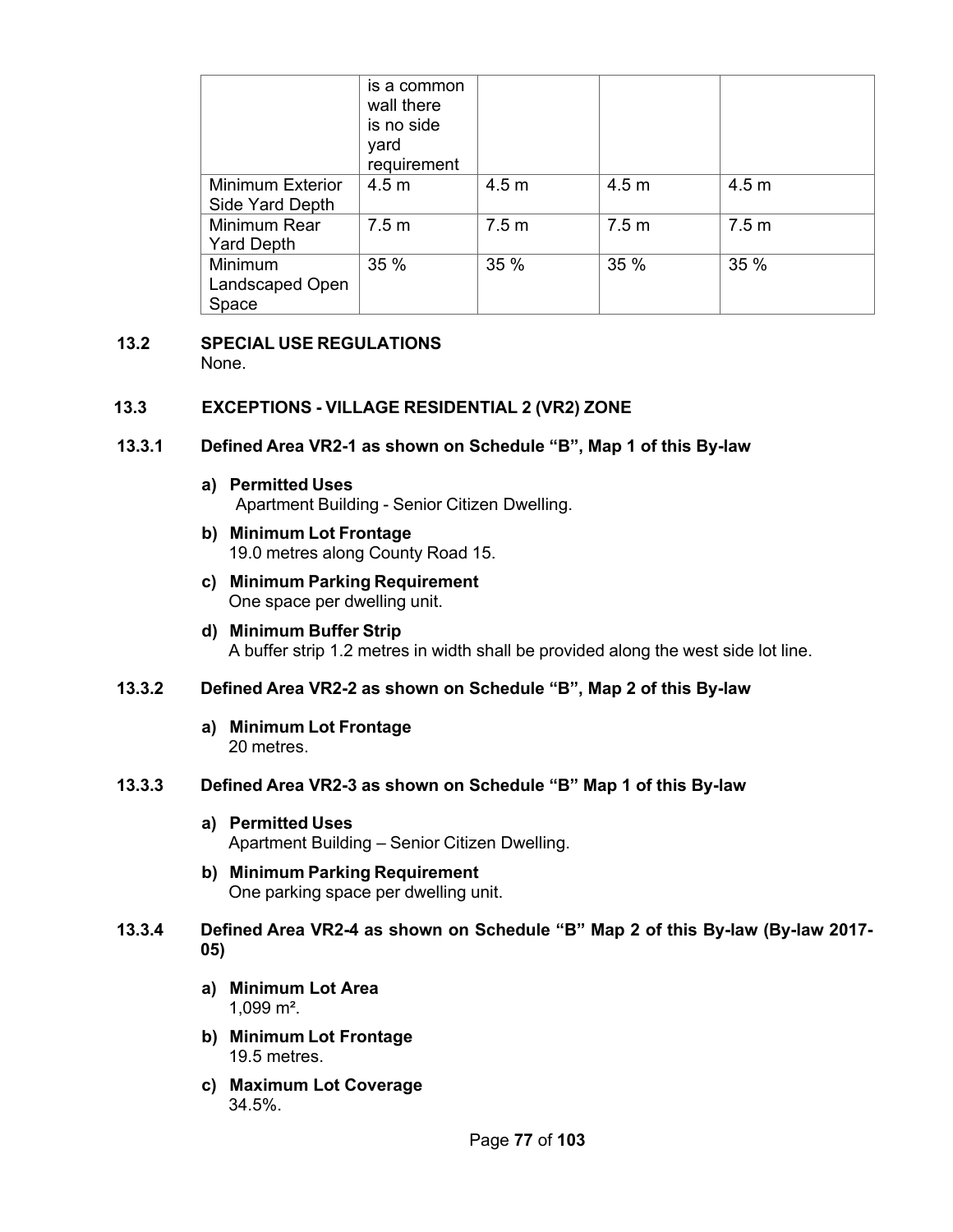# **d) Sight Restriction on Corner Lot**

Notwithstanding Section 4.19, the minimum triangular space between the street lines at their point of intersection to a building or structure shall be 8.8 m.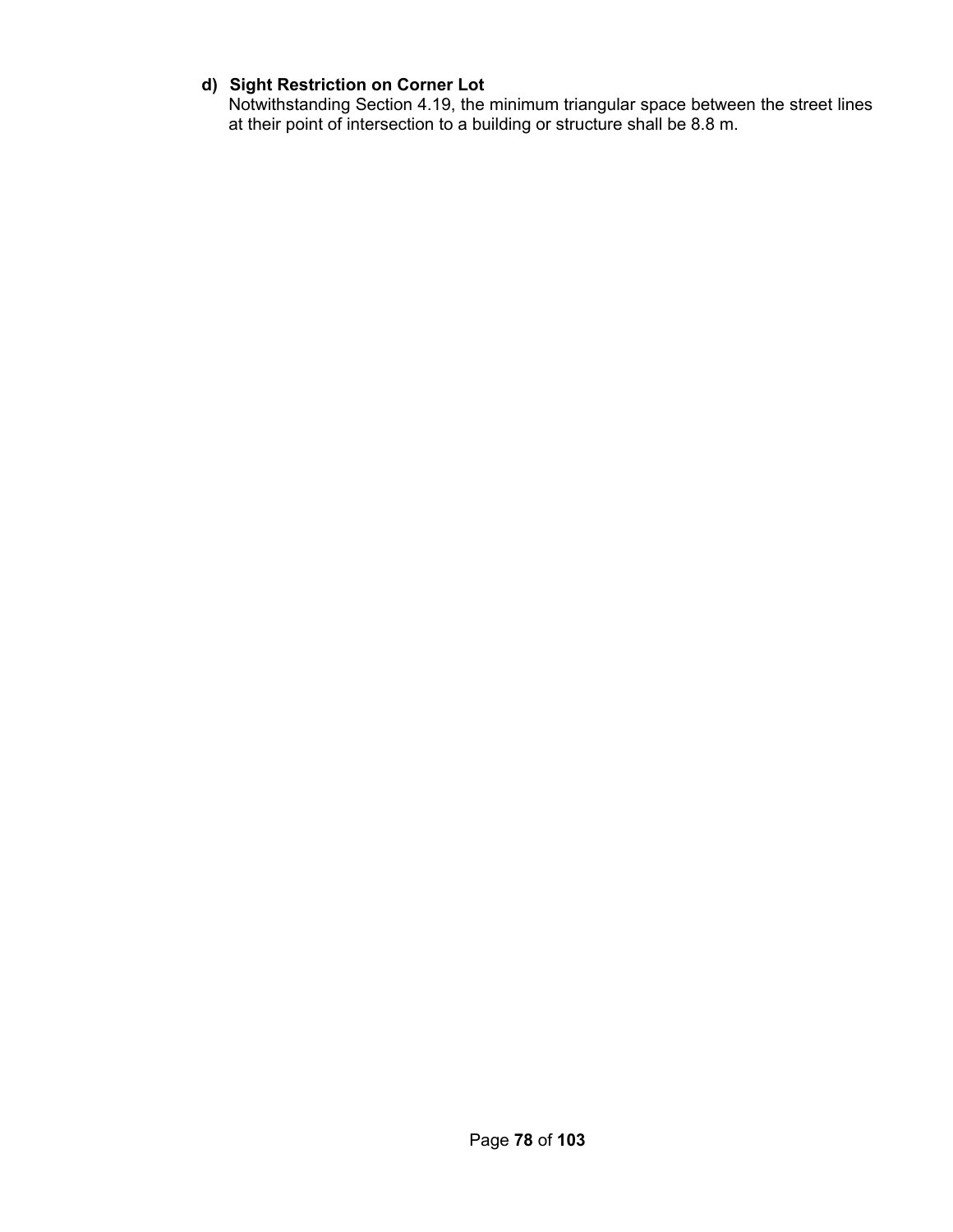# **SECTION 14 HAMLET COMMERCIAL (HC) ZONE REGULATIONS**

### **14.1 GENERAL USE REGULATIONS**

No land shall be used, or no building or structure shall be erected, altered or used in the Hamlet Commercial (HC) Zone except in accordance with the following regulations:

### **14.1.1 Permitted Uses**

- a) One bed and breakfast or vacation home;
- b) Bus depots;
- c) Catering establishments;
- d) Clinics;
- e) Convenience plazas;
- f) Offices, general or professional;
- g) Hotels, Motels or Taverns;
- h) Laundry establishments;
- i) Library;
- j) Motor vehicle sales establishments;
- k) Motor vehicle service establishments;
- l) Parking lots;
- m) Personal service shops;
- n) Places of entertainment;
- o) Post offices;
- p) Public garages;
- q) Publishing and printing establishments;
- r) Restaurants;
- s) Retail stores;
- t) Service shops;
- u) Variety stores;
- v) Accessory uses;
- w) One dwelling unit above a commercial use, subject to Section 4.54, as an accessory use.

# **14.1.2 Permitted Buildings and Other Structures**

- a) Buildings and structure for the permitted uses;
- b) Accessory buildings and structures for the permitted uses, subject to Section 4.2.

# **14.1.3 Zone Provisions**

| <b>Zone Provision</b>                | <b>Main Building</b>                          |
|--------------------------------------|-----------------------------------------------|
| Minimum Lot Area                     | $1,500 \text{ m}^2$                           |
|                                      |                                               |
| Minimum Lot Frontage                 | 25.0 m                                        |
| Maximum Lot Coverage (includes       | 40 %                                          |
| accessory buildings and structures)  |                                               |
| Maximum Building Height              | 12.0 <sub>m</sub>                             |
| Minimum Front Yard Depth             | 7.5 <sub>m</sub>                              |
| Minimum Floor Area for Dwelling Unit | $80 \text{ m}^2$                              |
| Minimum Interior Side Yard Depth     | 4.5 m where the yard abuts a residential zone |
|                                      | No requirement in all other cases             |
| Minimum Exterior Side Yard Depth     | 6.0 <sub>m</sub>                              |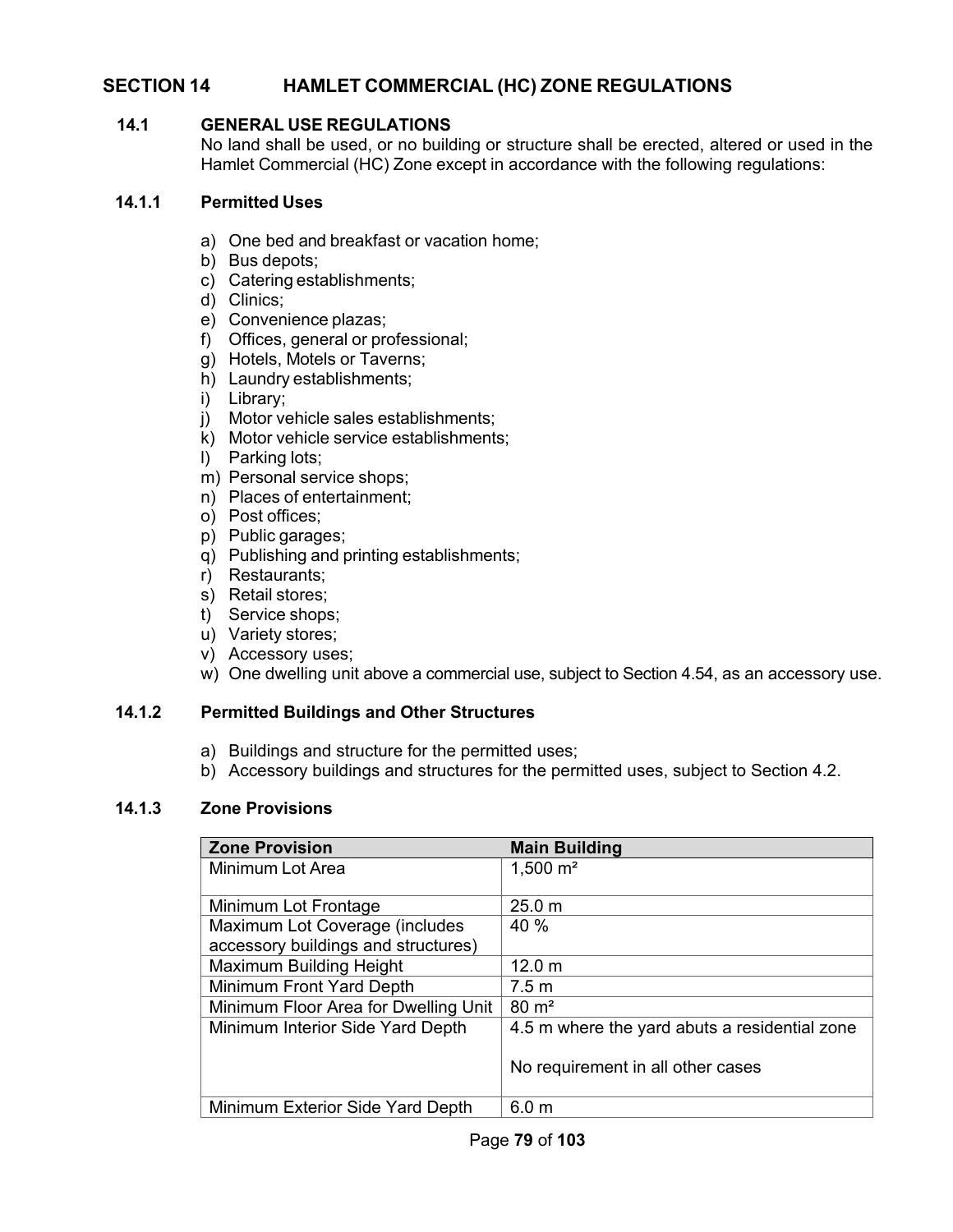| Minimum Rear Yard Depth       |     |
|-------------------------------|-----|
| Minimum Landscaped Open Space | 30% |

- **14.2 SPECIAL USE REGULATIONS** None.
- **14.3 EXCEPTIONS HAMLET COMMERCIAL (HC) ZONE** None.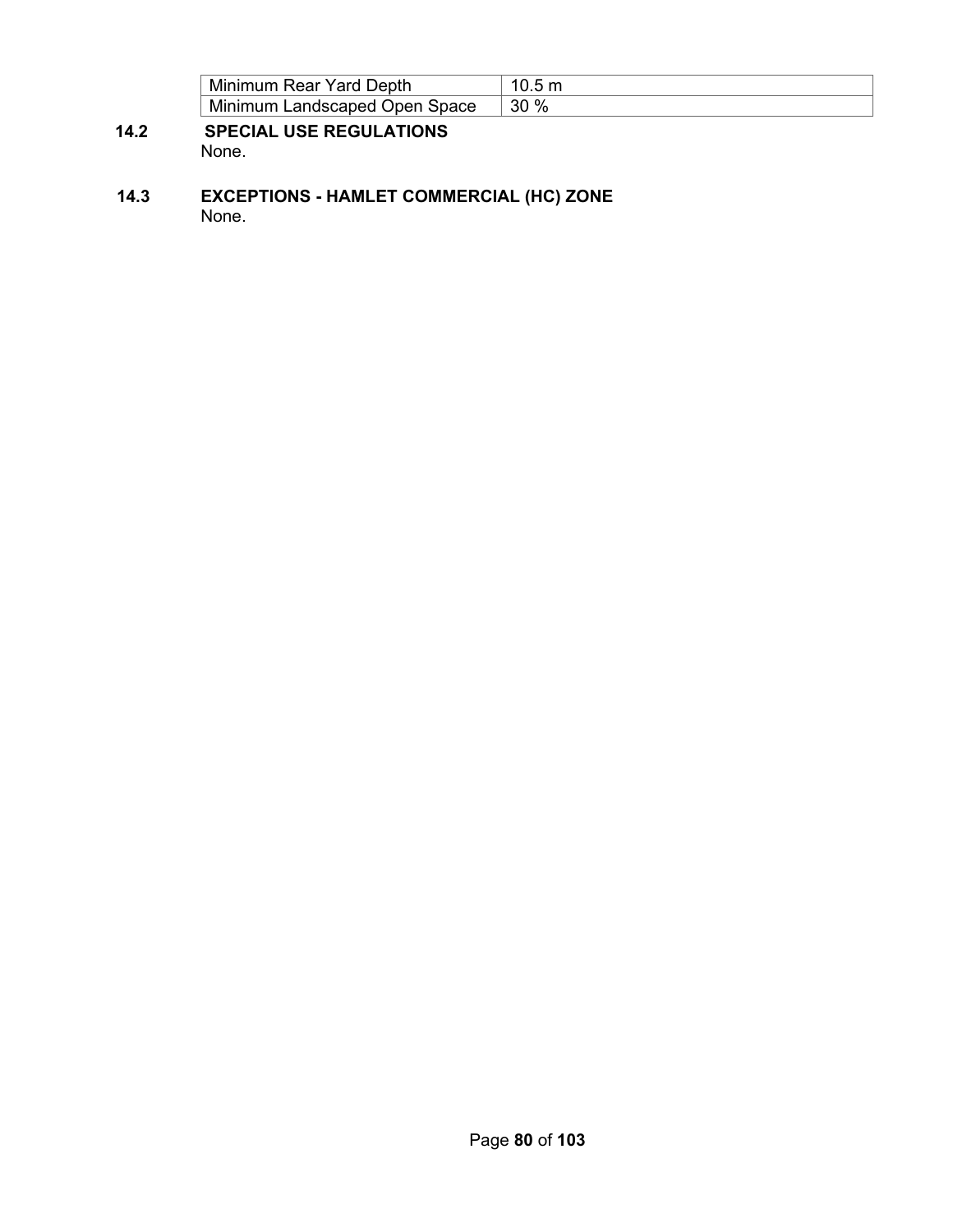# **SECTION 15 HIGHWAY COMMERCIAL (C1) ZONE REGULATIONS**

#### **15.1 GENERAL USE REGULATIONS**

No land shall be used, or no building or structure shall be erected, altered or used in the Highway Commercial (C1) Zone except in accordance with the following regulations:

#### **15.1.1 Permitted Uses**

- a) Antique Stores;
- b) Auction sales facilities;
- c) Greenhouses;
- d) Drive-in theatres;
- e) Garden supply centres;
- f) Motels, Hotels or Taverns;
- g) Motor vehicle service establishment with or without eating facilities;
- h) Motor vehicle sales establishment;
- i) Restaurants, including drive-in or takeout;
- j) Lumber yards and building supply outlets;
- k) Bulk sales establishments;
- l) Self-storage facilities;
- m) Accessory uses.

#### **15.1.2 Permitted Buildings and Other Structures**

- a) Buildings and structure for the permitted uses;
- b) Accessory buildings and structures for the permitted uses, subject to Section 4.2.

#### **15.1.3 Zone Provisions**

| <b>Zone Provision</b>               | <b>Main Building</b>                  |
|-------------------------------------|---------------------------------------|
| Minimum Lot Area                    | $2,000 \text{ m}^2$                   |
|                                     |                                       |
| Minimum Lot Frontage                | 30.0 <sub>m</sub>                     |
| Maximum Lot Coverage (includes      | 30%                                   |
| accessory buildings and structures) |                                       |
| Maximum Building Height             | 12.0 m                                |
| Minimum Front Yard Depth            | 10.0 <sub>m</sub>                     |
| Minimum Interior Side Yard Depth    | 6.0 m where a highway commercial zone |
|                                     | abuts a residential zone              |
|                                     |                                       |
|                                     | 3.0 m all other cases                 |
| Minimum Exterior Side Yard Depth    | 12.0 m for automobile uses or motel   |
|                                     |                                       |
|                                     | 7.5 m all other uses                  |
| Minimum Rear Yard Depth             | 7.5 m                                 |
| Minimum Landscaped Open Space       | 30 %                                  |

# **15.2 SPECIAL USE REGULATIONS**

None.

# **15.3 EXCEPTIONS - HIGHWAY COMMERCIAL (C1) ZONE**

**15.3.1 Defined Area C1-1 as shown on Schedule "B", Map 1 of this By-law**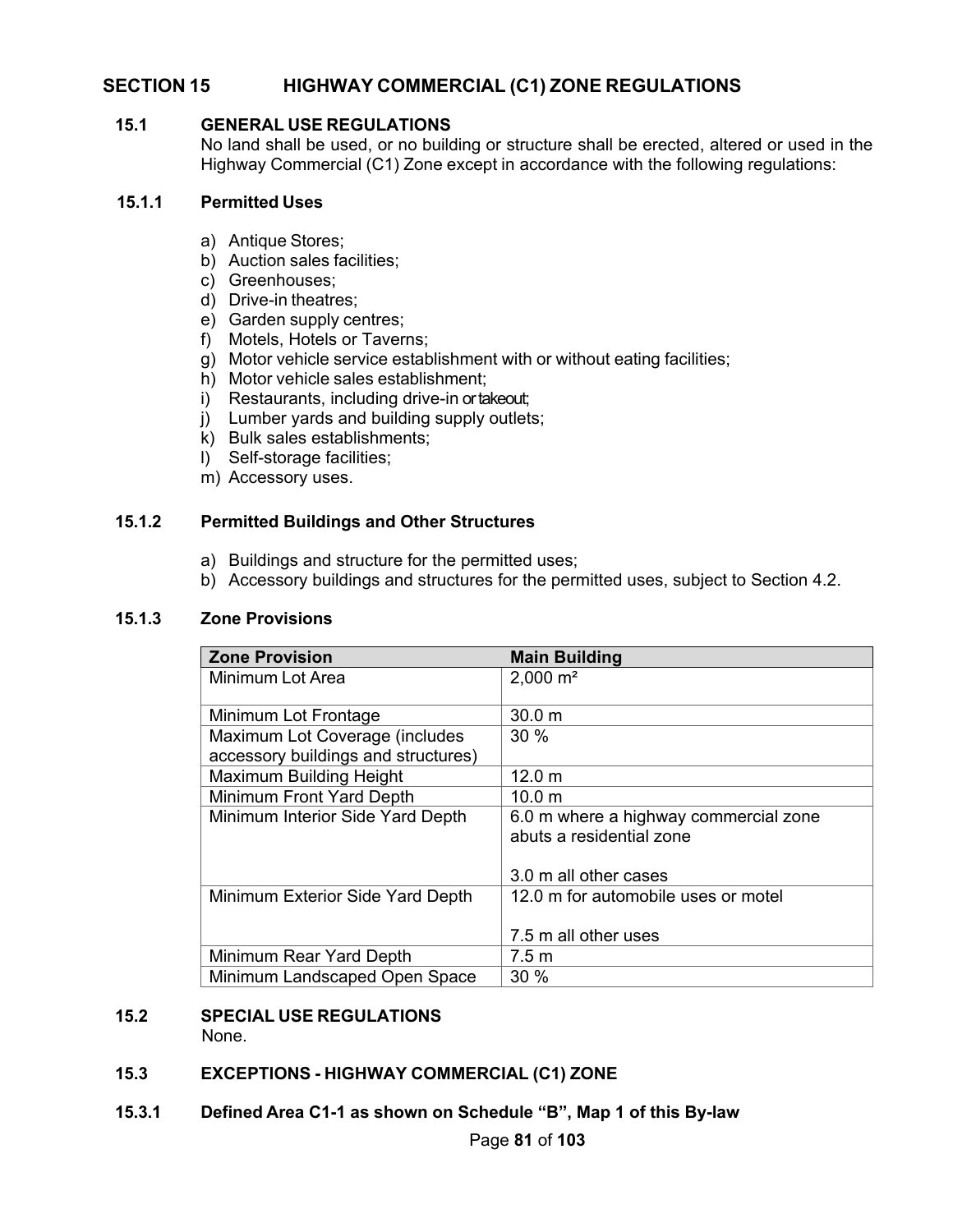# **a) Permitted Uses**

Truck terminal in addition to all other uses permitted in the C1 Zone.

- **b) Minimum Interior Side Yard Between Buildings** 6.0 metres.
- **c) Minimum Rear Yard Depth**

1.0 metre.

# **15.3.2 Defined Area C1-2 as shown on Schedule "A", Map 13 of this By-law**

# **a) Permitted Uses**

- i. Motor vehicle service establishment without eating facilities;
- ii. Motor vehicle sales establishment;
- iii. Recreational vehicle sales and service establishment; Service shop;
- iv. One dwelling unit as an accessory use.

# **15.3.3 Defined Area C1-3-H-1 as shown on Schedule "B", Map 1 of this By-law (By-law 2016- 60)**

# **a) Permitted Uses**

- i. Animal clinic
- ii. Antique store
- iii. Auction sales facilities
- iv. Bulk sales establishment
- v. Clinic
- vi. Greenhouses
- vii. Convenience plaza
- viii. Drive-in theatre
- ix. Financial institution
- x. Garden supply centre
- xi. Hotel
- xii. Laundry establishment
- xiii. Motel
- xiv. Motor vehicle service establishment with or without eating facilities
- xv. Motor vehicle sales establishment
- xvi. Office, general
- xvii. Office, professional
- xviii. Recreational facility
- xix. Restaurant
- xx. Restaurant, drive-in or takeout
- xxi. Restaurant, drive-thru
- xxii. Retail store
- xxiii. Warehouse.

# **b) Prohibited Uses**

Open storage areas.

- **c) Maximum Lot Coverage** 35%.
- **d) Minimum Rear Yard Depth** 3.0 m.
- **e) Minimum Floor Area**  $200 \; \text{m}^2$ .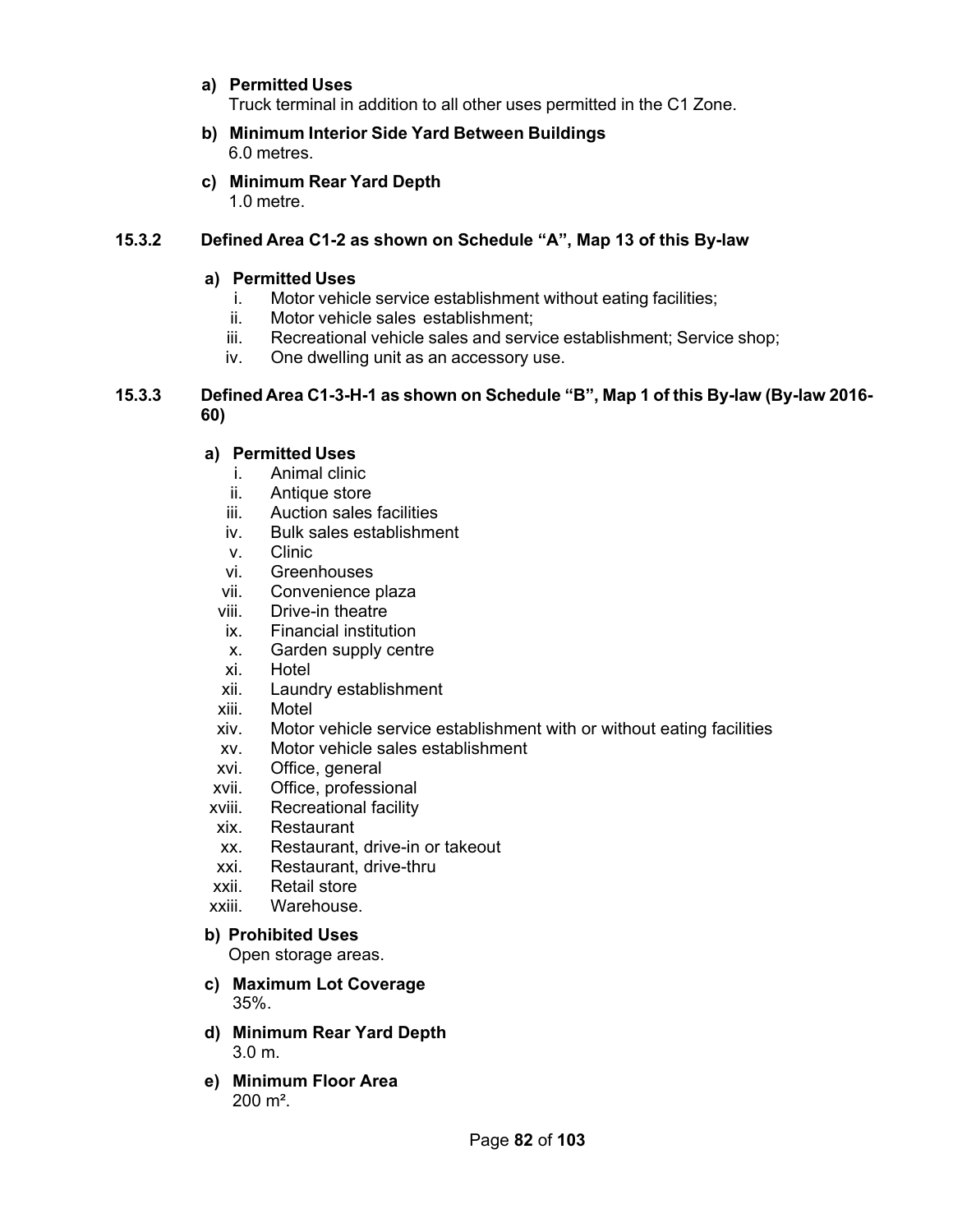# **f) Additional Parking Requirements**

- i. Restaurant, drive-in or takeout: 1 parking space per 10  $m<sup>2</sup>$  of gross floor area
- ii. Restaurant, drive-thru: 1 parking space per 10  $m<sup>2</sup>$  of gross floor area

# **g) Other**

Section 4.13 Hazard Lands shall apply.

# **h) Holding Zone**

Development within the C1-3-H-1 zone shall be prohibited until the H-1 – Holding has been removed.

The H-1 Holding will not be removed until a Site Plan Approval Agreement has been entered into between the Municipality and the Developer and registered against title, that fully addresses municipal servicing for the lands, comprising; sanitary sewers, water supply, drainage, storm water management, utilities, and vehicular circulation and access; and, a Landscaping Plan has been prepared, to provide for landscaped aesthetic and buffering areas, all to the satisfaction of the Municipality and the County (if applicable).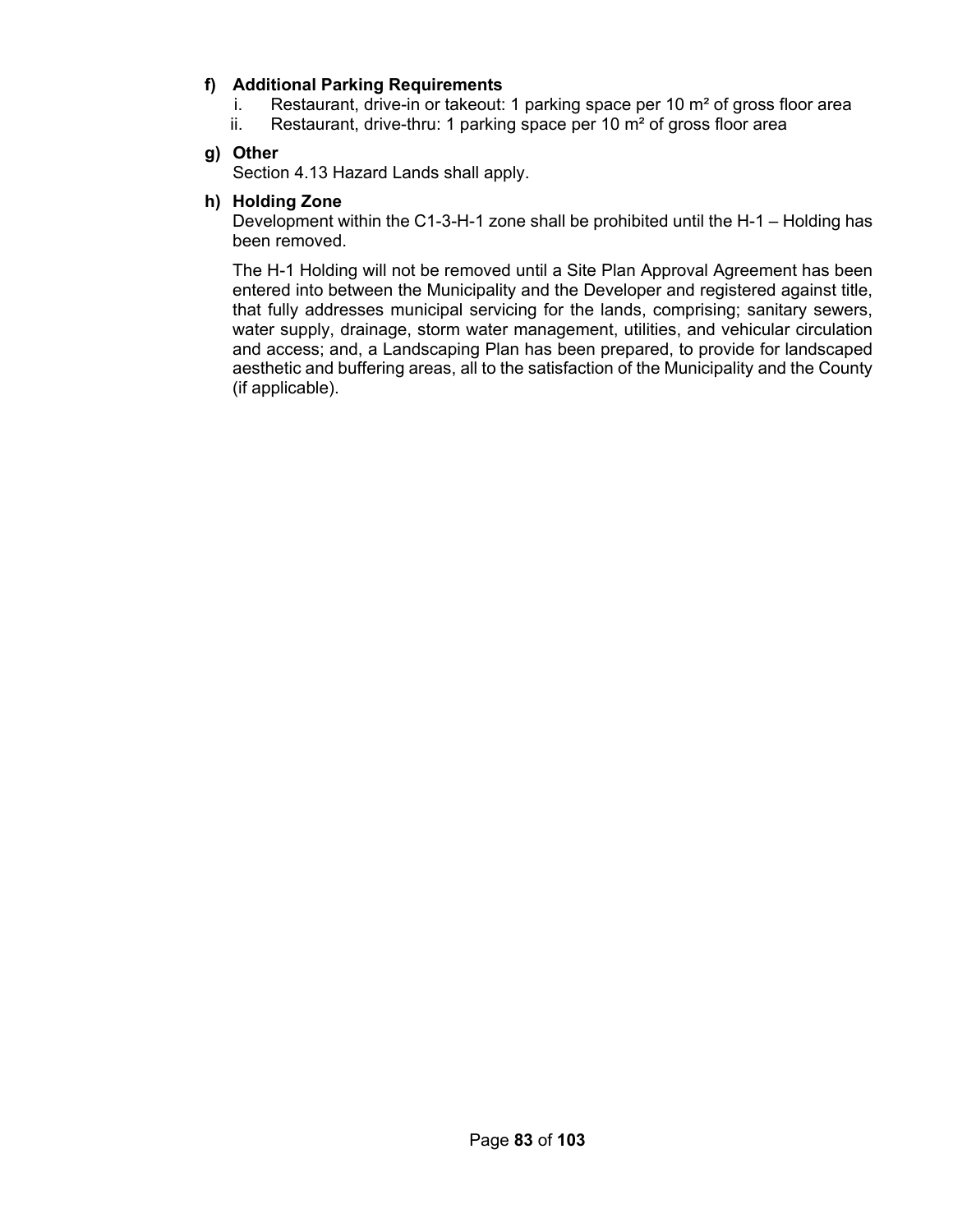# **SECTION 16 VILLAGE GENERAL COMMERCIAL (VC1) ZONE REGULATIONS**

# **16.1 GENERAL USE REGULATIONS**

No land shall be used, or no buildings or structures shall be erected altered or used in the General Commercial (VC1) Zone except in accordance with the following regulations:

### **16.1.1 Permitted Uses**

- a) Animal clinics;
- b) One bed and breakfast establishment or vacation home;
- c) Boarding and rooming houses;
- d) Bus depots;
- e) Catering establishments;
- f) Place of worship, clubs, institutional uses;
- g) Convenience plazas;
- h) Dairies and bakeries;
- i) Farm equipment sales and service outlets;
- j) Financial institutions;
- k) Funeral homes;
- l) Hospitals;
- m) Hotels and taverns;
- n) Laundry establishments;
- o) Motor vehicle service establishments, motor vehicle sales establishments, public garages, taxi service establishments, motor vehicle body shops;
- p) Offices (business and professional);
- q) Personal service shops;
- r) Places of entertainment;
- s) Private schools;
- t) Publishing and printing establishments;
- u) Recreational facilities;
- v) Restaurants including fast-food, take-out but not drive-through;
- w) Retail stores and service shops not engaged in manufacturing on the premises unless such manufacturing is incidental to such retail business, does not exceed fifty (50) percent of the total floor area of the establishment and the products manufactured are primarily for sale at retail on the premises;
- x) Residential uses connected to part of the commercial building and located over the first storey commercial use, to a maximum of three storeys above the permitted commercial use;
- y) Accessory uses.

# **16.1.2 Permitted Buildings and Other Structures**

- a) Buildings and structure for the permitted uses;
- b) Accessory buildings and structures for the permitted uses, subject to Section 4.2.

#### **16.1.3 Zone Provisions**

| <b>Zone Provision</b>               | <b>Main Building</b> |
|-------------------------------------|----------------------|
| Minimum Lot Area                    | $120 \text{ m}^2$    |
|                                     |                      |
| Minimum Lot Frontage                | 6.0 <sub>m</sub>     |
| Maximum Lot Coverage (includes      | 90%                  |
| accessory buildings and structures) |                      |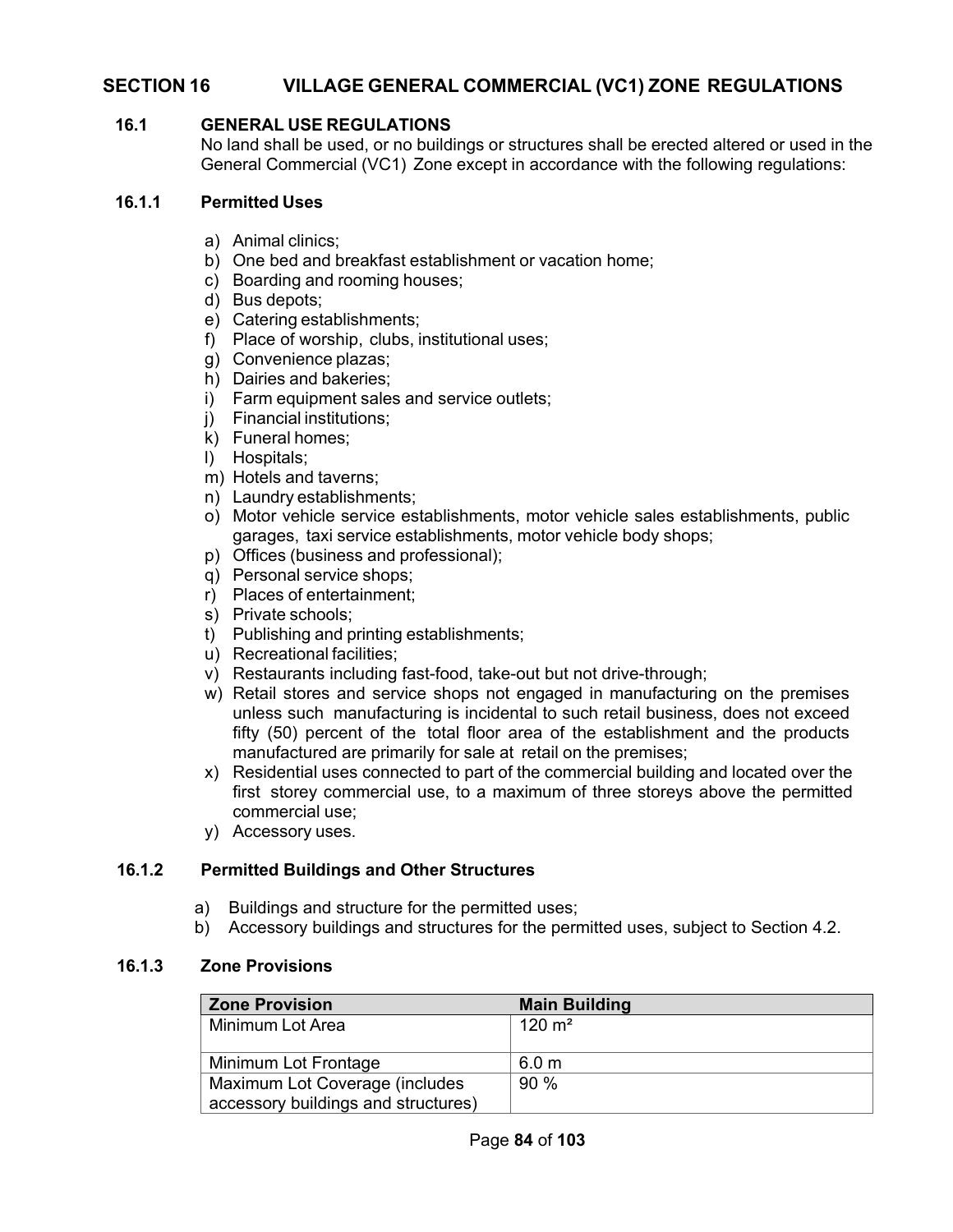| Maximum Building Height          | 12.0 <sub>m</sub>                                       |
|----------------------------------|---------------------------------------------------------|
| Minimum Front Yard Depth         | No requirement                                          |
| Minimum Interior Side Yard Depth | 5.0 m abutting a VR1, VR2, I, or P Zone                 |
|                                  | No requirement where there is a common<br>wall          |
|                                  | 1.0 m all other cases                                   |
| Minimum Exterior Side Yard Depth | 5.0 m                                                   |
| Minimum Rear Yard Depth          | 6.0 m where a building contains residential<br>dwelling |
|                                  | 5.0 m abutting a VR1, VR2, I, or P Zone                 |
|                                  | No requirement where there is a common<br>wall          |
|                                  | 1.0 m all other cases                                   |

# **16.2 SPECIAL USE REGULATIONS**

#### **16.2.1 Buffer Strip**

Notwithstanding anything else in this By-law, where a Village General Commercial (VC1) Zone abuts a Residential, Open Space, or Parkland Zone, a strip of land not less than 1.5 metres in width adjacent to and inside the VC1 Zone boundary shall not be used for any purpose other than a buffer strip in compliance with Section 4.26 of this By-law.

#### **16.2.2 Dwelling Unit Size**

Where a dwelling unit is permitted in a Village General (VC1) Commercial Zone the minimum floor habitable space of the dwelling unit shall not be less than 60 m².

# **16.2.3 Motor Vehicle Service Establishments and Public Garages**

Notwithstanding anything contained in this By-law, where a lot in Village Commercial (VC1) Zone, is used for a motor vehicle service establishment or public garage, the following special regulations shall apply:

|                              | <b>Interior Lot</b> | <b>Corner Lot</b> |
|------------------------------|---------------------|-------------------|
| <b>Minimum lot frontage:</b> | 30.0 m              | 45.0 m            |
| Minimum lot depth:           | 40.0 m              | 40.0 m            |

- a) No portion of any pump island on a service station shall be located closer than 6 metres from the street line of any street.
- b) The minimum distance from the intersection of two street lines to the nearest ingress or egress ramp shall be not less than 9.0 metres.
- c) The maximum width of a curb ramp at the street line shall not exceed 7.5 metres.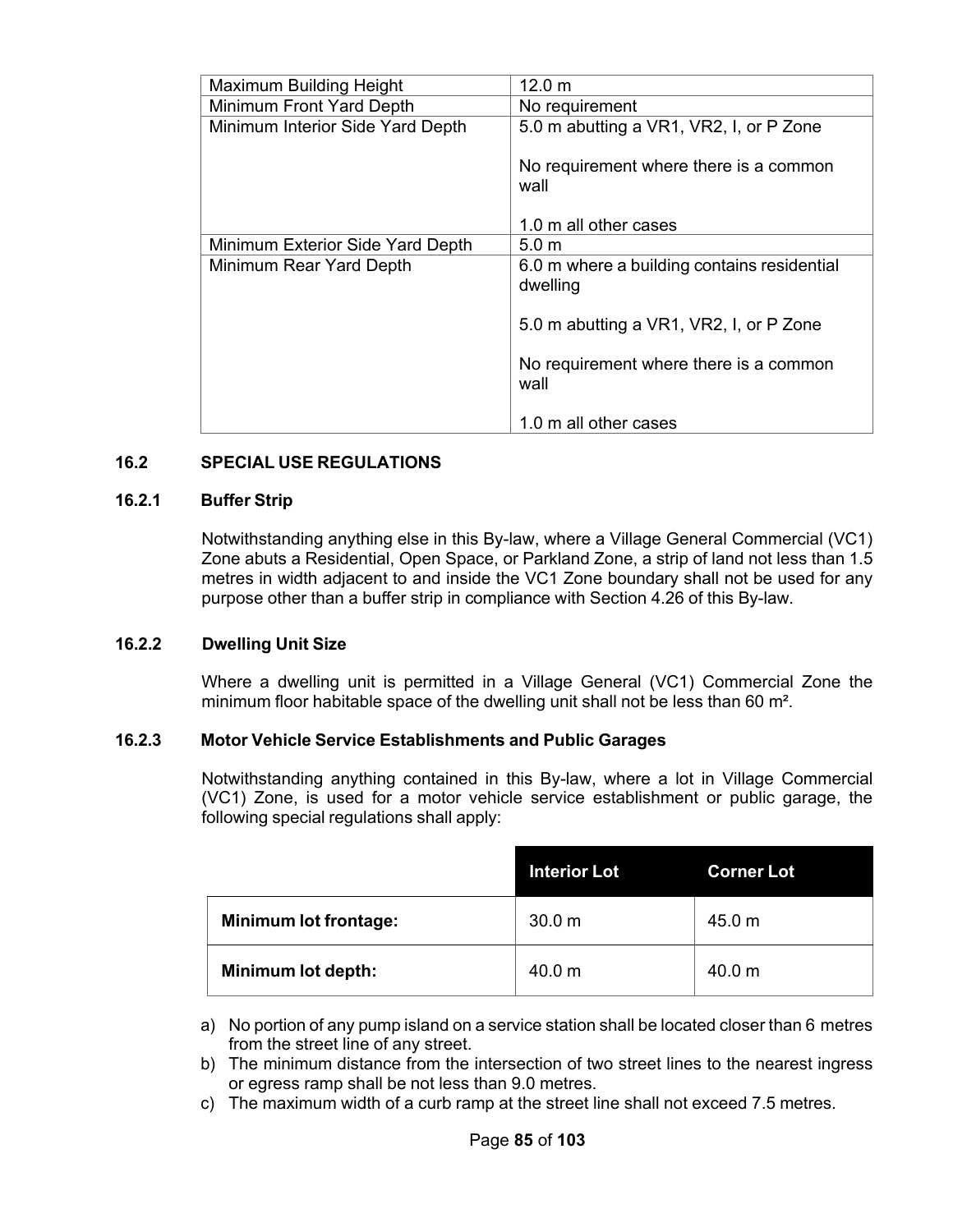- d) The minimum distance between ramps shall be not less than 9.0 metres.
- e) The minimum interior angle of a ramp to a street line shall be 45 degrees, and the maximum interior angle of a ramp to the street line shall be 90 degrees.
- f) The distance between the property line of the lot at the street line and the nearest ramp shall be a minimum of 3.0 metres.
- g) Land which is not used for buildings, ramps or paving shall be landscaped in lawn, trees or shrubs and maintained in a healthy growing condition and neat and clean in appearance.

# **16.2.4 Awnings and Signs**

Notwithstanding Section 4.24, signs and awnings may project into the public highway to a maximum of 1.0 metre, within the VC1 defined area as shown on Schedule B, Map 2 of this By-law.

# **16.3 EXCEPTIONS - VILLAGE GENERAL COMMERCIAL (VC1) ZONE**

# **16.3.1 Defined Area VC1-1 as shown on Schedule "B", Map 2 to this By-law**

### **a) Minimum Side Yard**

0 metres on the south side yard and 2.0 metres on the north side yard.

**b) Buffer Strip**

Notwithstanding Section 16, a buffer strip will not be required along the southerly side lot line.

# **16.3.2 Defined Area VC1-5 as shown on Schedule "B" Map 2 of this By-law**

# **a) Dwelling Unit Size**

The minimum floor area of a dwelling unit located above the main floor shall be 45 m<sup>2</sup>.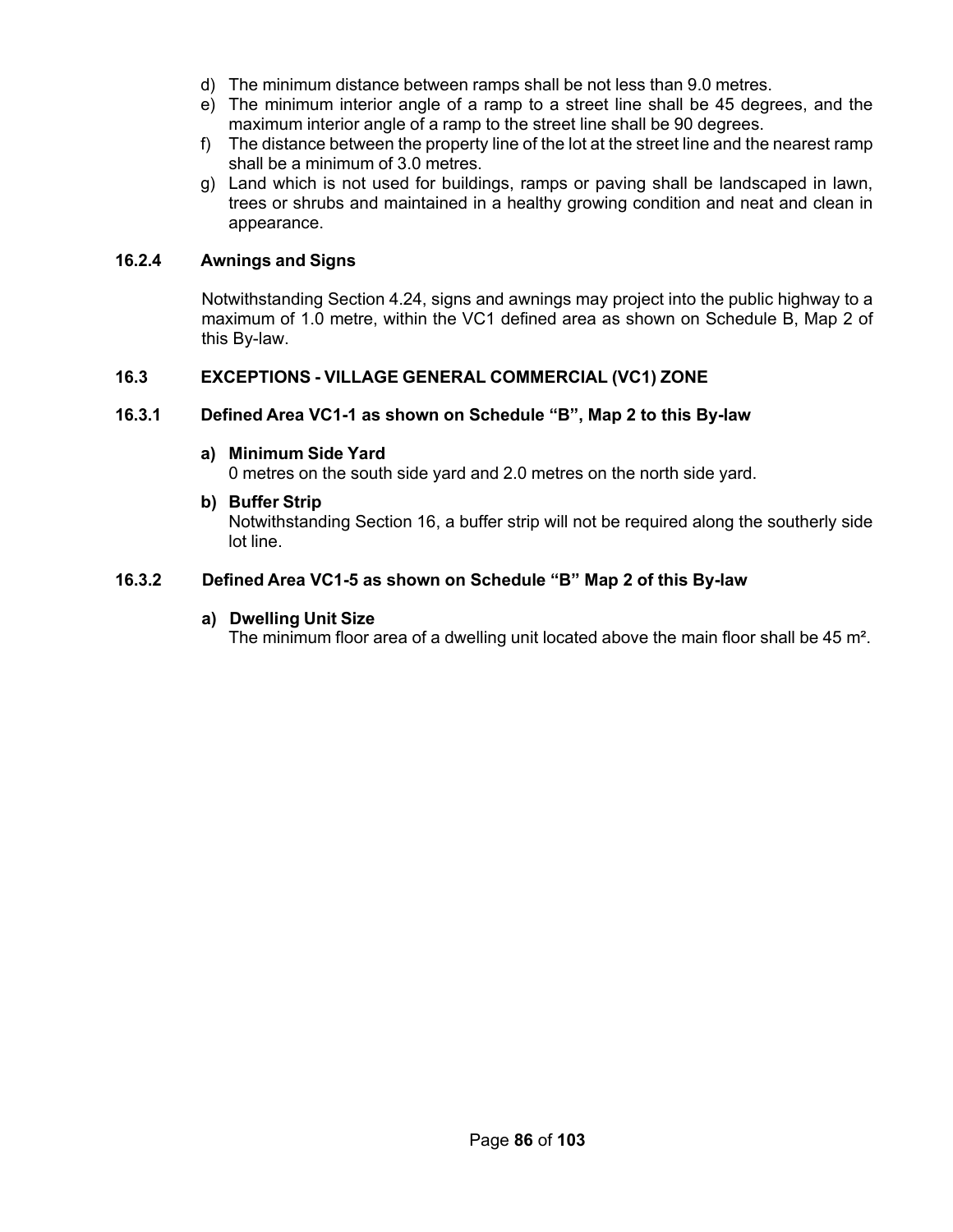# **SECTION 17 VILLAGE LOCAL COMMERCIAL (VC2) ZONE REGULATIONS**

# **17.1 GENERAL USE REGULATIONS**

No land shall be used, or no buildings or structures shall be erected altered or used in the Local Commercial (VC2) Zone except in accordance with the following regulations:

### **17.1.1 Permitted Uses**

- a) Offices, professional;
- b) Personal service shops;
- c) Variety stores;
- d) One bed and breakfast establishment or vacation home;
- e) One dwelling unit connected to and forming an integral part of the commercial building and provided with a separate access;
- f) Accessory uses.

# **17.1.2 Permitted Buildings and Other Structures**

- a) Buildings and structure for the permitted uses;
- b) Accessory buildings and structures for the permitted uses, subject to Section 4.2.

### **17.1.3 Zone Provisions**

| <b>Zone Provision</b>               | <b>Main Building</b>                                                       |
|-------------------------------------|----------------------------------------------------------------------------|
| Minimum Lot Area                    | $700 \; \text{m}^2$                                                        |
| Minimum Lot Frontage                | 20.0 m                                                                     |
| Maximum Lot Coverage (includes      | 40 %                                                                       |
| accessory buildings and structures) |                                                                            |
| Maximum Building Height             | 12.0 <sub>m</sub>                                                          |
| Minimum Front Yard Depth            | 7.5 m                                                                      |
| Minimum Interior Side Yard Depth    | 5.0 m abutting a VR1, VR2, I or P Zone                                     |
|                                     | No requirement where there is a common<br>wall                             |
|                                     | 3.0 m all other cases                                                      |
| Minimum Exterior Side Yard Depth    | 5.0 <sub>m</sub>                                                           |
| Minimum Rear Yard Depth             | 6.0 m where a yard abuts a Commercial,<br>Industrial or Institutional Zone |
|                                     | 10.0 m where a building contains a dwelling<br>unit                        |
|                                     | 10.0 m all other cases                                                     |
| Minimum Landscaped Open Space       | 20 %                                                                       |

# **17.2 SPECIAL USE REGULATIONS**

# **17.2.1 Buffer Strip**

Notwithstanding anything else in this By-law, where a Village Local Commercial (VC2) Zone abuts a Residential, Open Space, or Parkland Zone, a strip of land not less than 1.5 metres in width adjacent to and inside the Village Local Commercial (VC2) Zone boundary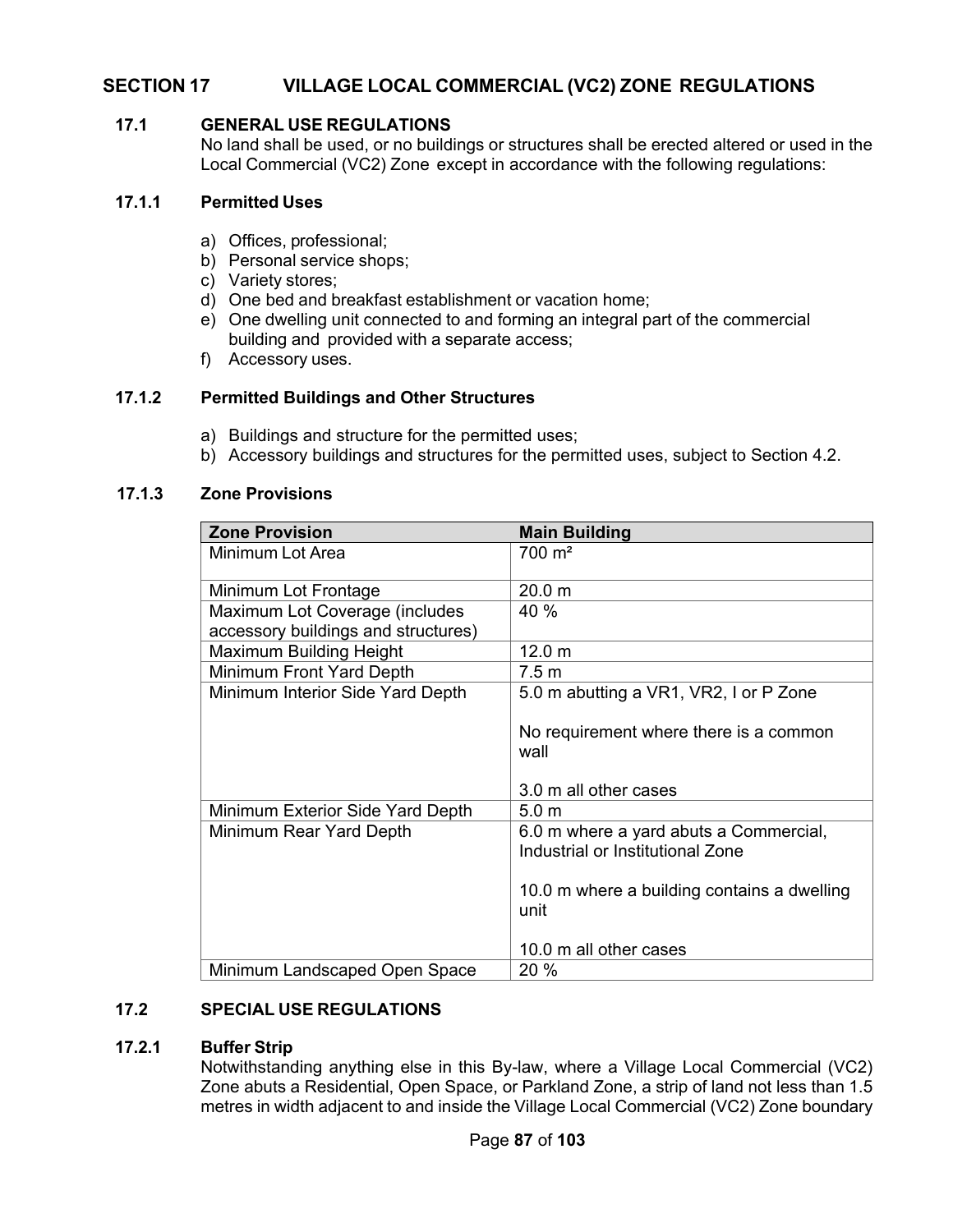shall not be used for any purpose other than a buffer strip in compliance with Section 4.26 of this By-law.

# **17.2.2 Dwelling Unit Size**

Where a dwelling unit is permitted in a Village Commercial Zone the minimum floor habitable space of the dwelling unit shall not be less than 60 m².

**17.2.3 Maximum Floor Area for Commercial Use**  $100 \text{ m}^2$ .

# **17.3 EXCEPTIONS - VILLAGE LOCAL COMMERCIAL (VC2) ZONE**

### **17.3.1 Defined Area VC2-1 as shown on Schedule "B", Map 2 of this By-law**

### **a) Permitted Uses**

A medical laboratory.

# **17.3.2 Defined Area VC2-2 as shown on Schedule "B", Map 1 of this By-law**

#### **a) Permitted Uses**

A motor vehicle sales establishment and motor vehicle service establishment, in addition to all other uses permitted in the VC2 Zone.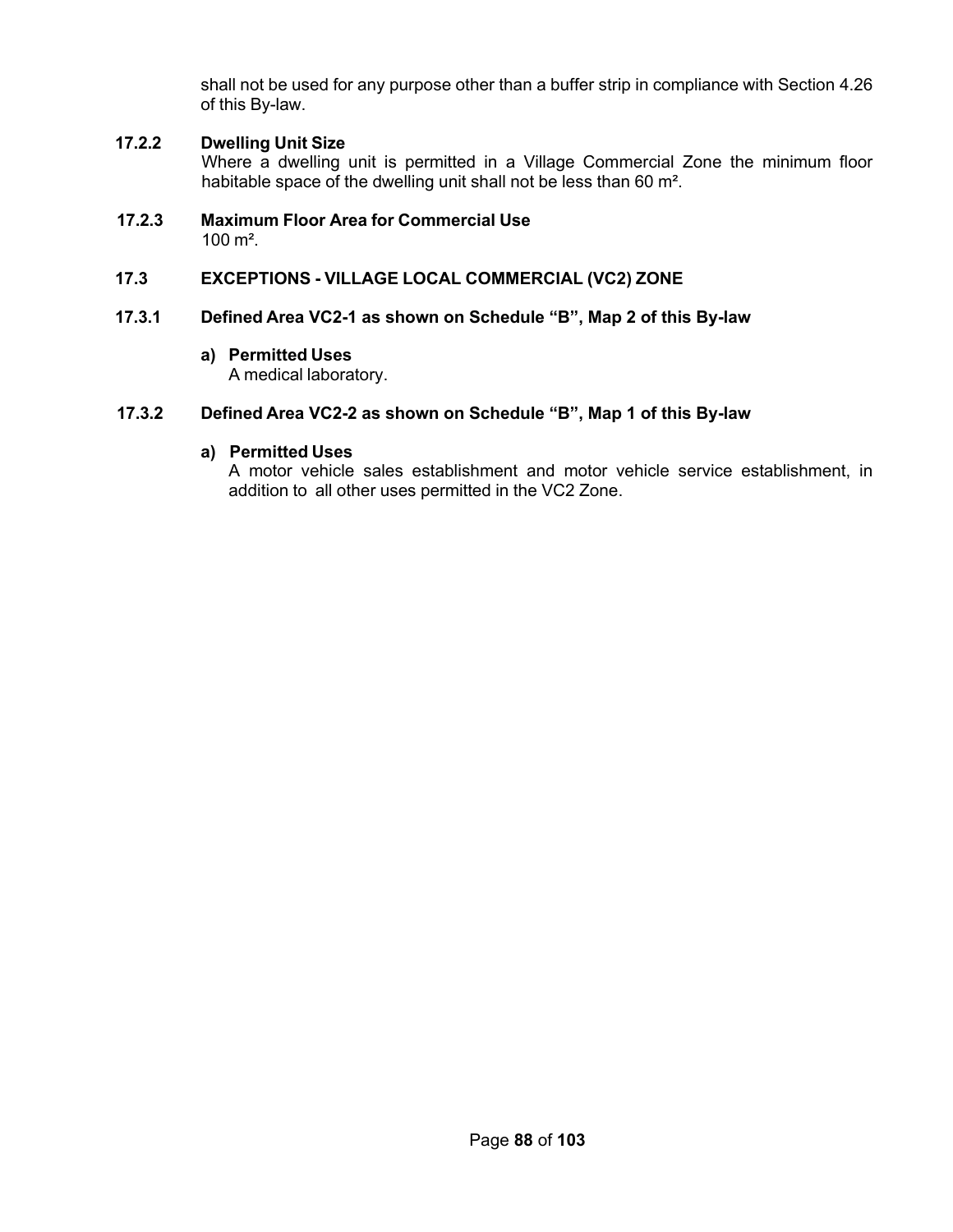# **SECTION 18 FARM INDUSTRIAL/COMMERCIAL (M1) ZONE REGULATIONS**

# **18.1 GENERAL USE REGULATIONS**

No land shall be used, or no building or structure shall be erected, altered or used in the Farm Industrial/Commercial (M1) Zone except in accordance with the following regulations:

# **18.1.1 Permitted Uses**

- a) Abattoirs;
- b) Animal clinics;
- c) Grain handling and storage facilities;
- d) Farm equipment sales and services;
- e) Farm fuel sales;
- f) Feed mills;
- g) Fertilizer plants;
- h) Food processing plants;
- i) Livestock sales and marketing yards;
- j) Machine or welding shops for farm implements and equipment;
- k) Meat packing operations;
- l) Sawmills;
- m) Accessory uses;

# **18.1.2 Permitted Buildings and Other Structures**

- a) Buildings and structure for the permitted uses;
- b) Accessory buildings and structures for the permitted uses, subject to Section 4.2.

# **18.1.3 Zone Provisions**

| <b>Zone Provision</b>                    | <b>Main Building</b> |
|------------------------------------------|----------------------|
| Minimum Lot Area                         | 4,000 $m2$           |
| Minimum Lot Frontage                     | 30.0 m               |
| Maximum Lot Coverage (includes accessory | 30 %                 |
| buildings and structures)                |                      |
| Maximum Building Height                  | 12.0 <sub>m</sub>    |
| Minimum Front Yard Depth                 | 10.0 <sub>m</sub>    |
| Minimum Interior Side Yard Depth         | 5.0 <sub>m</sub>     |
| Minimum Exterior Side Yard Depth         | 7.5 <sub>m</sub>     |
| Minimum Rear Yard Depth                  | 7.5 <sub>m</sub>     |
| Minimum Landscaped Open Space            | 30 %                 |

# **18.2 SPECIAL USE REGULATIONS**

None.

### **18.3 EXCEPTIONS - FARM INDUSTRIAL/COMMERCIAL (M1) ZONE** None.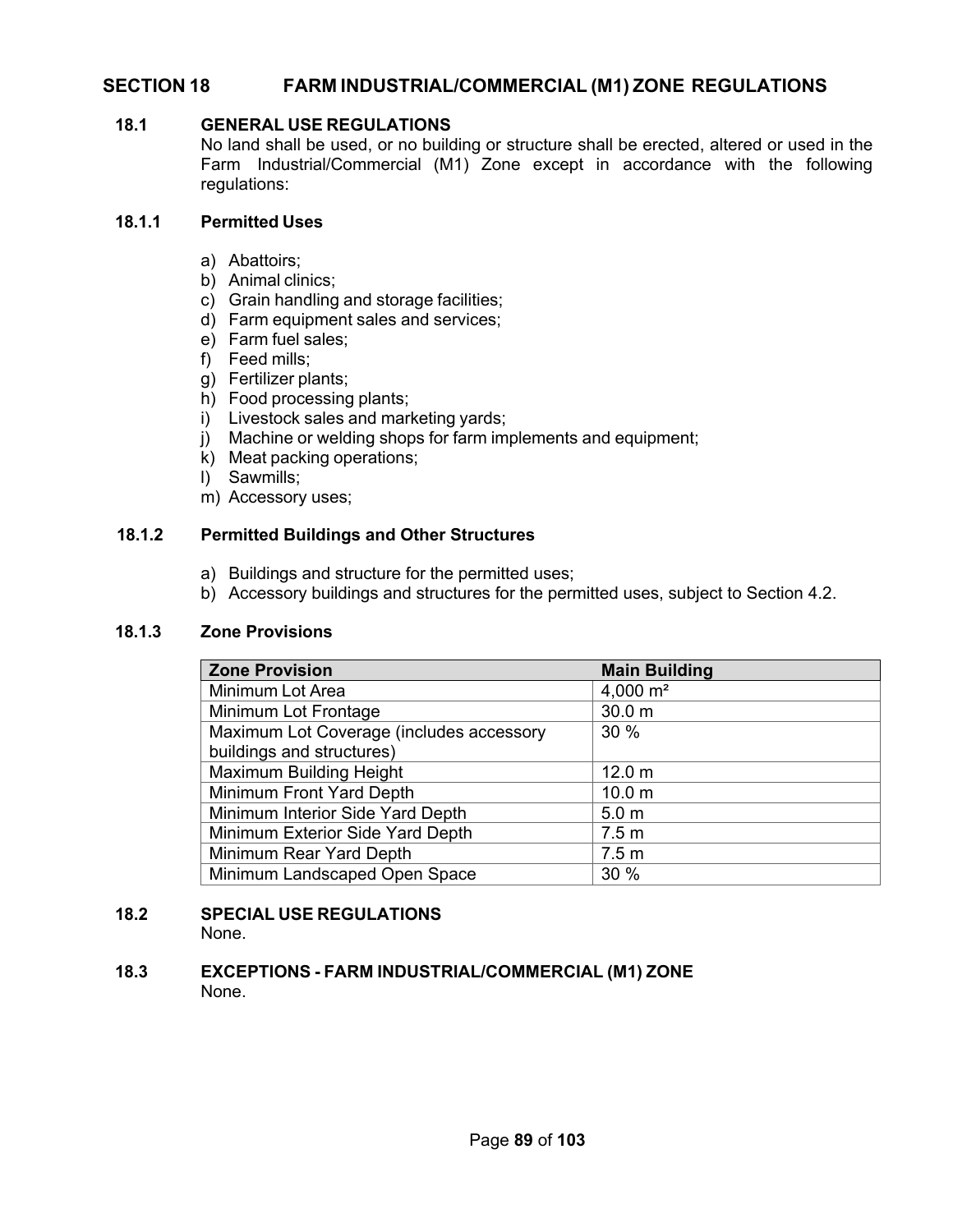# **SECTION 19 RURAL INDUSTRIAL (M2) ZONE REGULATIONS**

#### **19.1 GENERAL USE REGULATIONS**

No land shall be used, or no building or structure shall be erected, altered or used in the Rural Industrial (M2) Zone except in accordance with the following regulations:

#### **19.1.1 Permitted Uses**

- a) Bulk sales establishments;
- b) Contractor's yards;
- c) Dog pounds;
- d) Industrial uses light;
- e) Industrial uses general;
- f) Lumber and building material yards;
- g) Machine or welding shops;
- h) Public garages;
- i) Truck terminals;
- j) Accessory uses.

### **19.1.2 Permitted Buildings and Other Structures**

- a) Buildings and structure for the permitted uses;
- b) Accessory buildings and structures for the permitted uses, subject to Section 4.2.

### **19.1.3 Zone Provisions**

| <b>Zone Provision</b>               | <b>Main Building</b> |
|-------------------------------------|----------------------|
| Minimum Lot Area                    | 4,000 $m2$           |
| Minimum Lot Frontage                | 30.0 m               |
| Maximum Lot Coverage (includes      | 30 %                 |
| accessory buildings and structures) |                      |
| Maximum Building Height             | 12.0 <sub>m</sub>    |
| Minimum Front Yard Depth            | 12.0 <sub>m</sub>    |
| Minimum Interior Side Yard Depth    | 7.5 <sub>m</sub>     |
| Minimum Exterior Side Yard Depth    | 7.5 <sub>m</sub>     |
| Minimum Rear Yard Depth             | 9.0 <sub>m</sub>     |
| Minimum Landscaped Open Space       | 30 %                 |

# **19.2 SPECIAL USE REGULATIONS**

None.

# **19.3 EXCEPTIONS - RURAL INDUSTRIAL (M2) ZONE**

#### **19.3.1 Defined Area M2-1 as shown on Schedule "A", Map 12 of this By-law**

#### **a) Permitted Uses**

Farm equipment sales and service in addition to all other uses permitted in the M2 Zone.

#### **b) Prohibited Uses**

Retail sale of gasoline and motor fuels.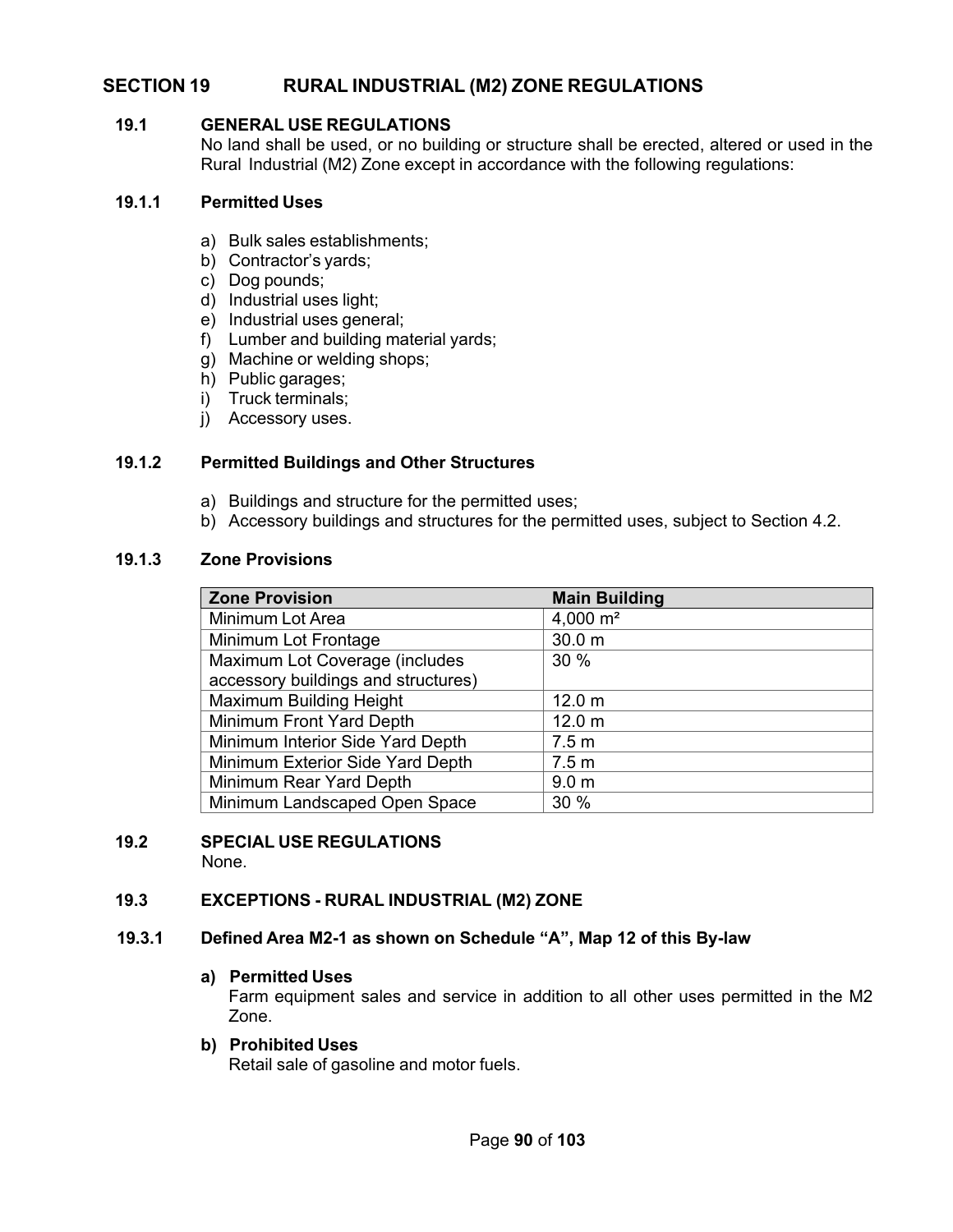# **SECTION 20 EXTRACTIVE INDUSTRIAL (M3) ZONE REGULATIONS**

#### **20.1 GENERAL USE REGULATIONS**

No land shall be used, or no building or structure shall be erected, altered or used in the Extractive Industrial (M3) Zone except in accordance with the following regulations:

#### **20.1.1 Permitted Uses**

- a) Pits;
- b) Agricultural uses;
- c) Accessory uses.

### **20.1.2 Permitted Buildings and Other Structures**

- a) Buildings and structure for the permitted uses;
- b) Accessory buildings and structures for the permitted uses, subject to Section 4.2.

#### **20.1.3 Zone Provisions**

| <b>Zone Provision</b>                                                    | <b>Excavation of a</b><br><b>Pit</b> | Buildings, plants, structure or<br>product stockpiles accessory<br>to the pit and located on the<br>pit property |
|--------------------------------------------------------------------------|--------------------------------------|------------------------------------------------------------------------------------------------------------------|
| Minimum Lot Area                                                         | No requirement                       | No requirement                                                                                                   |
| Minimum Lot Frontage                                                     | No requirement                       | No requirement                                                                                                   |
| Maximum Lot Coverage<br>(includes accessory buildings<br>and structures) | No requirement                       | No requirement                                                                                                   |
| Maximum Building Height                                                  | No requirement                       | No requirement                                                                                                   |
| Minimum Front Yard Depth                                                 | 30.0 <sub>m</sub>                    | 30.0 <sub>m</sub>                                                                                                |
| Minimum Interior Side Yard<br>Depth                                      | 15.0 <sub>m</sub>                    | 30.0 <sub>m</sub>                                                                                                |
| Minimum Exterior Side Yard<br>Depth                                      | 15.0 m                               | 30.0 <sub>m</sub>                                                                                                |
| Minimum Rear Yard Depth                                                  | 15.0 m                               | 30.0 m                                                                                                           |

# **20.2 SPECIAL USE REGULATIONS**

#### **20.2.1 Minimum Setback from Residential**

From an occupied dwelling: 60 metres<br>From a Residential or Institutional zone: 60 metres From a Residential or Institutional zone:

#### **20.2.2 Buffer Strip**

Where an Extractive Industrial (M3) Zone abuts any residential (HR, RR, RS or LSR) Zone, an Institutional (I) Zone, an Open Space (OS) Zone, a Lakeshore Recreation (LR) Zone, or an opened road allowance, a buffer strip having a minimum width of 30.0 metres shall be provided.

# **20.3 EXCEPTIONS - EXTRACTIVE INDUSTRIAL (M3) ZONE**

None.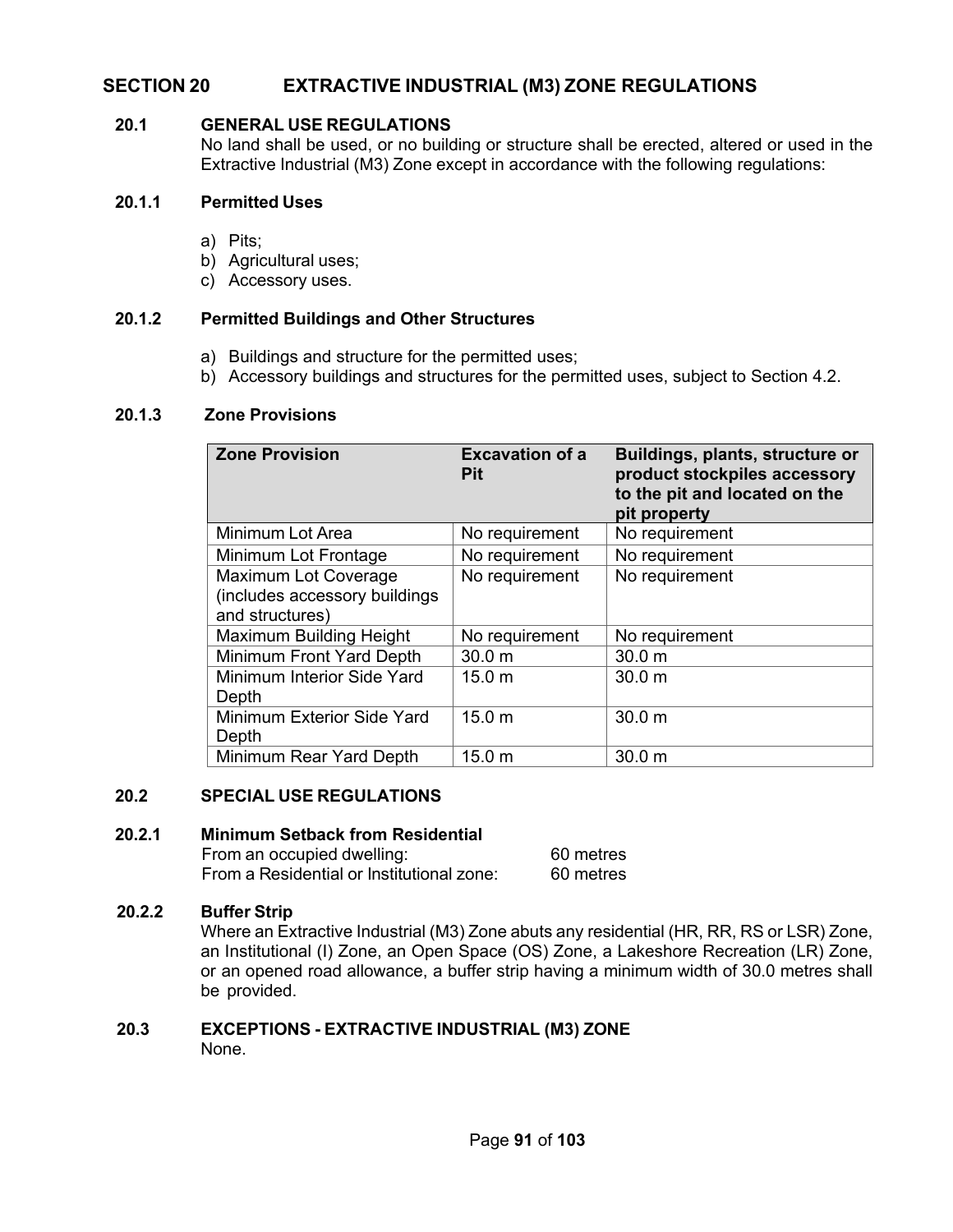# **SECTION 21 VILLAGE INDUSTRIAL (M4) ZONE REGULATIONS**

# **21.1 GENERAL USE REGULATIONS**

No land shall be used, or no buildings or structures shall be erected altered or used in the Industrial (M4) Zone except in accordance with the following regulations:

### **21.1.1 Permitted Uses**

- a) Bulk sales establishments;
- b) Contractor's yards;
- c) Industrial uses light;
- d) Industrial uses general;
- e) Lumber and building materials yards;
- f) Machine or welding shops;
- g) Motor vehicle sales establishments;
- h) Public garages;
- i) Truck terminals;
- j) Accessory uses.

# **21.1.2 Permitted Buildings and Other Structures**

- a) Buildings and structure for the permitted uses;
- b) Accessory buildings and structures for the permitted uses, subject to Section 4.2.

# **21.1.3 Zone Provisions**

| <b>Zone Provision</b>         | <b>Main Building</b>                        |
|-------------------------------|---------------------------------------------|
| Minimum Lot Area              | $2,000 \text{ m}^2$                         |
| Minimum Lot Frontage          | 30.0 m                                      |
| Maximum Lot Coverage          | 65 %                                        |
| (includes accessory buildings |                                             |
| and structures)               |                                             |
| Maximum Building Height       | 12.0 m                                      |
| Minimum Front Yard Depth      | 9.0 <sub>m</sub>                            |
| Minimum Interior Side Yard    | 8.0 m where the use abuts a Residential or  |
| Depth                         | <b>Parkland Zone</b>                        |
|                               |                                             |
|                               | 5.0 m all other cases                       |
| Minimum Exterior Side Yard    | 7.5 m                                       |
| Depth                         |                                             |
| Minimum Rear Yard Depth       | 15.0 m where the use abuts a Residential or |
|                               | Parkland Zone                               |
|                               |                                             |
|                               | 7.5 m all other cases                       |

# **21.2 SPECIAL USE REGULATIONS**

#### **21.2.1 Outdoor Storage**

No outdoor storage shall be permitted in the front, side, or rear yard where such yard fronts onto, lies opposite, or abuts a Residential or Parkland Zone.

#### **21.2.2 Buffer Strips**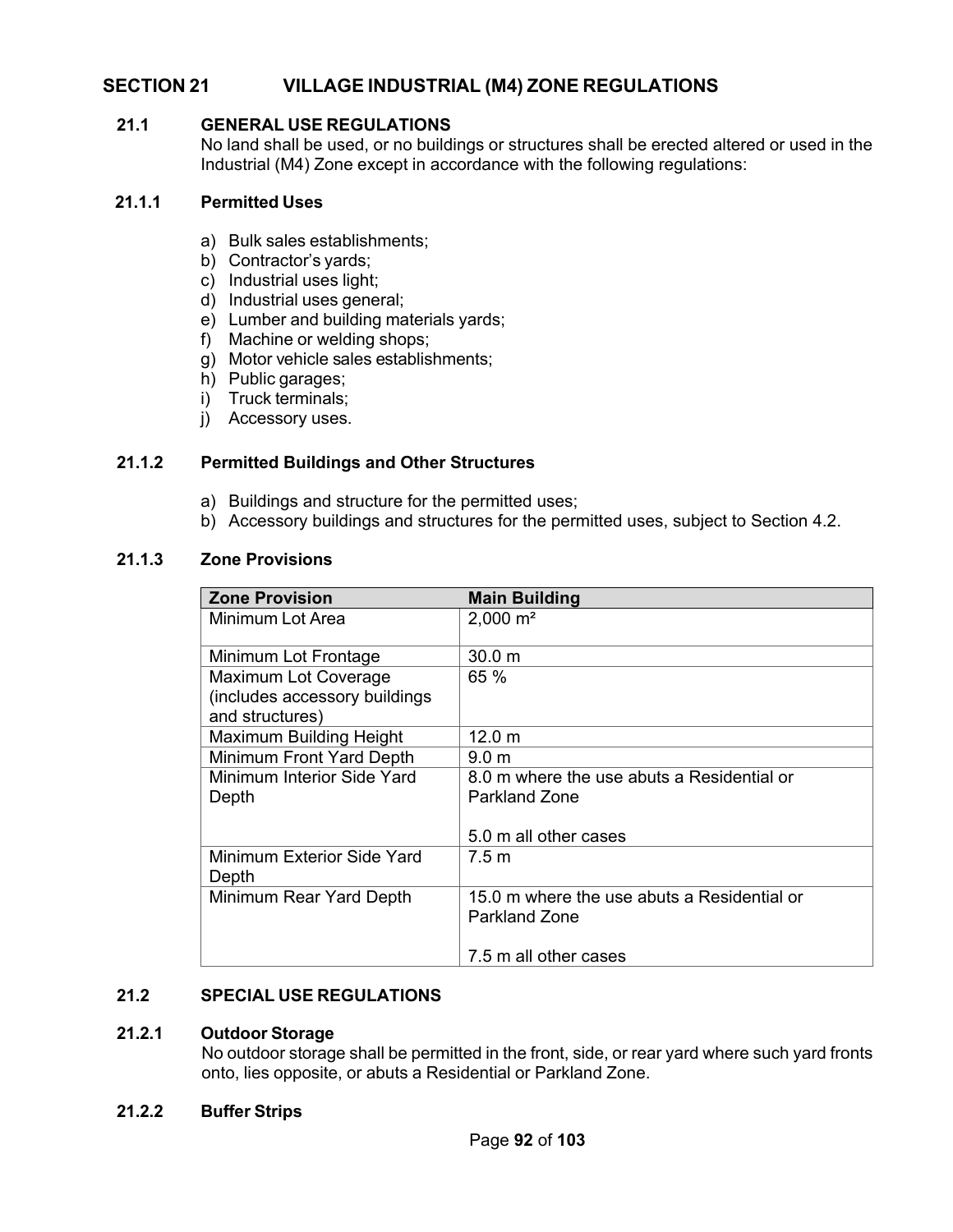Where a Village Industrial (M4) Zone abuts any Residential Zone, a buffer strip as provided in Section 4.26 of this By-law, as amended, shall be provided and the minimum width of the planting strip shall be not less than 1.5 metres.

### **21.3 EXCEPTIONS - VILLAGE INDUSTRIAL (M4) ZONE**

# **21.3.1 Defined Area M4-1 as shown on Schedule "B", Map 1 of this By-law**

#### **a) Permitted Uses**

One dwelling unit as a main or accessory use in addition to all other uses permitted in the M4 Zone.

### **b) Prohibited Uses**

More than one dwelling unit.

# **21.3.2 Defined Area M4-2 as shown on Schedule "B", Map 1 of this By-law**

**a) Minimum Lot Area** 2,875 m².

### **b) Permitted Uses** One (1) residential dwelling on one lot, in addition to all other uses permitted in the Village Industrial (M4) Zone.

# **21.3.3 Defined Area M4-3 as shown on Schedule "B", Map 1 of this By-law (By-law 2015-34)**

**a) Permitted Uses**

Office, general.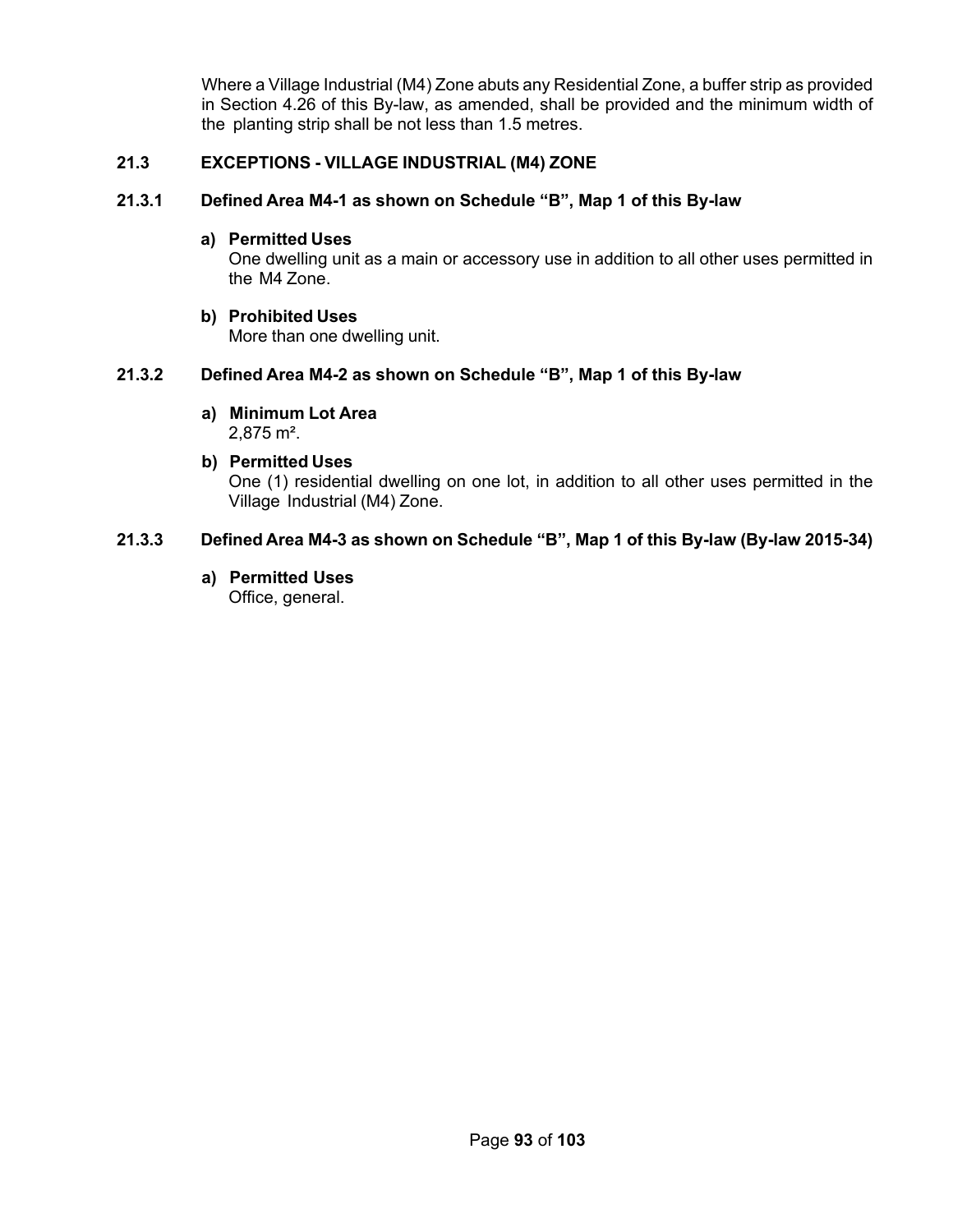# **SECTION 22 INSTITUTIONAL (I) ZONE REGULATIONS**

# **22.1 GENERAL USE REGULATIONS**

No land shall be used, or no buildings or structures shall be erected, altered or used in the Institutional (I) Zone except in accordance with the following regulations:

### **22.1.1 Permitted Uses**

- a) Clinics;
- b) Schools, private and public;
- c) Places of worship;
- d) Nursing homes or rest homes;
- e) Day care centres;
- f) Indoor recreation facilities;
- g) Community centres;
- h) Government buildings;
- i) Funeral homes;
- j) One dwelling unit or single detached dwelling;
- k) Accessory uses.

# **22.1.2 Permitted Buildings and Other Structures**

- a) Buildings and structure for the permitted uses;
- b) Accessory buildings and structures for the permitted uses, subject to Section 4.2.

# **22.1.3 Zone Provisions**

| <b>Zone Provision</b>                                                    | <b>Main Building</b>                                                 |
|--------------------------------------------------------------------------|----------------------------------------------------------------------|
| Minimum Lot Area                                                         | 1,500 m <sup>2</sup> where a public water supply is not<br>available |
|                                                                          | 700 m <sup>2</sup> where a public water supply is available          |
| Minimum Lot Frontage                                                     | 26.0 m where a public water supply is not<br>available               |
|                                                                          | 20.0 m where a public water supply is available                      |
| Maximum Lot Coverage (includes<br>accessory buildings and<br>structures) | 40 %                                                                 |
| Maximum Building Height                                                  | 12.0 m                                                               |
| Minimum Front Yard Depth                                                 | 7.5 m                                                                |
| Minimum Interior Side Yard Depth                                         | 3.0 <sub>m</sub>                                                     |
| Minimum Exterior Side Yard<br>Depth                                      | 7.5 m                                                                |
| Minimum Rear Yard Depth                                                  | 7.2 m where a public water supply is not available                   |
|                                                                          | 5.0 m where a public water supply is available                       |

# **22.2 SPECIAL USE REGULATIONS**

# **22.2.1 Buffer Strips**

Where an Institutional (I) Zone abuts any Residential Zone, a Buffer strip as provided in Section 4.26 shall be provided and the minimum width of the buffer strip shall be not less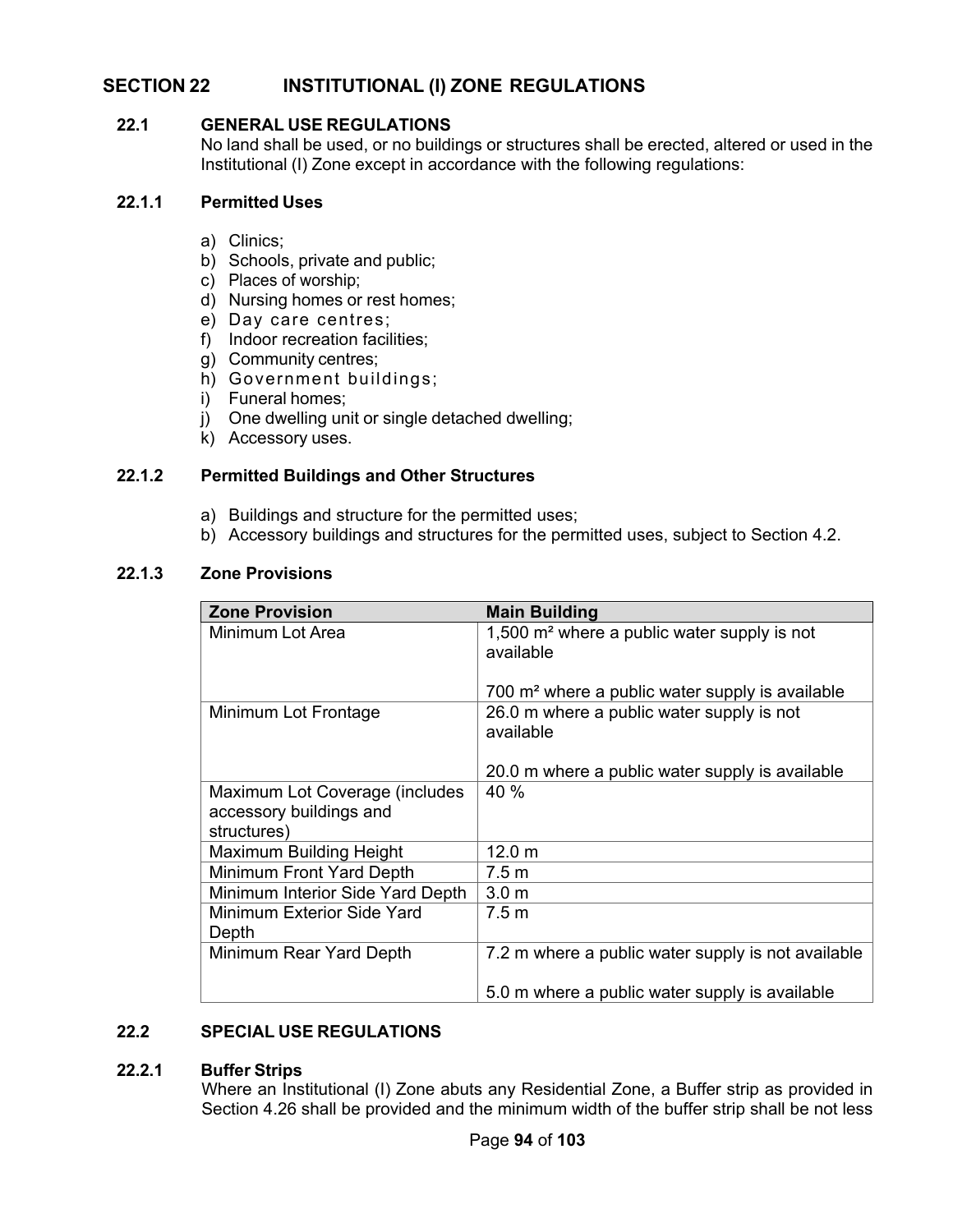than 1.5 metres.

# **22.3 EXCEPTIONS - INSTITUTIONAL (I) ZONE 22.3.1**

# **22.3.1 Defined Area I-1 as shown on Schedule "B" Map 2 of this By-law**

- **a) Minimum Front Yard** 3.5 metres.
- **b) Minimum Side Yard** No requirement.

# **22.3.2 Defined Area I-2 as shown on Schedule "B" Map 2 of this By-law (By-law 2018-16)**

# **a) Permitted Uses**

All uses permitted in the I Zone, except nursing home or rest home; senior citizen dwelling, one dwelling unit or single detached dwelling.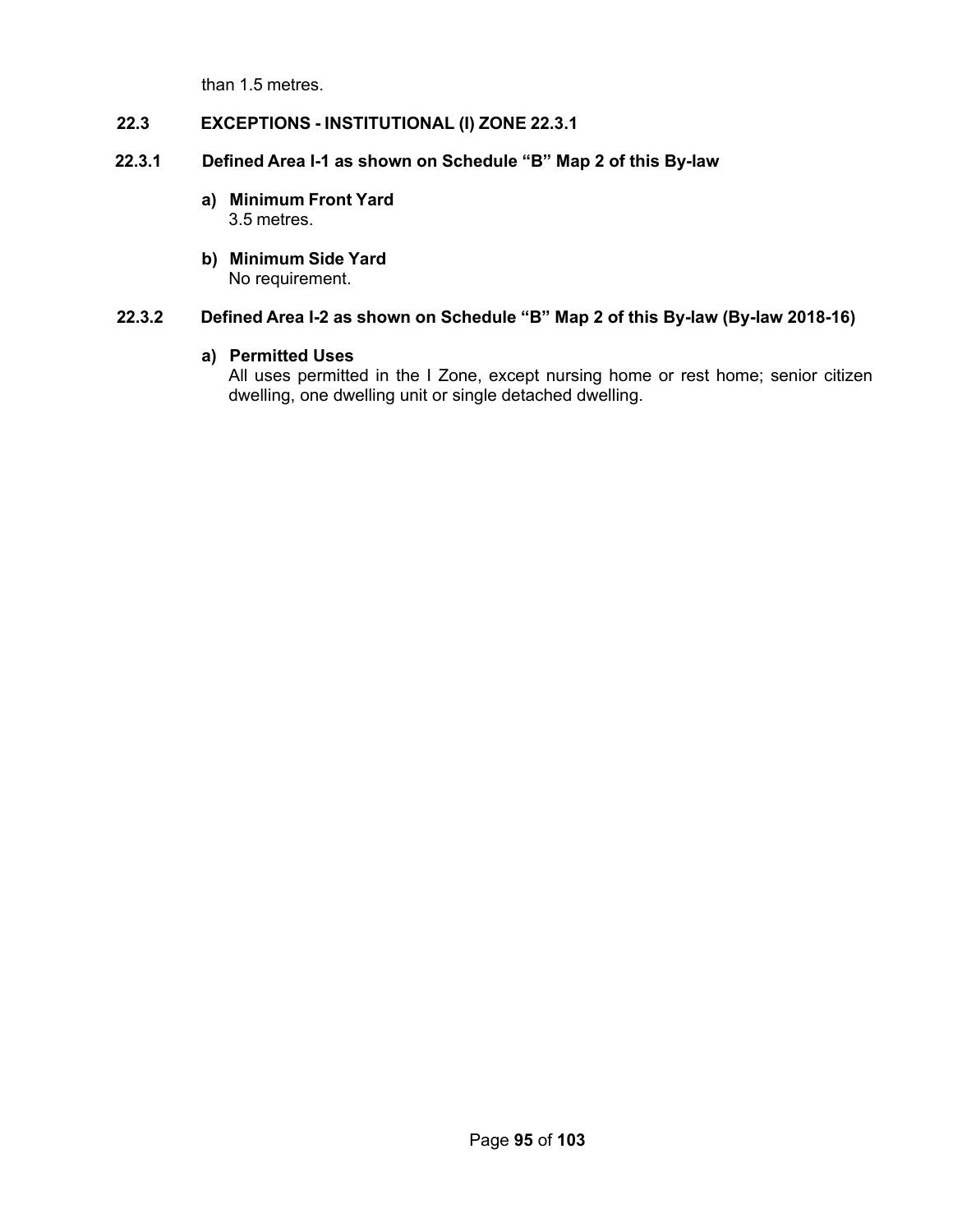# **SECTION 23 OPEN SPACE (OS) ZONE REGULATIONS**

# **23.1 GENERAL USE REGULATIONS**

No land shall be used, or no buildings or structures shall be erected, altered or used in the Open Space (OS) Zone except for the following purposes:

### **23.1.1 Permitted Uses**

- a) Agricultural uses;
- b) Campgrounds;
- c) Cemeteries;
- d) Conservation areas;
- e) Fairgrounds;
- f) Forestry uses;
- g) Game preserves;
- h) Golf courses;
- i) Parks, public or private;
- j) Rifle ranges and trap shooting ranges;
- k) Accessory Uses;
- l) One dwelling unit or single detached dwelling as an accessory use.

### **23.1.2 Permitted Buildings and Other Structures**

- a) Buildings and structure for the permitted uses;
- b) Accessory buildings and structures for the permitted uses, subject to Section 4.2.

### **23.1.3 Zone Provisions**

| <b>Zone Provision</b>                    | <b>Main Building</b> |
|------------------------------------------|----------------------|
| Minimum Lot Area                         | 4,000 $m2$           |
| Minimum Lot Frontage                     | 30.0 m               |
| Maximum Lot Coverage (includes accessory | 20%                  |
| buildings and structures)                |                      |
| Maximum Building Height                  | No requirement       |
| Minimum Front Yard Depth                 | 18.0 m               |
| Minimum Interior Side Yard Depth         | 7.5 <sub>m</sub>     |
| Minimum Exterior Side Yard Depth         | 7.5 <sub>m</sub>     |
| Minimum Rear Yard Depth                  | 7.5 <sub>m</sub>     |

#### **23.2 SPECIAL USE REGULATIONS**

#### **23.2.1 Dwelling Units**

- a) An accessory dwelling unit shall:
	- i. Have a minimum floor area of  $90.0 \text{ m}^2$
	- ii. Be used as the residence of the owner/operator or an employee of the owner/operator.

# **23.3 EXCEPTIONS - OPEN SPACE (OS) ZONE**

# **23.3.1 Defined Area OS-1 as shown on Schedule "A", Map 9 of this By-law**

**a) Permitted Uses**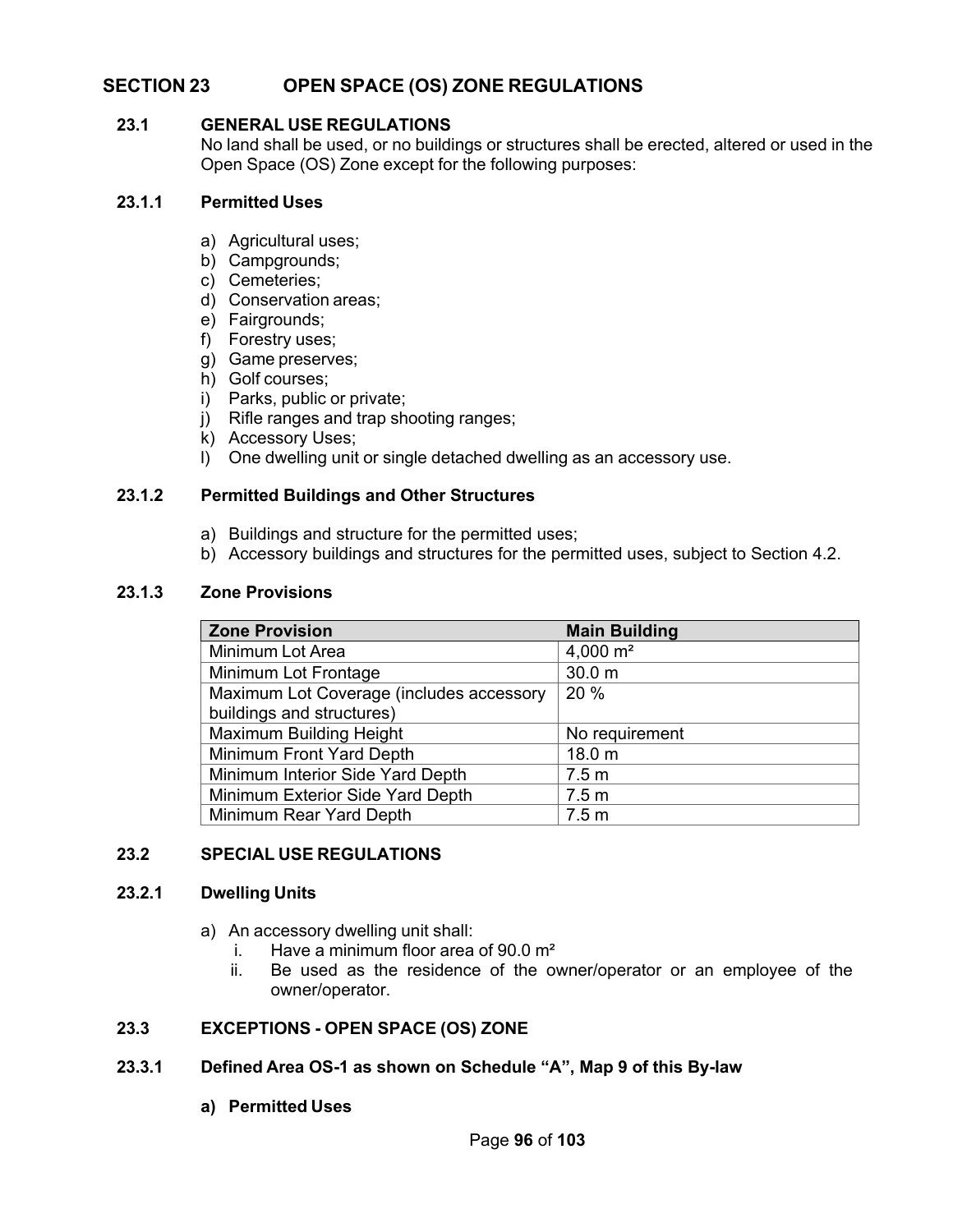A forestry use, game preserve, a private park, agricultural use and a dwelling unit or single- unit detached dwelling as an accessory use

# **23.3.2 Defined Area OS-2 as shown on Schedule "A", Map 9 of this By-law**

#### **a) Permitted Uses**

A golf course, a dwelling unit or a single detached dwelling as an accessory use and an agricultural use.

### **23.3.3 Defined Area OS-3 as shown on Schedule "C", Map 1 of this By-law**

#### **a) Permitted Uses**

A fairground and an agricultural use.

### **23.3.4 Defined Area OS-4 as shown on Schedule "F", Map 1 of this By-law**

### **a) Permitted Uses**

- i. Campground;
- ii. Private park;
- iii. One dwelling unit or single detached dwelling as an accessory use.

### **b) Special Use Regulations**

Notwithstanding any other Sections of this By-law to the contrary, a mobile home will be a permitted use in a campground in the OS-4 Zone.

### **23.3.5 Defined Area OS-5 as shown on Schedule "A", Map 9 to this By-law**

### **a) Permitted Uses**

Conservation Use.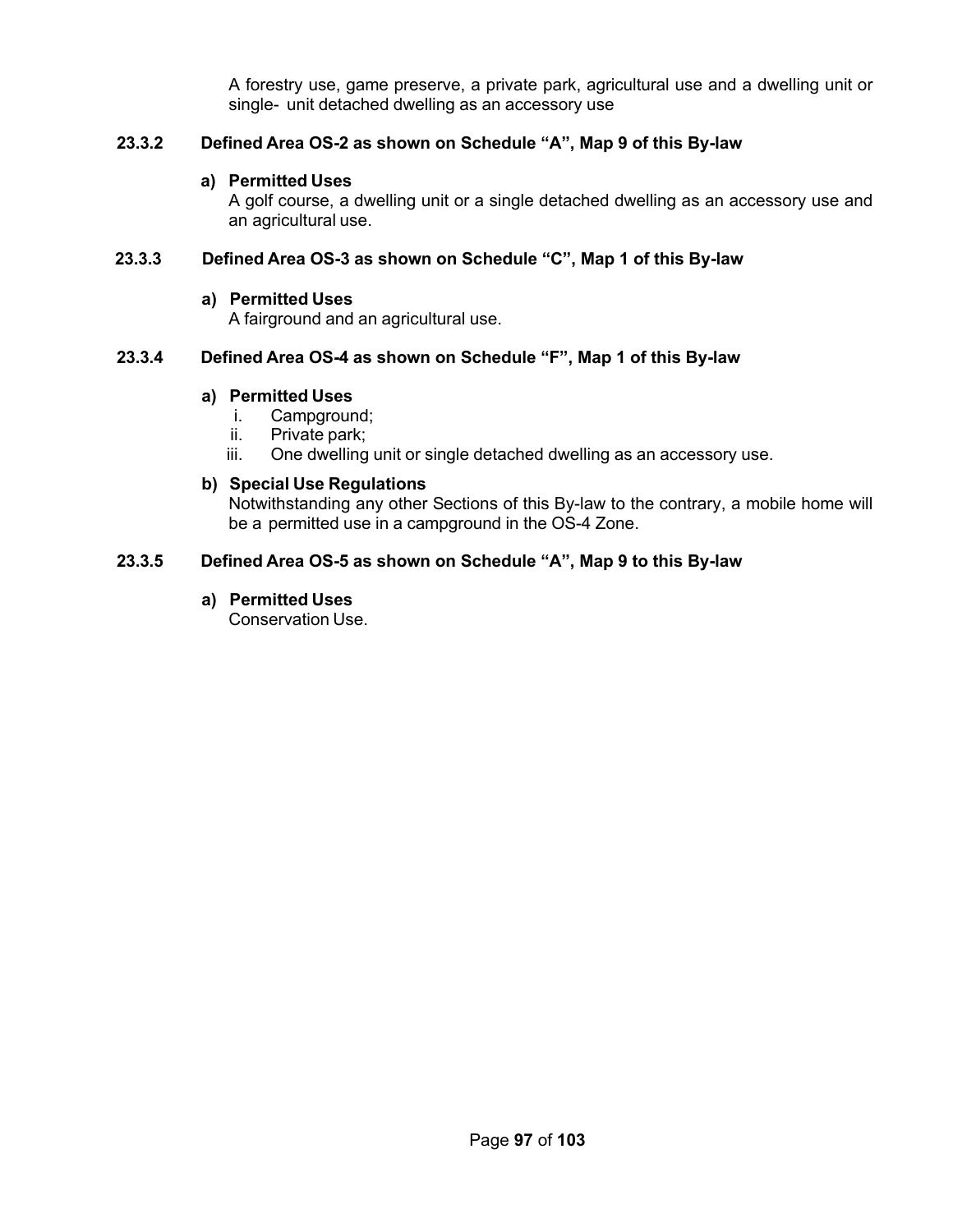# **SECTION 24 PARKLAND (P) ZONE REGULATIONS**

# **24.1 GENERAL USE REGULATIONS**

No land shall be used, or no buildings or structures shall be erected or used in the Parkland (P) Zone except for the following purposes:

# **24.1.1 Permitted Uses**

- a) Parks, public or private;
- b) Conservation areas;
- c) Dwelling unit for a caretaker or workman whose presence on the premises is necessary at all times;
- d) Accessory uses.

# **24.1.2 Permitted Buildings and Other Structures**

- a) Buildings and structure for the permitted uses;
- b) Accessory buildings and structures for the permitted uses, subject to Section 4.2.

# **24.1.3 Zone Provisions**

| <b>Zone Provision</b>                    | <b>Main Building</b> |
|------------------------------------------|----------------------|
| Minimum Lot Area                         | 4,000 $m2$           |
| Minimum Lot Frontage                     | 30.0 <sub>m</sub>    |
| Maximum Lot Coverage (includes accessory | 20%                  |
| buildings and structures)                |                      |
| Maximum Building Height                  | No requirement       |
| Minimum Front Yard Depth                 | 7.5 <sub>m</sub>     |
| Minimum Interior Side Yard Depth         | 7.5 <sub>m</sub>     |
| Minimum Exterior Side Yard Depth         | 7.5 <sub>m</sub>     |
| Minimum Rear Yard Depth                  | 7.5 <sub>m</sub>     |

# **24.2 SPECIAL USE REGULATIONS**

# **24.2.1 Building Regulations**

Any buildings erected in a Parkland (P) Zone shall comply with Section 4.37 of this By-law respecting parking requirements.

# **24.3 EXCEPTIONS - PARK AND RECREATION (P) ZONE**

# **24.3.1 Defined Area P-1 as shown on Schedule "F", on Map 1 of this By-law**

# **a) Permitted Use**

One (1) single detached dwelling in accordance with the lot and yard regulations of Section 9 of the Zoning By-law.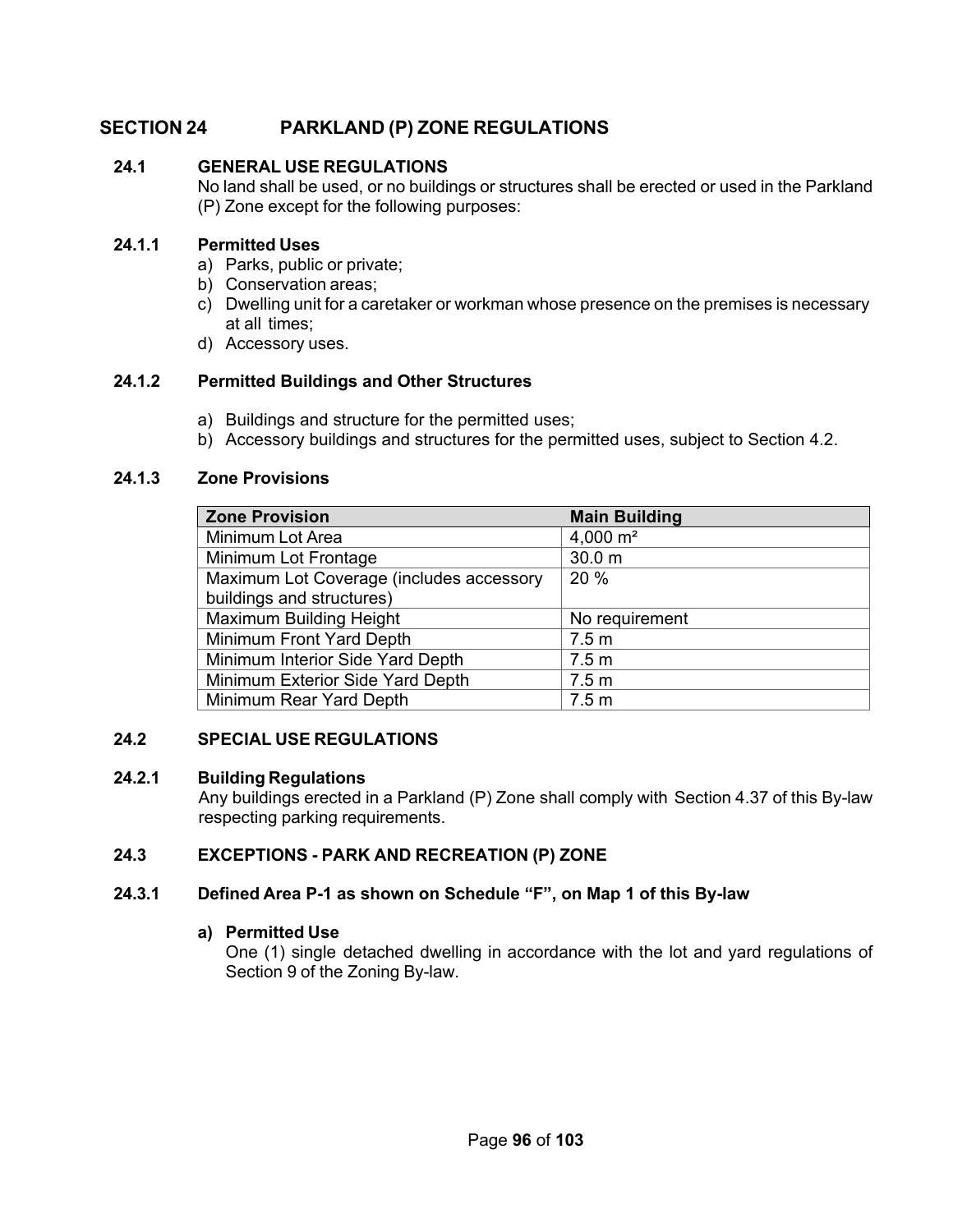# **SECTION 25 LAKESHORE RECREATION (LR) ZONE REGULATIONS**

# **25.1 GENERAL USE REGULATIONS**

No land shall be used, or no buildings or structures shall be erected, altered or used in the Lakeshore (LR) Zone except for the following purposes:

# **25.1.1 Permitted Uses**

- a) One seasonal single detached dwelling on one lot;
- b) One bed and breakfast establishment or vacation home;
- c) Campgrounds;
- d) Conservation areas;
- e) Golf courses;
- f) Marinas;
- g) Mobile home parks;
- h) Parks, public or private;
- i) Accessory Uses;
- j) Commercial uses as an accessory use;
- k) One dwelling unit as an accessory use.

# **25.1.2 Permitted Buildings and Other Structures**

- a) Buildings and structure for the permitted uses;
- b) Accessory buildings and structures for the permitted uses, subject to Section 4.2.

# **25.1.3 Zone Provisions**

| <b>Zone Provision</b>                    | <b>Main Building</b> |
|------------------------------------------|----------------------|
| Minimum Lot Area                         | 4,000 $m2$           |
| Minimum Lot Frontage                     | 30.0 <sub>m</sub>    |
| Maximum Lot Coverage (includes accessory | 20 %                 |
| buildings and structures)                |                      |
| <b>Maximum Building Height</b>           | No requirement       |
| Minimum Front Yard Depth                 | 18.0 m               |
| Minimum Interior Side Yard Depth         | 7.5 <sub>m</sub>     |
| Minimum Exterior Side Yard Depth         | 7.5 <sub>m</sub>     |
| Minimum Rear Yard Depth                  | 7.5 <sub>m</sub>     |

#### **25.2 SPECIAL USE REGULATIONS** None.

#### **25.3 EXCEPTIONS - LAKESHORE RECREATION (LR) ZONE** None.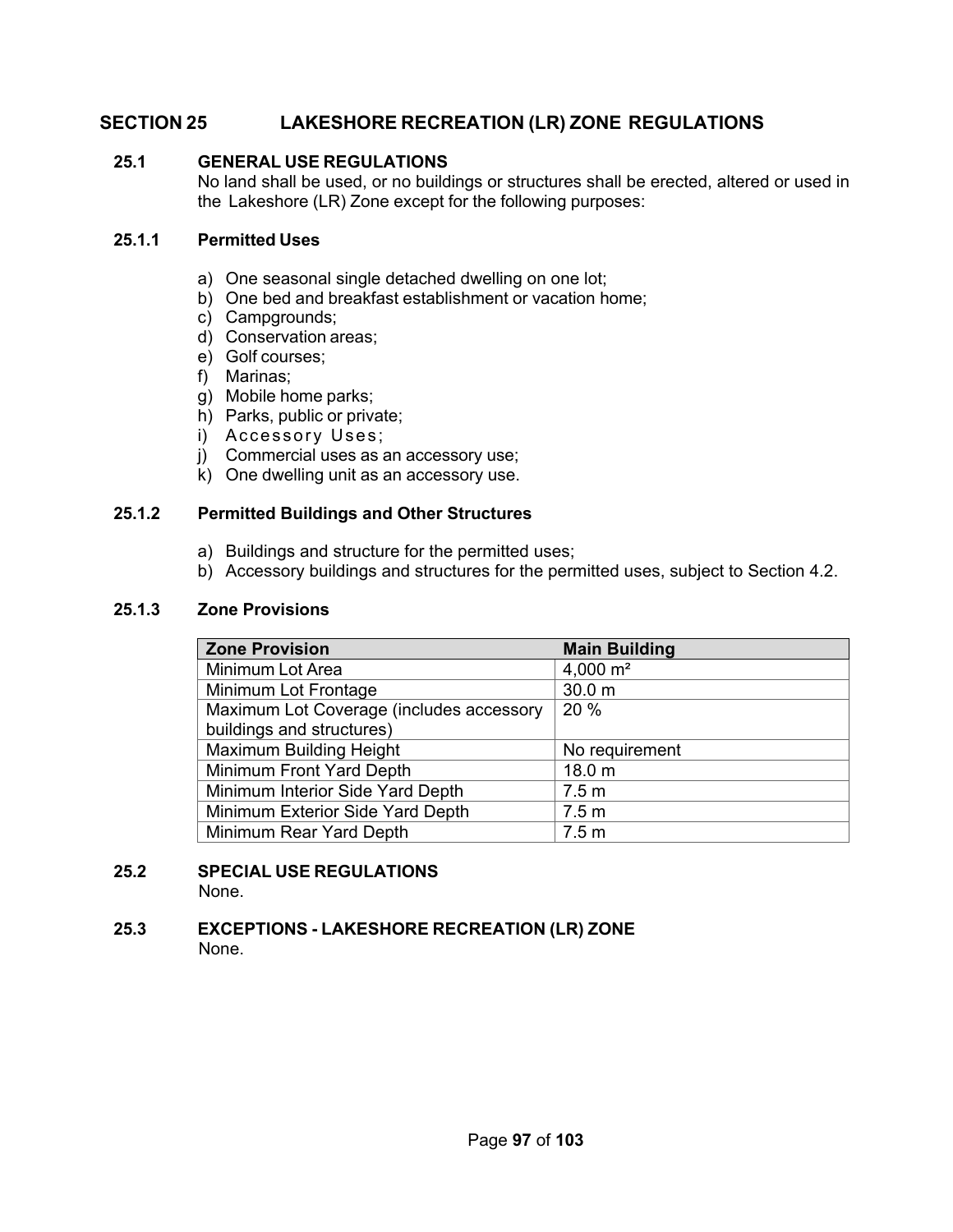# **SECTION 26 ENVIRONMENTAL PROTECTION (EP) ZONE REGULATIONS**

# **26.1 GENERAL USE REGULATIONS**

No land shall be used, or no buildings or structures shall be erected altered or used in the Environmental Protection (EP) Zone except for the following purposes:

# **26.1.1 Permitted Uses**

- a) Conservation areas;
- b) Forestry uses;
- c) Parks, public or private;
- d) Accessory uses;
- e) Agricultural uses.

### **26.1.2 Prohibited Uses**

a) Buildings and structures

# **26.1.3 Permitted Buildings and Other Structures**

- a) Buildings and structure for the permitted uses;
- b) Accessory buildings and structures for the permitted uses, subject to Section 4.2.

# **26.1.4 Zone Provisions**

| <b>Zone Provision</b>                    | <b>Main Building</b> |
|------------------------------------------|----------------------|
| Minimum Lot Area                         | 4,000 $m2$           |
|                                          |                      |
| Minimum Lot Frontage                     | 30.0 <sub>m</sub>    |
| Maximum Lot Coverage (includes accessory | No requirement       |
| buildings and structures)                |                      |
| <b>Maximum Building Height</b>           | No requirement       |
| Minimum Front Yard Depth                 | No requirement       |
| Minimum Interior Side Yard Depth         | No requirement       |
| Minimum Exterior Side Yard Depth         | No requirement       |
| Minimum Rear Yard Depth                  | No requirement       |

# **26.2 SPECIAL USE REGULATIONS**

None.

# **26.3 EXCEPTIONS - ENVIRONMENTAL PROTECTION (EP) ZONE** None.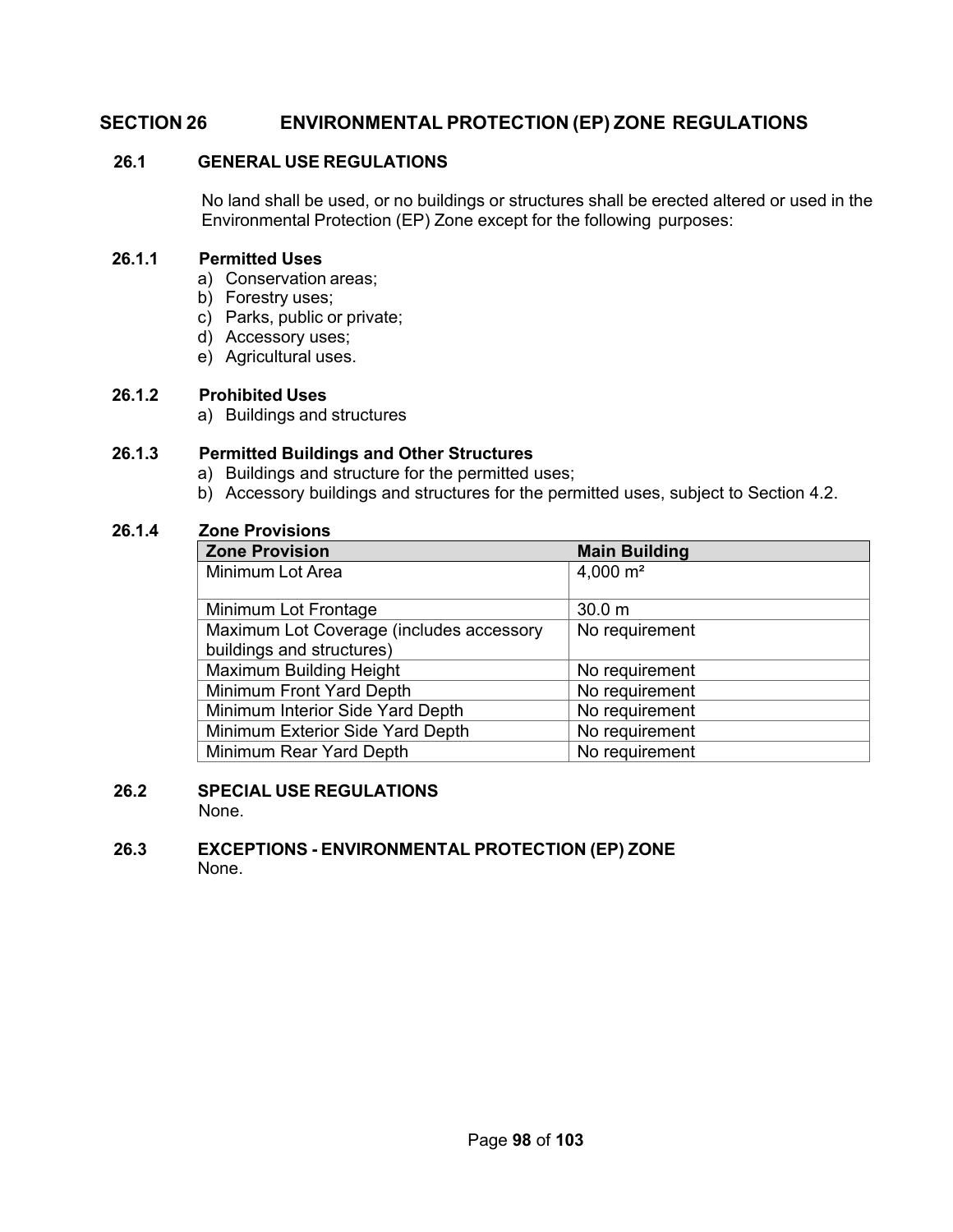# **SECTION 27 PUBLIC UTILITY (U) ZONE REGULATIONS**

# **27.1 GENERAL USE REGULATIONS**

No land shall be used, and no buildings or structures shall be erected, used, or altered in the Public Utility (U) Zone except for the following purposes:

# **27.1.1 Permitted Uses**

- a) Flood and erosion controls;
- b) Utility stations;
- c) Highway maintenance yards;
- d) Municipal waste disposal sites.

### **27.1.2 Permitted Buildings and Other Structures**

- a) Buildings and structure for the permitted uses;
- b) Accessory buildings and structures for the permitted uses, subject to Section 4.2.

#### **27.1.3 Zone Provisions**

| <b>Zone Provision</b>               | <b>Main Building</b> |
|-------------------------------------|----------------------|
| Minimum Lot Area                    | 4,000 $m2$           |
|                                     |                      |
| Minimum Lot Frontage                | 30.0 m               |
| Maximum Lot Coverage (includes      | No requirement       |
| accessory buildings and structures) |                      |
| Maximum Building Height             | No requirement       |
| Minimum Front Yard Depth            | No requirement       |
| Minimum Interior Side Yard Depth    | No requirement       |
| Minimum Exterior Side Yard Depth    | No requirement       |
| Minimum Rear Yard Depth             | No requirement       |

#### **27.2 SPECIAL USE REGULATIONS** None.

**27.3 EXCEPTIONS – PUBLIC UTILITY (U) ZONE** None.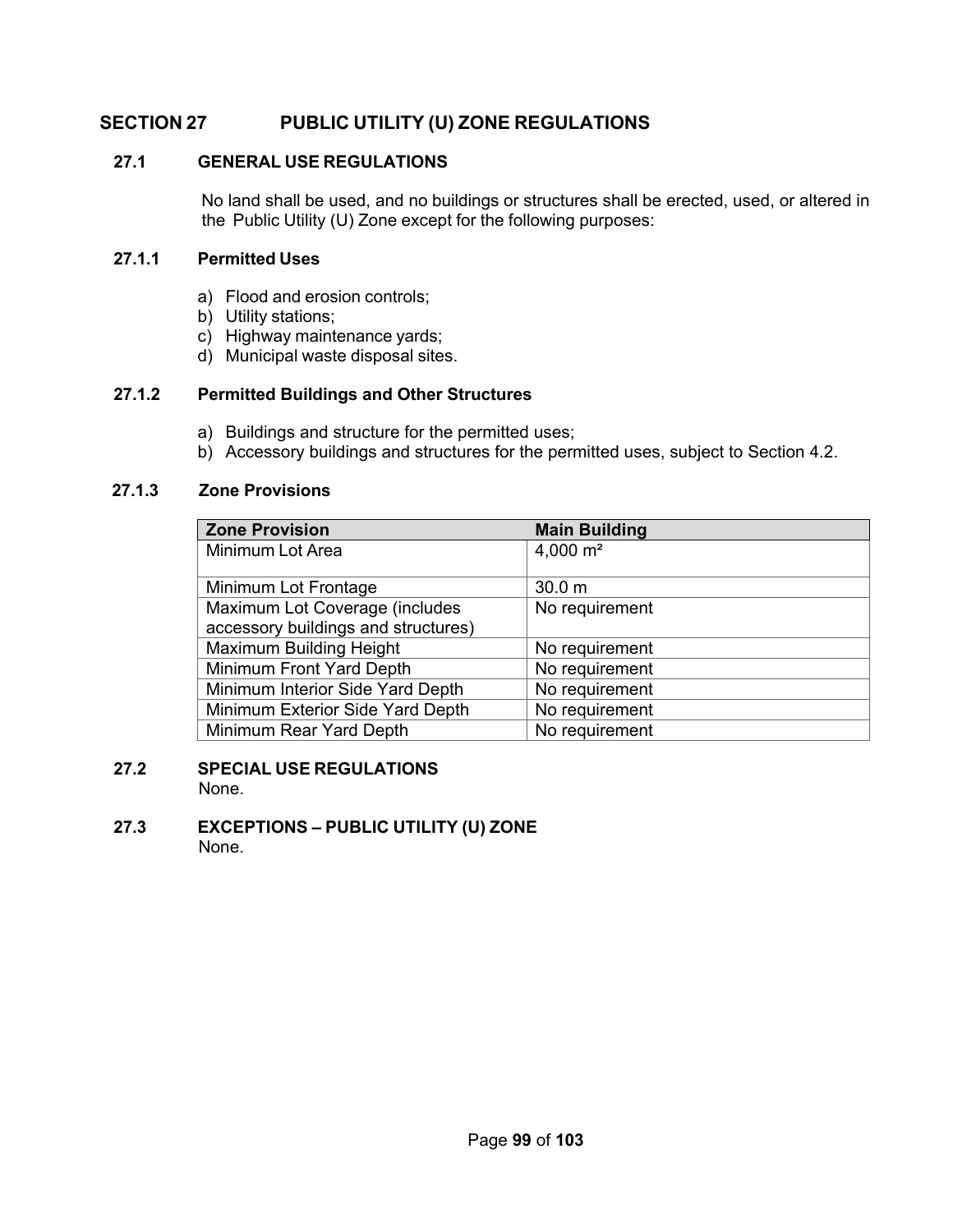# **SECTION 28 TEMPORARY (T) ZONE REGULATIONS**

# **28.1 GENERAL USE REGULATIONS**

# **28.1.1 Permitted Temporary Uses**

The following temporary uses will be permitted subject to a site-specific Zoning By-law amendment for the time period ending as listed in Section 28.2:

- T1: Deleted
- T2: One (1) mobile home or one (1) park model home in conjunction with a farm operation intended as a supplementary farm dwelling;
- T3: Deleted
- T4: One (1) mobile home or one (1) park model home for a family member, including but not limited to an elderly, convalescent or challenged family member who is related to a resident of a permanent dwelling on the same property. Without limiting the generality of the foregoing, such temporary residential accommodation may include a "Garden Suite" (as defined in the *Planning Act*), "Granny Flat" or "Portable Living Unit" as described by the Province;
- T5: One (1) mobile home or one (1) travel trailer to be used as a site office or for accommodation for a caretaker or watchman during a large construction project.

### **28.1.2 Supplementary Regulations**

Temporary uses will be subject to the main use zoning provisions of this By-law for the applicable zone in which the temporary use is located.

# **28.1.3 Expiration of Temporary Zoning**

Upon expiration of a Temporary (T) Zone, the lands subject to the temporary zoning will be revert to the regulations of the underlying zone prior to temporary rezoning.

# **28.2 DEFINED AREA AND END DATES**

### **28.2.1 Defined Area RS-T4 as shown on Schedule "A", Map 16 to this By-law (By-law 2016- 42 – expires June 8, 2026)**

# **a) End Date**

The period of time for which this By-law shall be in effect, shall not exceed ten (10) years from the day of the passing of the By-law (that being the 8th day of June 2016) or sooner should the occupier no longer require the temporary use, unless further periods of time not exceeding three (3) years have been granted Council.

### **28.2.2 Defined Area A1-T4 as shown on Schedule "A", Map 9 to this By-law (By-law 2018- 25 – expires March 28, 2038)**

#### **a) End Date**

The period of time for which this By-law shall be in effect, shall not exceed twenty (20) years from the day of the passing of the By-law (that being the 28th day of March 2018) or sooner should the occupier no longer require the temporary use, unless further periods of time not exceeding three (3) years have been granted Council.

### **28.2.3 Defined Area A1-T4 as shown on Schedule "A", Map 10 to this By-law (By-law 2018-44 – expires July 11, 2038)**